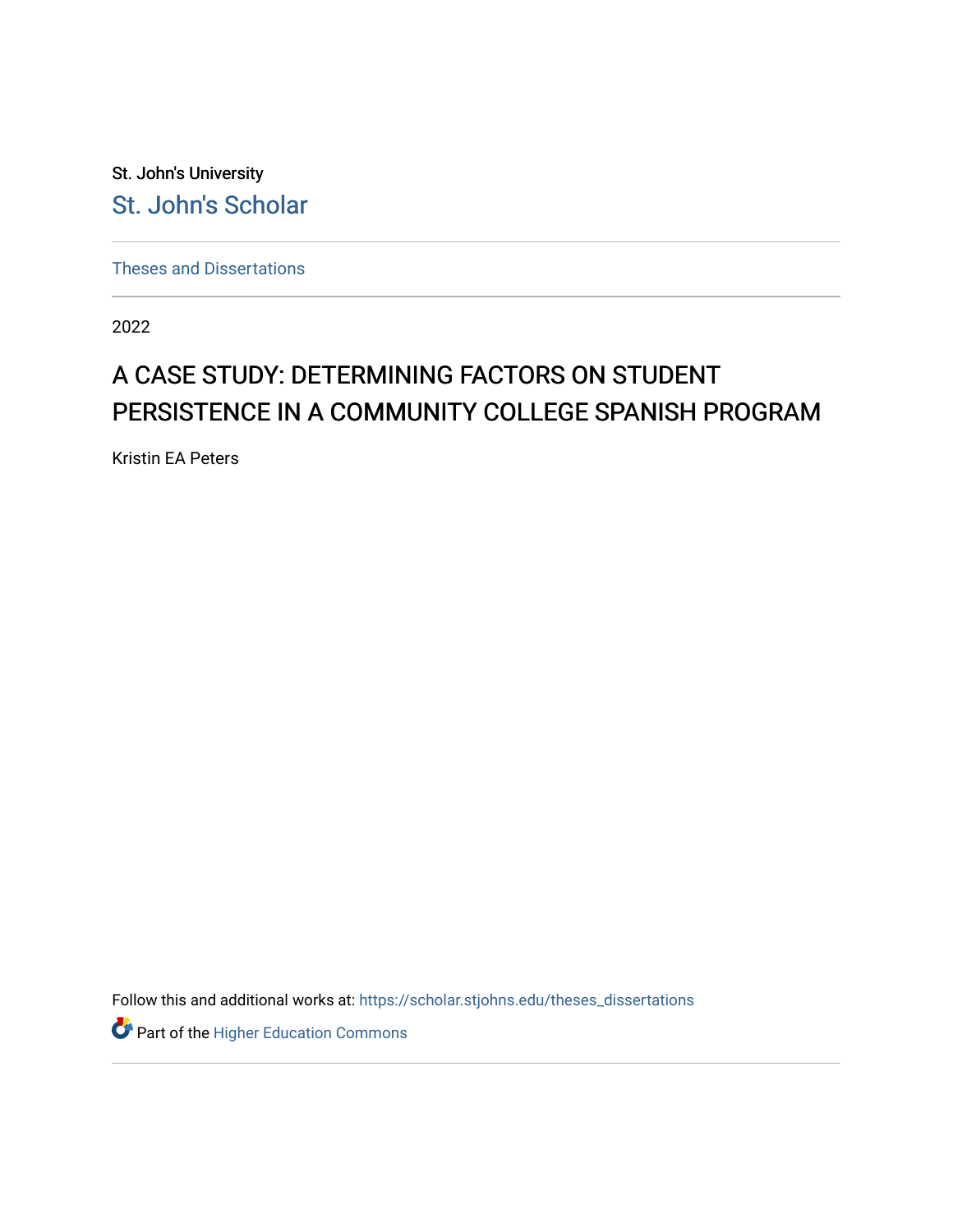## A CASE STUDY: DETERMINING FACTORS ON STUDENT PERSISTENCE IN A COMMUNITY COLLEGE SPANISH PROGRAM

A dissertation submitted in partial fulfillment of the requirements for the degree of

### DOCTOR OF EDUCATION

to the faculty of the

## DEPARTMENT OF ADMINISTRATIVE AND INSTRUCTIONAL LEADERSHIP

of

## THE SCHOOL OF EDUCATION

at

ST. JOHN'S UNIVERSITY

New York

by

Kristin EA Peters

Date Submitted November 8, 2021

November 8, 2021 Date Approved January 31, 2022

Kristin EA Peters

Cecilia Parnther, PhD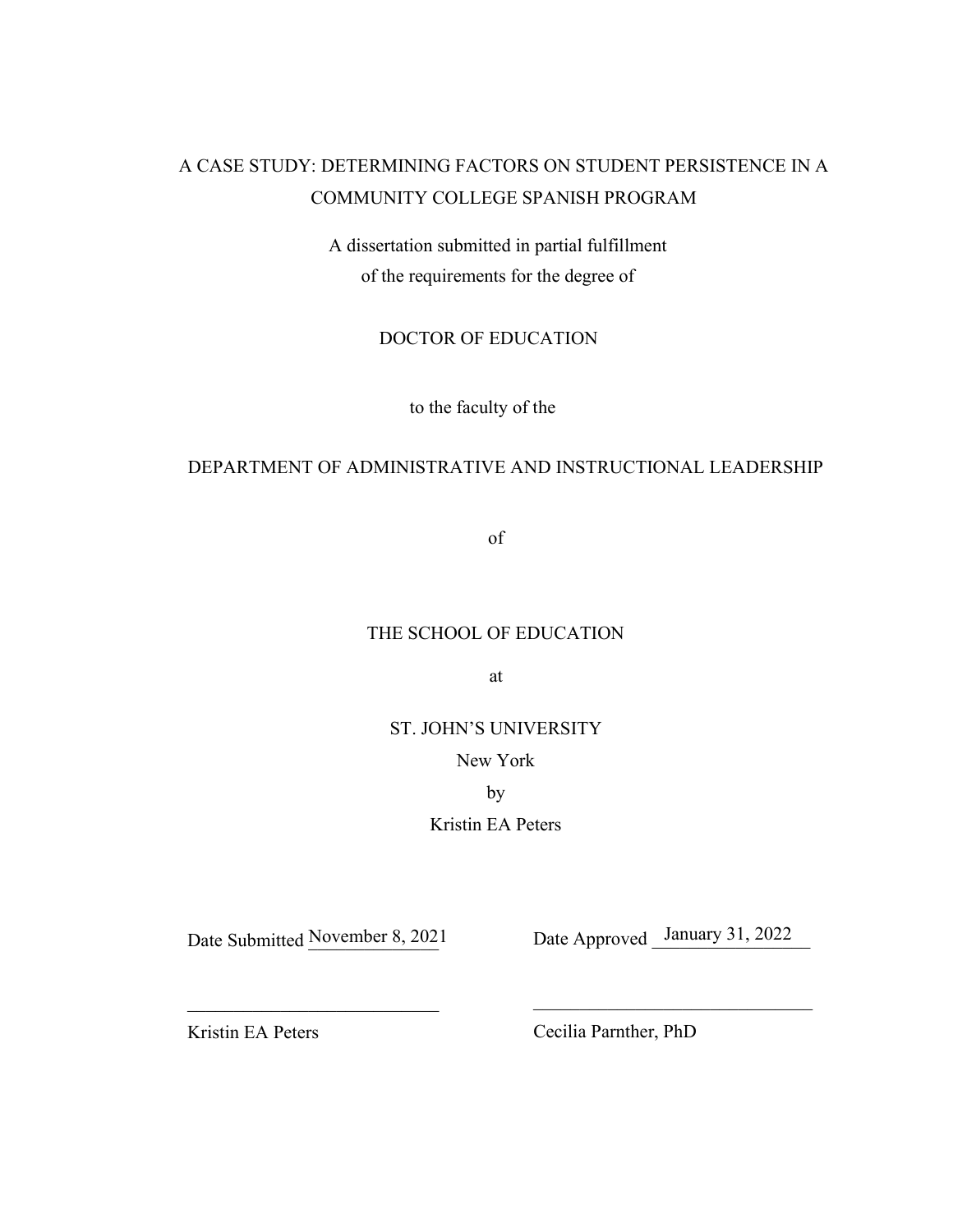© Copyright by Kristin EA Peters 2022 All Rights Reserved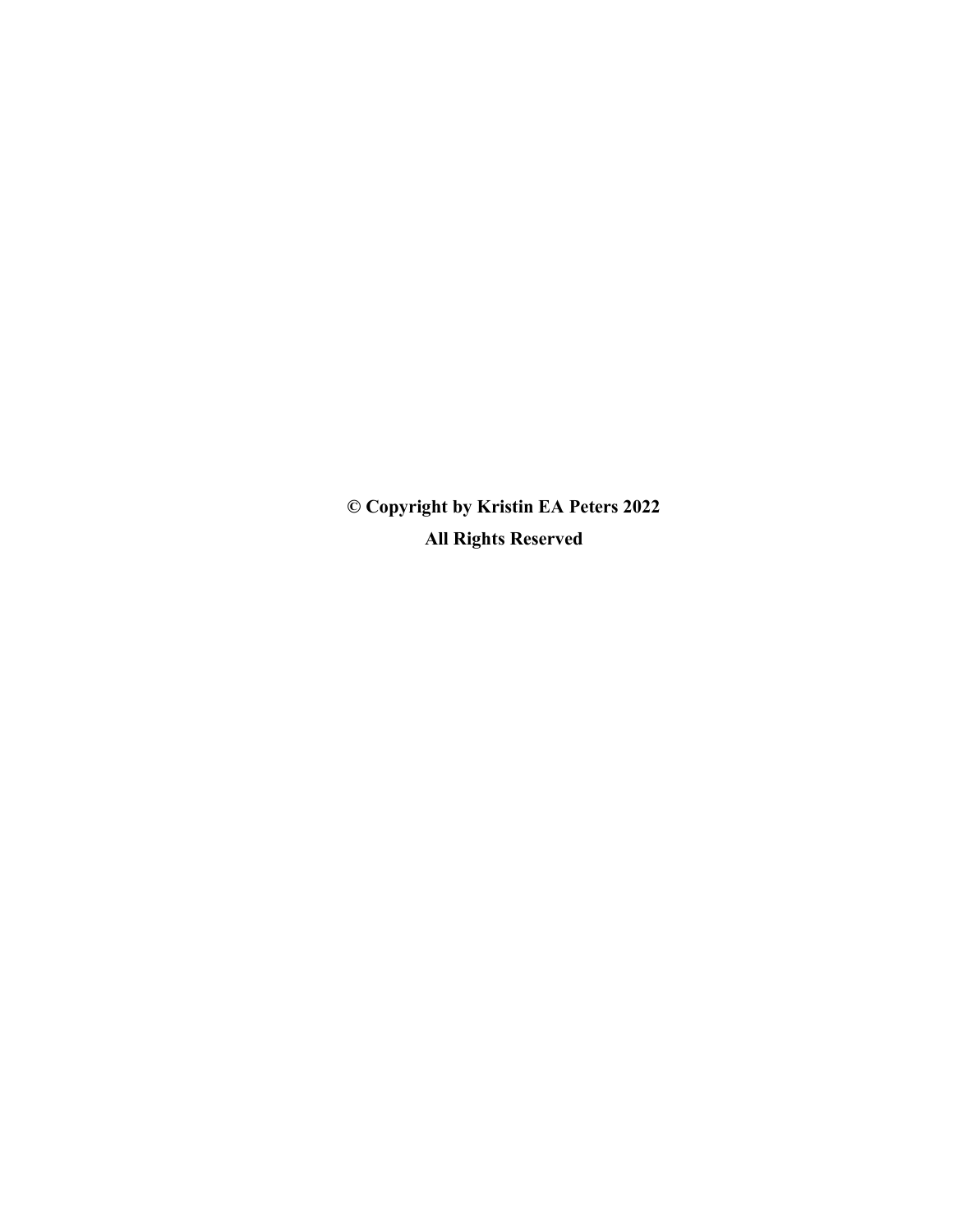#### **ABSTRACT**

# A CASE STUDY: DETERMINING FACTORS ON STUDENT PERSISTENCE IN A COMMUNITY COLLEGE SPANISH PROGRAM

Kristin EA Peters

 World language study exposes students to more than just language; they are also exposed to different cultures. After graduating, students will be exposed to different languages and cultures in the workforce, and they must be prepared. Students often leave their language of choice after the one or two semester course requirement; it takes more than those one or two courses for students to gain the cultural and linguistic skills needed to succeed. Institutions must start to convey the importance of those skills in order produce culturally aware and global students. Student placement, student motivation, and classroom pedagogy all contribute to student persistence. The research shows students persist in their language learning when they are taught the using Second Language Learning Theory, specifically the Interaction Hypothesis, and Sociolinguistics. The research also shows the importance of increasing students' Intercultural Knowledge through Intercultural Development in world language programs. This instrumental case study found students who are self-motivated persist in their chosen language of study. The participants in the study were all students enrolled in, or faculty at Island Life Community College, a tri-campus community college in the northeastern United States. Keywords: world language, student persistence, student placement, community college, higher education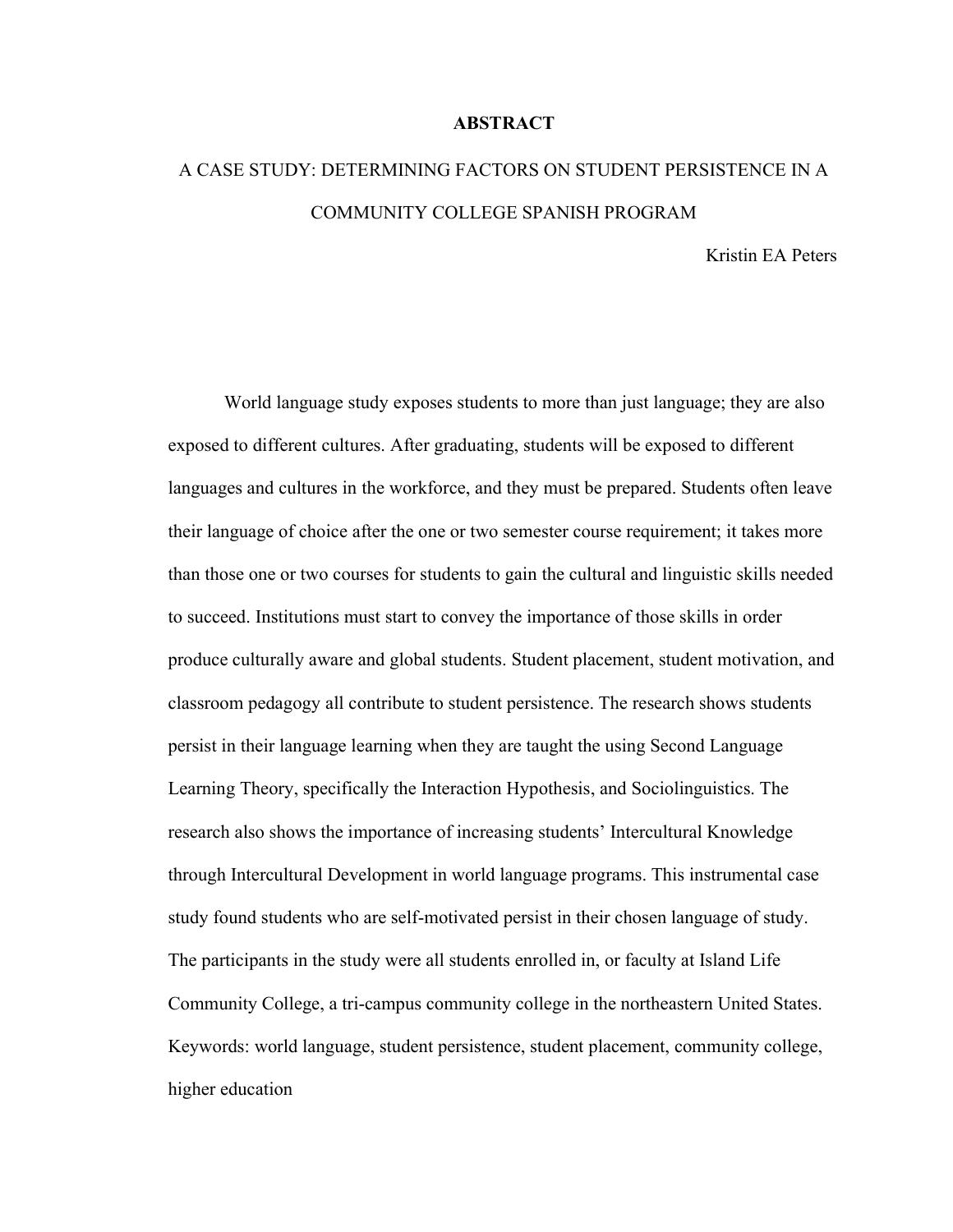#### DEDICATION

This dissertation is dedicated to my husband, Will, our three sons Willy, TJ, and Hendrik, my parents Debbie and Jim, and my Aunt Diane; without your continued love, encouragement, and support this would not have been possible. This work is also dedicated to my grandparents Jim and Marina, as well as my extended family and friends (you know who you are) who have always been there cheering me on. I would like to thank my cohort members for being there for me throughout the process as well. I would also like to thank my dear friend Charlie for being there throughout the process, I could not have done this without her. Finally, I would like to thank Dr. Ceceilia Parnther for her support and guidance, as well as my dissertation committee for all of their assistance.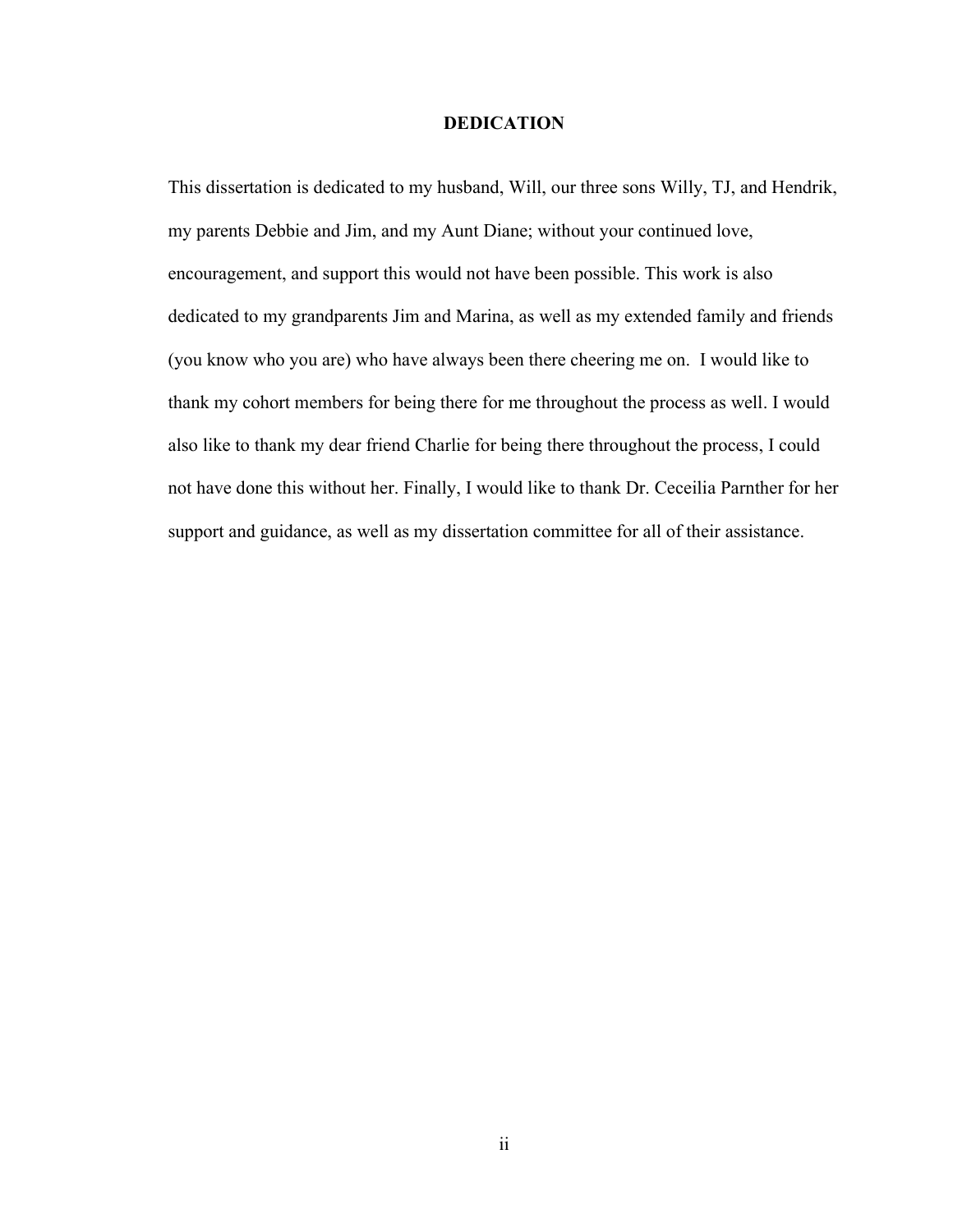## **TABLE OF CONTENTS**

| <b>CHAPTER 2</b>                                              |     |
|---------------------------------------------------------------|-----|
|                                                               |     |
|                                                               |     |
|                                                               |     |
|                                                               |     |
|                                                               |     |
|                                                               |     |
|                                                               |     |
|                                                               |     |
|                                                               |     |
|                                                               |     |
|                                                               |     |
|                                                               |     |
|                                                               |     |
| Second Language Learning Theories and Intercultural Knowledge |     |
|                                                               |     |
|                                                               |     |
|                                                               |     |
|                                                               |     |
|                                                               |     |
|                                                               |     |
| Data Collection Procedures                                    | .57 |
|                                                               |     |
|                                                               |     |
|                                                               |     |
|                                                               |     |
|                                                               |     |
|                                                               |     |
|                                                               |     |
|                                                               |     |
|                                                               |     |
|                                                               |     |
|                                                               |     |
|                                                               |     |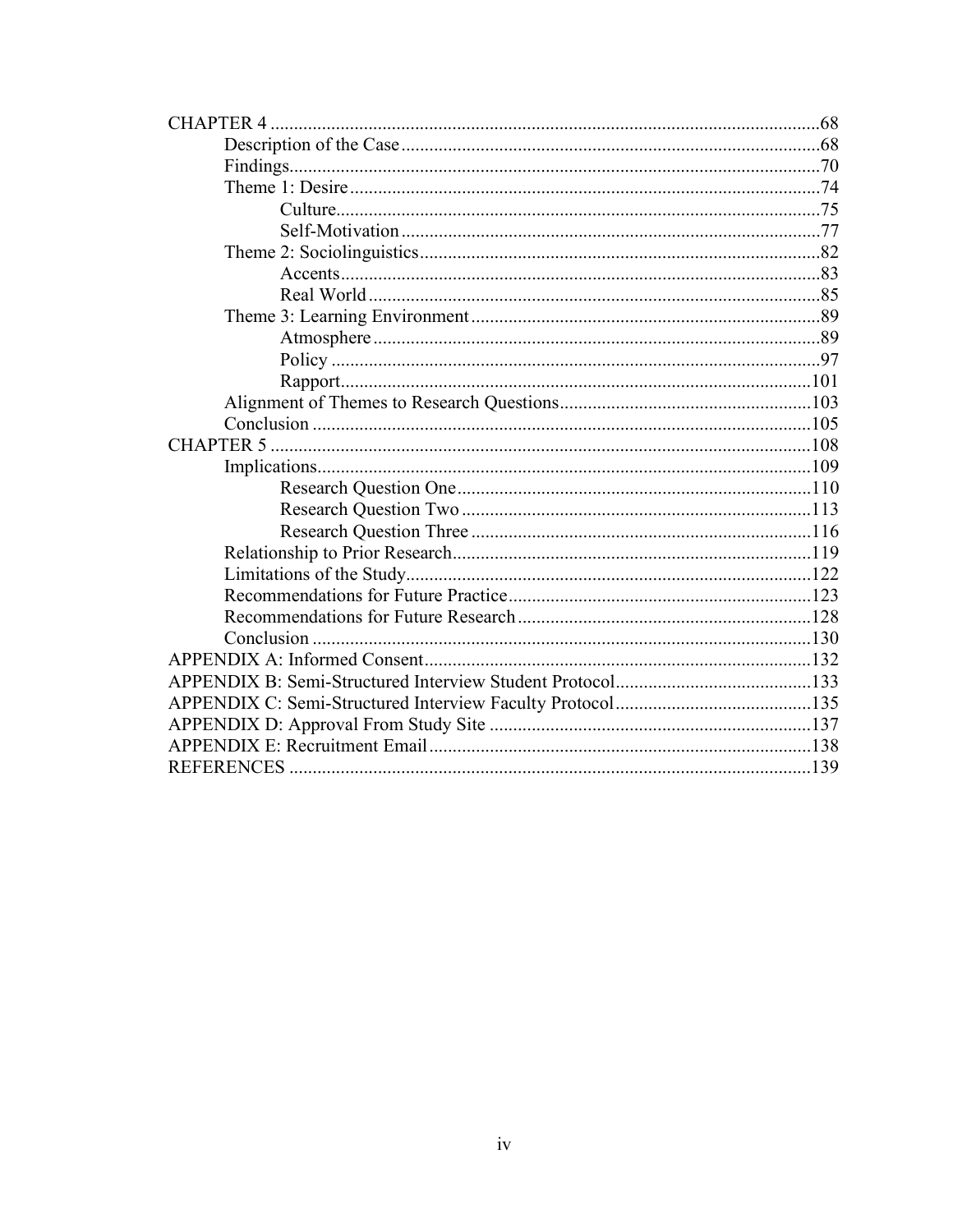## LIST OF TABLES

| Table 2 Relationship of the Research Questions to the Literature Based Student |  |
|--------------------------------------------------------------------------------|--|
| Table 3 Relationship of the Research Questions to the Literature Based Faculty |  |
|                                                                                |  |
|                                                                                |  |
|                                                                                |  |
|                                                                                |  |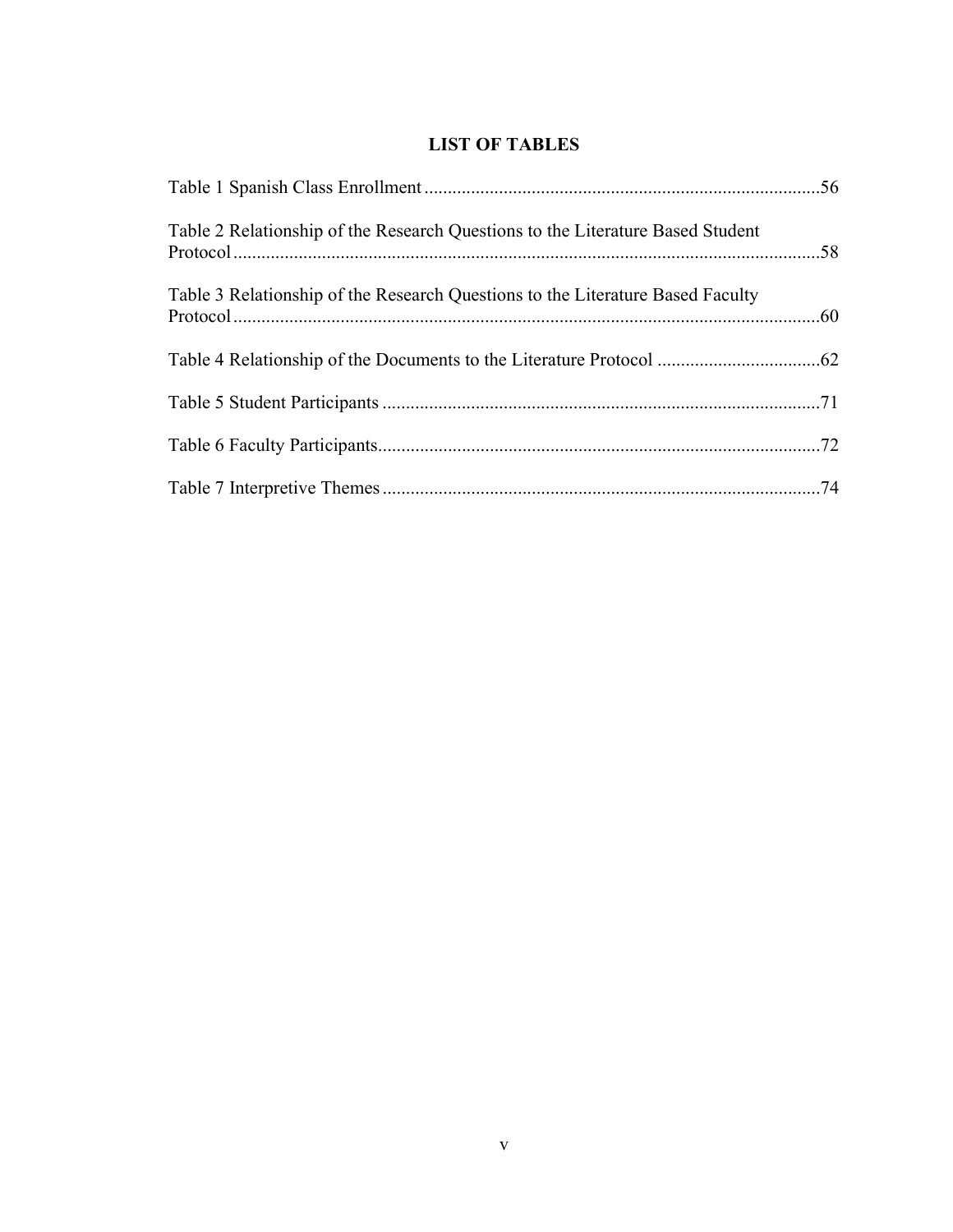## LIST OF FIGURES

|--|--|--|--|--|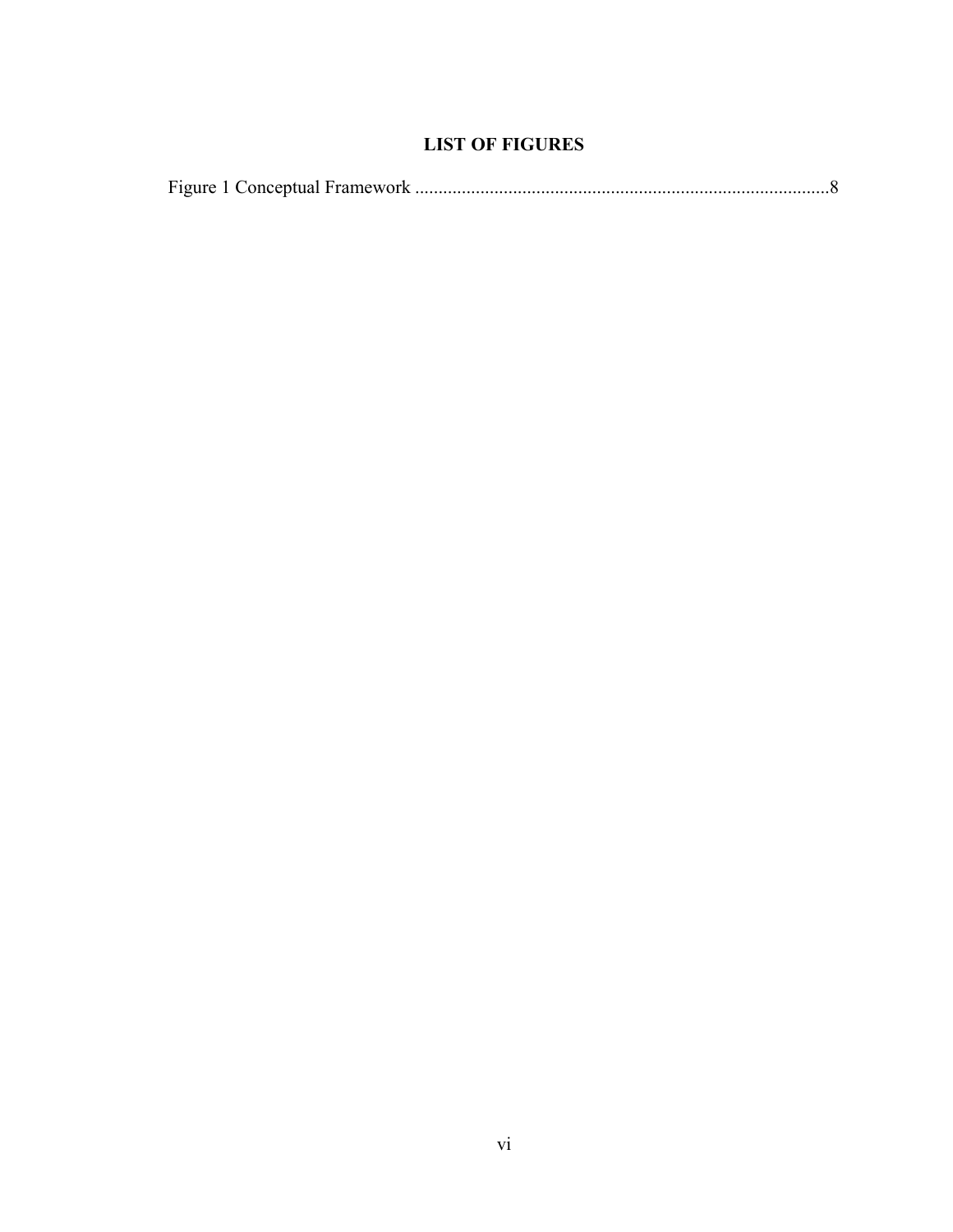#### CHAPTER 1

 Modern society is becoming increasingly global, where national borders are beginning to blur; world language study increases cultural awareness, and the language skills needed to succeed. If students will be conducting business or working abroad in the future, they should be aware of and respect the other countries' lifestyles and norms, as well as have basic communication skills in another language. Colleges and universities must ensure their students are prepared to enter a global workforce where they will be working alongside and with peers from other countries and cultures. In 2002 the Maastricht Declaration of the European Union defined "global education" (Lansing  $\&$ Farnum, 2017, p. 5) as "education that opens people's eyes and minds to the realities of the globalized world and awakens them to bring about a world of greater justice, equality and human rights for all" (Lansing & Farnum, 2017, p. 5). While world languages are one way to gain cultural awareness, students do not gain all the skills needed in a basic language course of study, they must continue their studies to gain the language and cultural knowledge needed to succeed. Institutions must also communicate the importance of the skills gained when students persist in a world language program, as they do not do that at this time.

World language advisement and retention has been a topic of discussion among language professors for years. Students tend to leave their language of study after they have completed their language requirement, not fully reaping the benefits from second language study (Bernhardt et al., 2004). Some students are placed incorrectly in their language of choice and may leave because they were not sufficiently challenged or were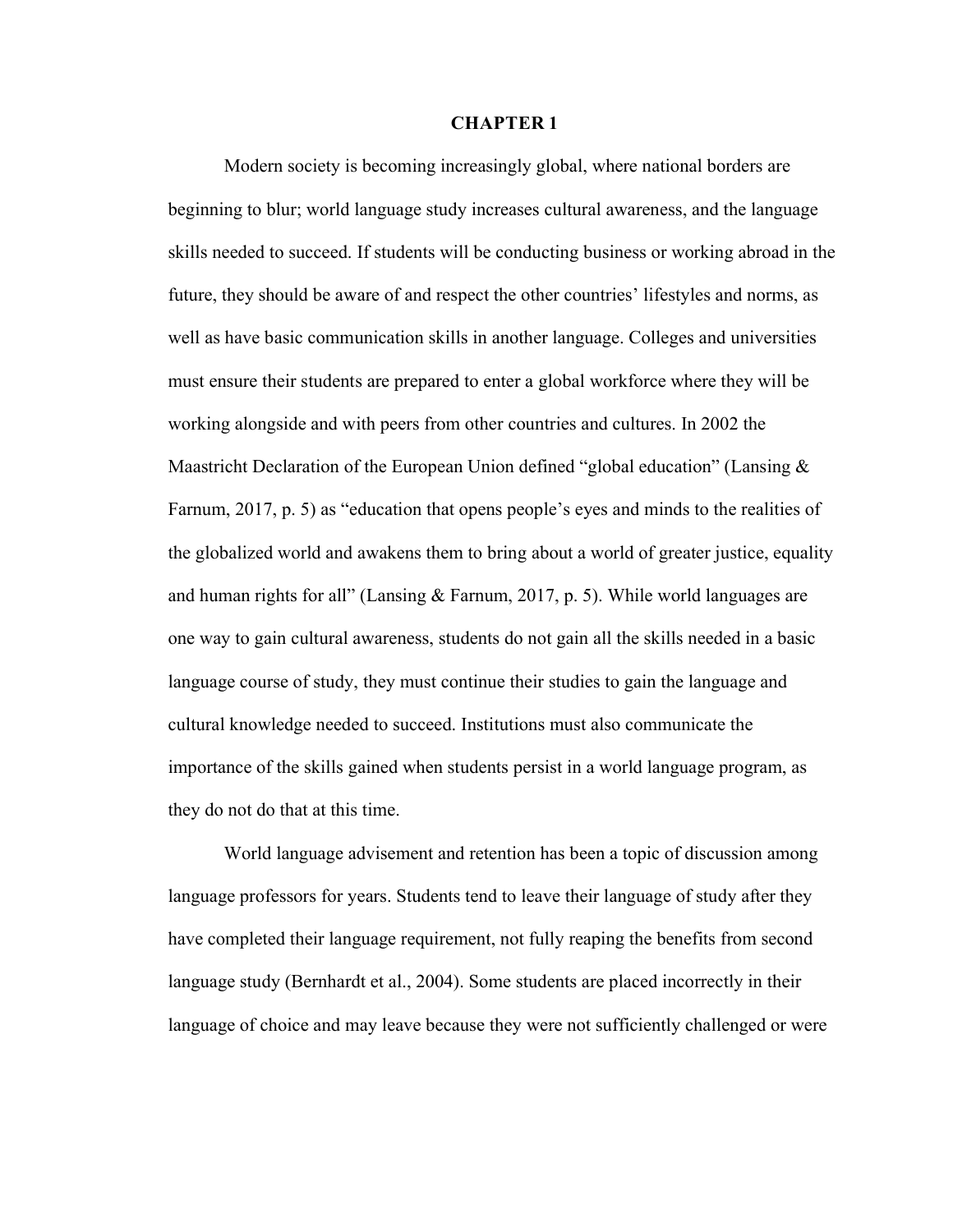overly challenged, others leave because they are disinterested in the material or did learn what they thought they would (Bernhardt et al., 2004; Long et al., 2018).

Placement tests are one tool used help place students correctly. Properly placed students are more likely to be engaged in the course material, and motivated to continue their studies (Bernhardt et al., 2004). Adversely, when students are incorrectly placed, they become discouraged and leave the program early, or after the requirement is complete (Bernhardt et al., 2004). Placement tests can also help administration understand how many sections of certain courses will need to be offered. Some institutions have written their own tests, while others use the American Council on the Teaching of Foreign Languages (ACTFL) test. There is evidence that an institution writing its own test will have better placement (Bernhardt et al., 2004). When institutions write their own exams, they must make sure the tests are accurate and aligned with the curriculum, ensuring there are not any discrepancies between the test content and the language program (Long et al., 2018). Institutions avoid these discrepancies by giving the same placement test to students who have completed the different levels they are testing enrolling students on (Bernhardt et al., 2004). In a study conducted at Stanford University, students scored significantly better on their posttest than their pretest because the placement test is aligned with the curriculum; the effect sizes were used to show growth and comparison (Bernhardt et al., 2004). Students' prior language experience must also be taken into account when placing students in a language program, as they may be more successful in a higher level.

Expanding the number of courses needed to fulfill a language requirement will help students become more proficient in their chosen language in addition to increasing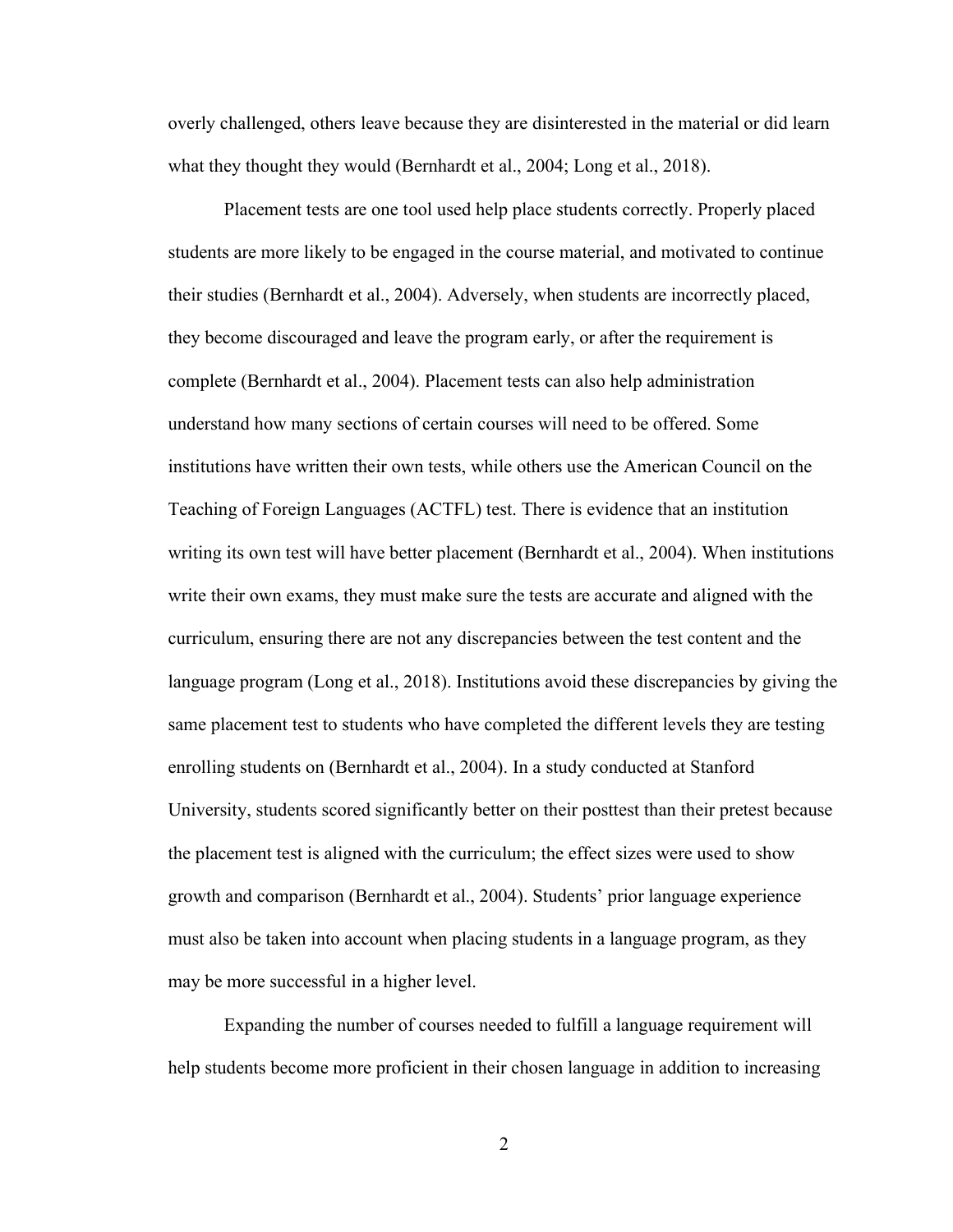retention rates, however, students may be less willing to enroll. Thus, aligning world language courses with what students want to learn and how they learn the language will also motivate them to continue in their language learning (Nagano et al., 2017). In a study of community colleges across the United States, building relationships with students was important to 76% of professors and 42% loved teaching literature (Nagano et al., 2017). In that same study, it was reported that more than half of the students wanted to take a language to learn about culture and not just linguistic skills, opposed to 92% of professors emphasizing linguistics, and 74% thinking students were fulfilling a language requirement (Nagano et al., 2017). There is a disconnect between both students and faculty on their view as to why students take and persist in a language; the largest difference being motivation (Nagano et al., 2017).

Students want to learn more than grammar, they want to learn culture (Moreno-López et al., 2017; Nagano et al., 2017; Ordem, 2017). A study conducted at a four-year institution in the northeastern part of the United States found experiential learning has no effect on language acquisition (Moreno-López et al., 2017). However, that same study found a majority of the students wanted to remain with the language after they completed a nontraditional course option for intermediate Spanish and persisted in the language (Moreno-López et al., 2017). Students enrolled in the nontraditional courses did not learn more or different material, though some perceived their learning skills increased (Moreno-López et al., 2017). Students' confidence may have increased because of this, making them want to continue their studies.

Cultural competence is gained through exposure to different cultures other than one's own and can be attained in many ways. After students graduate, they enter a global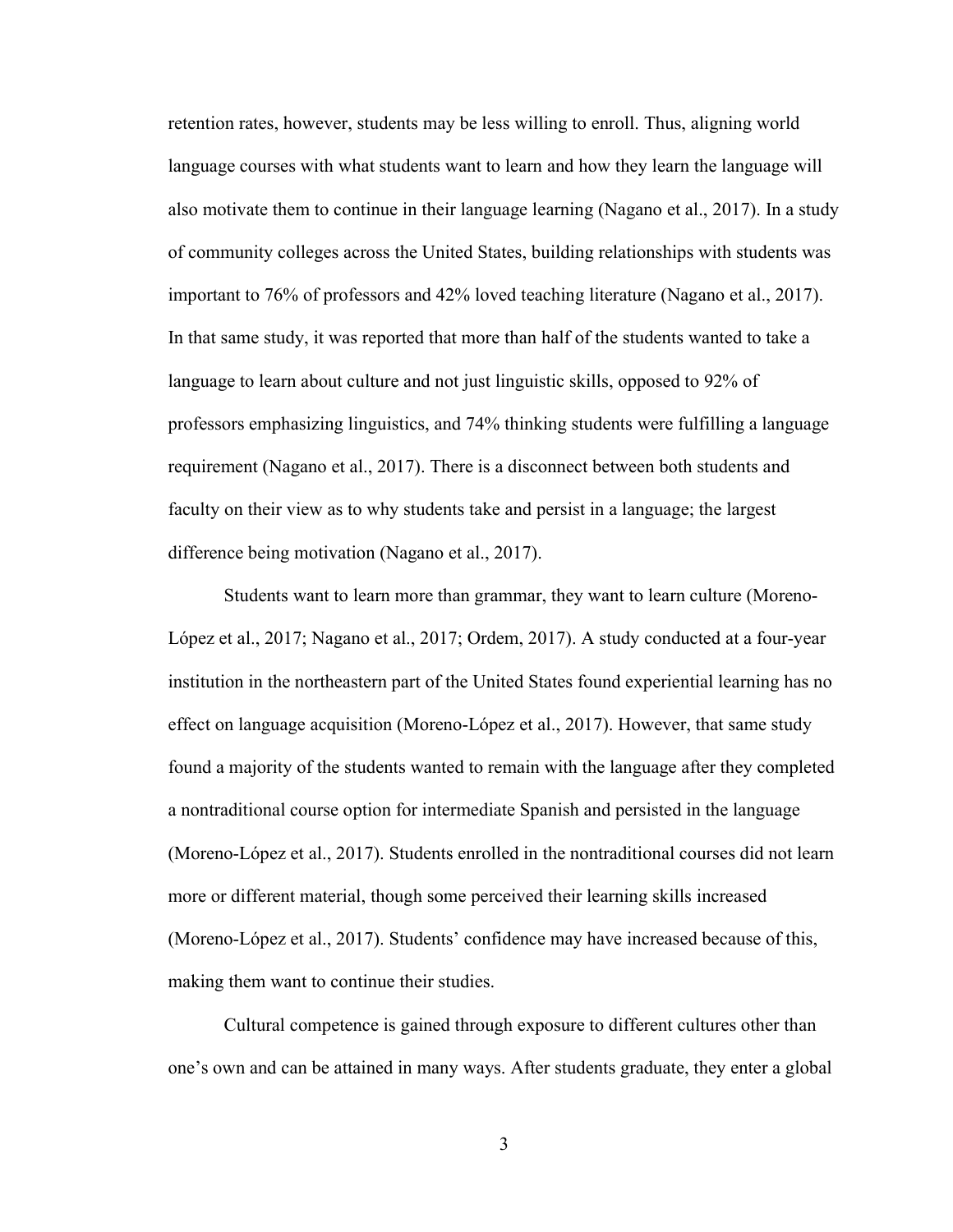workforce, where they will work with people from different cultures and background. This global workforce does not only apply to international business or politics, but has been expanded to include all fields from science to education, to civil service etc. If students are not prepared for this, they will not succeed in their chosen career. World language classes teach more than language; they teach culture and must been seen as an asset.

To ensure that students gain cultural competence, higher education institutions must encourage students to persist in their language learning beyond the basic requirement. Research suggests that one way to encourage students to persist in their language study is to provide alternative learning courses such as study abroad, video conferencing with native speakers, and experiential learning (Moreno-López et al., 2017). Alternative course study options are additional courses taught by professors that go beyond the classroom, introducing students to the culture of the language they are learning (Moreno-López et al., 2017).

Study abroad courses are a popular form of experiential learning that not only increase persistence in a world language, but they also increase overall persistence and academic growth (Pipitone, 2018), achieve more academically and professionally (Tarrant et al., 2015), and have a positive effect on graduation rates, especially for students who were previously on track to not graduating (Walters et al., 2017). Study Abroad programs should focus on commonalities, not differences between the home and host countries so the host country is seen as less exotic (Pipitone, 2018); "it is critical to ensure that students' expectations are grounded and realistic" (Salyers et al., 2015, p.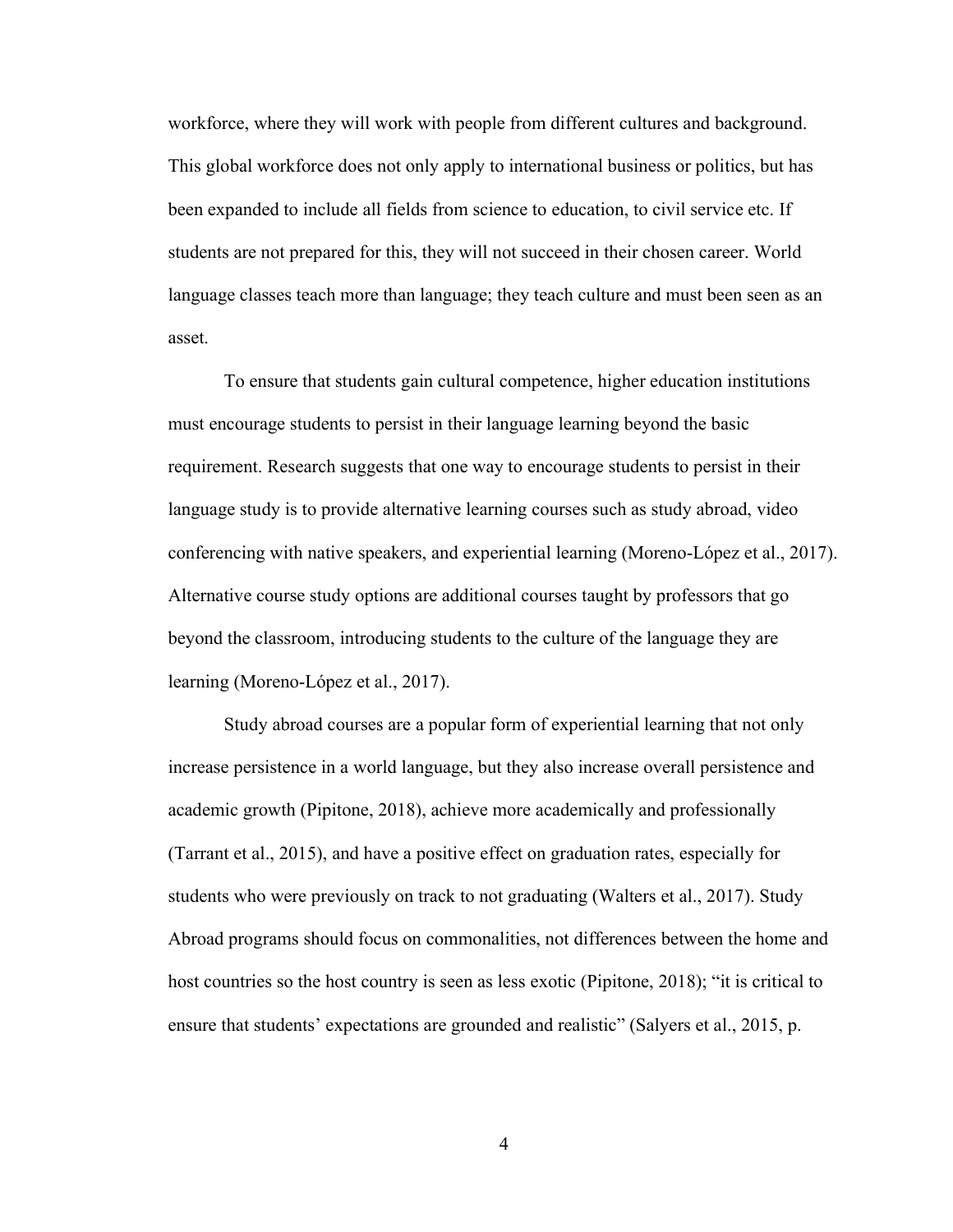377). These programs introduce students to the culture beyond the language they are studying.

Moreover, professors have an impact on students and their motivation, interacting with them on sometimes a daily basis. The more a student has contact with faculty, faculty accessibility, and how the faculty support the students are also key factors in motivating students (Friðriksdóttir & Arnbjörnsdóttir, 2015). Icelandic Online is a fully online language program that tracks their students throughout their time enrolled (Friðriksdóttir & Arnbjӧrnsdóttir, 2015). A study found, many students drop out at the beginning of the program, and most students need some type of support (Friðriksdóttir  $\&$ Arnbjörnsdóttir, 2015). *Icelandic Online* added skype sessions and blended program options, and student retention significantly increased (Friðriksdóttir & Arnbjörnsdóttir, 2015). Students need social interaction, contact with and support from professors to succeed and persist in the language (Friðriksdóttir & Arnbjörnsdóttir, 2015).

#### Purpose of the Study

The purpose of this qualitative instrumental case study was to explore how faculty and students describe the impact that pedagogy, classroom environment, and student motivation have on student persistence in the world language program. This study describes the impacts of placement and advisement on world language learning, as well as how to retain them in their program based on pedagogy and student motivation at a multicampus community college in the northeastern part of the United States. This study also provides considerations based on faculty and student perceptions to find the best way to retain students in a world language program.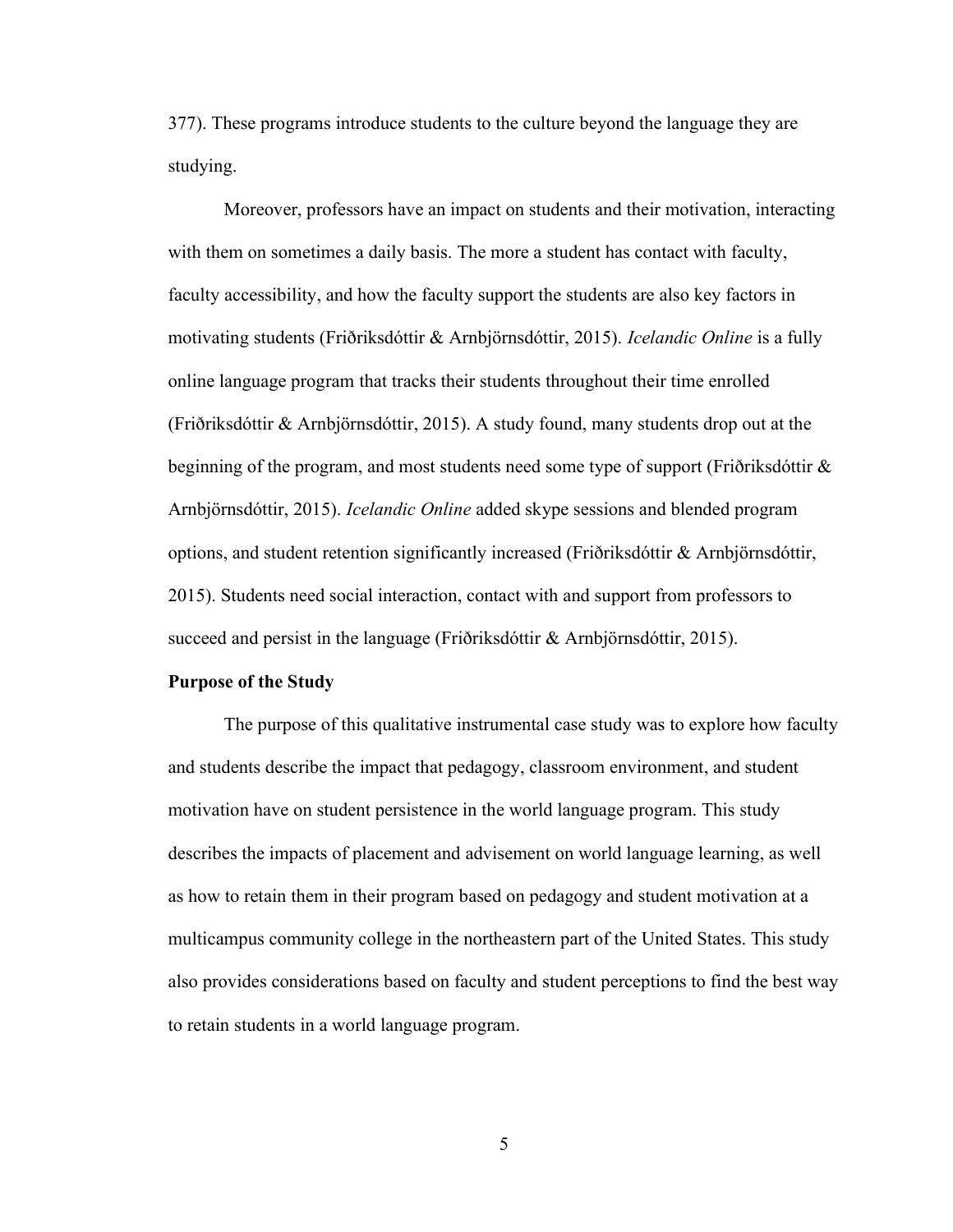There is little research on world language advisement and retention in higher education especially at the community college level. This study looks to fill the gap in that research both socially and culturally based in Second Language Learning Theory and Intercultural Knowledge Theory.

#### Theoretical Framework

 Second Language Learning Theory, specifically, Interaction Hypothesis and Sociolinguistics are the foundations of this study. Second Language Learning Theory looks to find the best ways for students to learn a new language and is made up of many different sub theories. Interaction Hypothesis in second language learning and Sociolinguistics are both sub theories that fall under Second Language Learning Theory and are similar in that they both focus on communication. This study also focuses on the importance of Intercultural Knowledge Theory. Intercultural knowledge is what a person knows about and how they react to different cultures. This theory is based in learning about different cultures, a key part in second language learning curricula. Learning about culture has also been shown to be a key motivator for students when learning a second language.

Language Learning/Linguistic Theories date as far back as the early twentieth century. In the 1920s and early 1930s, Vygotsky first started to develop Second Language Acquisition (SLA) theories, Chomsky expanded on Vygotsky's work in the 1950s, and Krashen laid the groundwork for the modern SLA theories in the 1970s and 1980s (Mitchell et al., 2013). In the 2000s, Romaine further developed Chomsky's previous theories to include how a first, second, third, or fourth language, are acquired (Mitchell et al., 2013).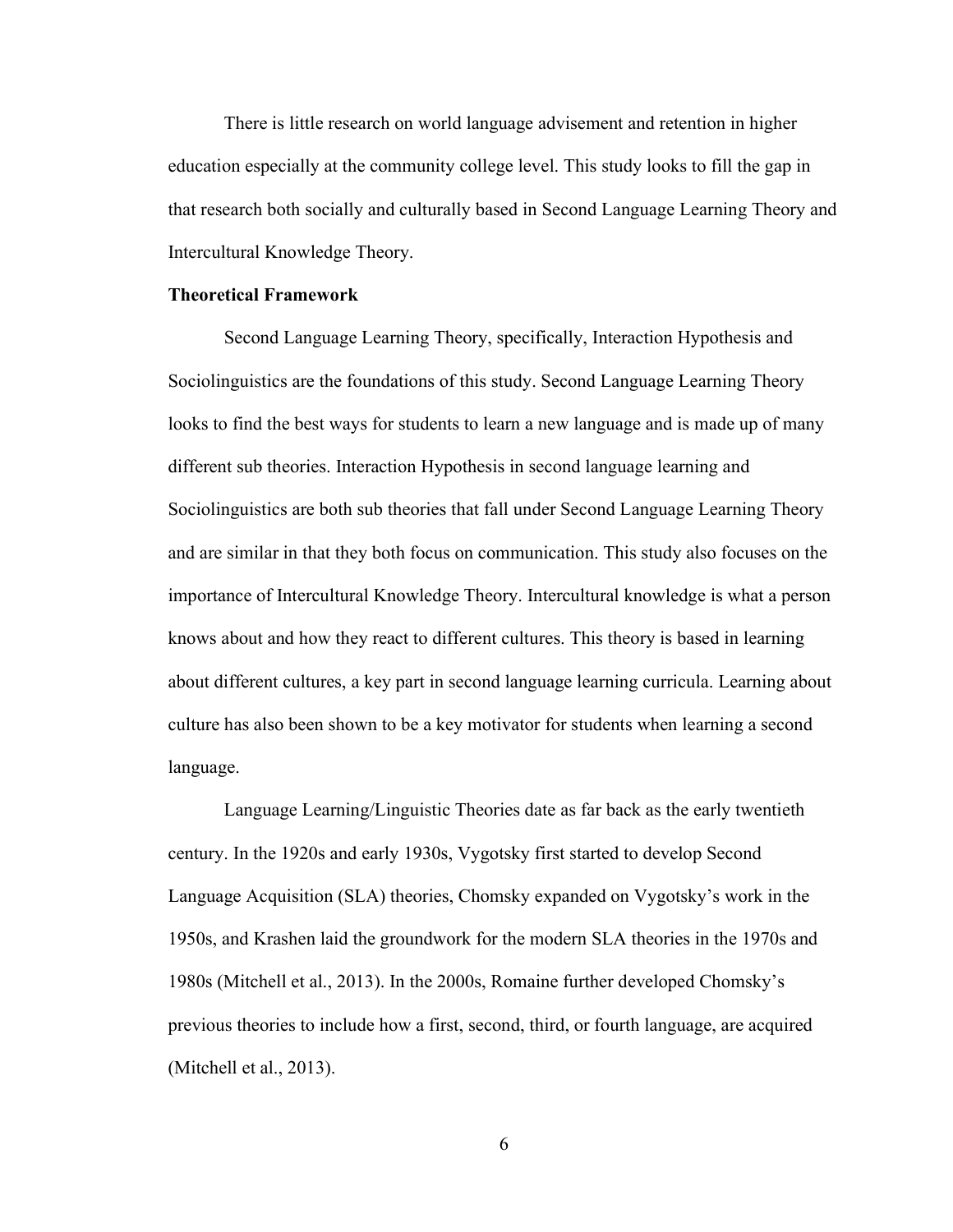Falling under Second Language Learning Theory, Interaction Hypothesis and Sociolinguistics Theory focus on the importance of SLA in a more social environment. Both theories discuss the importance of interaction with another person on SLA. In 1981 Long created the Input Hypothesis based off Krashen's work in 1977 and 1980 (Ellis, 1991; Mitchell et al., 2013) which was then expanded on by Krashen in 1982, Long again in 1983, and Krashen again in 1985 (Mitchell et al., 2013). Long further developed the Input Hypothesis creating the Interaction Hypothesis in 1996 (Mitchell et al., 2013).

Like the Interaction Hypothesis, Sociolinguistics relies heavily on social interaction and context for second language learning (Mitchell et al., 2013). Sociolinguistics focuses on the different social aspects of language, and how language is conveyed (Mitchell et al., 2013). Sociolinguistics concentrate on SLA through interaction with others, specifically natives (Mitchell et al., 2013), much like the Interaction hypothesis.

In conjunction with Second Language Learning Theories, this study is also based in Intercultural Knowledge Theory; what a person knows about and how they react to different cultures. This theory focuses on learning about different cultures, a key part in second language learning curricula. Intercultural Knowledge Development Theory looks to connect cultural learning with language learning; which has been shown to be a key motivator for students when learning a second language (Moreno-López et al., 2017; Nagano et al., 2017; Ordem, 2017).

Understanding the relationship between student placement in a world language program and their persistence in that program is best demonstrated by using the concepts found in Language Learning/Linguistic Theories, and Intercultural Knowledge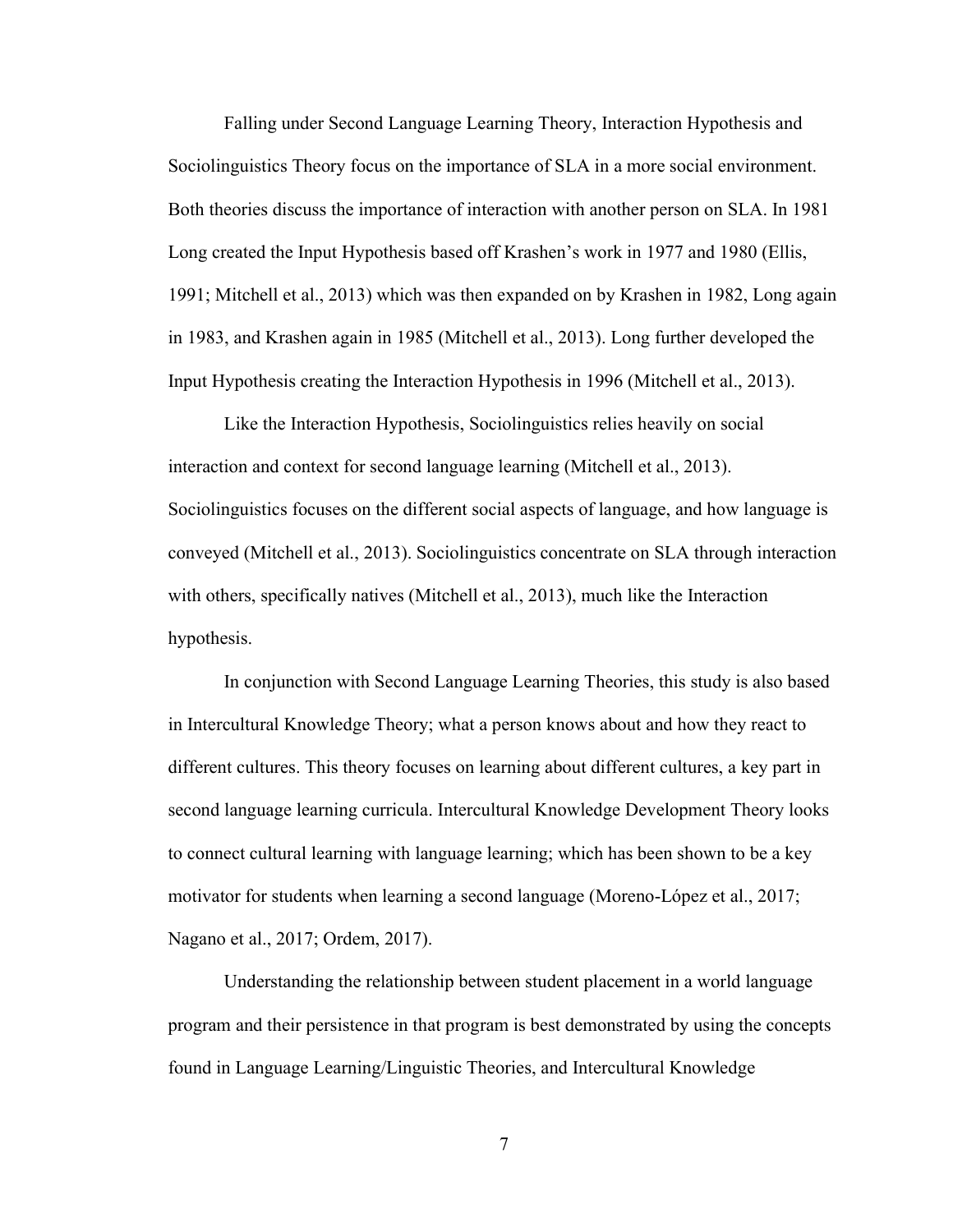Development Theories. Both theories focus on language learning through culture, which had been found to be a motivator for students (Moreno-López et al., 2017; Nagano et al., 2017; Ordem, 2017). There is a lack of literature on student placement, advisement, and persistence in a world language especially at the community college level, as most studies focus on K–12 or four-year institutions. Appropriately placing a student in their chosen world language program may help student persistence, however, incorrect placement may hinder their persistence. More research is needed to fully understand why students do or do not persist in their world language program of choice.

Figure 1

#### Conceptual Framework

Student Placement in Language Program



Student Persistence in Language Program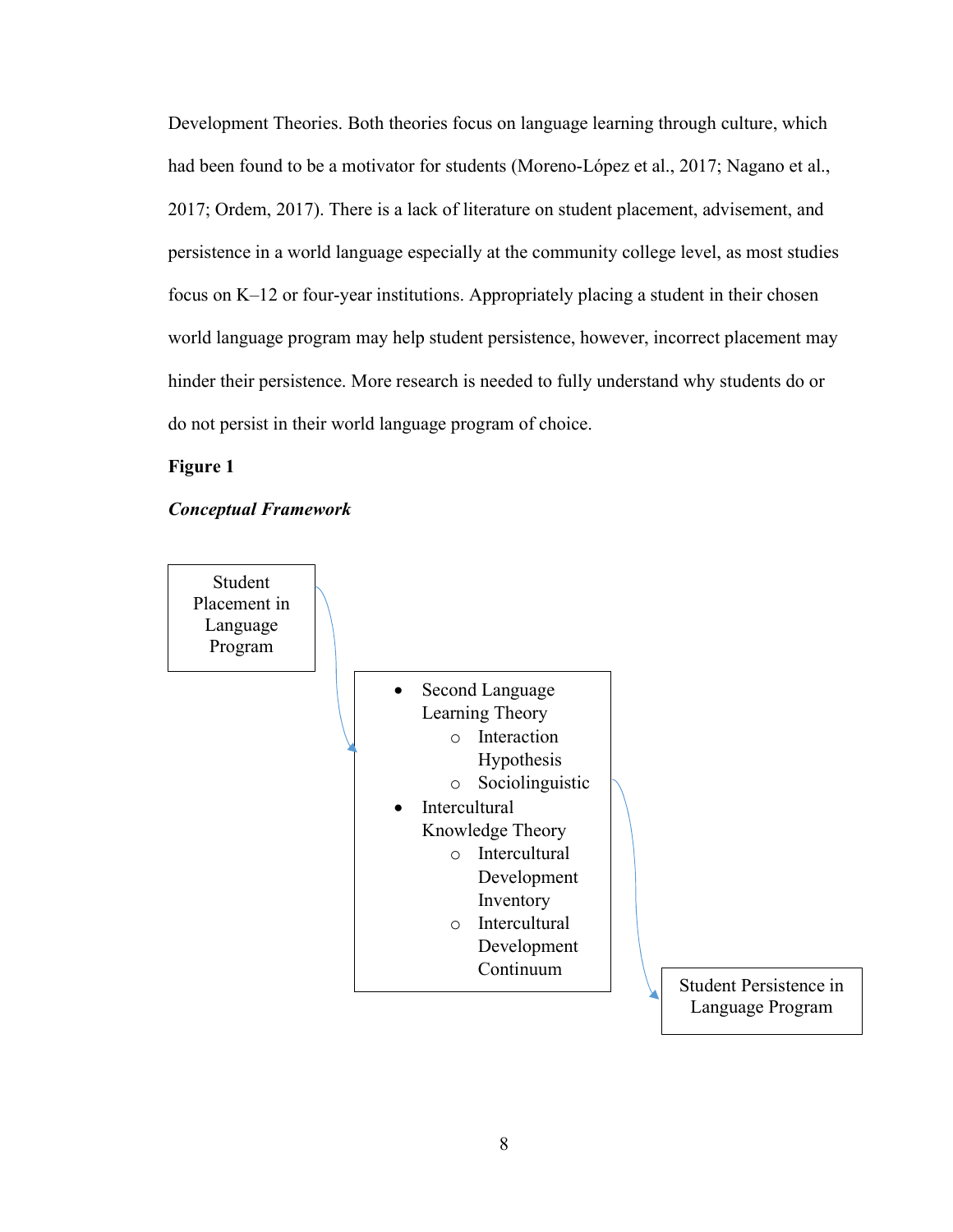#### Significance of the Study

 Research has been done on student persistence in a world language at the K–12 and four-year institution levels, nevertheless, there is a gap in the research regarding student persistence within a world language program at the community college level. Many community college students go on to study at four-year institutions after they take their core courses at the community college. Some students decide to take their language courses at a community college while simultaneously enrolled in a four-year institution because the credits transfer without penalty. Community colleges tend to have open enrollment, meaning, anyone can enroll up until two weeks into the semester. This open enrollment does make it difficult to correctly test and place students in a world language program.

This study looked to find the best way to increase student persistence in their world language of choice past the required period of study. The literature suggests that the better a student is placed in a program the more success he/she will have (Thompson et al., 2014).

This study also explored how student motivation and classroom experiences affect retention in a world language program, seeking to find the best way to increase the number of students who take and persist a world language. Students who persist past the basic language requirement, and elementary level classes are introduced to more of the language's culture. This culture can then be transferred into the daily life of the student, allowing them to communicate more effectively with others.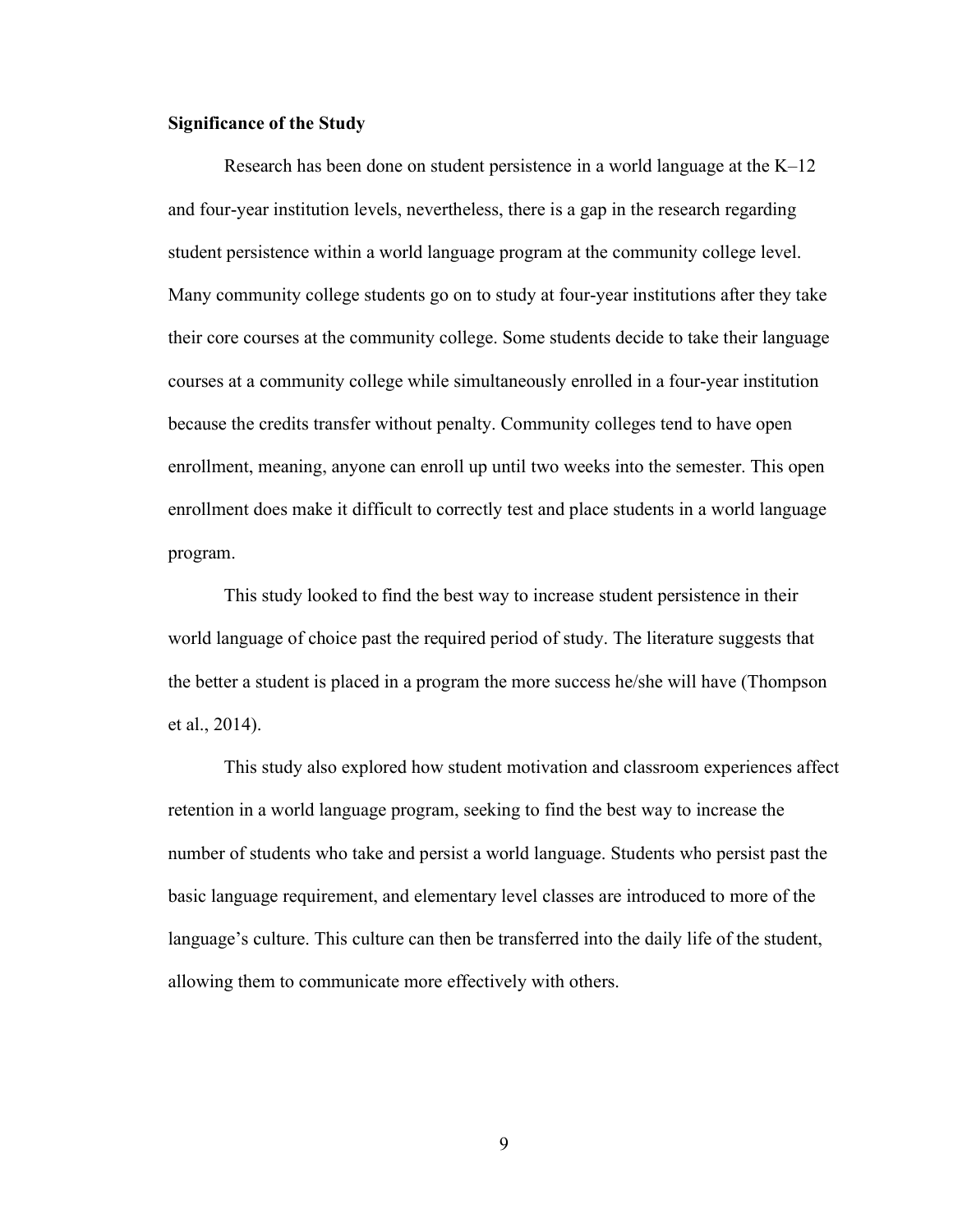#### Connection to Vincentian Values and Social Justice

 When students persist in their world language of choice, they are exposed to more than just a language; they are exposed to culture and diversity. When students are exposed to culture, they increase their intercultural knowledge and become more accepting of others. They learn to see the world from another point of view, by increasing their cultural awareness. This directly ties into the global world in which we live, creating students who are able to interact with their peers in a global society.

#### Research Questions

Research Question One:

How do students describe their decision to end or continue world language study?

a. What does the student feel has impacted their persistence in that language?

Research Question Two: How, if at all do students describe their exposure to Sociolinguistics (accents, dialects,

different vocabulary)?

a. How, if at all has this exposure affected their decision to persist or not persist?

Research Question Three:

How, if at all does the classroom environment or pedagogy impact student persistence in

a world language?

- a. How do faculty describe these impacts?
- b. How do students describe these impacts?

#### Design and Methods

 This instrumental case study discusses how students are placed in a world language program and their persistence in their chosen language of study. Instrumental case studies assist in understanding a particular problem that is supported by the case (Baxter & Jack, 2008; Creswell, 2015; Yin, 2008). This is an instrumental case study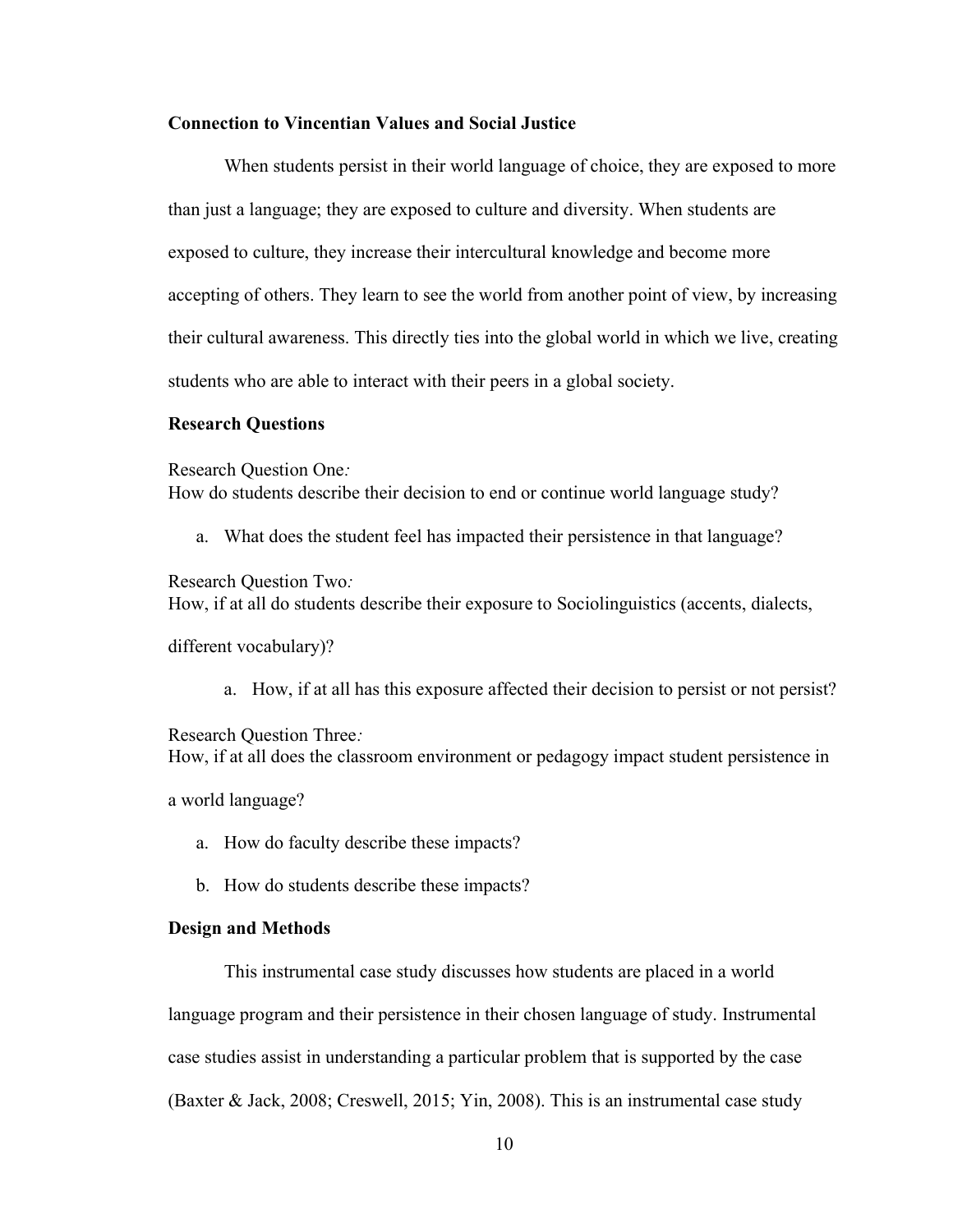because it studied the world language department to raise awareness about why students do or do not persist in their chosen language of study at a community college (Baxter  $\&$ Jack, 2008).

Spanish class enrollment numbers from semester to semester were looked at to inform student retention. Common syllabi wording was also collected to examine different and common pedagogical approaches to the language class. Students enrolled in Spanish, and Spanish Professors at Island Life Community College were asked to volunteer to participate in semi-structured interviews and share their experiences in the program. Students and faculty were also asked about student persistence or attrition in the language program.

 Semi structured interviews were conducted and recorded with students and faculty. The data gathered was then coded, analyzed, and triangulated looking for commonalities and themes among both students and faculty using the research questions above.

The data for Research Question One, stated above, was gathered from both students and faculty. Data collected from students informed the researcher as to why a student did or did not choose to persist in their language program. Faculty provided insight into placement, motivation, and support, and how it affects both the student and their classmates.

Data for Research Question Two, mentioned above, was compiled from both faculty and students. Students and/or faculty may or may not be aware of students' exposure to different accents, dialects and vocabulary and how they are/were exposed.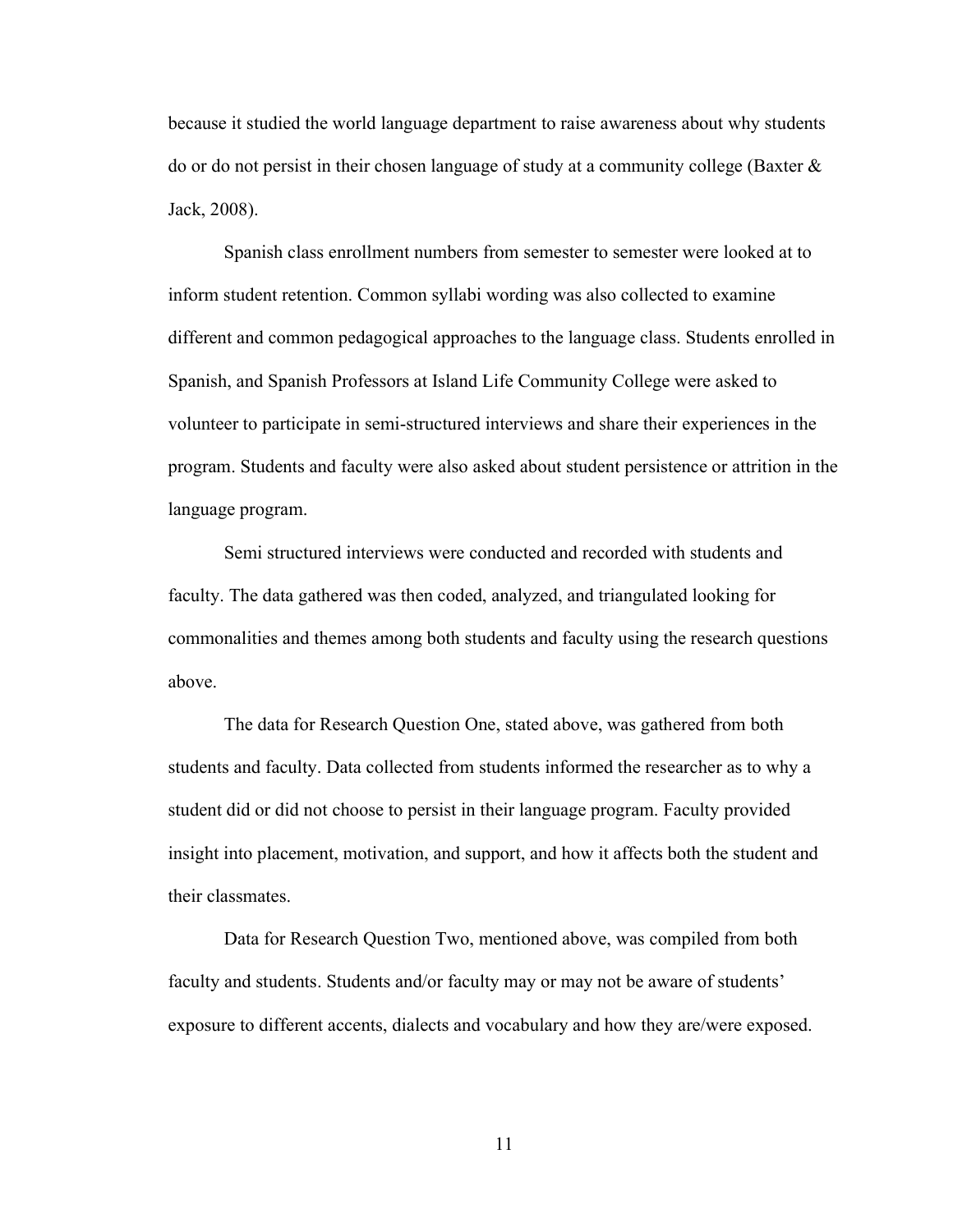Exposure to Sociolinguistics allows the students to see real-world use of the language and vocabulary.

Finally, the data from Research Question Three, stated above, was also gathered from both faculty and students. Classroom environment and pedagogy includes how the class and material are taught. Each student learns differently, and each professor has their own unique way of presenting the material. Some professors may focus on grammar or culture more than another colleague does. Some students may prefer to learn grammar over culture or vice versa, and that may have an effect on their persistence. Modality also has an impact on student persistence, as not every student or professor is comfortable in a face-to-face, hybrid, or online setting.

The participants in the study were students and faculty from Island Life Community College, a tri-campus community college in the northeastern United States. The sampling was limited to those enrolled in classes at Island Life Community College and those teaching Spanish.

#### Definition of Terms

Advisement:

Recommending the right course and course level for student enrollment

(Bernhardt et al., 2004; Morrison & Navarro, 2012).

Culture:

The beliefs, traditions, languages, dialects, speech slang, daily life, verbal and nonverbal communication, socialization, and interaction with others, and actions of a group or groups of people (Amadasi & Holliday, 2018; Sanchez-Sanchez & Krawiec, 2018).

#### Persistence:

When students continue their studies (Maguire & Butler, 2008).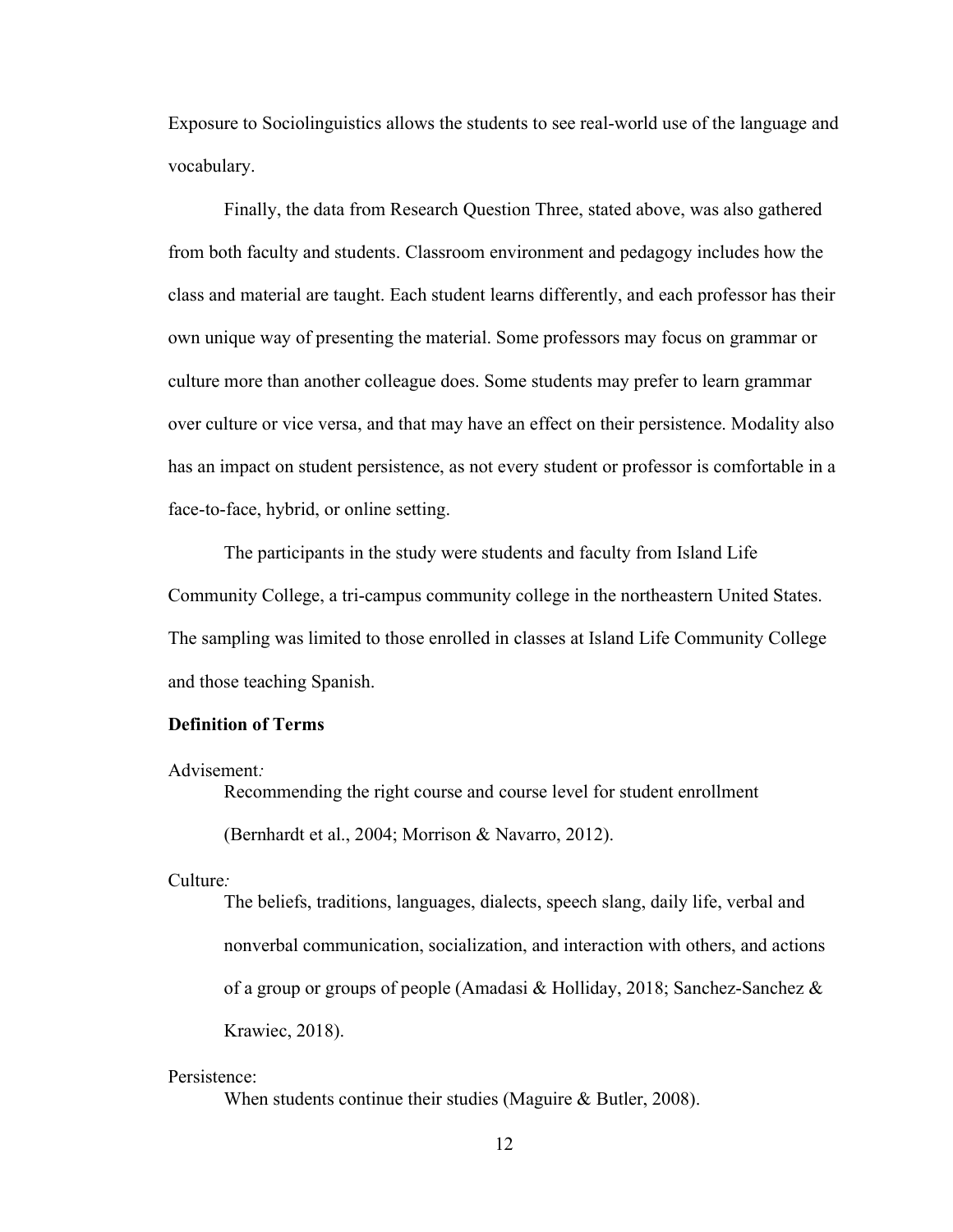Placement Test:

An online or paper-based assessment of students' language skills conducted prior

to or upon a students' arrival to campus in order to find out what level of a

language a student should take. (Bernhardt et al., 2004; Long et al., 2018).

#### Retention:

When an institution keeps students enrolled in their studies (Maguire & Butler,

2008).

#### Second Language Acquisition (SLA):

Learning a language other than your native one (Mitchell et al., 2013).

\$When a student chooses to leave their home institution and country for a defined period of time and study at another institution in another country, immersed in the daily life, language and culture (Pipitone, 2018; Salyers et al., 2015; Tarrant et al., 2015; USA Study Abroad, n.d.).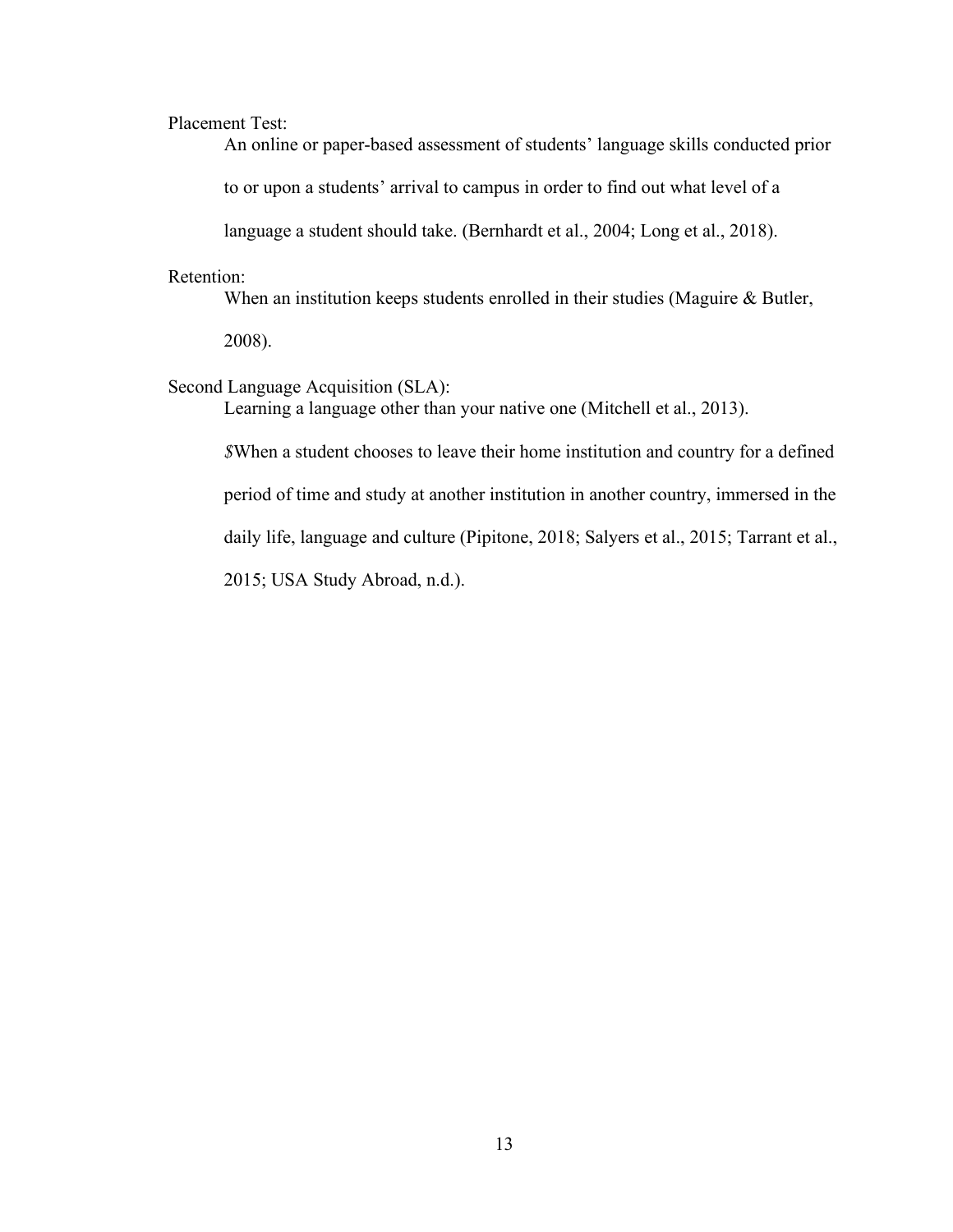#### CHAPTER 2

#### Review of Chapter 1

 Chapter 1 discussed the need for further research on student persistence in a world language at the community college level. Chapter 2 provides a discussion of the major theories that inform the design and interpretation of the present Study. This chapter presents the literature on research literature pertaining to the Study from the following perspectives, Student Placement, Student Motivation, and Pedagogy.

World language courses teach students more than just language, they teach students cultural awareness and how to interact and communicate in a global society. Higher level world language courses delve deeper into the culture, history, and communication skills needed in order for students to be successful in a global workforce. The literature relates directly to the theory best practices for SLA and student persistence.

#### Theoretical Framework

 Second Language Acquisition Theories date back to the early 1900s and have been revised over the past 100 years (Mitchell et al., 2013). They have evolved to include multiple theories within the larger theory and have been expanded to include multiple languages (Mitchell et al., 2013). Among the newer theories are Interaction Hypothesis and Sociolinguistics, both of which include communication and culture (Mitchell et al., 2013; Romaine, 2000).

 Long's Interaction Hypothesis (1983) for Second Language Learning Theory was born out of Hatch's work in the 1970s and Krashen's work in the late 1970s and early 1980s (Ellis, 1991; Mitchell et al., 2013; Tran, 2009). In the 1970s, Hatch studied the best methods for SLA, and found it occurred through depending on their interactions with others (Ellis, 1991). Hatch's work focuses more on natural language acquisition instead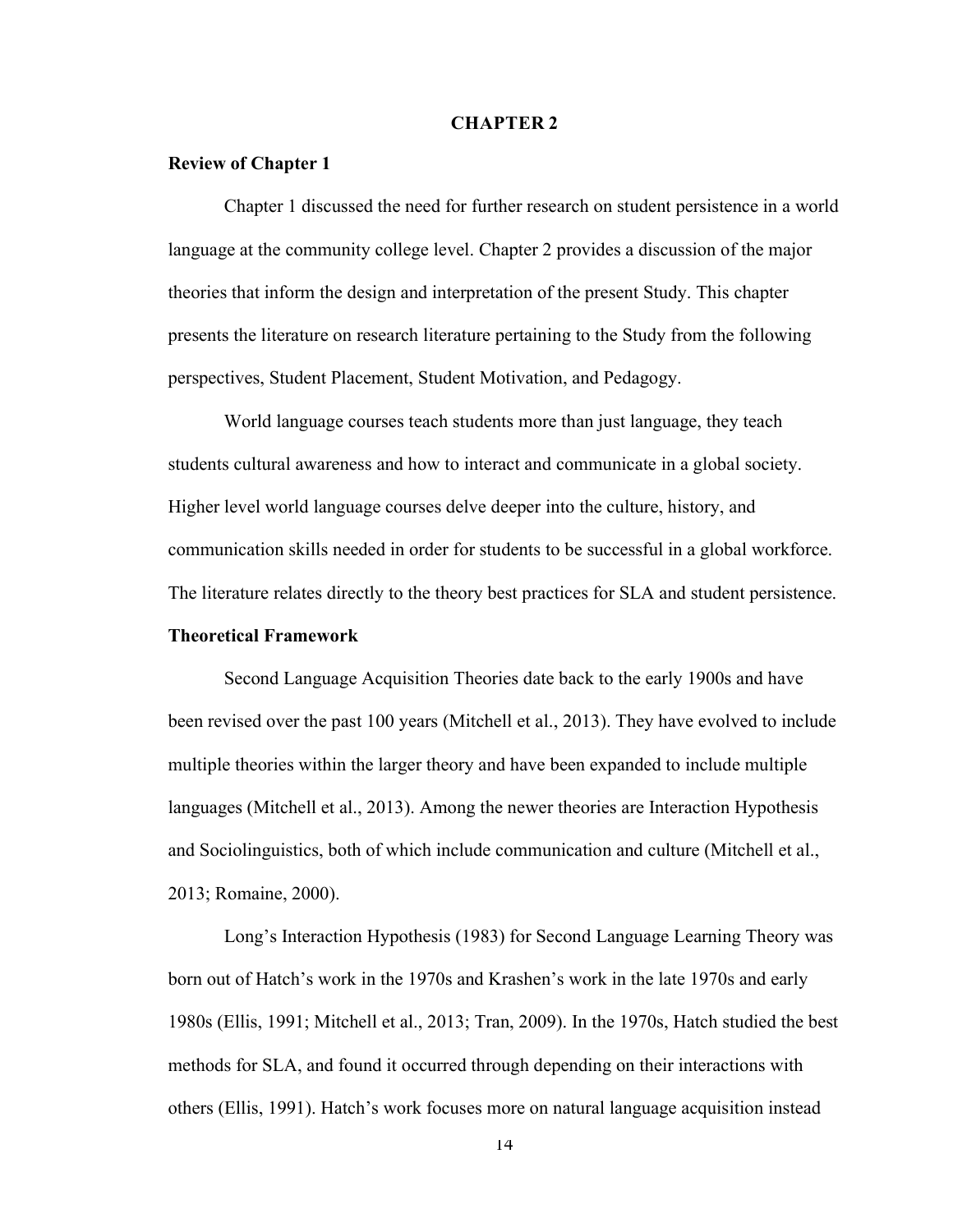of being taught the language (Ellis, 1991). Similarly, Krashen believed that languages are acquired subconsciously by learning the material presented comprehensibly and not learned consciously (Ellis, 1991). Both Hatch and Krashen believed the best way for SLA to occur was through communication with native or near native speakers (Ellis, 1991; Michell et al., 2013). This form of SLA later went on to form Long's Interaction Hypothesis.

Long's Interaction Hypothesis focuses on the importance of face-to-face interaction when learning a new language (Ellis, 1991). Implementing the Interaction Hypothesis shows how grammar and comprehension of a second language are best learned and acquired through oral communication and interaction with others (Ellis, 1991; Mitchell et al., 2013). This learning style is categorized as input and the material presented must be understandable in order for SLA and a productive output or language product to occur (Ellis, 1991; Mitchell et al., 2013).

The Interaction Hypothesis has been expanded on and used by Pica (1987), Ellis (1991), Long (1996), Carroll (1999), Block (2003), and Gass and Mackey (2007) (as cited in Tran, 2009). In 1987, Pica thoroughly analyzed the Interaction Hypothesis and expanded it to stress the importance of socialization among peers (Tran, 2009). Ellis revised the Interaction Hypothesis in 1991 so it could be analyzed more easily (Tran, 2009). Long updated the revised Interaction Hypothesis in 1996 noting that it should be reviewed continually as languages evolve (Tran, 2009). The Interaction Hypothesis has also been referred to by Block (2003) as the input, interaction, and output model (as cited in Tran, 2009). In 2007, Gass and Mackey updated the Interaction Hypothesis to note students' attentiveness to the new language ad grammar concepts presented (Tran, 2009).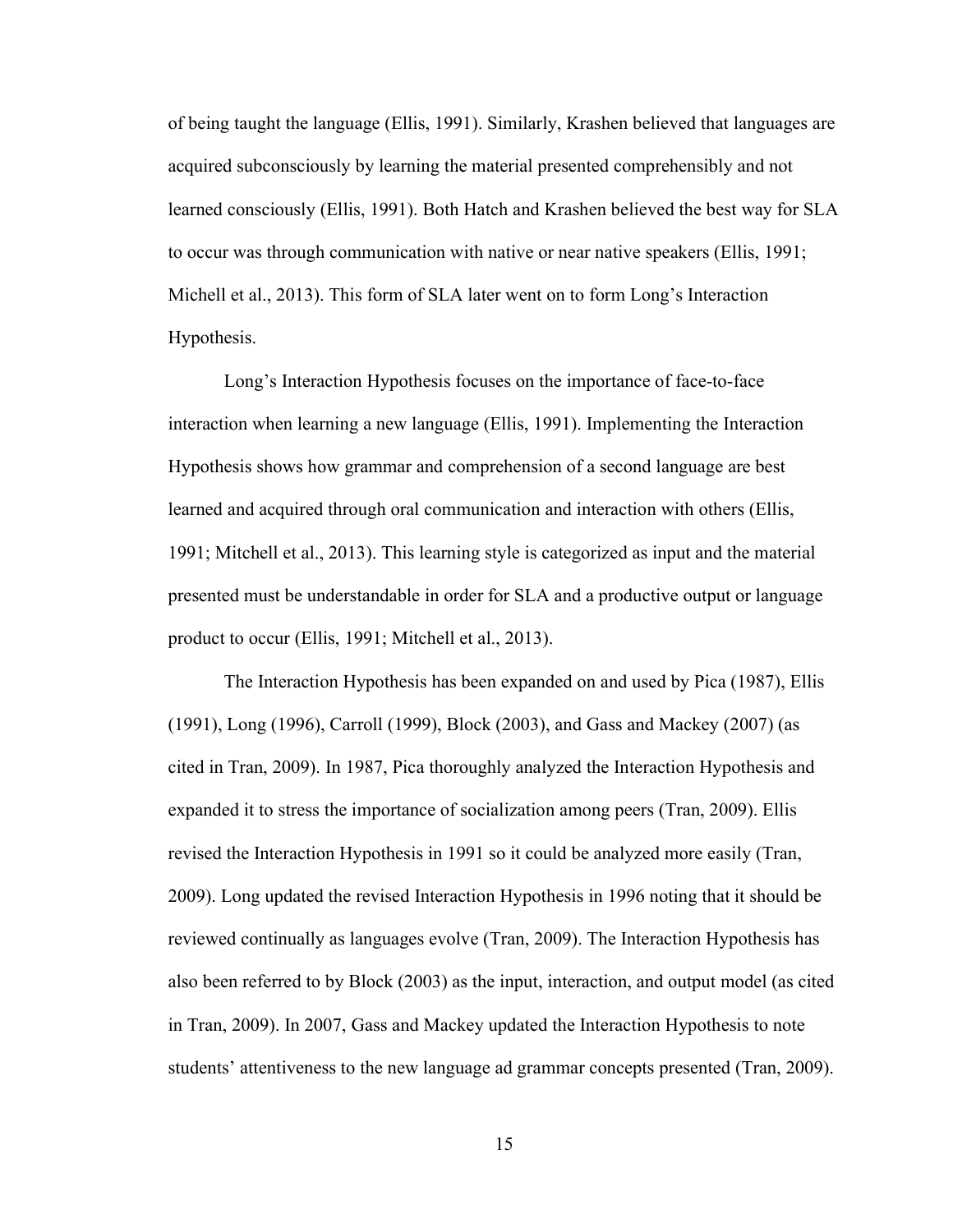These theorists went further in depth when investigating and implementing the Interaction Hypothesis, and therefore did not create their own newer theories, but expanded and validated Long's (Tran, 2009). Language is constantly evolving, and the evolution of the Interaction Hypothesis recognizes that.

Interaction Hypothesis links the material presented with the learner and their learning environment; the material needs to be presented to the learner, so it is easily understood (Mitchell et al., 2013). The material must be substantial and contain the grammar needed in order for the learner to understand it (Mitchell et al., 2013). It relies heavily on input, and feedback, but acknowledges not all feedback should be positive (Mitchell et al., 2013).

Interaction Hypotheses must engage students for language and grammar learning to occur (Mitchell et al., 2013). It encourages self-correction from the feedback given to the learner from student/teacher interaction (Mitchell et al., 2013). This feedback must be valuable and promote critical thinking from the learner in order for SLA to occur (Mitchell et al., 2013).

The Interaction Hypothesis proves SLA to be social and therefore must include cultural aspects of language learning. By implementing this theory in SLA students learn more than just the language, but the cultural nuances as well. This theory also works best when students speak with and learn from a native or near native speaker (Tran, 2009) as they are hearing how the language should be spoken. The learner must pay attention to what the speaker is saying and how it is said to gain the full benefits of SLA (Tran, 2009). This type of learning ties directly into Sociolinguistics as all accents and dialects are valued (Romaine, 2000).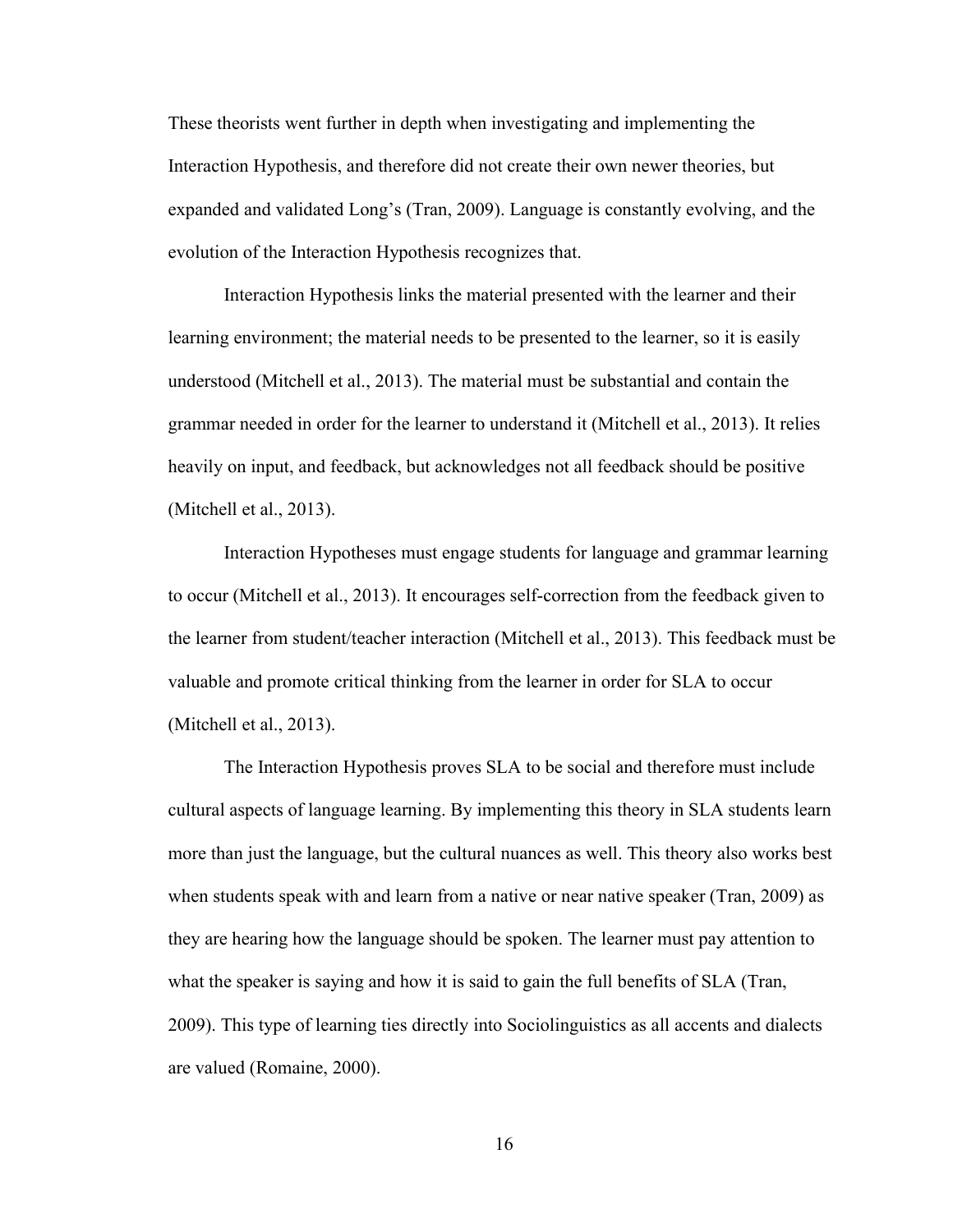Sociolinguistics gives value to all dialects and accents within a language (Mitchell et al., 2013; Romaine, 2000). Students must have exposure to these dialects and accents to understand their value culturally (Romaine, 2000). Languages, accents, and dialects are continually evolving, and students must understand these changes to stay culturally aware (Romaine, 2000). When students continue to their upper-level language courses they are introduced to these concepts through exposure to different professors and material (Mitchell et al., 2013). Upper-level language courses provide different opportunities to students in how and what they want to learn, and from who they want to learn it. These courses focus mostly on interaction with their professors and peers in the target language instead of teaching new grammar concepts.

Language can only exist with socialization; it exists because people write and speak it, and cannot exist on its own (Romaine, 2000). Language through socialization does not come from just one group of people, but from different people from different backgrounds, all of which have value (Romaine, 2000). When students continue with their language learning they are exposed to more professors and therefore more people, accents, and dialects. Students are exposed to different linguistic concepts in higher level language courses, such as formal versus informal speech, and when to use each correctly ( $\ddot{\text{O}}$ zsen &  $\ddot{\text{O}}$ zbek, 2016). Students may have native speakers in these advanced classes as well, exposing them even further to different cultures and ways of speaking.

Nonverbal cues are just as important as verbal language (Özşen & Özbek, 2016). Sociolinguistics includes more than verbal language, expanding to nonverbal cues and body language (Özşen & Özbek, 2016). These nonverbal cues are a part of the linguistic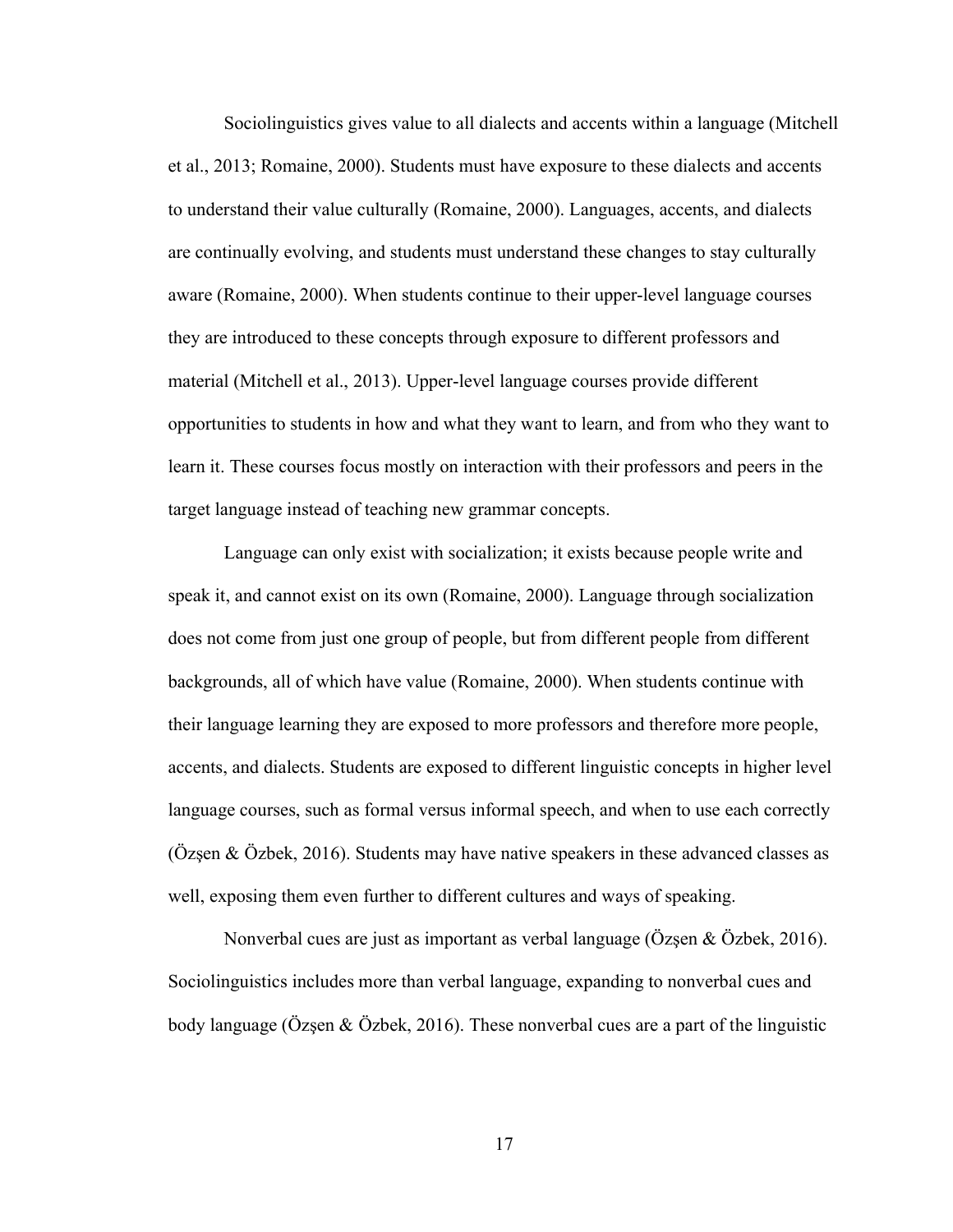nuances taught in upper-level courses, as students are exposed to more culture and native speakers.

Culture is a large art of language learning as it is embedded in everything taught. When students learn a new language, they learn more than just the language itself, but also the culture of the people who speak it. As language classes progress, students learn more culture and history, leading to a more well-rounded student who is able to understand others and where they come from. This understanding is a part of the Intercultural Knowledge Theory, and can be better understood through Intercultural Development Inventory, and Intercultural Development Continuum. Furthermore, education is the key to Intercultural Knowledge, and is of the utmost importance (Dulabaum, 2011).

 Intercultural Theory stems from Freire's multiculturalism work in the 1970s (Guilherme, 2017), and is directly linked to globalization through emigration, travel, work, international politics, etc. (Liu, 2013). In the western world, multiculturalism has no real definition, however, in the past, it incorporated culture into education both racially and ethnically (Dulabaum, 2011). Students must be exposed to more culture through language in order to be more culturally accepting (Guilherme, 2017). It must also be noted that this exposure to language is more than just speaking and writing, but exposing students to intonations, body language, etc. (Guilherme, 2017). There is a mutual respect when sharing views and ideas from different backgrounds and heritages when Intercultural Knowledge is implemented (Dulabaum, 2011).

 Intercultural Knowledge breaks down cultural barriers, stereotypes, and teaches acceptance when brought into the language classroom (Liu, 2013). It also builds students'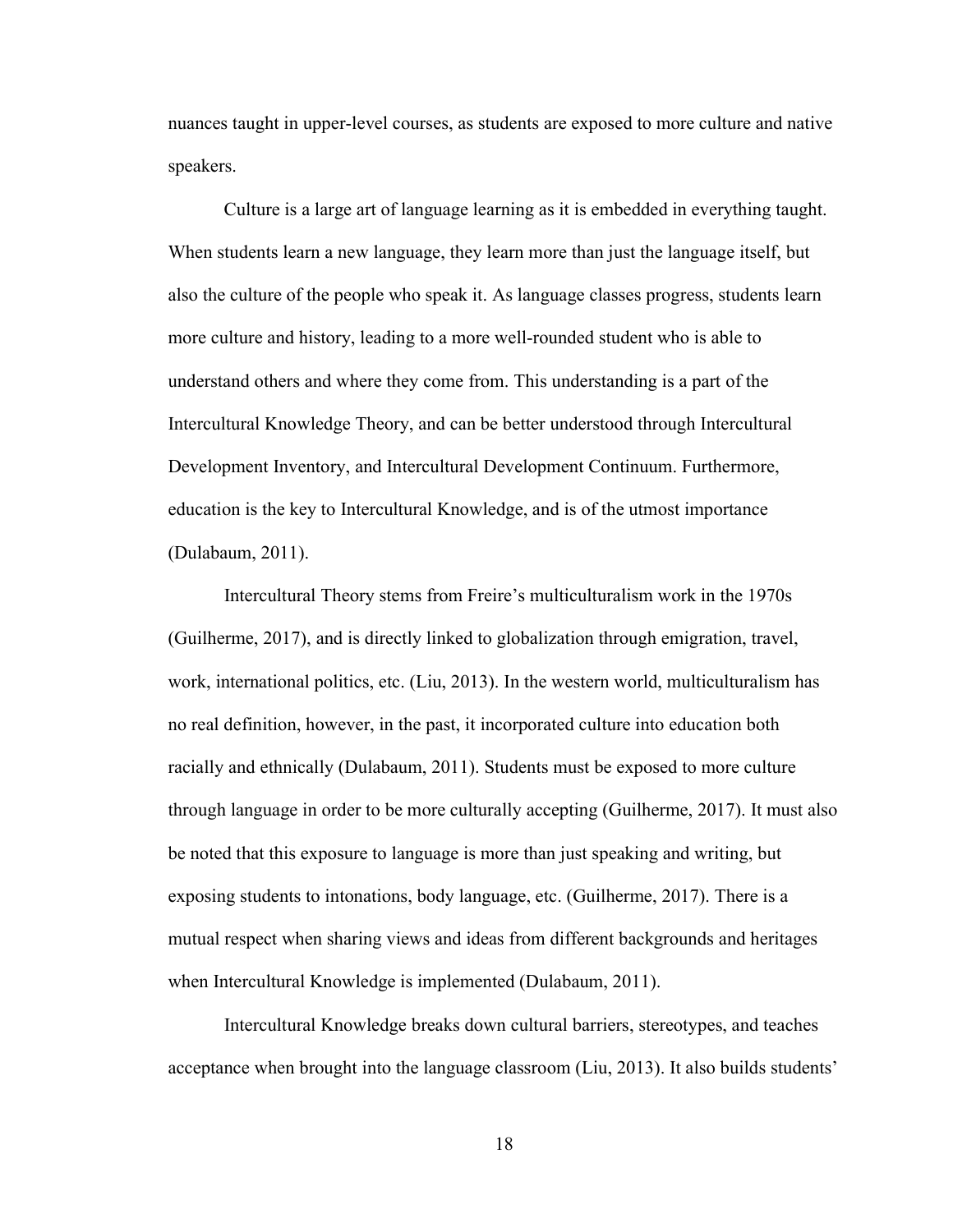self-confidence in their ability to communicate with others, securing their own selfidentification (Liu, 2013). Intercultural Knowledge is not gained through just one or two courses of a world language, but it is a multistep process over a period of time (Campbell & Comenale, 2013). It is a complex skill that needs more than one or two semesters of exposure for a student to master (Campbell & Comenale, 2013). When languages are taught using Intercultural Knowledge, the focus is on communication, not SLA (Liu, 2013).

 Many of the benefits of Intercultural Knowledge are attained in upper-level language courses, as they focus more on the history, literature, and culture of the language. At these levels of the language, students learn there is more than one cultural identity to a people and language, as both are constantly evolving (Dulabaum, 2011). At these more advanced levels, students also get a deeper understanding of the darker side of a language and/culture, i.e.: oppression; they learn how to avoid stereotyping and an "us versus them" mentality (Dulabaum, 2011). When students begin to learn the history of a language, its peoples, and cultures, even the darker history, they overcome stereotypes, previous issues, heal, build trust, and learn to see others from different backgrounds as their true selves (Dulabaum, 2011). This opens students up to other cultures, dialects, and languages associated with the current language of Study, creating a more culturally accepting and knowledgeable student (Dulabaum, 2011).

 Upper-level language courses challenge students to evaluate their own culture, self, language, and cultural identity in order to help understand others (Dulabaum, 2011). These courses also challenge students to think for themselves, often challenging them to reject what they have been previously taught in order to move forward in their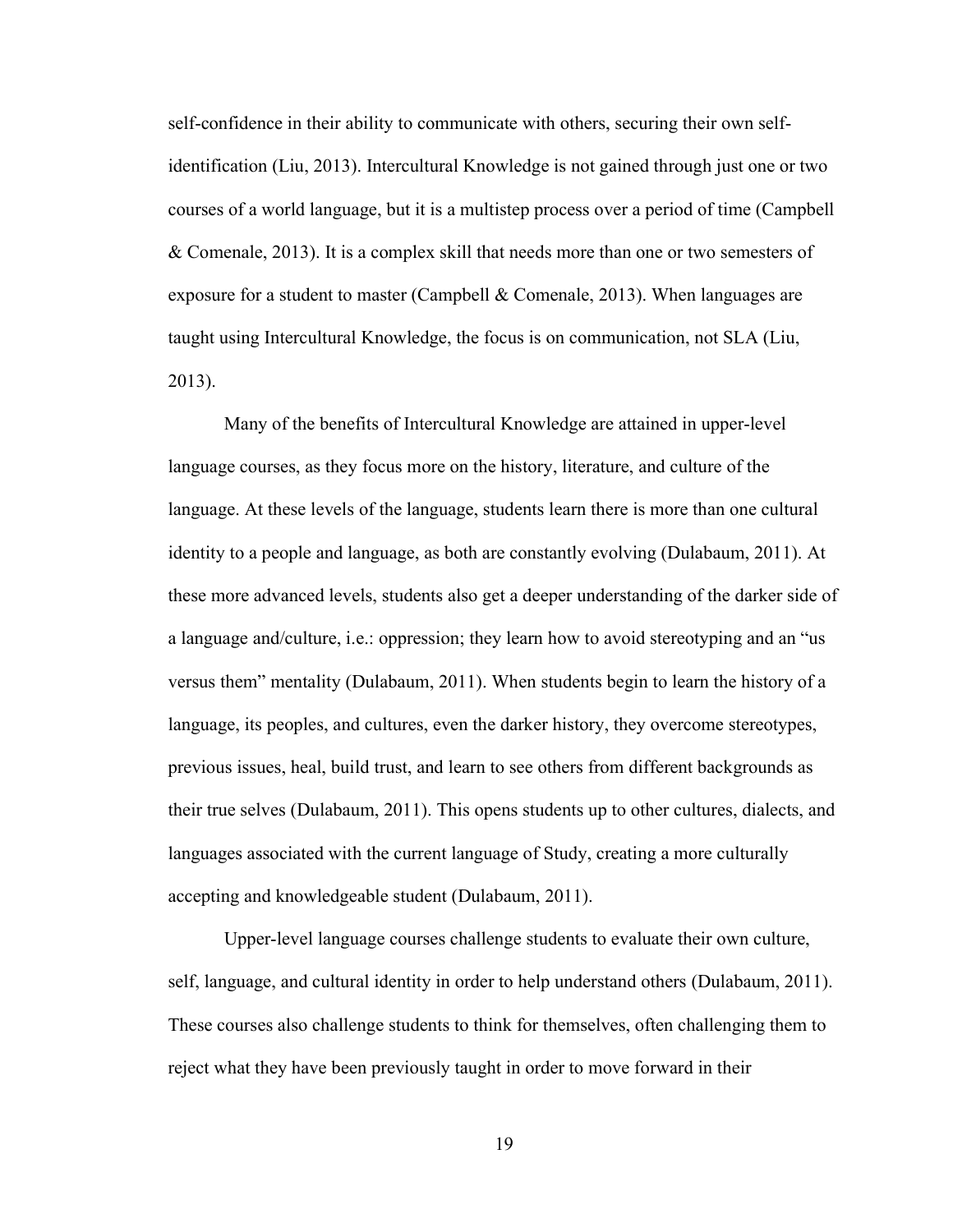Intercultural Knowledge (Dulabaum, 2011). Language learning must be ongoing and teach both the similarities and differences among the many different cultures and it is up to the professor to facilitate this (Dulabaum, 2011). Contact and building a relationship with students and professors allows for a deeper development of students' Intercultural Knowledge (Dulabaum, 2011).

Intercultural knowledge is what a person knows about and how they react to different cultures. Intercultural Identity Development Theory shows how exploring different cultures will increase a persons' intercultural knowledge, allowing them to better identify with them, they will be more aware and sensitive to people from different cultures. The Intercultural Development Inventory and Intercultural Development Continuum are tools which will assess a persons' intercultural knowledge and development and how they can switch cultural perspectives, and appropriately change behavior. These assessment tools are not free and are offered with seminars, so they are correctly administered.

Intercultural Knowledge Theory promotes learning about the history, politics, daily life, religions, etc. of the language learning and comparing it culturally with one's own to better understand the people (Czerwionka et al., 2015). It helps achieve successful communication cross-culturally (Czerwionka et al., 2015) and linguistically, as language is not just speaking, but also body language (Özşen & Özbek, 2016). Intercultural Knowledge also allows for understanding and anticipating different perspectives when communicating with another person from a different cultural and linguistic background (Czerwionka et al., 2015). Apart from Study abroad, students can gain and develop their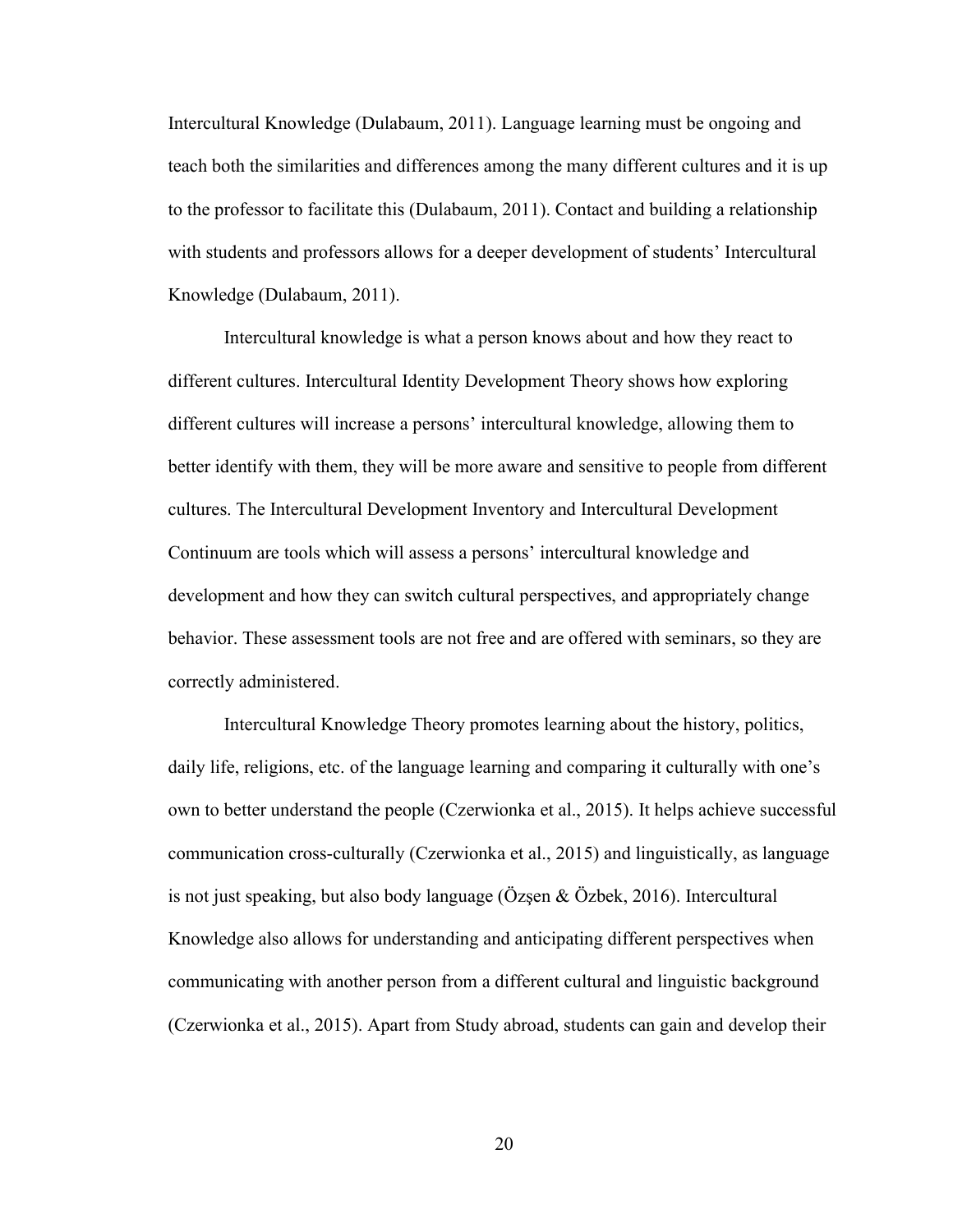Intercultural Knowledge in higher level language courses, or experiential courses where they are exposed to more culturally and linguistically.

In the SLA classroom, Intercultural Development can be achieved by exposing students to other cultures through continual communication with people from the target language (Kim, 2015). This cross-cultural communication can be difficult because it challenges the students' prior beliefs and norms about their own culture as well as the new culture (Kim, 2015). With ongoing exposure to the new language and culture, Intercultural Development is fostered (Kim, 2015), upper-level language courses assist in this prolonged exposure. Intercultural Development is a gradual process where one must look at their own culture, leaving some prior beliefs behind, in order to progress (Kim, 2015).

Intercultural Development can be stressful on students, as some are still learning and adapting to their own culture, when exposed to another (Kim, 2015). However, this stress gradually changes to adaptation and understanding through ongoing exposure (Kim, 2015); in SLA, this adaptation and achievement would come in the upper-level courses as students' will have had longer exposure. The stress is also lessened with an increased exposure to native speakers, and students' flexibility to adapt (Kim, 2008). The more classes a student takes in their world language of choice, the more opportunities they will have to interact with native speakers and achieve Intercultural Development.

The Intercultural Development Continuum is a tool used to measure one's crosscultural growth (Acheson & Schneider-Bean, 2019). It demonstrates how individuals successfully are able to interact with others from different cultures (Acheson  $\&$ Schneider-Bean, 2019). This tool measures and shows how people grow from a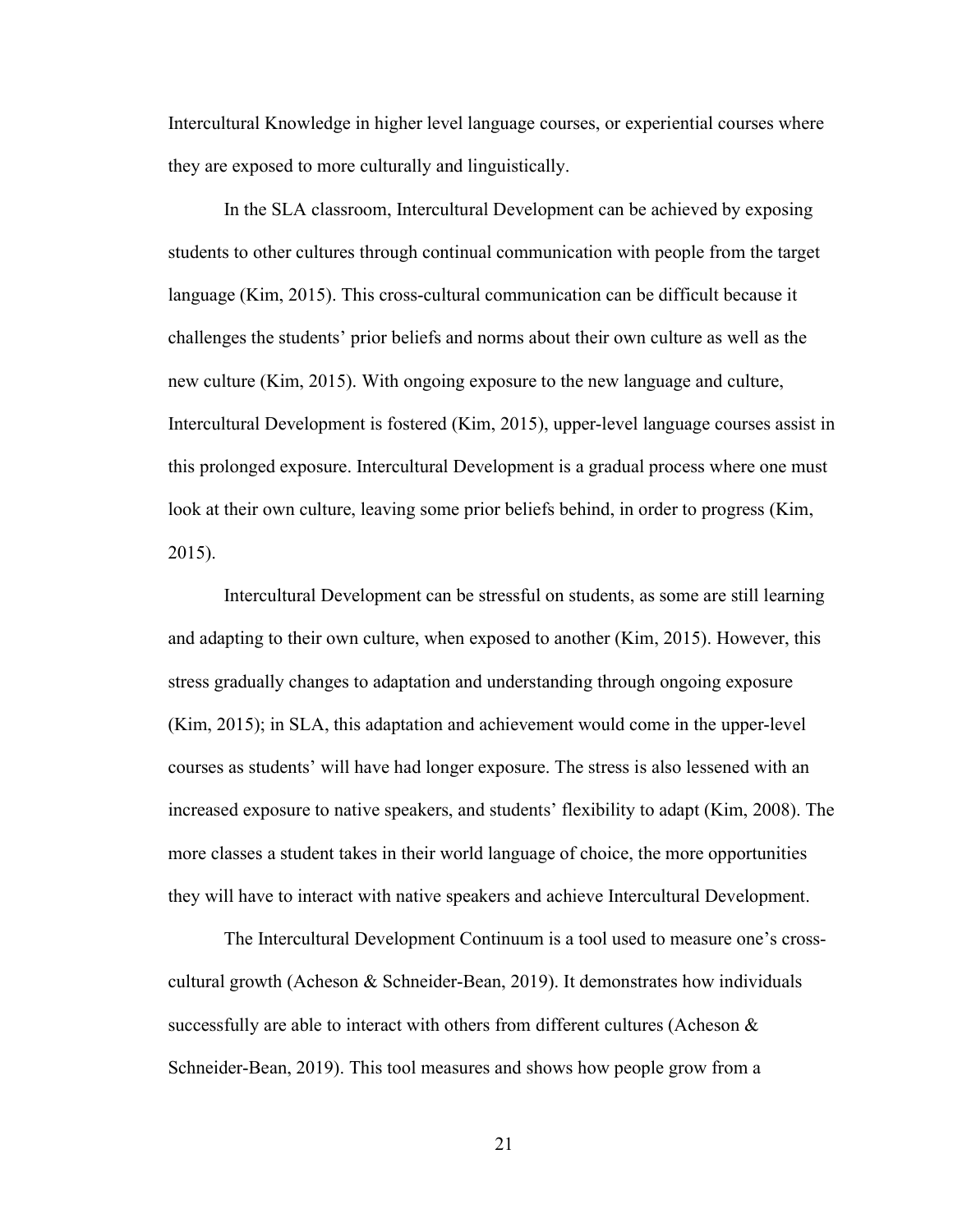Monocultural Mindset to an intercultural mindset through stages (Acheson & Schneider-Bean, 2019). These stages start with being unaware of the differences, and judging other cultures, not acknowledging any differences between cultures, acknowledging the differences, and finally becoming a bridge between cultures (Acheson & Schneider-Bean, 2019). These stages are either seen as a swinging pendulum where people swing from one step to another, or as a progressive linear concept, both having the same outcome (Acheson & Schneider-Bean, 2019). While the Intercultural Mindset should always be the goal, it is worth it to note that it is not always achievable, and some people may fall into one of the lower stages (Acheson & Schneider-Bean, 2019). Upper-level language courses help students achieve Intercultural Development by exposing students to more culture through the curriculum.

A review of the literature shows students want to learn culture in their world language programs. In the lower-level language courses culture is touched upon, but the full exposure does not come until the upper levels in the program. When students learn through their language of choice through the Interaction Hypothesis and Sociolinguistics, they are exposed to more than just the language, they are exposed to the culture as well.

The literature shows culture is a main part of the language learning process. Intercultural Knowledge, and Intercultural Development can be implemented in the language classes for increased exposure. Students develop these skills through prolonged exposure to the language in their program of choice when they continue in the program.

#### Review of the Literature

 A review of the literature shows there is more than one reason students persist in a world language program. The literature shows Student Placement, Student Motivation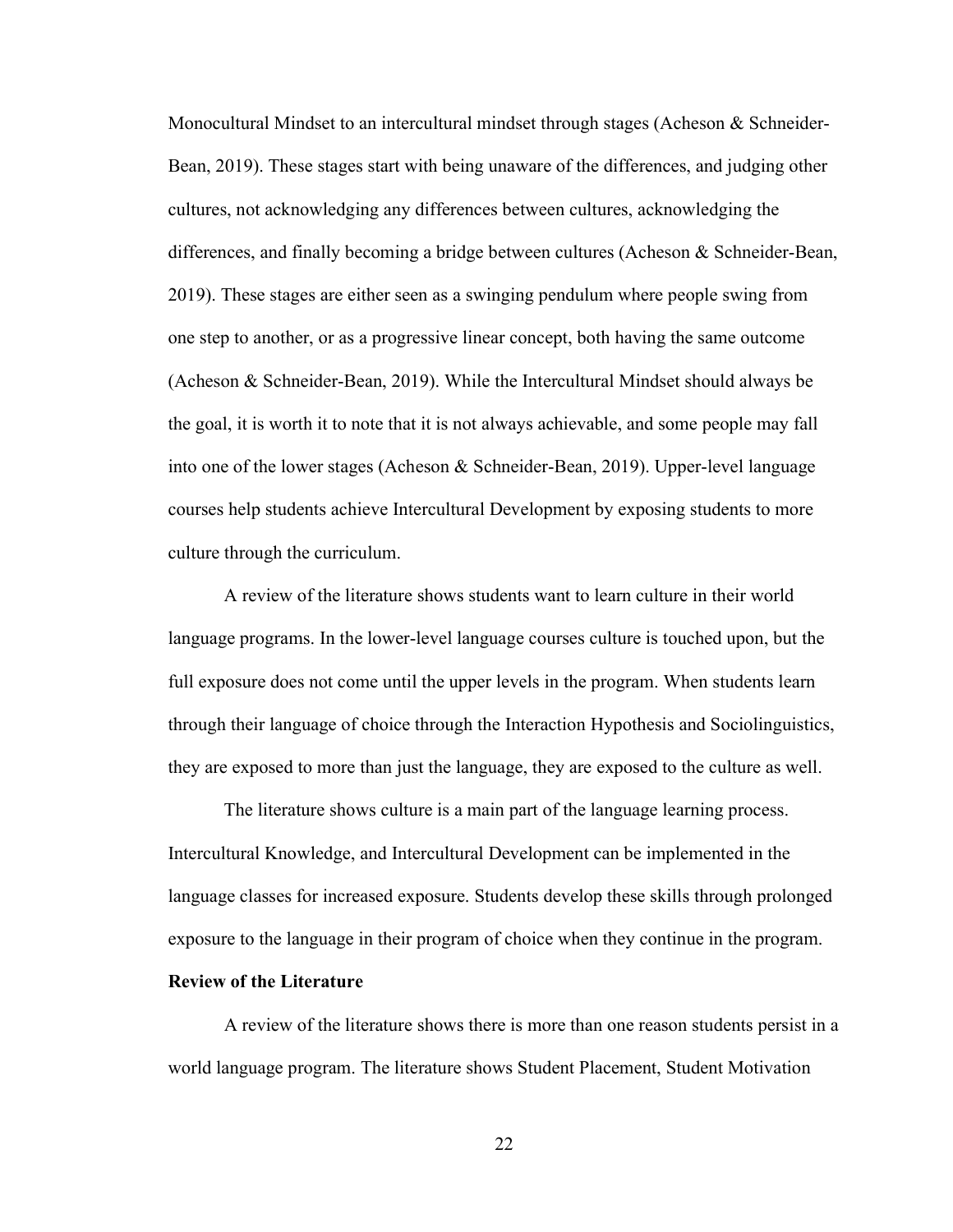and Pedagogy, including experiential learning and study abroad all effect student persistence in their chosen language of study.

If institutions want to create global citizens, they must foster intercultural competence with Second Language Acquisition (SLA) being essential to students' mindset (Fox et al., 2019). World Language classes expose students to more than just the world language of choice; they also expose them to the culture of the language. Lowerlevel language courses focus on grammar and facts as culture, and students are not always exposed to the cultural experience the desire. When students continue on in their language of choice this cultural experience is strengthened as students gain exposure to different topics and aspects of the language.

Apart from linguistic and cultural benefits, students benefit cognitively by increasing their cognitive abilities, and increase their academic achievements (Fox et al., 2019). Through SLA and persisting in world language courses, students achieve a greater overall learning ability, increased employability, and become cultural ambassadors within their companies (Fox et al., 2019).

Research has shown that student motivation, interaction with faculty and peers also effect student persistence in a world language program creating culturally responsible graduates. Student motivation to learn a new language, and the pedagogy of the language focus more on why students persist in their program of choice. Student placement is the first step in exposing students to the culture of the language and can be either a motivating or deterring factor in student persistence. However, how a student is placed looks different at each institution. Although student placement is a problem in world language retention, it is not the biggest, it is just a small piece of the puzzle.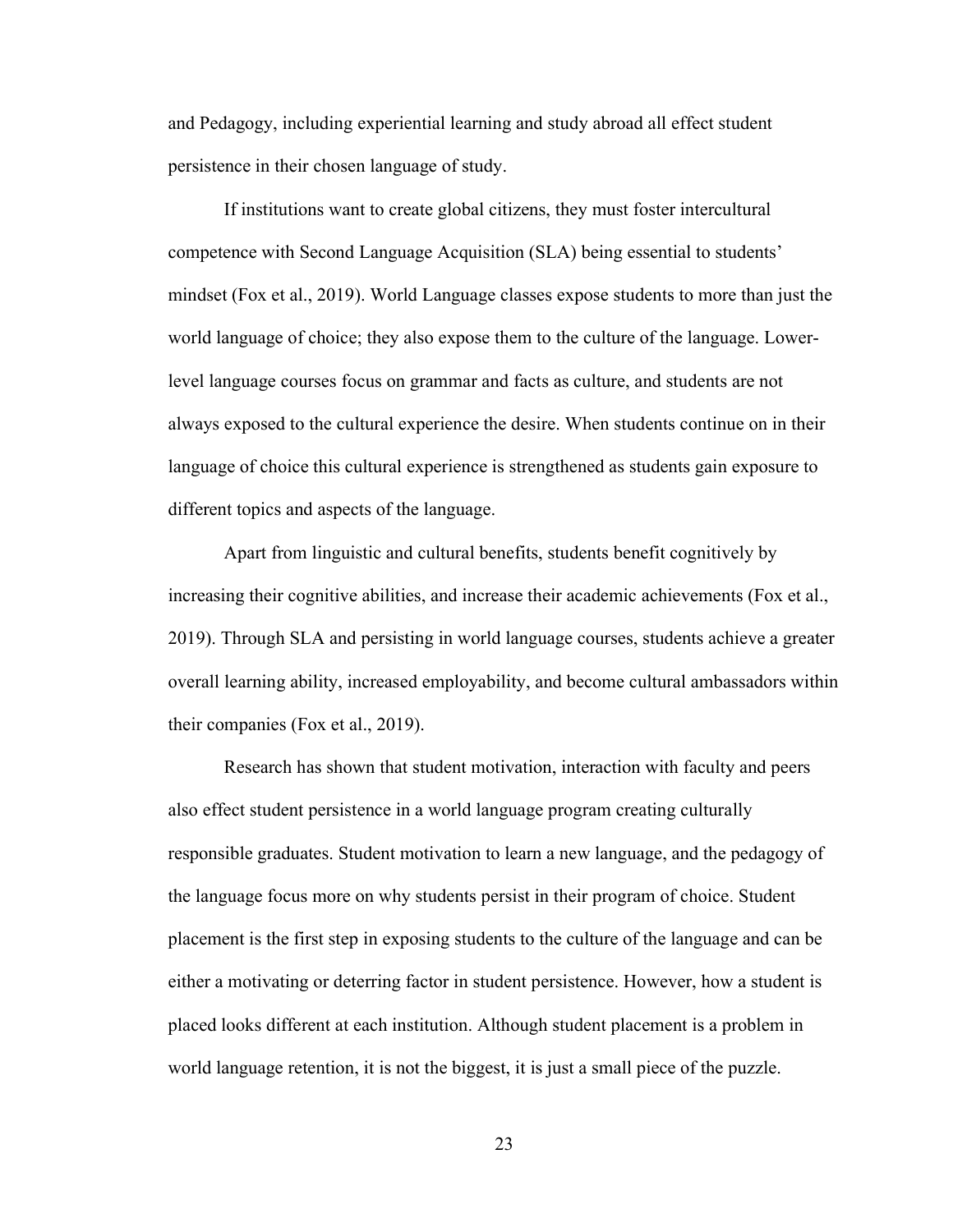#### **Motivation**

When students are motivated, they persist in their world language of choice (Nagano et al., 2017). Student motivation also impacts student persistence and should be kept in mind when redesigning courses (Nagano et al., 2017). Students want to continue in a language when they are engaged and interested in the material, motivation directly impacts student persistence.

Nagano et al. (2017) referenced the Modern Language Association (MLA) Enrollment Survey from 2015 in their prior research. This survey has been administered every three to four years since 1958 and reports on students' enrollments in languages other than English at institutions of higher education (MLA, 2020). A limited amount of information was reported from community colleges, however, the community colleges that responded offered the same languages as 4-year institutions (Nagano et al., 2017). According to the MLA Enrollment Survey, community colleges required less credits in a world language, had higher enrollments from the community, and more programs linked to local high schools (Nagano et al., 2017). Overall, the 2015 MLA Enrollment survey saw a decline in enrollment in languages other than English in both two and four-year institutions (Nagano et al., 2017). The purpose of this Study is to determine the effect student motivation has on student persistence in a language program (Nagano et al., 2017).

This study consisted of 140 world language instructors at 101 different community colleges registered with the American Association of Community Colleges (AACC), in 33 different states (Nagano et al., 2017). In the fall of 2015, the world language instructors were sent a paper survey for them to complete, and another for their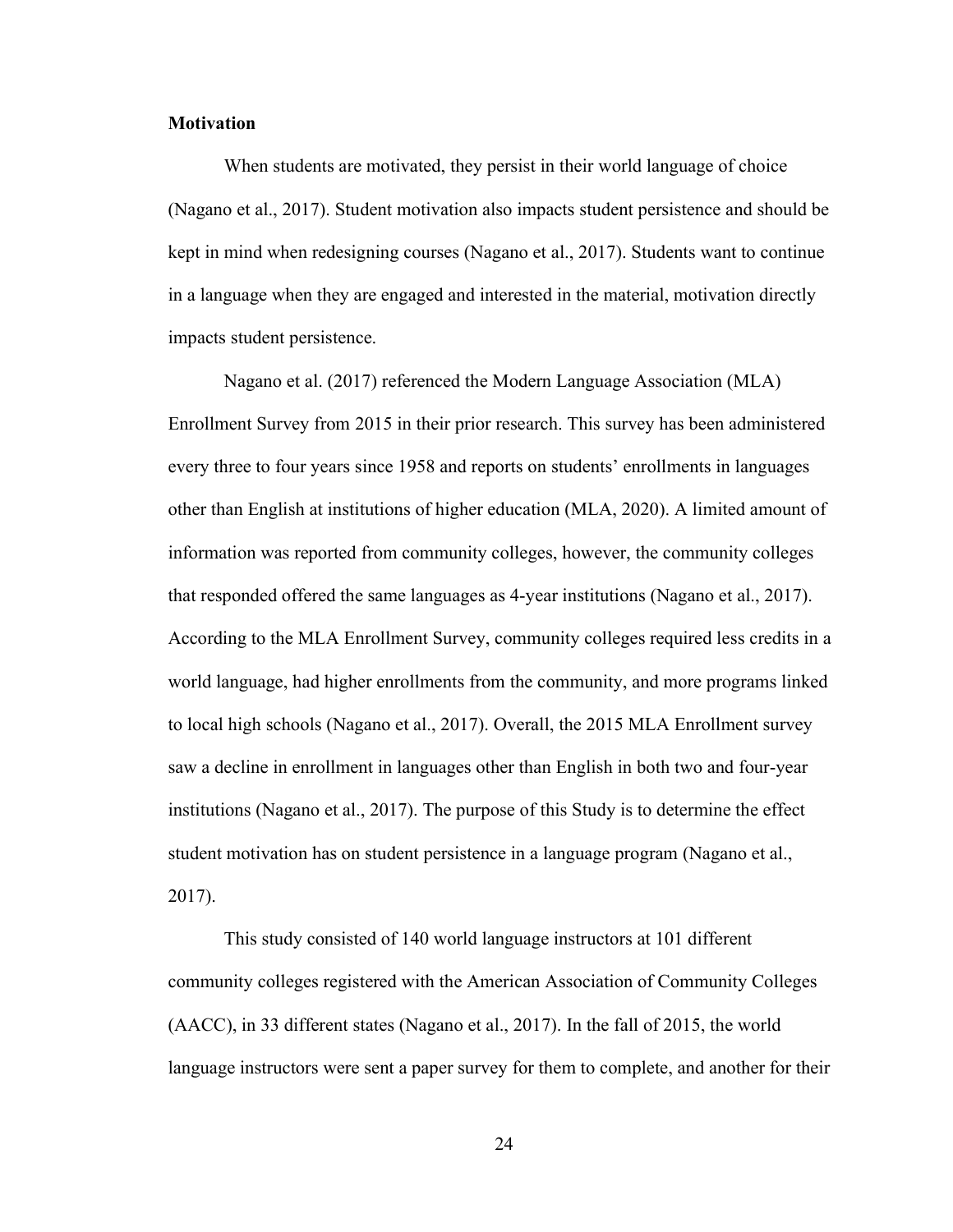students in only one of their face-to-face courses (Nagano et al., 2017). A little more than half were Spanish language instructors, and the majority taught at the introductory level and were full-time faculty (Nagano et al., 2017).

Languages taught at the community colleges surveyed matched the ones from the previous MLA Enrollment survey; the only difference was that ASL's representation was lessened in their survey (Nagano et al., 2017). Regarding instructor motivation, most (91%) stated the profession was rewarding, they wanted to help students, and they were interested in the Study of language (Nagano et al., 2017). Building relationships with students was also important to 76% of professors, and 42% loved teaching literature (Nagano et al., 2017). More than half of the students reported wanting to take a language based on learning about culture and not just linguistic skills, while 92% of professors emphasize linguistics, 74% of professors thought students were fulfilling a language requirement (Nagano et al., 2017).

Both instructors and students differ in their view of why students take and persist in a language; the largest difference is motivation (Nagano et al., 2017). This Study provides insight to professors to learn what motivates their students when taking a world language, learning culture (Nagano et al., 2017). How a student is motivated is linked directly to whether a student will persist in a language program (Nagano et al., 2017). Culture is the main motivator for students when learning a second language (Moreno-López et al., 2017; Nagano et al., 2017), in order for students to fully gain culture they must persist in their world language program. This persistence leads to increased Intercultural Knowledge, teaching students how to interact and communicate with people of different cultures and backgrounds in the workforce.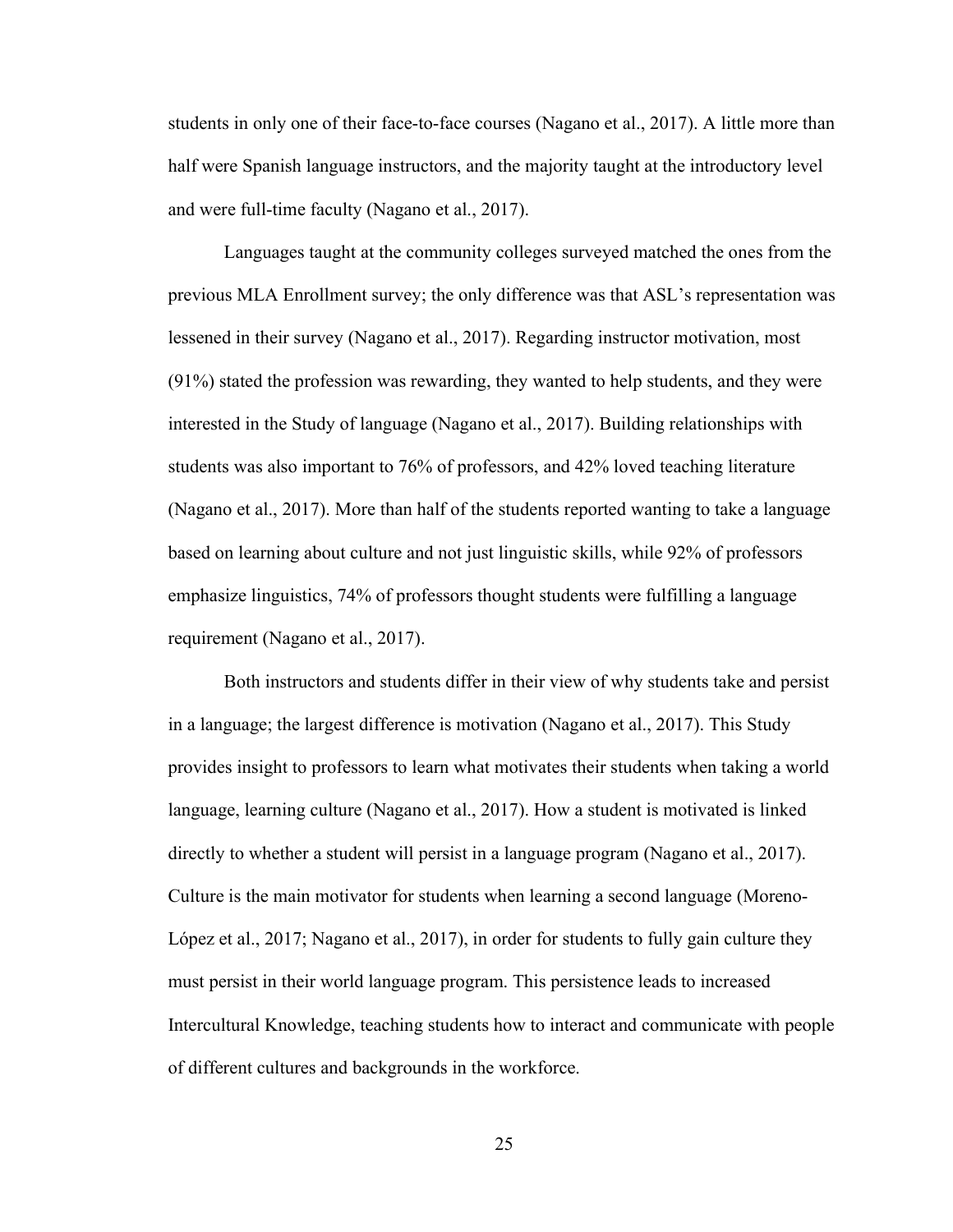One way to find out what motivates students to learn a world language is to interview them (Ordem, 2017). This qualitative Study uses both journaling and interviews from one participant over the course of three years of studying German to find out her motivation to learn another language and persist in the program (Ordem, 2017). The participant first completed journal entries followed by 32, 15–30-minute interviews (Ordem, 2017).

The student's motivation to learn another language was multilayered, focusing mostly on her own goals, and social belonging (Ordem, 2017). The student's own desire to learn the language was the main drive force of her studies, however, her ability to speak the language hindered that motivation (Ordem, 2017). Her motivation for learning the second language was living abroad, her view on the importance of that language globally, an interest in the culture she would be learning about, and support from her family and friends (Ordem, 2017). While living abroad, the student noted the importance of Sociolinguistics and the Interaction Hypothesis as motivators for persistence and motivation in her SLA (Ordem, 2017). This Study solidifies the importance of social interaction and learning about culture in world language programs (Ordem, 2017).

#### Pedagogy

Students need exposure to language at the appropriate level beyond the world language textbook for SLA (van Compernolle, 2019). When students are only exposed to the concepts portrayed in the textbook, they are only learning the language of the "privileged" (van Compernolle, 2019). Students need exposure to language, culture, and concepts beyond the textbook (van Compernolle, 2019), and that exposure and language variation does not usually happen until upper levels of a language course. When students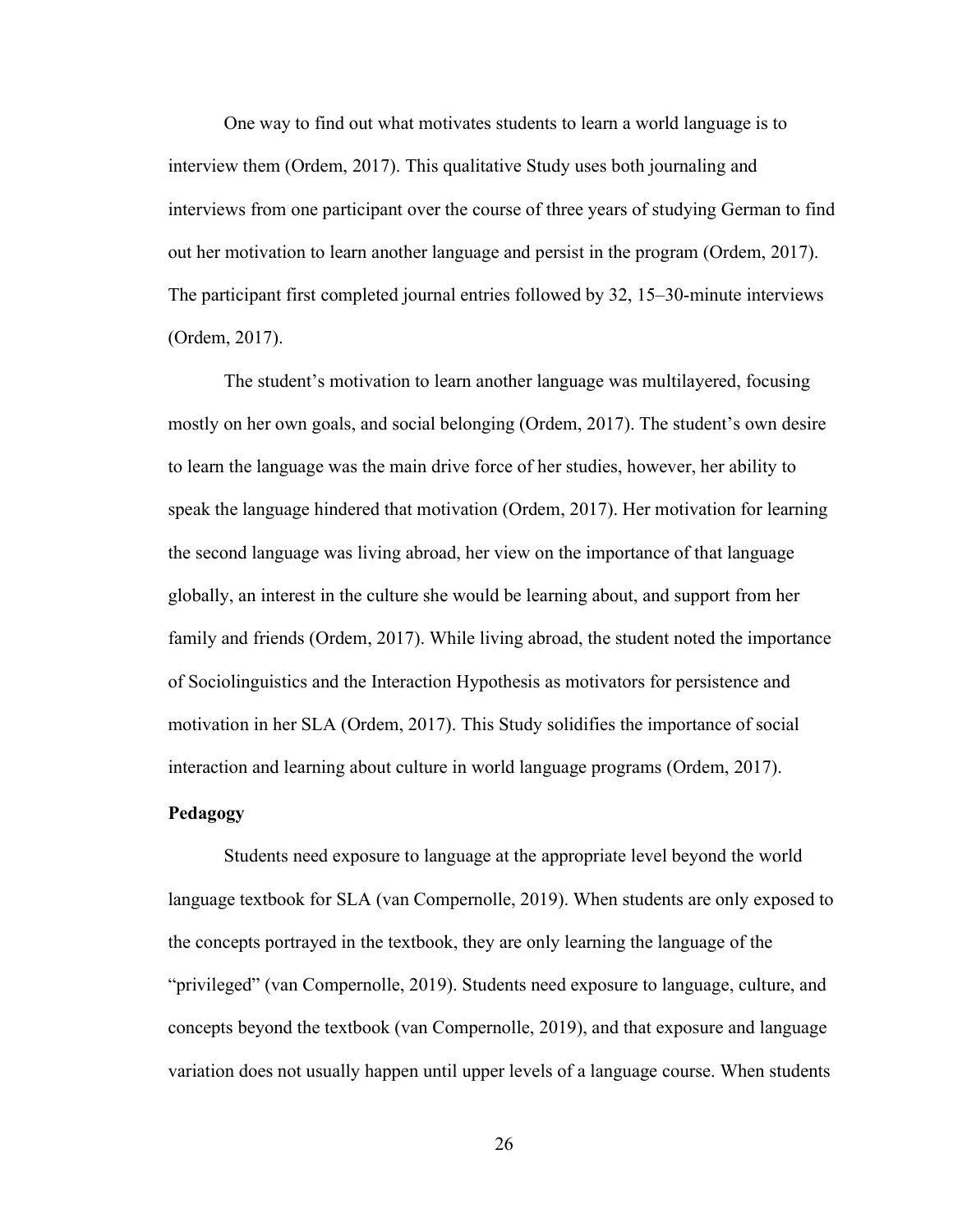persist from their elementary courses into the more advanced ones, they are able to learn more than just the textbook concepts.

How a course is delivered can also impact student knowledge and persistence (Moreno-López et al., 2017). Traditional face to face lecture is one delivery method, another is experiential learning (Moreno-López et al., 2017). A small institution on the East Coast of the United States specializing in liberal arts changed their world language requirement to twelve credits (Moreno-López et al., 2017). In 2005 the institution added a mandatory study abroad type program (experiential learning) to increase retention in the Spanish Program (Moreno-López et al., 2017). Intermediate Spanish learning students enrolled in "SP130" (Moreno-López et al., 2017, p. 399), their final course, can complete the world language requirement in an assortment of ways (Moreno-López et al., 2017).

There are many forms of experiential learning that increase SLA, as well as student engagement, as the students are active participants in their learning path (Moreno-López et al., 2017). Experiential learning connects students to the community, increases motivation and proficiency, and allows students to experience SLA through hands on learning, study abroad, or service learning what they are being taught (Moreno-López et al., 2017). Experiential learning courses offer more than just language acquisition, they teach students intercultural and communication skills needed to succeed in life.

Students were enrolled in one of four different courses offered, traditional courses: T classes ( $n = 67$ ); or one of the three experiential courses: S classes (Service Learning) ( $n = 9$ ), V classes (Telecollaboration) ( $n = 43$ ), or G classes (Study Abroad) ( $n$ = 29) (Moreno-López et al., 2017). The five faculty members had between nine and over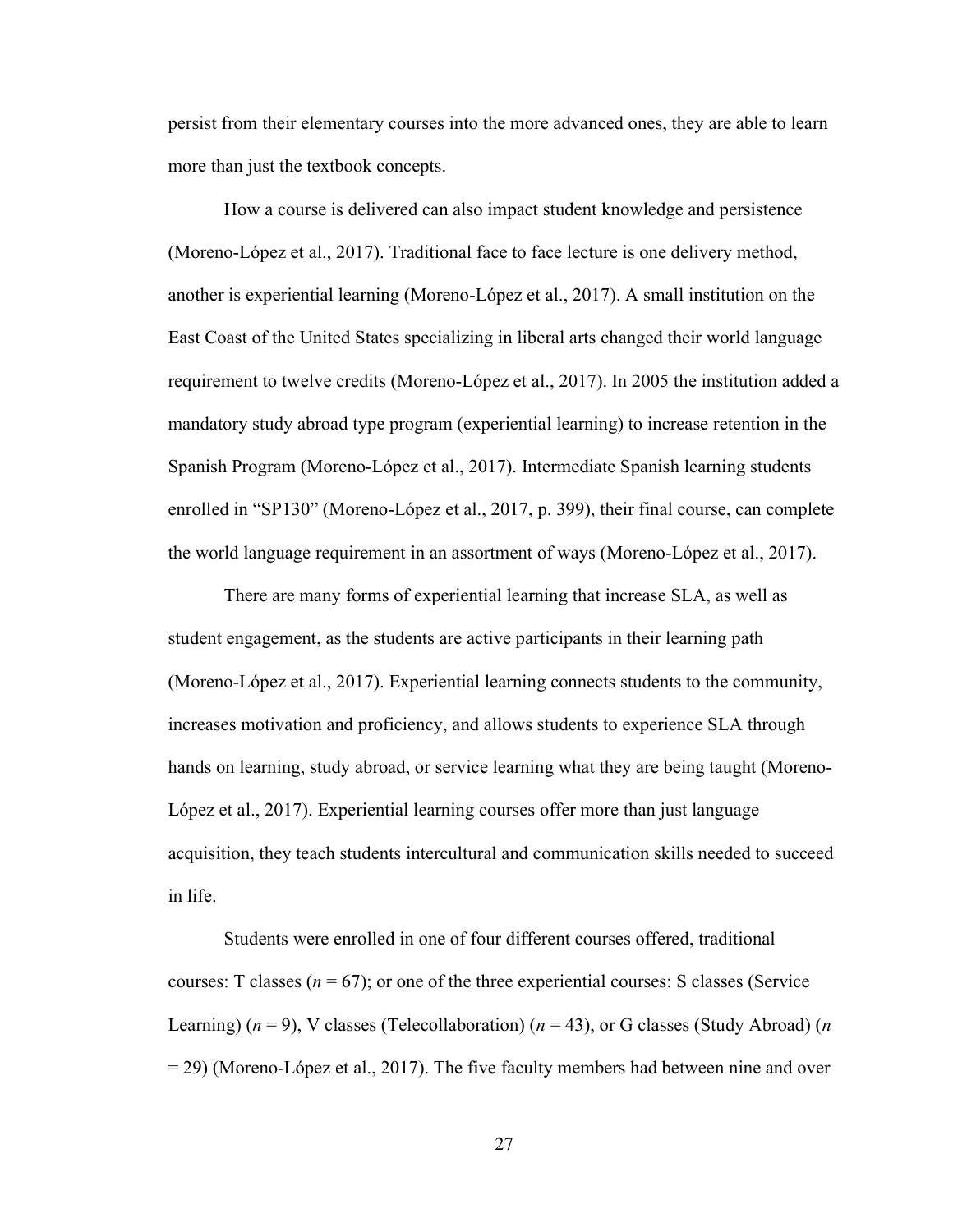twenty years of teaching experience, four were native Spanish speakers, and one learned Spanish in school, two had taught all four classes, one had taught three, and another had taught two; state all used the same textbook but created their own lessons (Moreno-López et al., 2017).

Moreno-López et al., (2017) conducted a mixed method study comparing traditional face to face classes, Study abroad, service learning and telecollaboration to find the best method to retain students. A 100-question multiple choice test was given at the end of each semester to measure student learning, followed by an eight-question qualitative survey to measure students' perceived knowledge (Moreno-López et al., 2017).

The researchers found the mean test scores of all four classes to be similar (T classes:  $M = 60.27$ , S classes:  $M = 56.78$ , V classes:  $M = 60.88$ , G classes:  $M = 61.10$ ) and conducted a one-way ANOVA to compare means (Moreno-López et al., 2017). They found there was no significant difference among delivery methods with test scores (Moreno-López et al., 2017). The quantitative data showed that all students, no matter which class they were enrolled in for SP130 were at the same level at the end of their chosen SP130 course; the experiential learning did not have any effect on language acquisition (Moreno-López et al., 2017). The qualitative surveys were transcribed and analyzed and found the students who participated in experiential learning felt they learned more about the culture and had more linguistic gains; they perceived the had higher SLA (Moreno-López et al., 2017). The qualitative data implies experiential learning offers students a chance to learn a new language in a new way while catering to the students' interests (Moreno-López et al., 2017).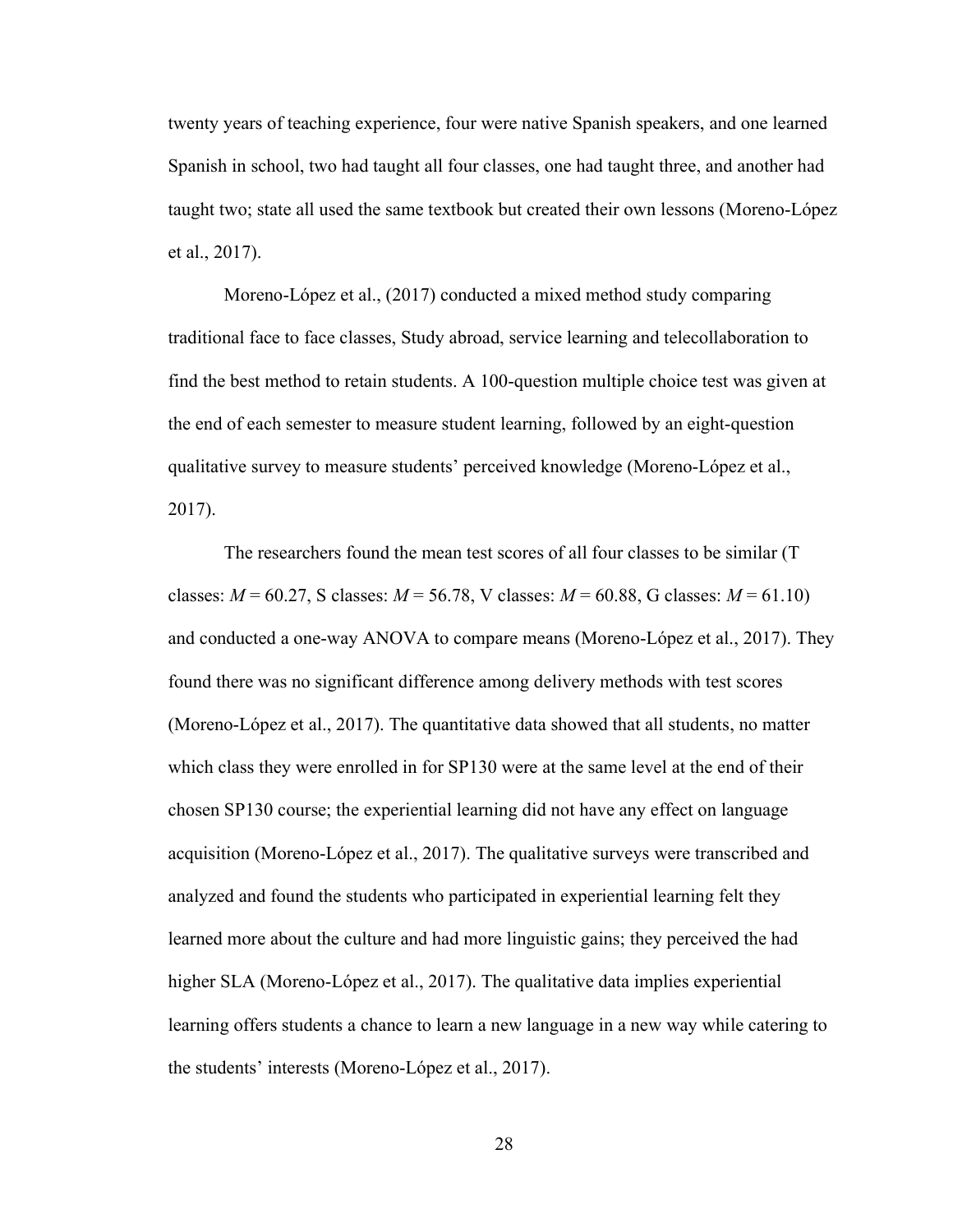The qualitative data supports this type of learning model for the successful retention of students in the Spanish program at the small institution (Moreno-López et al., 2017). The results infer experiential learning has no effect on language acquisition, however, most of the students had a desire to continue with the language after they completed the nontraditional course option for SP130, and persisted (Moreno-López et al., 2017). Moreno-López et al. (2017) found students in one class model did not learn more than students in another, although some perceived their learning skills increased. This may have boosted their confidence as well, allowing them to feel more successful, and made them want to continue their studies. How a student learns can directly impact their persistence, especially if it is a positive or negative experience as shown by Moreno-López et al. (2017).

Cultural Instruction and intercultural competency increase student persistence in a language program (Windham, 2017). This quantitative survey looked to find the relationship between cultural instructing in a world language classroom and students' persistence (Windham, 2017). The Study collected anonymous surveys from students enrolled in German at an institution in the southeastern part of the United States (Windham, 2017). The German courses focus on teaching German from a cultural standpoint and asks students to explore and reflect on their culture (Windham, 2017).

The researcher is also the German teacher and asked 144 of his students to participate in the survey; depending on the German level, there was a 40% to 60% response rate (Windham, 2017). A little more than half of the students who responded stated that learning the language culturally somewhat motivated their language learning efforts, and about 1/3 stated it made them want to work harder (Windham, 2017).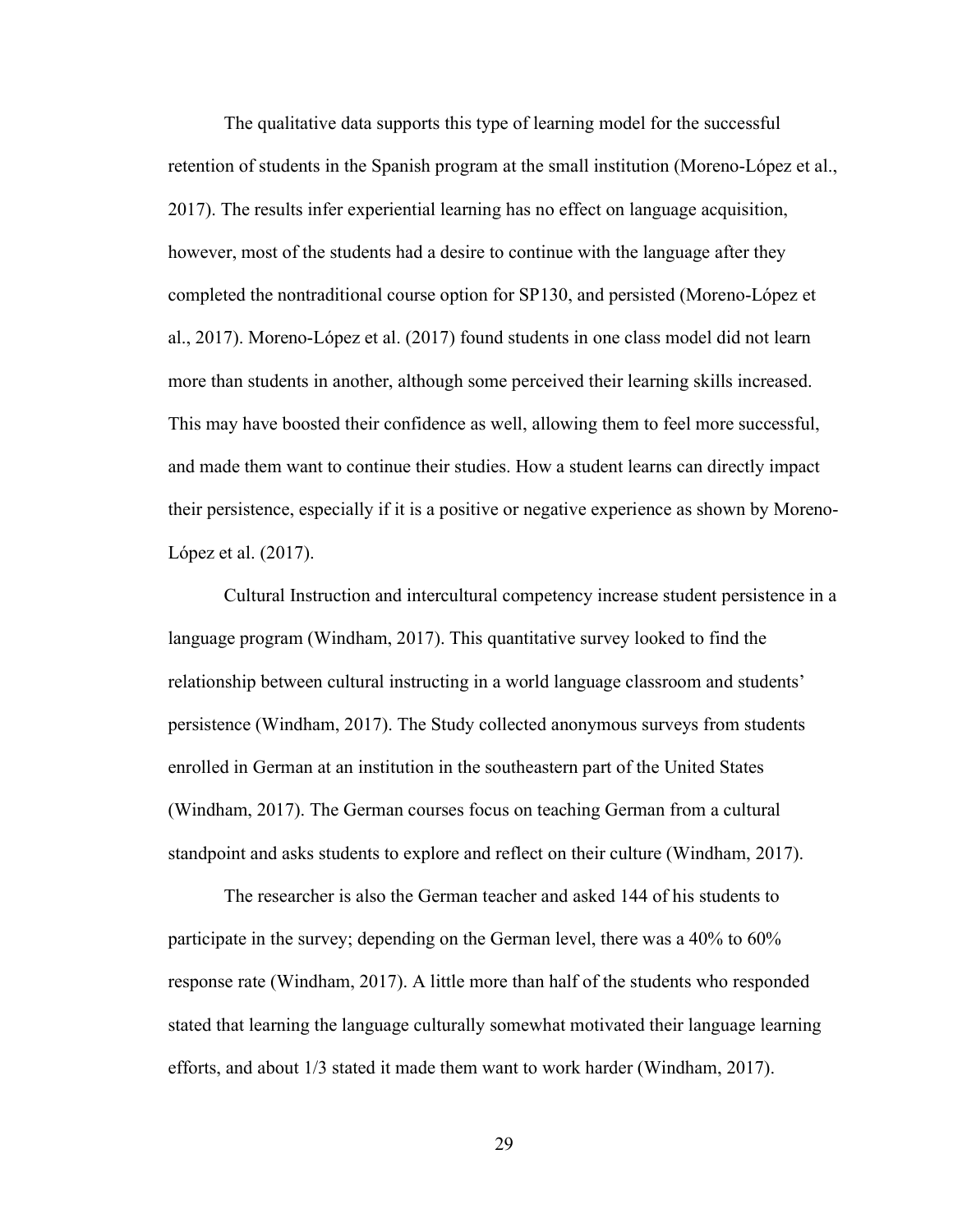Overall, students wanted to persist in the language course because of how it was culturally taught, almost an 80% persistence rate (Windham, 2017). The rate of intent to persist to the next semester overall was 75% (Windham, 2017). Students were enrolled in the language program for various reasons, overall, almost 60% stated professional reasons, a little over half stated they wanted to study abroad in Germany, and almost 80% wanted to learn the language (Windham, 2017).

This Study also included a space where students could expand on their thoughts and answers (Windham, 2017). Most students stated they wanted to persist in the language because it would give them a professional advantage both linguistically and interculturally because of increased globalization (Windham, 2017). Students are motivated to learn a language and persist when they are exposed to culture in the classroom (Windham, 2017); the benefits of persisting in a language program outweigh the detriments.

Europe understands the importance of SLA and students' persistence in language programs and therefore starts language learning at the primary school level (Sanchez-Sanchez & Krawiec, 2018). Europe also understands that SLA and culture go hand in hand and cannot exist without each other (Sanchez-Sanchez & Krawiec, 2018). A quantitative study was conducted at the Universidad de Murcia in Spain, evaluating their language program and better prepare teachers to create an intercultural classroom (Sanchez-Sanchez & Krawiec, 2018).

This Study used the Council of Europe's 2001 definition for culture: "everyday living, living conditions, interpersonal relations, values, beliefs and attitudes, body language, social conventions, and ritual behavior" (Sanchez-Sanchez & Krawiec, 2018,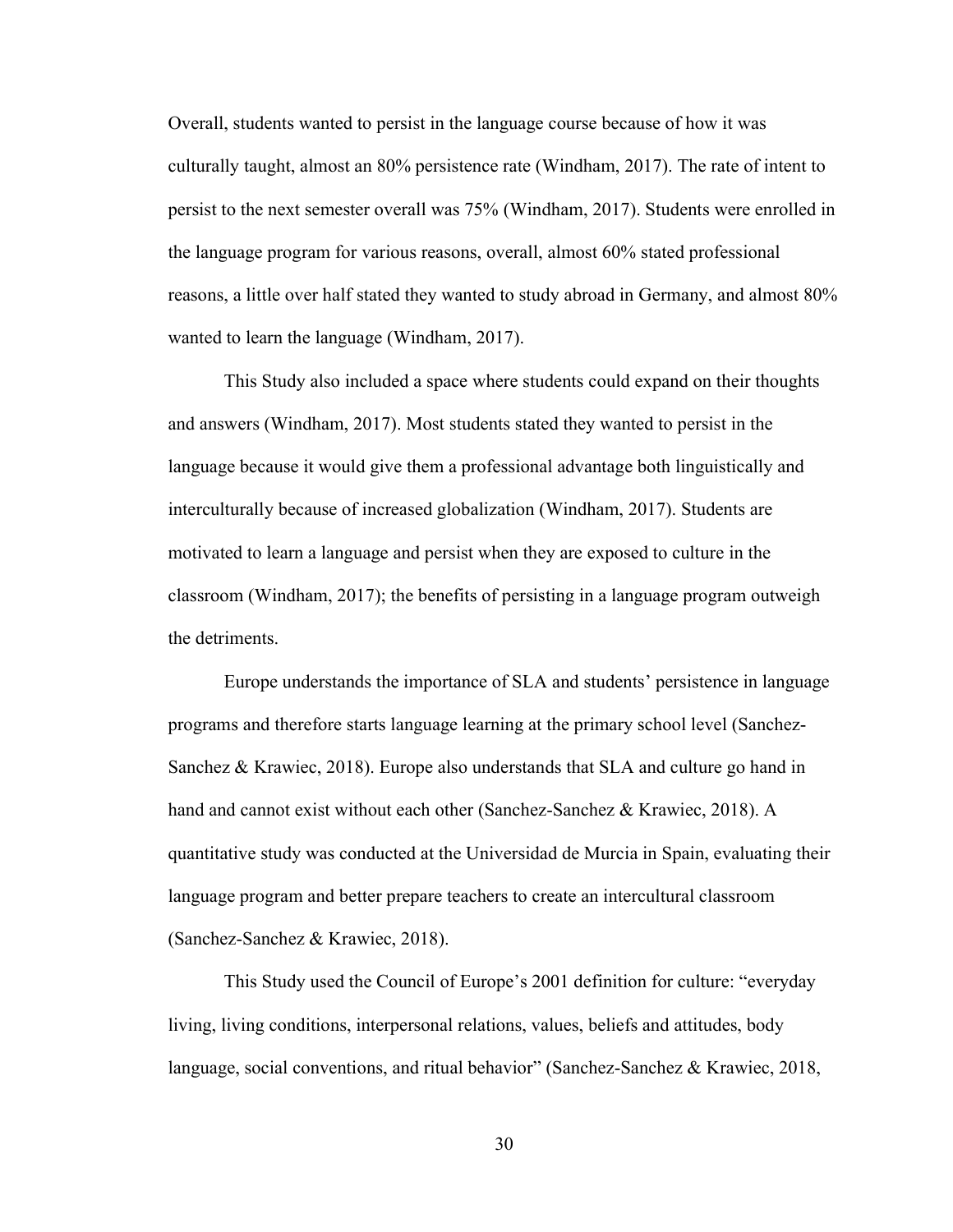p. 97). They based their Study in the belief that students need exposure to culture in the classroom, and SLA occurs through that exposure (Sanchez-Sanchez & Krawiec, 2018). Students must break negative stereotypes and attitudes in order to build respect for and inspire curiosity in another culture and language (Sanchez-Sanchez & Krawiec, 2018). Students must also form a camaraderie with their peers, be exposed to and able to communicate with native speakers in their language of choice, not see those native speakers as exotic, and communicate with each other (Sanchez-Sanchez & Krawiec, 2018). The teacher's role should be a facilitator for language, communication, and culture and videoconferencing with native speakers should be used whenever possible (Sanchez-Sanchez & Krawiec, 2018). This type of course is usually presented in the upper-level courses of language study, and therefore students are expected to persist to experience them.

The participants of this quantitative survey were 60 mostly female students, around 21 years old, studying to be English teachers at the Universidad de Murcia (Sanchez-Sanchez & Krawiec, 2018). Students answered from the perspective of a native English speaker (Sanchez-Sanchez & Krawiec, 2018). A little under  $\frac{1}{4}$  of the participants surveyed knew how to act appropriately and culturally overall in each situation presented (Sanchez-Sanchez & Krawiec, 2018). The researchers found a greater need to incorporate Sociolinguistics and Intercultural Knowledge through verbal and nonverbal cues, as well as more exposure to native English speakers (Sanchez-Sanchez & Krawiec, 2018). The researchers recommend adding classroom simulations or more exposure to native English speakers in this program in order to better prepare their students (Sanchez-Sanchez & Krawiec, 2018).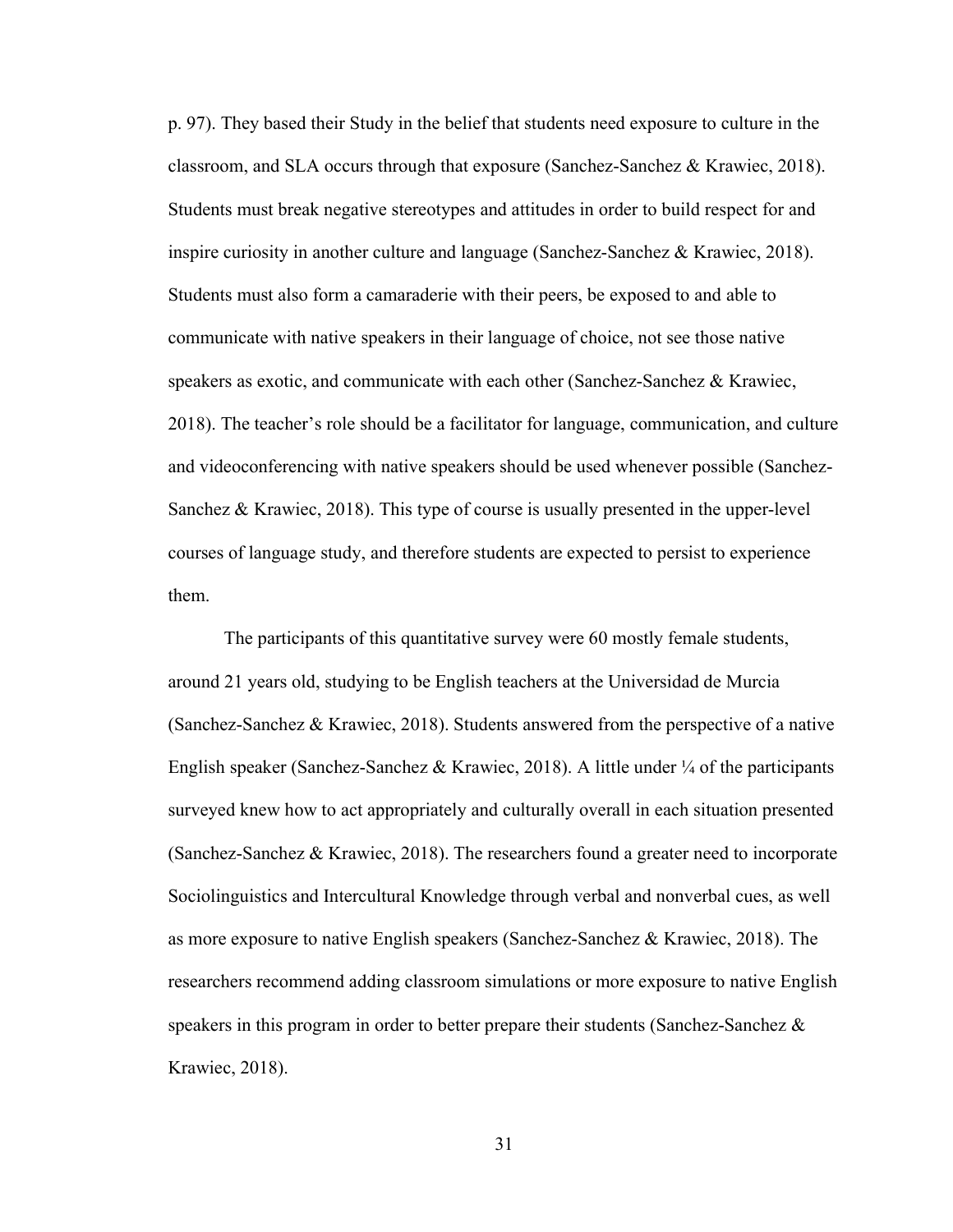Students studying to be language teachers always persist into the language's upper-level courses due to their degree requirements, usually because they are required to persist for their degree. We can learn a lot from students who are studying to be language teachers about what originally motivated them to choose to persist. The participating students in this qualitative Study communicated with each other through video chat, allowing them to work and collaborate with each other (Porto, 2018). This Study looked at how to foster intercultural citizenship among its participants, and consisted of 150 students, 30 from England studying to be Spanish teachers, and 120 from Argentina studying to be English teachers (Porto, 2018). The participants were between the ages of 18-21 years old (Porto, 2018). The students were divided into 23 groups made up of 4 or 5 Argentinian students and 1or 2 English students (Porto, 2018).

Before meeting with their international peers, the students were first asked to research the details of the conflict between their home country, and the country they were studying that took place in 1982 (Porto, 2018). The students researched the Falkland Islands conflict in both languages on their own before they began interacting with each other (Porto, 2018). From this research, students created either educational presentations, pamphlets, radio, or video programs etc. on the conflict and the importance of peace (Porto, 2018). While working in their groups, the Argentinian students communicated in English, and the English students communicated in Spanish (Porto, 2018). After the project was complete, students were asked to reflect on their individual experience (Porto, 2018).

The data were collected and analyzed from the student reflections, and the researchers looked for intercultural themes (Porto, 2018). In their reflections, students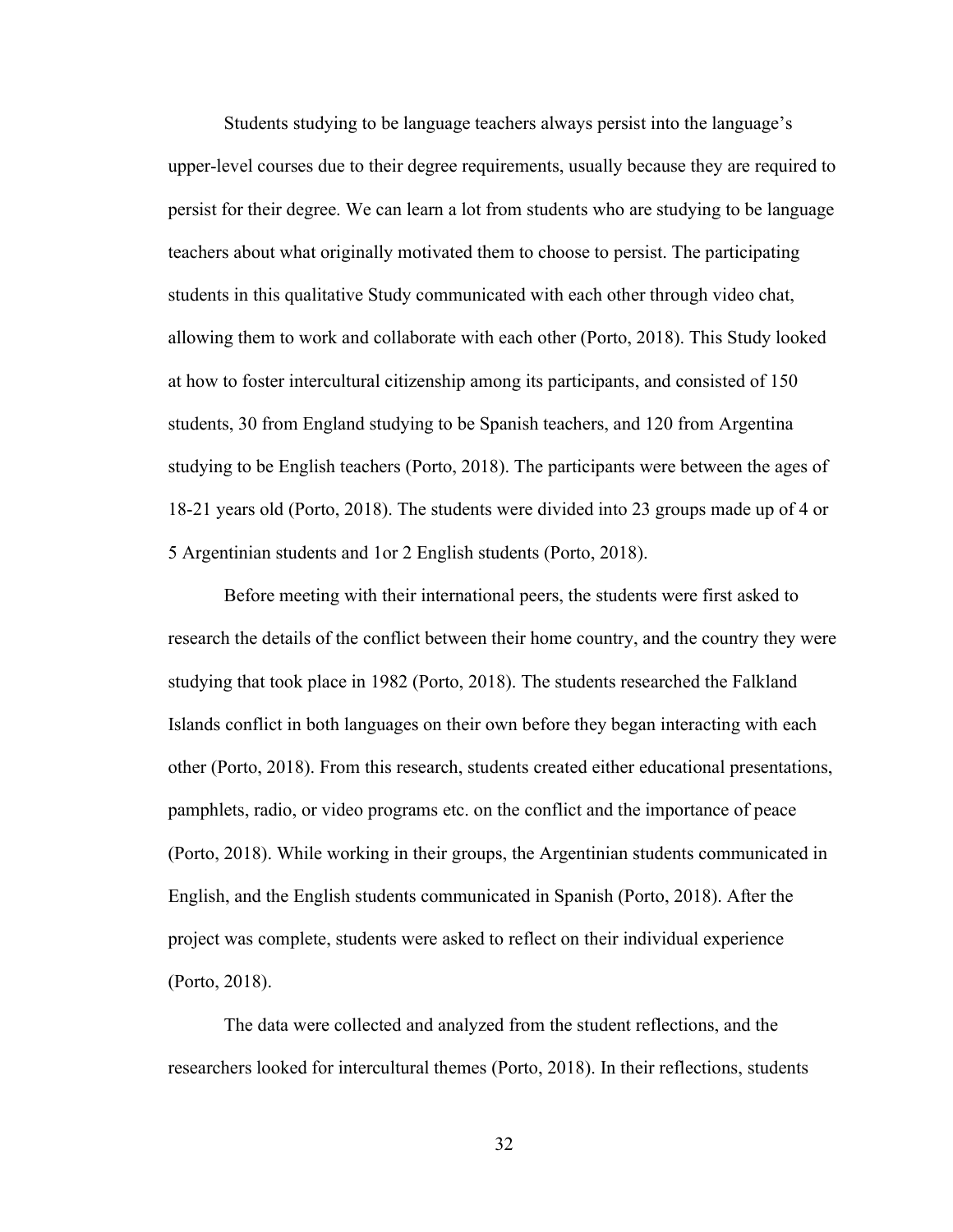were asked to compare and contrast the different viewpoints of the conflict from each side which led them to be aware of the bias (Porto, 2018). This program allowed students to see the other side of the conflict and how it was viewed, as well as their own country's side (Porto, 2018). This Study found that SLA must go beyond language to include moral and ethical responsibilities and foster intercultural knowledge, even though presenting the material in this way may make the teachers uncomfortable (Porto, 2018). It also found that language teachers may need further training on putting the theory into practice (Porto, 2018). However, when the theory is put into practice, students reap the cultural benefits and are more motivated to persist in their language of Study.

A university in Turkey added sociolinguistics classes to their Japanese language program in order to better prepare their students to work with the many Japanese businesses in Turkey (Özşen & Özbek, 2016). The university decided they needed to better prepare their students for success when working in international business with Japanese companies (Özşen & Özbek, 2016). With globalization growing yearly, they wanted their students to truly be able to understand their coworkers, both verbally and nonverbally (Özşen & Özbek, 2016).

This qualitative Study consisted of 80 students who had previously graduated from the university (Özşen & Özbek, 2016). The participants who took the course felt they understood the Japanese culture, verbal and nonverbal cues, and formal versus informal speech better as a result (Özşen & Özbek, 2016). The course itself was not studied, graduates from the university before and after the course was implemented expressed their experiences in the workforce (Özşen  $\&$  Özbek, 2016). Implementing sociolinguistics courses at the more advanced levels expose students to more than just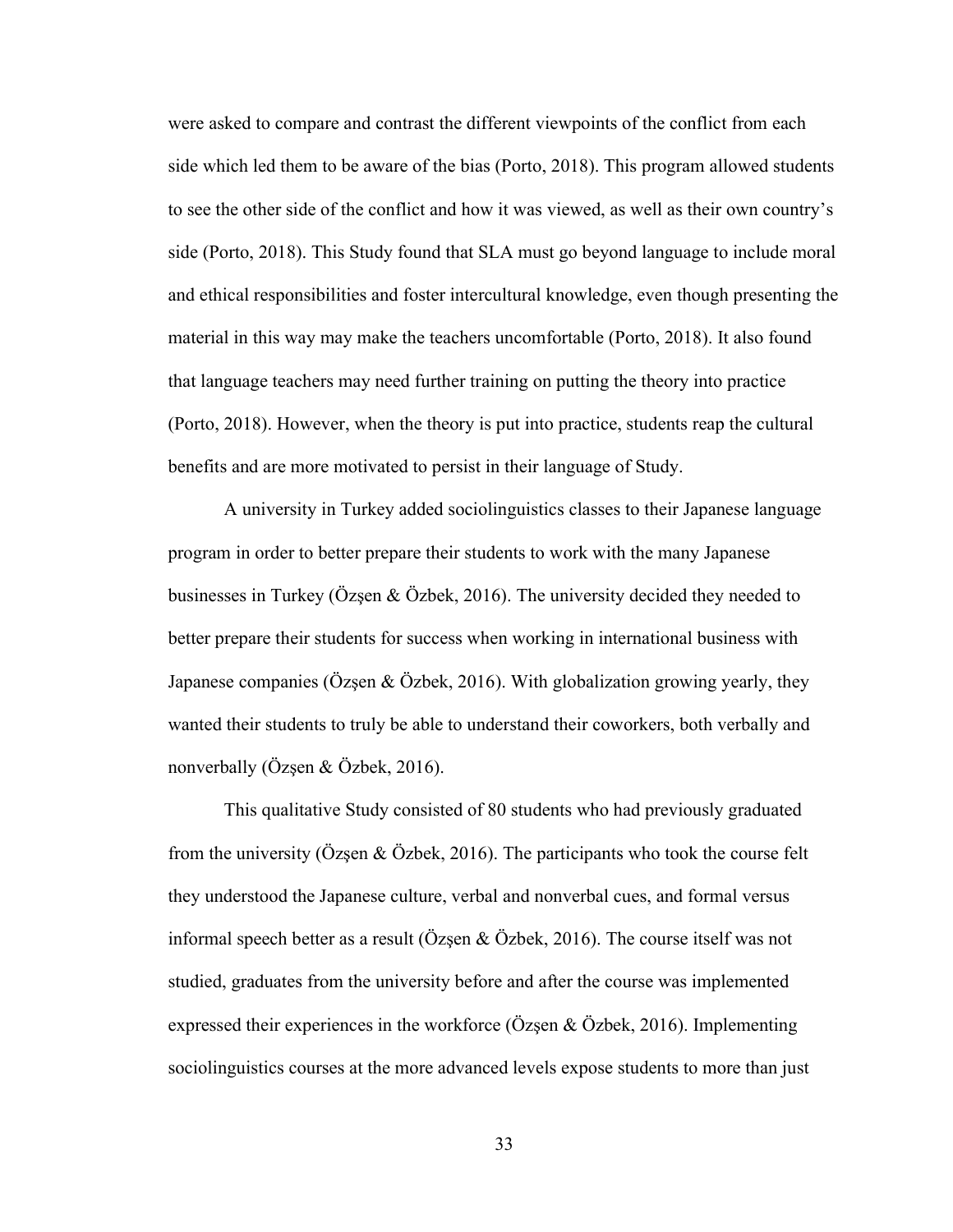grammar. When students see the benefits of taking courses like this one, they should persist at a higher rate in their language of Study.

World language program revisions have also been proven to increase students' persistence and cultural knowledge (Elisha-Primo et al., 2015; Morrison & Navarro, 2012; Thompson et al., 2014). Some revisions suggest smaller class sizes as students get more contact with the instructors and their peers (Schneider, 2013). These program revisions should be student centered by keeping the students' wants and needs in mind (Elisha-Primo et al., 2015; Morrison & Navarro, 2012). Revisions should also include students input, with firsthand knowledge as to what the students need from a world language program, piquing their interest and encouraging them to persist in the program (Elisha-Primo et al., 2015; Morrison & Navarro, 2012).

Some institutions have completely changed their world language program by increasing the number of contact hours and requiring students to take at least one upperlevel course as a degree requirement (Thompson et al., 2014). This two-part quantitative Study reviewed the curriculum of a world language department in the United States (Thompson et al., 2014). Increasing the number of courses students need to take in a world language was faculty-led, including graduate assistants, adjuncts, and nontenure track instructors, revising the program according to the need for a more international education (Thompson et al., 2014). Students are allowed to self-place, and many who have already completed at least four years, have studied abroad, or are heritage speakers place themselves into the intermediate course (Thompson et al., 2014).

Instructors noted that this change in coursework has allowed them to focus more on culture and increase Intercultural Knowledge in their students (Thompson et al.,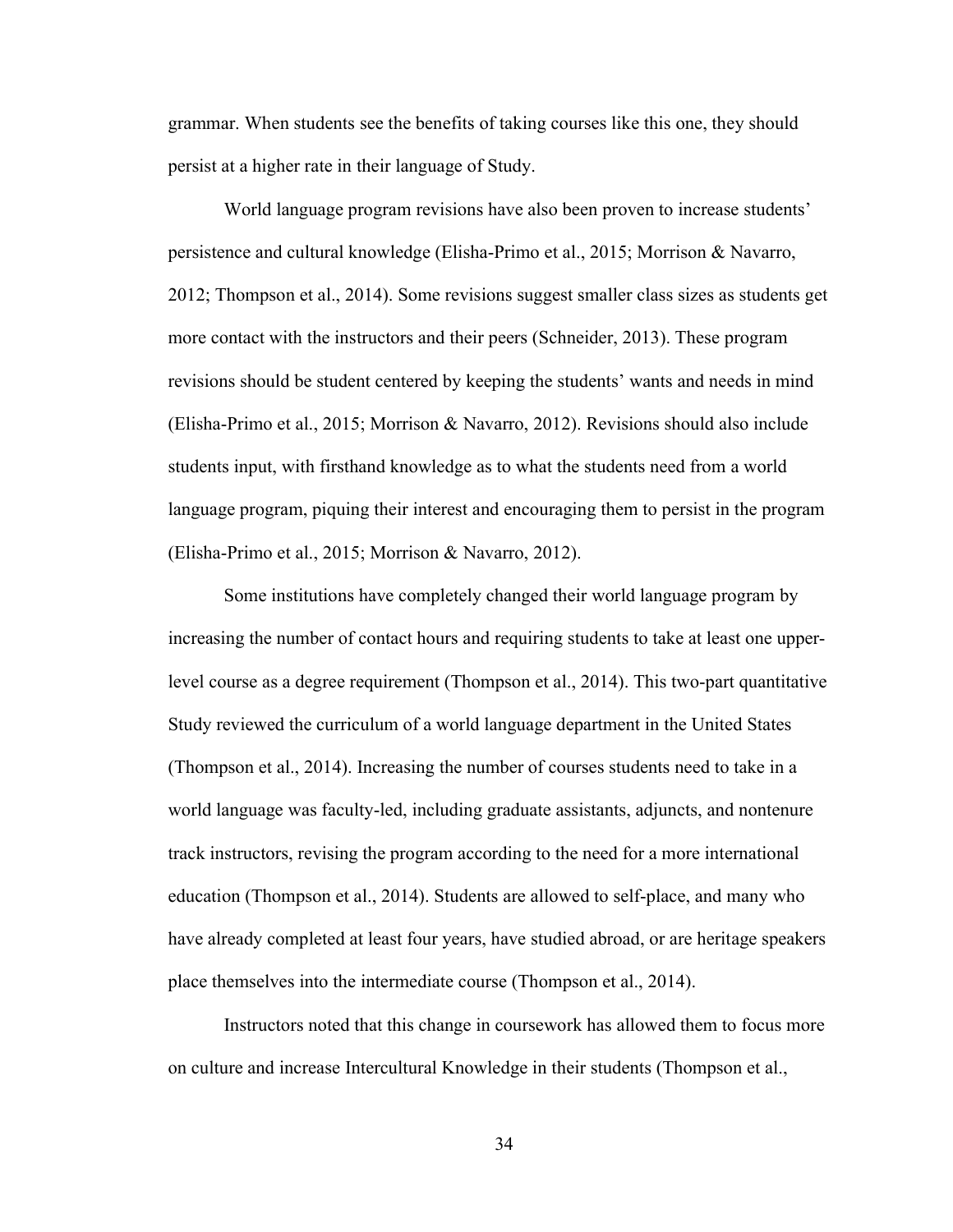2014). When evaluating the new change, it was found that learning objectives and pedagogies need to change to reflect Sociolinguistics as well as Interaction hypothesis although not openly stated (Thompson et al., 2014). This program change has also led to more students voluntarily continuing to major or minor in the world language, therefore increasing student retention for the world language programs (Thompson et al., 2014). When students continue past the required number of courses needed, they gain more than just linguistic knowledge, but cultural and communicative knowledge as well.

## Student Placement

Many institutions place their students in their courses of Study based on their prior knowledge, whether through testing or other methods (Barnett & Reddy, 2017). Some colleges and universities use only a placement or standardized test, while others are using multiple measures to successfully place their students in a program (Adams, 2012; Barnett & Reddy, 2017; Belfield & Crosta, 2012; Lee & Greene, 2007; Smith, 2018).

 In community colleges and colleges with open enrollment correctly placing students in their world language program can be difficult. This poses a challenge for institutions, as they want their students to be successful, and with open enrollment students can be placed above or below their comfortability with the language. World language placement tests can be taken online as a standardized test, or an institution specific test (Long et al., 2018). However, Latterall and Regal (2003) argue that making an original test aligned with the course curriculum is the best option.

Institutions writing their own tests will have better placement; however, they must ensure the tests are accurate (Bernhardt et al., 2004). Stanford University created its own world language placement tests compiled of the material the students would be learning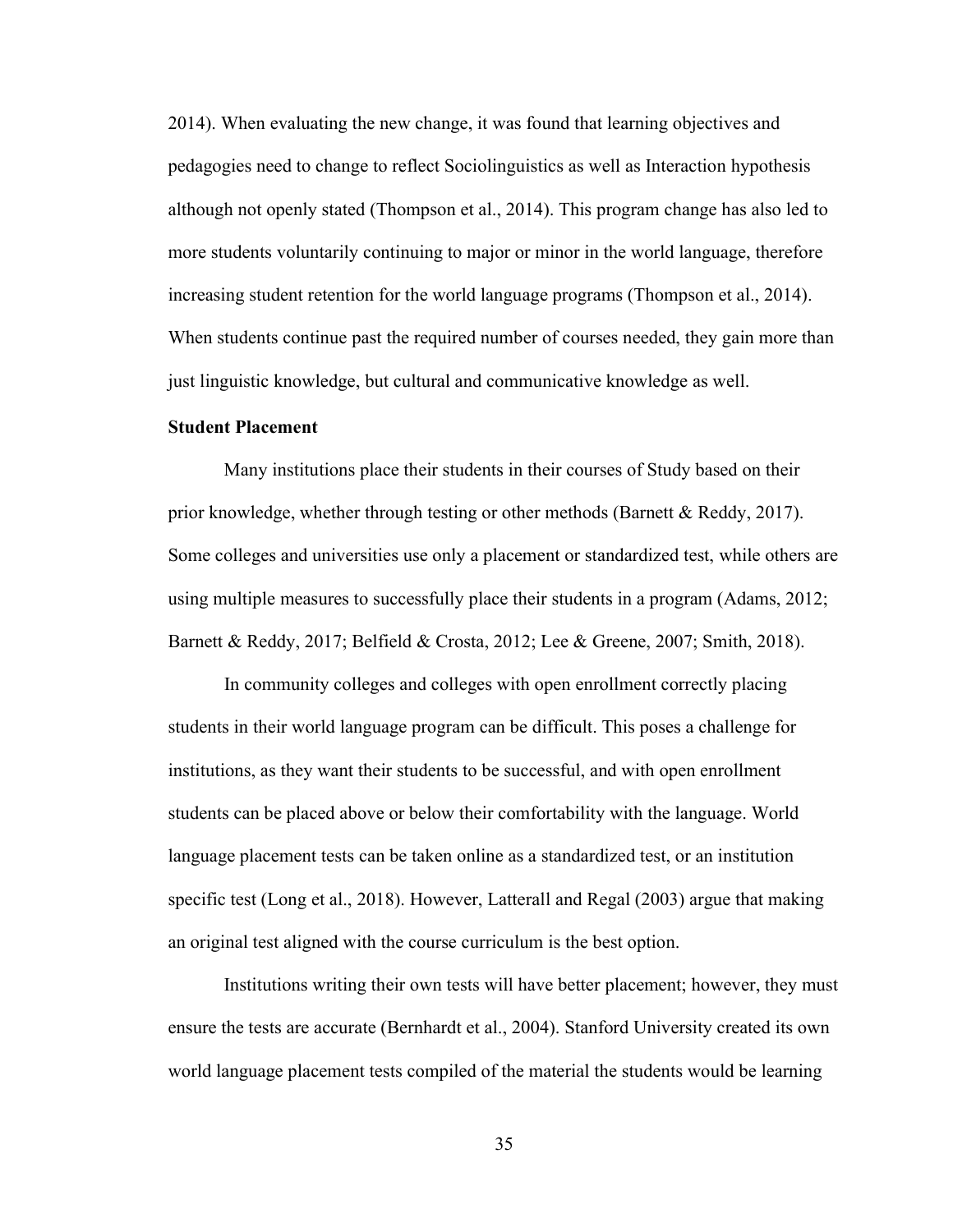at various levels (Bernhardt et al., 2004). Web-based placement tests allow for most of the test to be graded before the student comes to campus, leaving only the speaking portion is to be completed when the student arrives on campus (Bernhardt et al., 2004).

Improper placement leads to student attrition or failure, not allowing to student to reap the full benefits a world language program has to offer (Bernhardt et al., 2004). When students take the bare minimum, they miss out on the cultural benefits offered in the higher-level courses. A posttest (incoming student placement tests) was administered to 14 German and 41 Spanish students (volunteers) who had taken more than three quarters of language instruction and were planning on continuing their Study of the language. Students scored significantly better on their posttest than their pretest and the effect sizes were used to show growth and comparison (Bernhardt et al., 2004).

Tailor-made placement tests aligned with an institutions' curricula place students better, allowing for better student persistence in the language of Study (Bernhardt et al., 2004. Placement tests for world languages when done correctly work well when advising and retaining students (Bernhardt et al., 2004).

The evaluation of a web-based world language placement test geared toward everyday world language programs, using Bachman's Assessment Use Arguments (AUA) framework, a common framework used to evaluate world language placement tests, was conducted at the University of Wisconsin (Long et al., 2018). This Study looked to evaluate a new web-based exam, only be taken once, testing the students on sound, grammar, vocabulary iteming and reading (Long et al., 2018).

Web-based testing has been become increasingly more accepted more recent years as common practice for students to take placement tests (Long et al., 2018).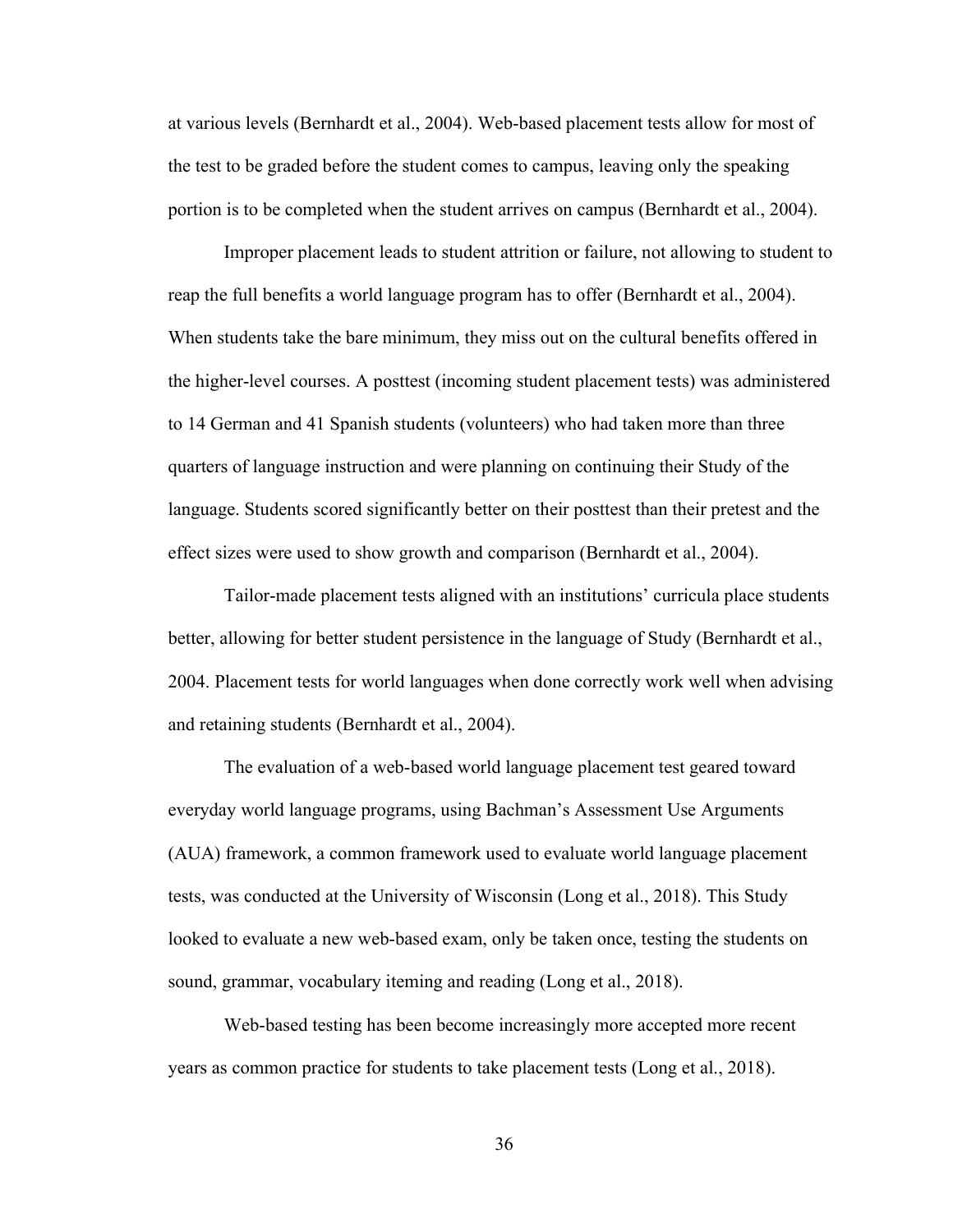Students do not have to come to campus, can take the test at their convenience, and receive feedback and scores immediately when taking these web-based tests (Long et al., 2018).

Out of the 2,201 students who took the web-based exam, 1,622 also took the paper exam; Bachman's (2005) AUA framework was used to determine the uses and interpretations of the web-based Spanish language placement test described (Long et al., 2018). The web-based exam was given to the incoming students online before they came to the institution (Long et al., 2018). The test directions were in English to make sure the students understood what was expected of them; all audio files were included on the test and directly recorded to the computer using a microphone for clarity (Long et.al., 2018). The web-based test was found to be valid and reliable when placing students in the correct level of Spanish language instruction (Long et al., 2018).

Long et al. (2018) seem to fill the gap regarding reliability of web-based world language placement tests. They also support the need to have the tests aligned with the institutions' curricula for world language courses for correct student placement (Long et al., 2018). Web-based tests could assist community colleges and institutions with open enrollment in correctly placing students in a world language program encouraging them to persist and gain the skills needed to be successful in a global society.

Tailor-made placement tests are just one tool for enrolling students in their world language program of choice because they are aligned with the institution's curriculum (Barnett & Reddy, 2017). Apart from tests, faculty involvement is imperative in placing students and student success; the key to successful student placement is using multiple measures (Barnett & Reddy, 2017).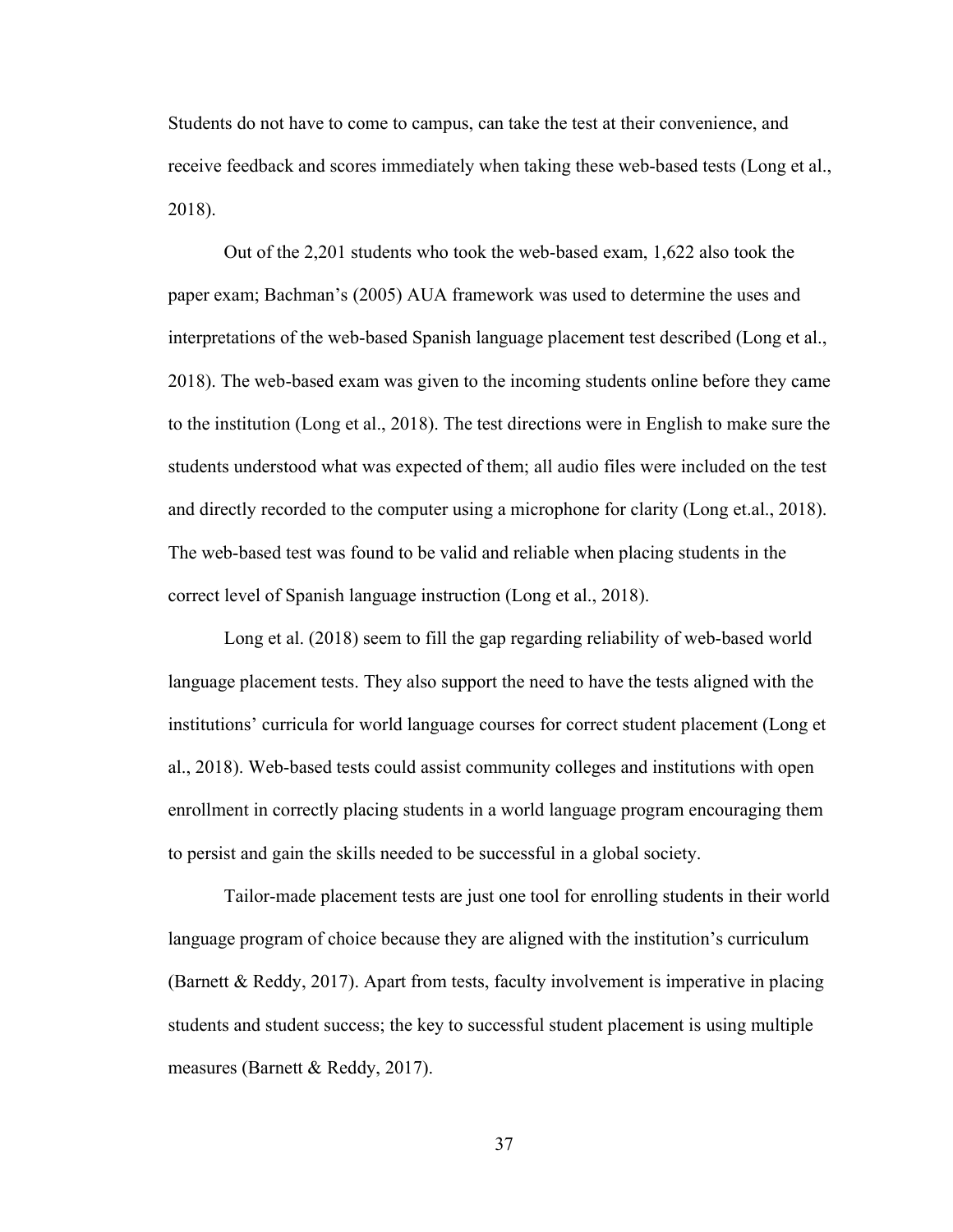When students are confident in their placement into a language program, they are more likely to continue in that language (Bernhardt et al., 2004). Persistence into higher level language learning courses allows students to learn more than basic grammar and vocabulary offered in lower-level courses (Barnett & Reddy, 2017). Some students who place out of the lower-level courses into higher ones may even decide to continue with the language as a minor since they will not need as many credits. Upper-level language courses do not solely focus on grammar but delve deeper into the culture and communication, aligning more with Sociolinguistics, Interaction Hypothesis, and Intercultural Knowledge Theories.

#### Student-Centered Support

Other institutions have changed their programs in other ways apart from increasing the number of credits required (Elisha-Primo et al., 2015; Morrison & Navarro, 2012). English as a Foreign Language (EFL) is taught and learned as any English speaker would learn another language, and therefor falls into increase Second Language Acquisition (SLA). At a University in Israel, the Foreign Language Department decided they wanted to revise their EFL program by putting the needs of the students first (Elisha-Primo et al., 2015). When students are taught what they want to learn, the way they want to be taught, the focus switches from faculty-centered to student-centered, increasing student persistence.

When students' needs are put first, they are able to build a good skillset in their target language, the anxiety of taking a world language decreases, and they persist in the program (Elisha-Primo et al., 2015). Changing the learning environment is also beneficial to student persistence in a world language program, Elisha-Primo et al. (2015) suggest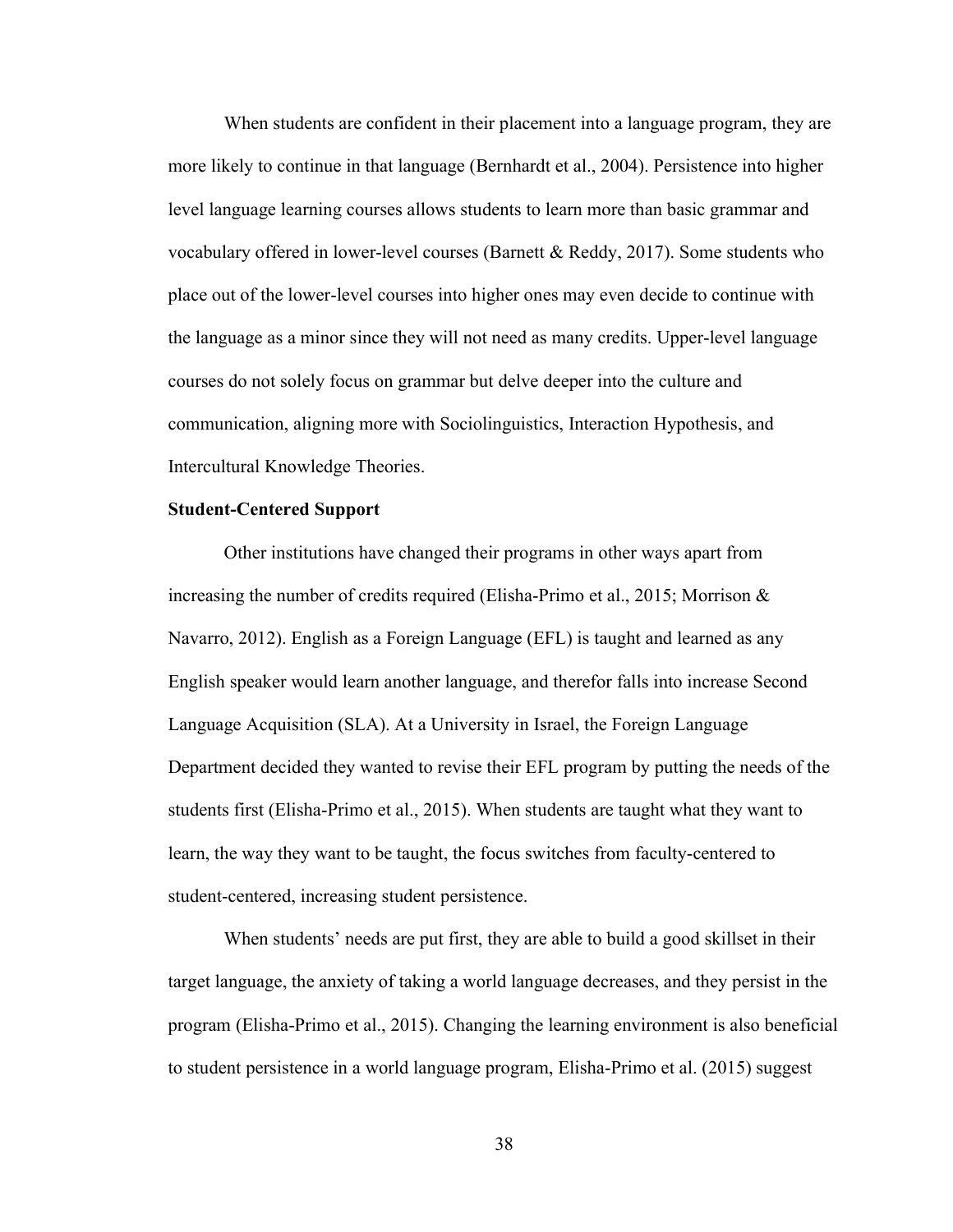smaller class sizes for better student learning and increased retention. The Study also found that focusing on what the students' value as opposed to what the instructors value increases student retention as well (Elisha-Primo et al., 2015). Instructors, even amongst themselves, and students may not agree on what should be the focus of language instruction, however, it has been found that when students wants and needs are put before that of the instructors they persist more (Elisha-Primo et al., 2015).

This three-part Study consisted of advisors, instructors and chairpersons and found the student-centered approach to be more work for instructors, however, the students were more motivated to learn English as persist in the program (Elisha-Primo et al., 2015). The collaboration and communication among different members of the department allowed for different viewpoints and concerns to be heard and discussed with the students' best interests in mind (Elisha-Primo et al., 2015). When faculty and administration work together keeping the students in mind, the students become more motivated in their learning and retention rates increase. Another interest that is explored in the literature is how titles play a role in the development of relationship between students and instructors.

Morrison and Navarro (2012) suggest changing the term of Language Teacher to Learning Advisor (LA) to promote student driven learning in their Study at a university in Japan. Students interact differently with LAs than teachers because LAs observe and advise the student instead of teaching to them (Morrison & Navarro, 2012). Centering the role of advisor rather than teacher promotes the skills needed for SLA where the students are active in their learning process and are encouraged to reflect on their learning (Morrison & Navarro, 2012). This program revision allows for LAs to focus on what the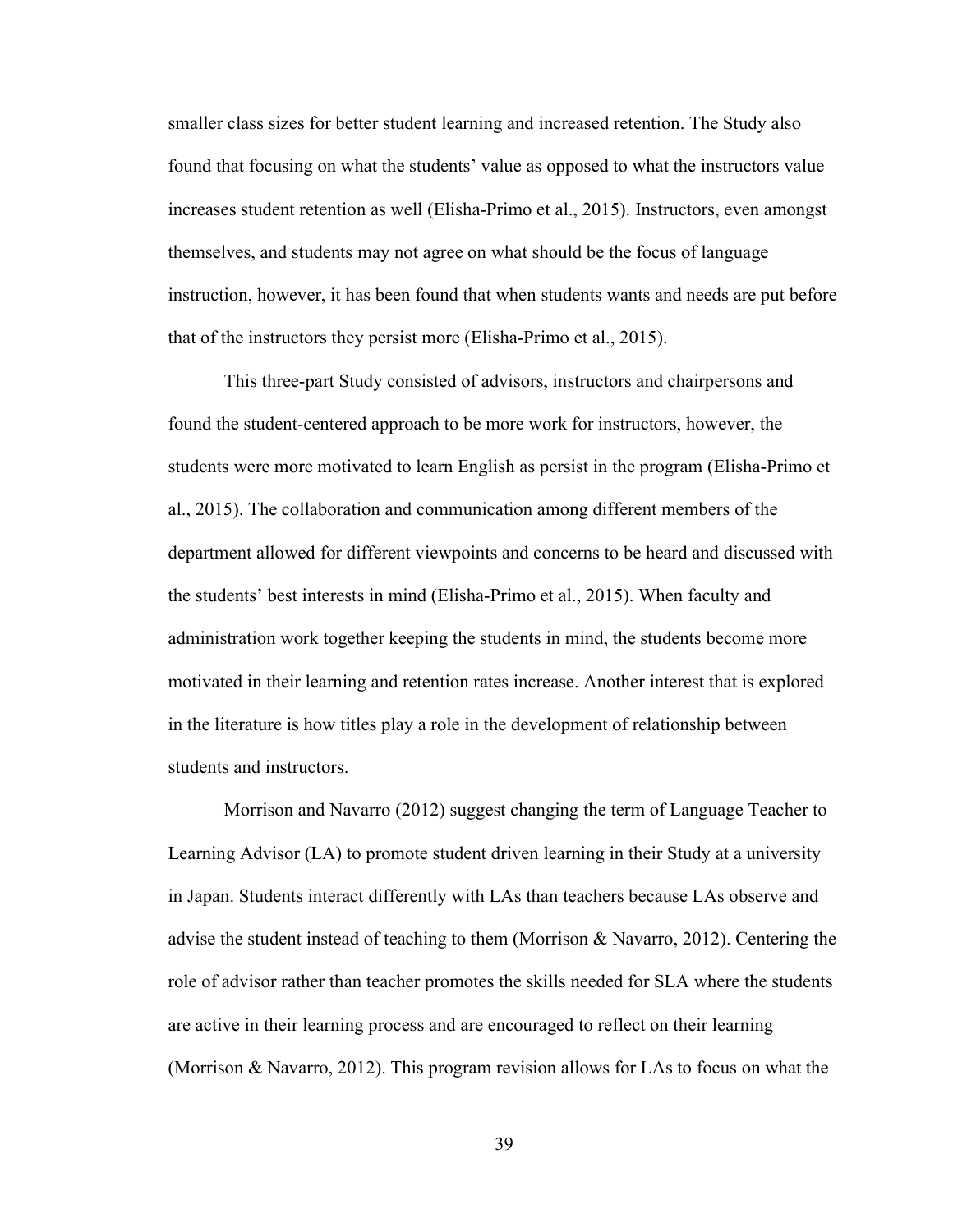students need from their coursework, encouraging critical thinking, resulting in students continuing in their studies (Morrison & Navarro, 2012).

Collaborating with LAs instead of being taught by teachers also encourages intercultural communication and teaches the students how to work with another person (Morrison & Navarro, 2012). This skillset goes beyond the world language classroom as students will one day enter the workforce and need to collaborate with their colleagues.

Schneider (2013) has had success at the University of Leeds with a "Self-Access Area," which is like the "Stanford Language Center" (Bernhardt et al., 2004). The "Self-Access Area" is a resource for anything and everything in the world languages offered at the university for students currently enrolled in a language, or looking to enroll in a language (Schneider, 2013). This center also offers students the opportunity to learn a language on their own, outside of a classroom setting, at their own pace, and what they want to learn (Schneider, 2013). The center offers support and community learning to the students, leading to a more successful outcome in the target language and better retention in the program (Schneider, 2013). This community support is linked to Sociolinguistics and the Interaction Hypothesis as it focuses on communication with others in a social setting.

The "Self-Access Area" also offers advisement, conversation partners, and connects students with native speakers in order to broaden their knowledge language study (Schneider, 2013). One of the main modules offered at the center focuses on Intercultural Knowledge and communication skills while meeting with students from different backgrounds and disciplines (Schneider, 2013). This center encourages student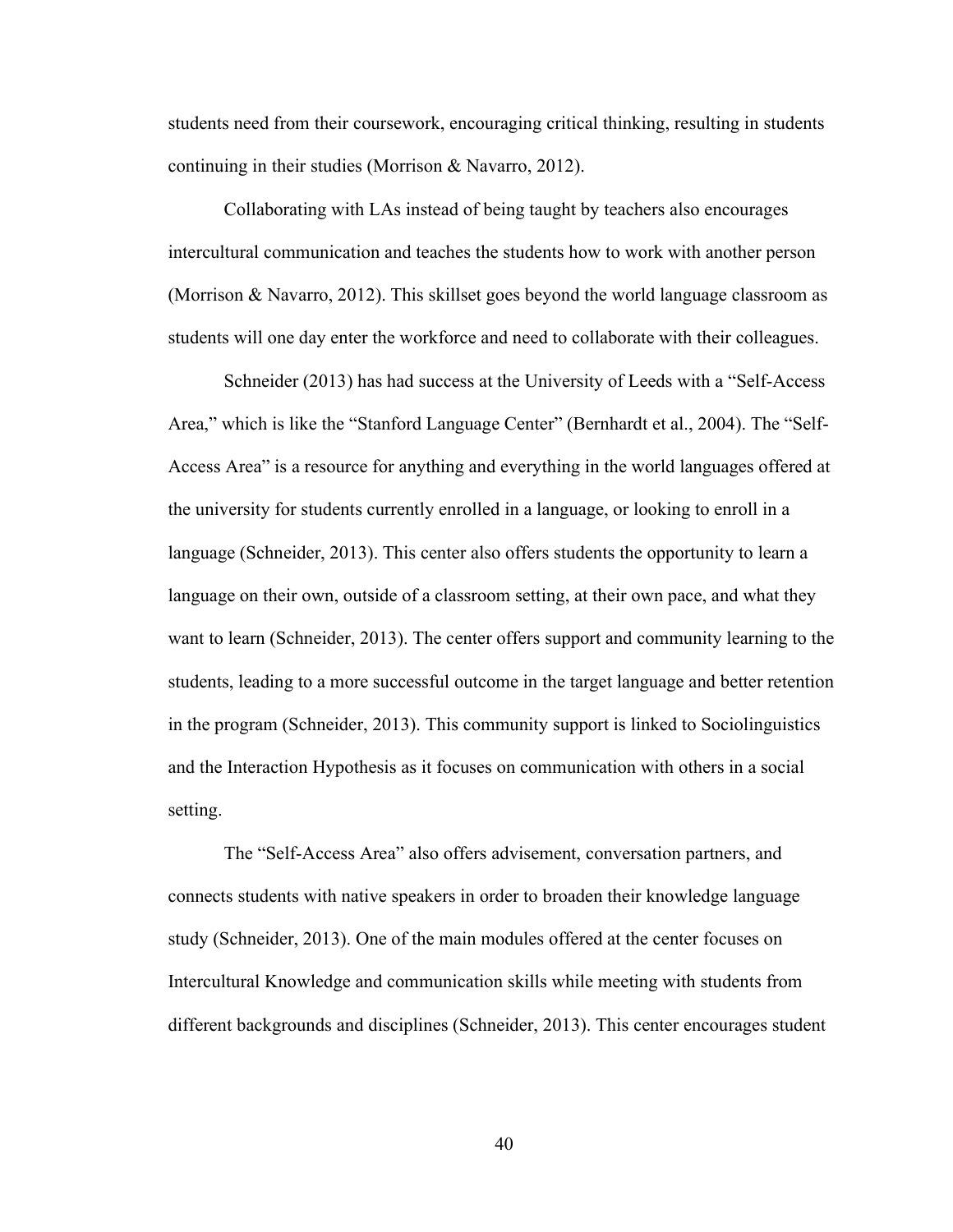persistence in language programs, Interaction Hypothesis and Sociolinguistic learning, and Intercultural Knowledge (Schneider, 2013).

#### **Technology**

Technology has brought innovation to world language programs in recent years. Institutions now offer language classes entirely online, or hybrid classes, which combine the online class with a face-to-face class. The different ways courses are delivered (i.e. online, face to face and blended) can also affect student retention and persistence as well.

Videoconferencing with a conversation partner connects students to native speakers of their target language as a part of experiential learning (Kato et al., 2016). Kato et al. (2016) suggest classes requiring conversation partners increase a student's desire to continue in the target language by learning first-hand about the language and culture. This Study connected students in Japan learning English and students in the United States learning Japanese through Skype video conferencing (Kato et al., 2016). Not only does this type of experiential learning increase student persistence, but it also offers students a cross-cultural experience without them studying abroad (Kato et al., 2016).

This Study consisted of 38 American students studying Japanese at the University of North Carolina – Charlotte, and 37 Japanese students studying English at the Tohoku University in Japan; 26 American students, and 26, Japanese students were in the experiential Skype sessions group (Kato et al., 2016). The American students in both the control and experimental groups kept a log of their experiences though out the Study (Kato et al., 2016). This Study found an increase in SLA on both sides, as well as increased interest in student persistence of the language studied (Kato et al., 2016).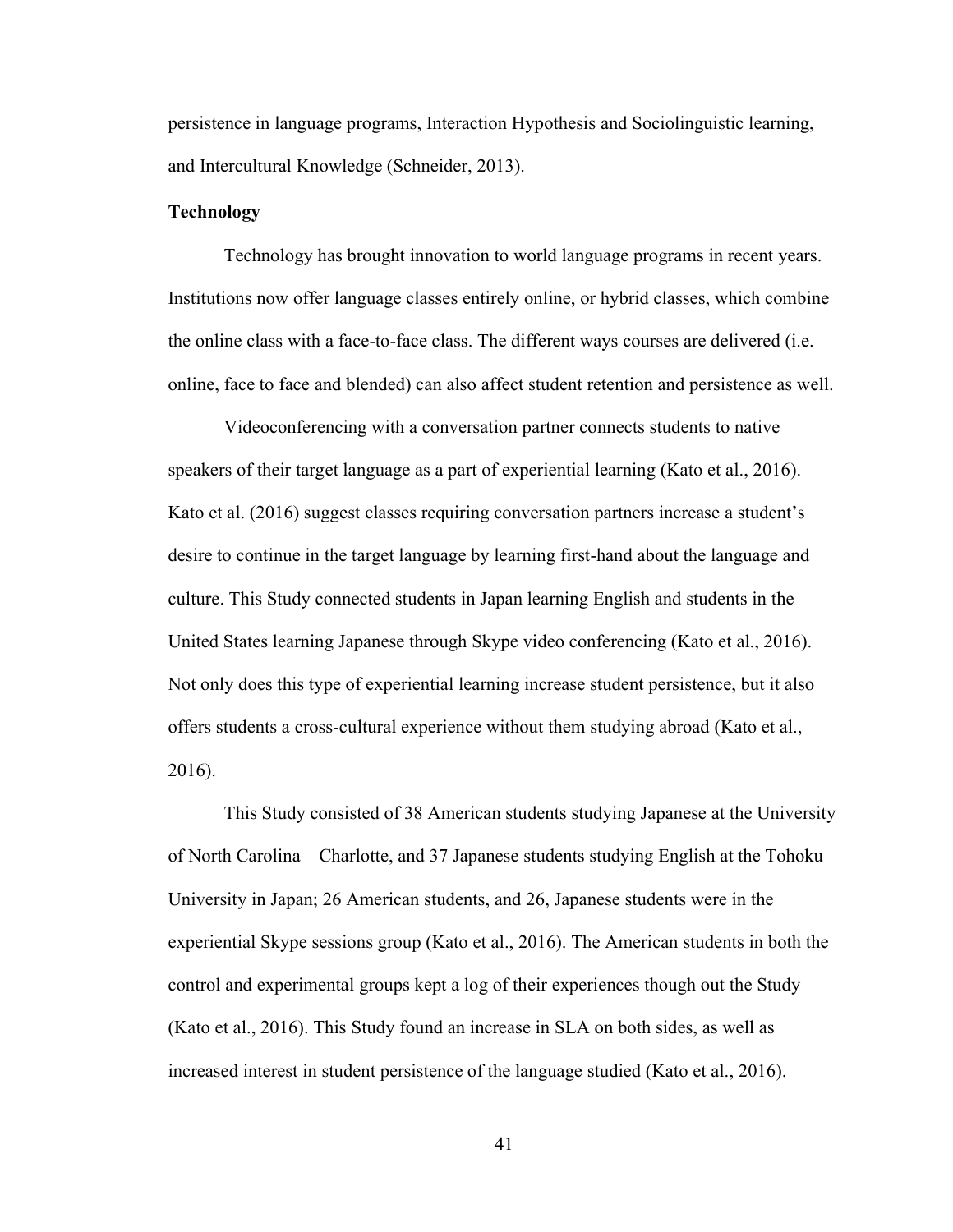Students reported an increased confidence in SLA as well by providing a valuable experience while improving language skills (Kato et al., 2016). Videoconferencing with native speakers as a part of experiential learning of another language promotes language learning through Sociolinguistics and Interaction Hypothesis. It also promotes Intercultural Knowledge as conversation partners do not live in the same country.

The open-access Icelandic language learning center Icelandic Online wanted to know the best way to retain their students in their open online language courses (Friðriksdóttir & Arnbjӧrnsdóttir, 2015). Friðriksdóttir and Arnbjӧrnsdóttir, (2015) chose the sample by embedding a tracker into the software to find the active learners ( $N =$ 43,468), students who continued past the eight require activities for a course. This Study found significant differences in retention among the different modalities, open online, distance learning, or blended. Students persisted more in the blended course than the other courses. While they do not know why the students dropped out, they found contact with professors led them to persist.

Technology and how it is utilized can positively or negatively affect student retention in a world language. When technology is used to expose students to more culture and sociolinguistics it is a successful tool for student retention.

## Study Abroad

Study Abroad programs are a part of experiential learning as well, even if they are not all SLA based. In recent years, more colleges and universities are encouraging their students to study abroad due to globalization. They want to make sure their students are prepared to enter a global workforce where they will be working alongside and with peers from other countries and cultures. Long-term Study abroad programs consist of either a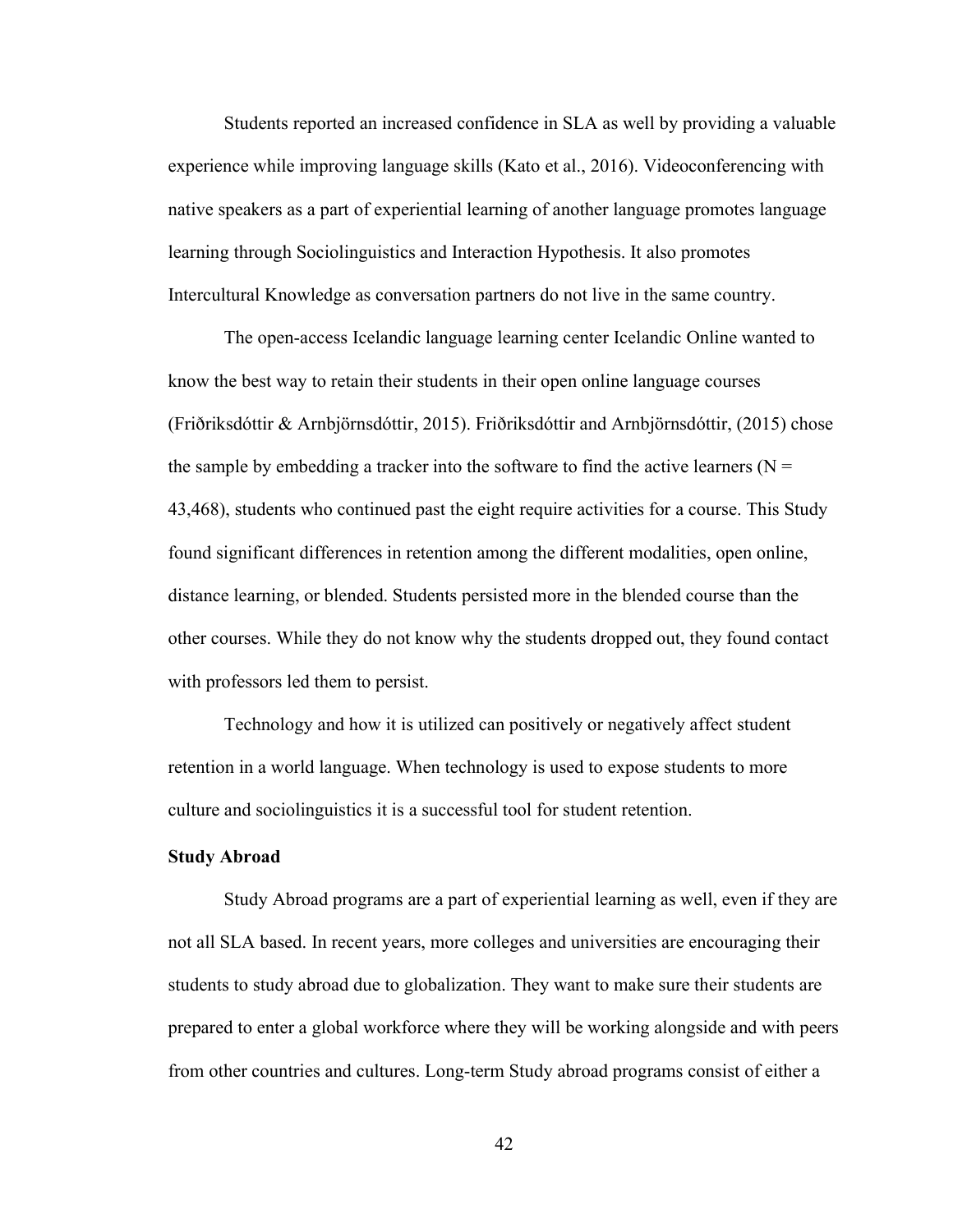semester or a year and can conflict with students' busy academic and personal schedules, while short-term Study abroad programs last one to eight weeks. The research shows short-term Study abroad programs work best when led by an involved member of the faculty, and the students are supported (Hernández, 2016; Pipitone, 2018; Salyers et al., 2015; Walters et al., 2017). Short-Term Study abroad should also consist of small groups with faculty support and communication (Salyers et al., 2015); the program's location and academic rigor is more important than the length of time abroad (Pipitone, 2018). Institutions are now focusing more on these short-term programs as they fit in better with both the institutions' and students' academic schedules. The research suggests classes and or orientations before students leave for their trip ensure a successful program (Hernández, 2016; Pipitone, 2018); Pipitone (2018) recommends a basic language class in the language of the host country so students can communicate with the locals.

Traditionally, Study abroad in any sense has been associated with language acquisition and world languages, however, that has changed, and more institutions are offering programs unrelated to world languages. Although Study abroad programs may be extremely different, there is one common denominator in all of them, learning about, and experiencing a different culture. Students want to interact with the people who live in the area where they are studying, and the program should be constructed around changing the students' perceptions, selecting the right location for the students and their needs (Walters et al., 2017).

Short-term world language study abroad programs can be seen as an introduction to the language and culture studied, however little research has been done on these programs (Hernández, 2016). When it comes to bettering one's language skills short-term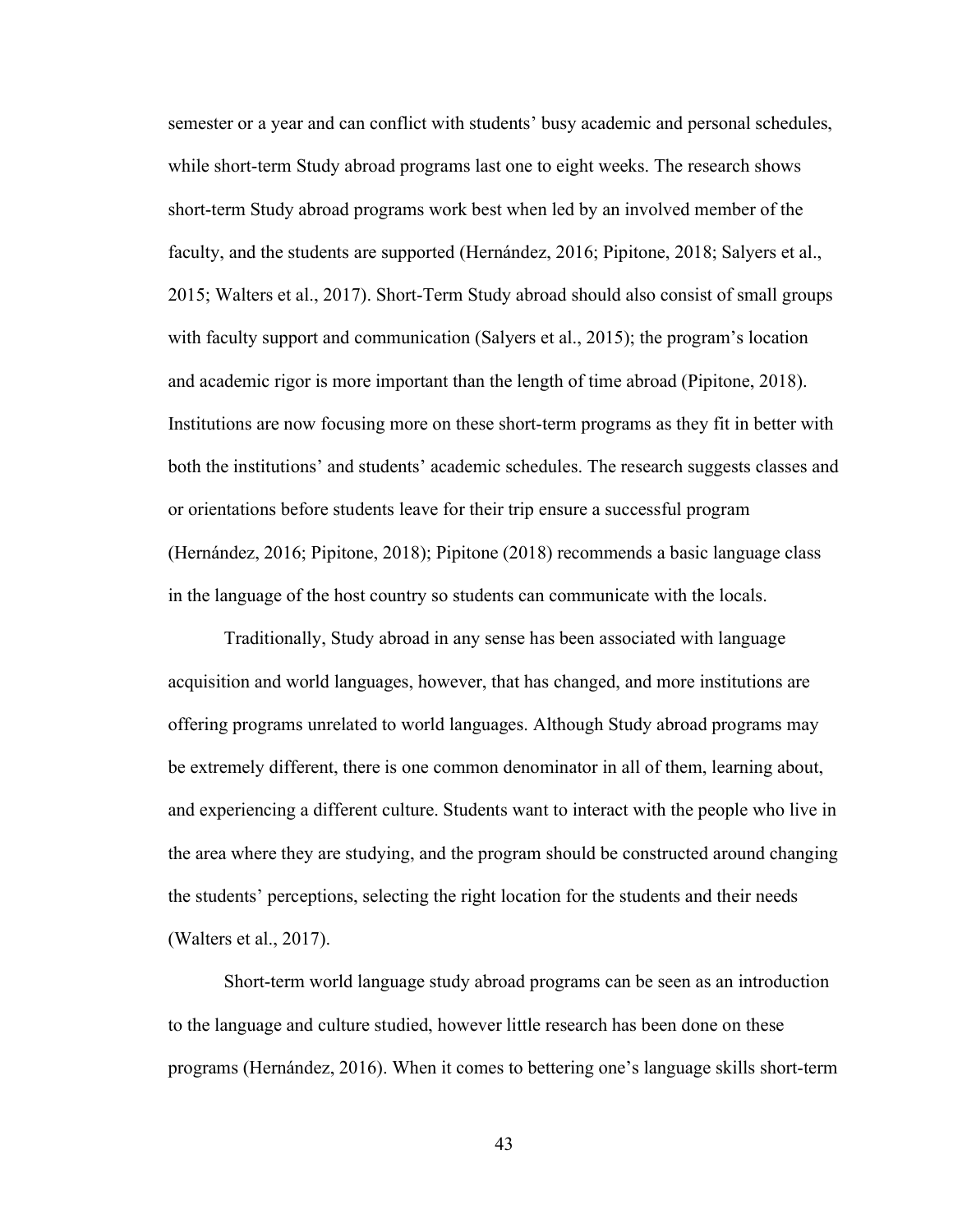Study abroad benefits students at beginning and intermediate levels, but not those who are advanced (Hernández, 2016). Advanced level students should be placed in long-term programs where they will have more interactions at their linguistic level (Hernández, 2016). Short-term Study abroad programs in the world languages do not allow the students to have enough contact with the language outside of the classroom, finding they have less than 40 hours per week of the target language while abroad (Hernández, 2016). He states that students enrolled in short-term world language study abroad programs tend to spend their free time with their American peers on the trip speaking English instead of the target language; this is very common as they share - experience and bonding with each other (Hernández, 2016).

The program's short-term nature makes it difficult for students to spend more time with their host families and research suggests students spend as much time with their families as possible (Hernández, 2016). When students spend more time with their host families, they not only practice their language skills more, but gain first-hand experience immersing themselves in the culture (Hernández, 2016). While abroad, service-learning experiences enable students to have more interactions with the local community (Hernández, 2016). Students also need to be more hands-on and pro-active with their language learning, looking for ways they can improve their skills, and intercultural awareness while abroad (Hernández, 2016). A type of bridge program where students attend classes and orientations, are put in contact through email and social media with local peers in the area where they will be studying and have contact with their host family prior to departure will ease students' transition into another culture and lifestyle (Hernández, 2016).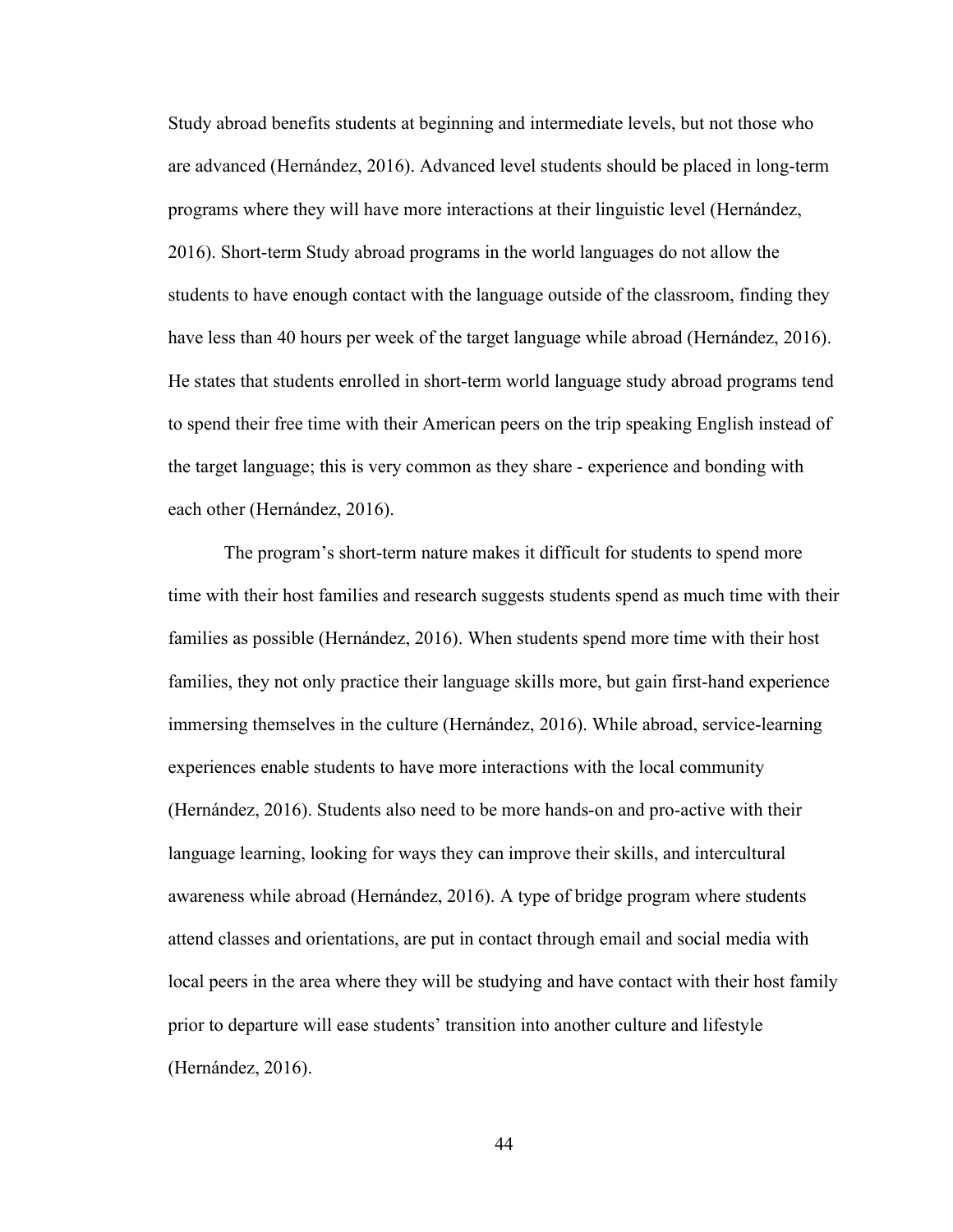This quantitative Study consisted of 16 female and 4 male undergraduate students studying abroad short-term in Madrid (Hernández, 2016). The data were collected from a language contact profile filled out by students prior to departure and pre and post program oral proficiency exams (Hernández, 2016). The Study found students achieved linguistic gains in their target language while enrolled in this program (Hernández, 2016). It also found that students valued the gained knowledge and confidence through the service portion of their trip (Hernández, 2016). This type of short-term study abroad language acquisition program deepens students' connection to the language and area of Study through Sociolinguistics, Interaction Hypothesis, and Intercultural knowledge.

Most Study abroad programs follow American university structure and culture, not complying with that of the host country as well (Lansing  $& Farnum, 2017$ ). Study abroad programs should be tailored to the student's major, an example of this is the environmental engineering program at Dar Si Hmad in Morocco (Lansing & Farnum, 2017). This Reflexive Methodology study is based on the authors' extensive experience in the field over a 2-year period (Lansing & Farnum, 2017). This program is not located in the traditional tourist locations, but in 'real' Morocco where students must utilize their language and intercultural skills (Lansing & Farnum, 2017). This program offers students real life hands-on experience using innovative technology that creates potable drinking water from fog (Lansing & Farnum, 2017). Although this program is major specific, it struggles, as it does not follow a "typical" American university schedule, but the schedule of the host country Morocco (Lansing & Farnum, 2017).

Students need to learn more than just the material, they need to learn and immerse themselves in the true culture of where they are living (Lansing  $\&$  Farnum, 2017). When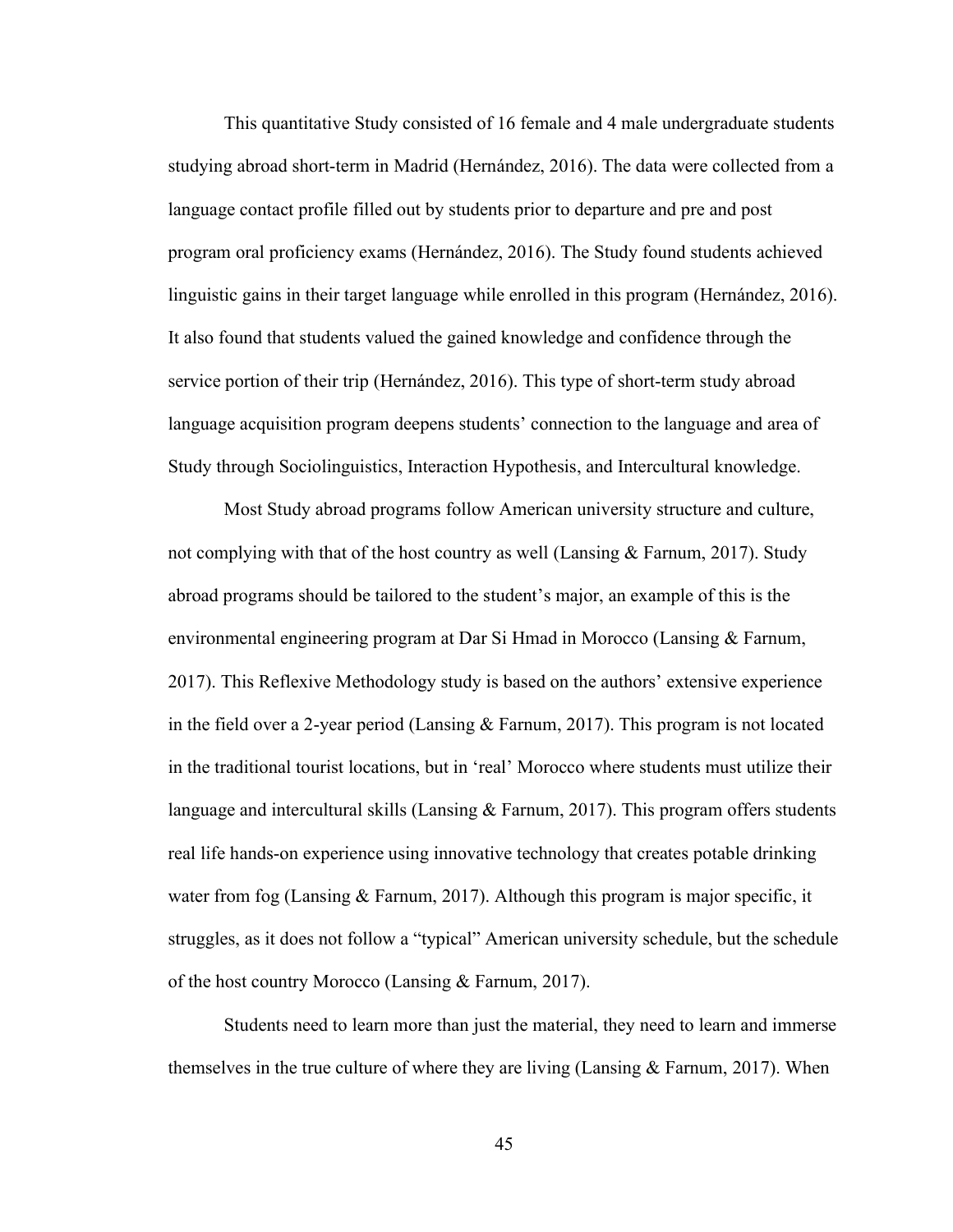students are encouraged to incorporate their Intercultural Knowledge with their studies, linguistic and cultural gains are made (Lansing & Farnum, 2017).

Students who study abroad persist and graduate more than those who do not, have a higher intellectual development (Pipitone, 2018). A longitudinal comparative case study consisted of a researcher who was also a participant in two faculty led Study abroad trips conducted by the same faculty member (Pipitone, 2018). The program consisted of three post trip classes, basic language classes for the area of Study, and small research projects abroad where the students would engage with the local host community through pictures or interviews (Pipitone, 2018). It is better to not make study abroad locations seem exotic, and to focus on the similarities between the host country and the United States, and students must reflect on themselves and their own culture before they depart (Pipitone, 2018). This Study shows how to help bridge the culture gap and eliminate culture shock when studying abroad no matter the nature of the experience (Pipitone, 2018). By bridging the culture gap, similarities, not differences amongst different cultures are focused on.

According to Pipitone's (2018) research, institutions felt their students gained cultural and global experiences, and an understanding of interpersonal and multicultural skills. One of the downsides to her research found that there is still a need to expand Study abroad programs in the United States to minorities (Pipitone, 2018). Another downside Pipitone (2018) found in her research was students may not want to adapt to the culture around them; contrarily, they may also value learning outside the "American" style and classroom to be more valuable and therefore blow off their studies.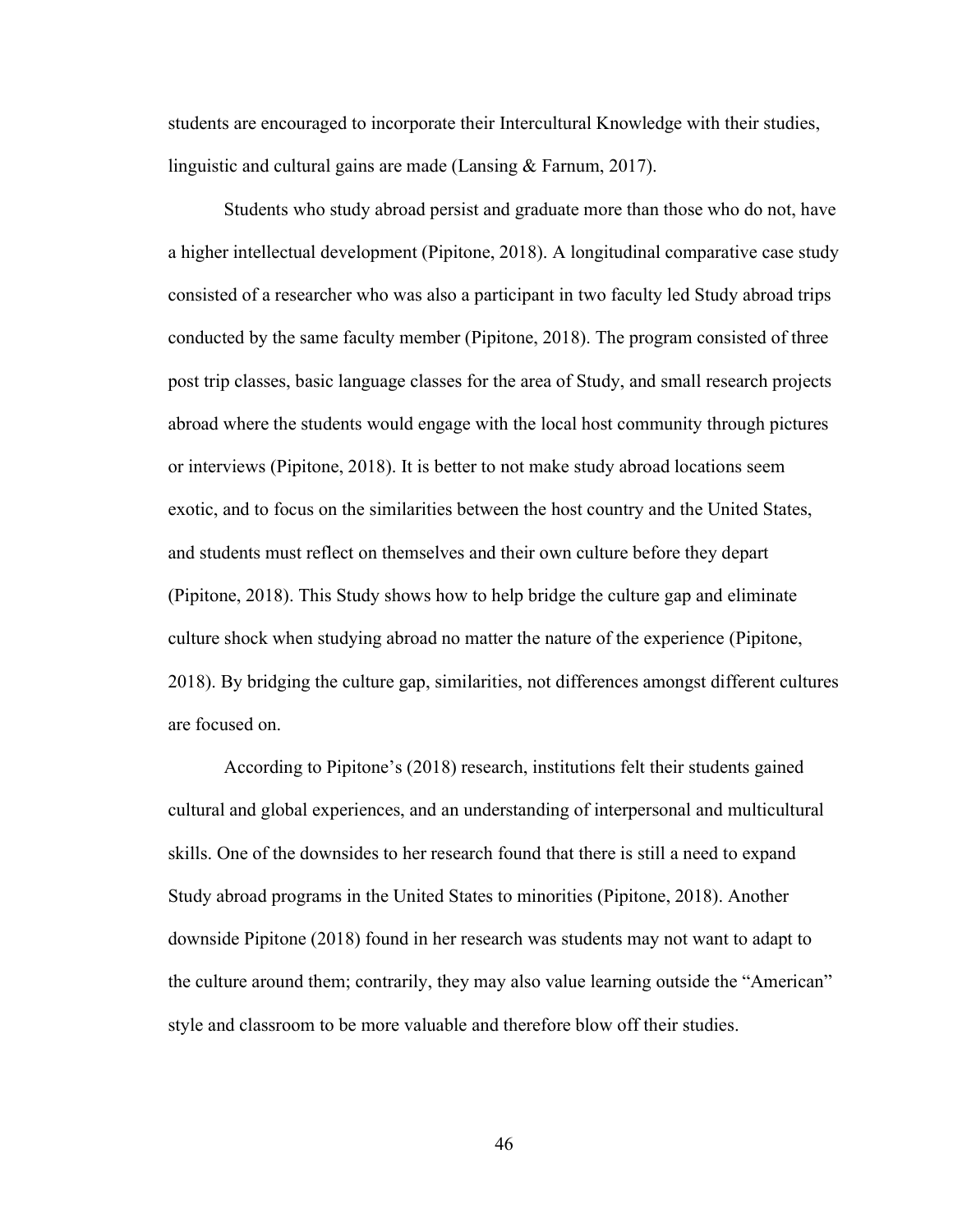Pipitone (2018), a participant-researcher, recruited students from a New York City public university upon arrival to their host country of Morocco (3 weeks, January 2014) or Bali (4 weeks, June 2014). A total of nineteen students participated in the Study, sixteen undergraduate and three graduate (Morocco) (Pipitone, 2018). Coursework, eight reflective journal entries about students' expectations of their host country, and how their views changed over time, were collected as data for her Study and was not obtained grades had been submitted and everyone had returned home (Pipitone, 2018).

Students who participated in either study abroad program changed their original ideas about their host country based upon their experiences there and had a new appreciation for their host country and did not glorify or exotify it (Pipitone, 2018). It is better not to make study abroad locations seem exotic, but rather focus on the similarities, not the differences between the host country and the United States encouraging students' Intercultural Knowledge (Pipitone, 2018). Students also need to reflect on themselves and their own culture before they depart in order for their Intercultural Knowledge to grow (Pipitone, 2018). This Study shows how to help bridge the culture gap and eliminate culture shock when studying abroad, allowing students to become more global in their thought process (Pipitone, 2018).

# Conclusion

Students persist when they are exposed to culture, because culture is what motivates them to learn a language. When a language is presented culturally and students are given different learning options, they want to continue. However, the cultural opportunities are in the upper-level courses and need to be incorporated into the lower level courses to increase student persistence.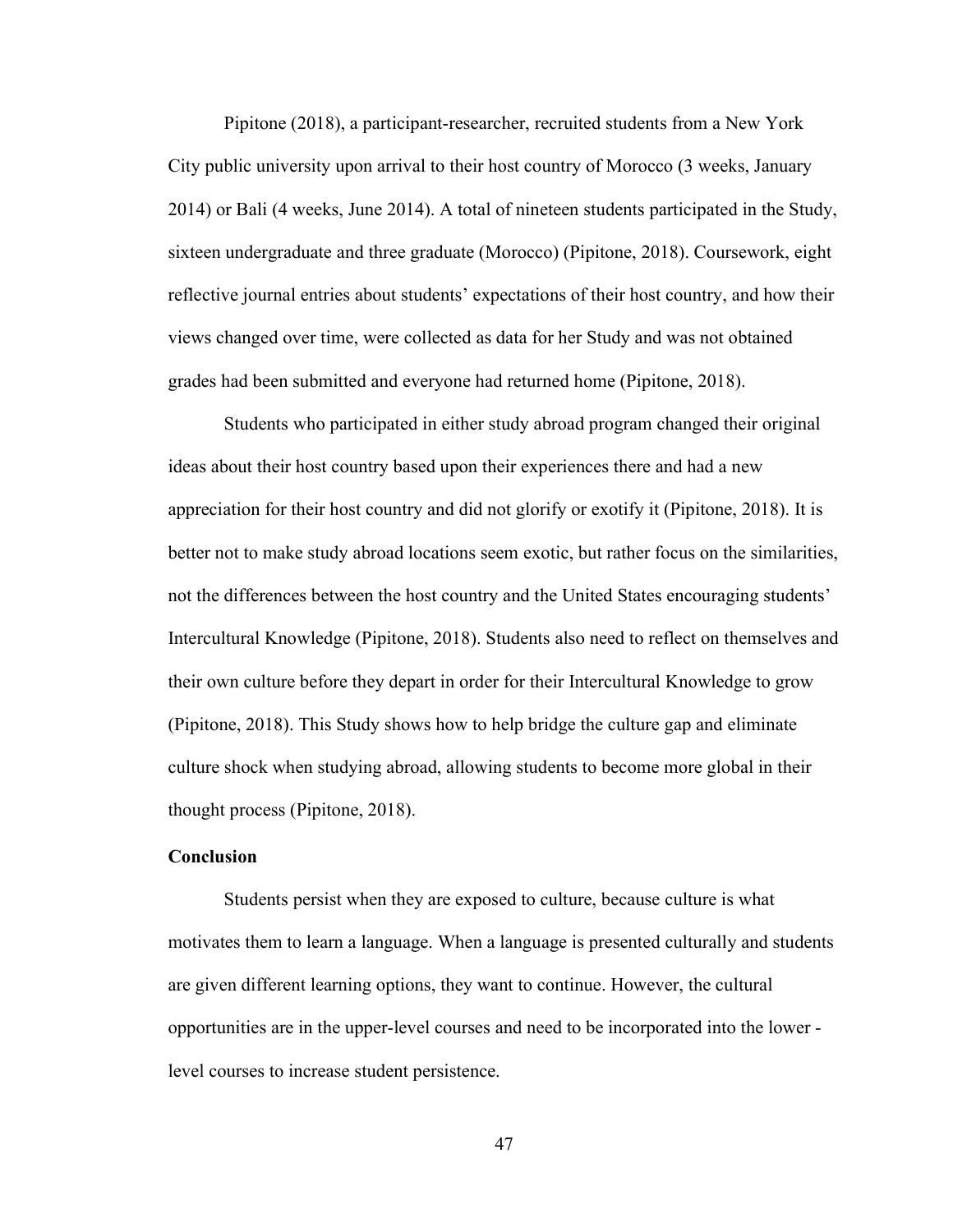#### Research as It Pertains to the Study

## Second Language Learning Theories

Mitchell et al., 2013 provide a detailed overview the sub theories within Second Language Learning Theory. Among them, Sociolinguistics, and the Interaction Hypothesis both focus on socialization and communication with native speakers while learning another language. Ellis (1991) and Tran (2009) provide further detail on the Interaction Hypothesis and its history. Romaine (2000) and Özşen and Özbek (2016) both delve deeper into Sociolinguistics, and verbal and nonverbal communication. Interaction Hypothesis and Sociolinguistics improve SLA through interaction and exposure to native speakers, thus exposing students to culture, and increasing their Intercultural Knowledge which is thought to increase student persistence.

 Bernhardt et al. (2004), Barnett and Reddy (2017), and Long et al. (2018) discuss the importance of student placement in a language program. Student placement pertains to Second Language Learning Theory as it should the students at the appropriate level. When students are placed at the appropriate level, they are then able to learn the language through both Interaction Hypothesis and Sociolinguistics at their own level. When students are confident in their abilities they will persist in a language.

 Ordem (2017) found that students want to interact with native speakers and their peers in a social setting when learning a new language, focusing Sociolinguistics and Interaction Hypothesis. Ordem (2017) discovered the main reason the participant wanted to learn the language was to live abroad immersed in the culture, interacting with native speakers daily, and learning the language through Sociolinguistics and the Interaction Hypothesis.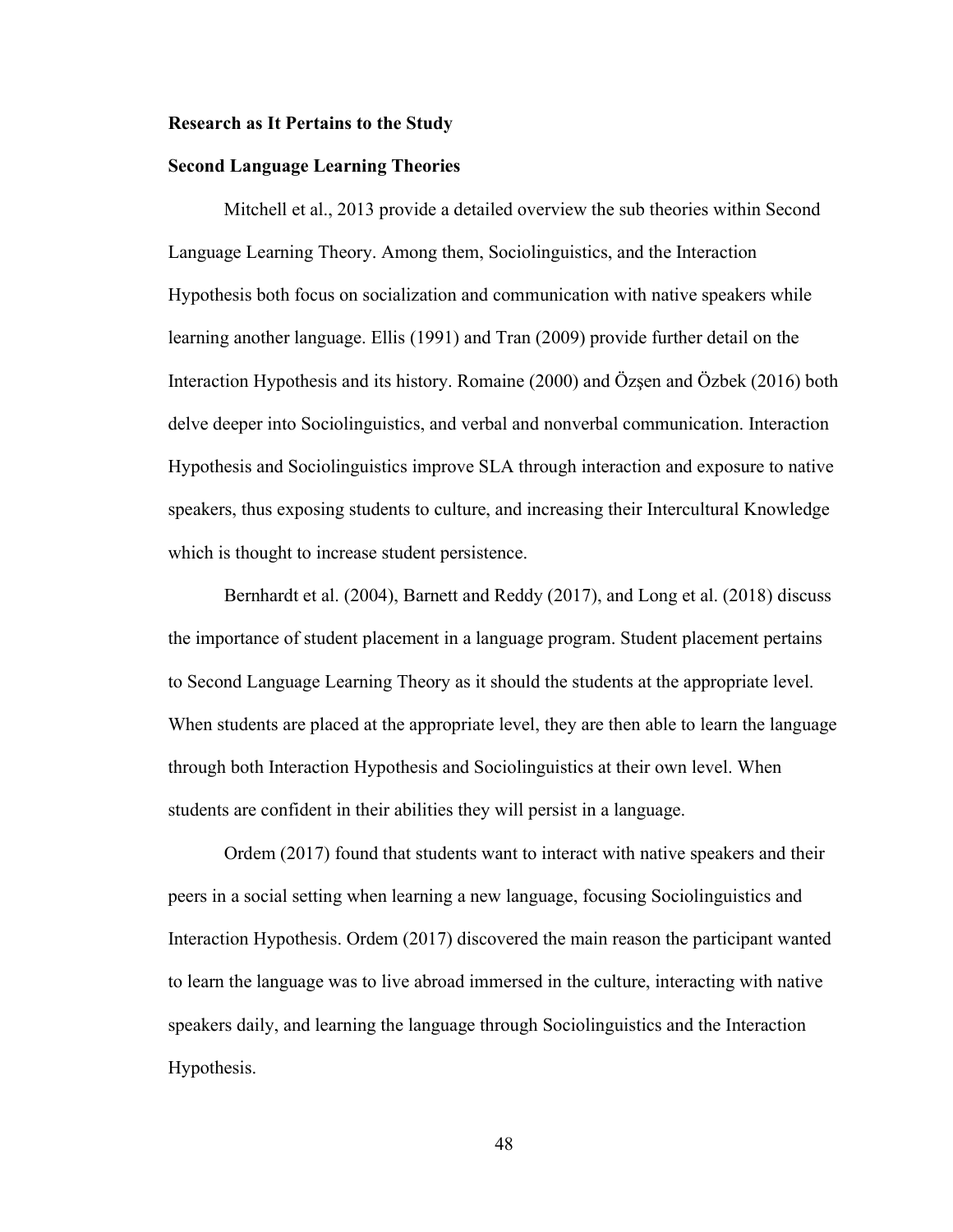Özşen and Özbek (2016), compared graduates who had graduated before the Sociolinguistic Japanese course was added, and those who graduated after. The graduates who had taken the Sociolinguistics course were succeeding in their current employment and stated it was because their exposure to the Japanese language through Sociolinguistics (Ozşen & Ozbek, 2016). Sociolinguistics does not only benefit students learning Japanese, but all other languages as well.

## Intercultural Knowledge Theories

 Dulabaum (2011), Campbell and Comenale (2013), Liu (2013), and Guilherme (2017) all discuss the history and importance of Intercultural Knowledge in a higher educational setting as it pertains to globalization. Dulabaum, Campbell and Comenale, Liu (2013), and Guilherme all agree that language classes fill the gap needed when exposing students to culture. Guilherme discusses that this theory is not new and stems from Freire's multiculturalism in the 1970s. Czerwionka et al. (2015) add that Intercultural Knowledge focuses on communication, and therefore is imperative in the language classroom. Intercultural Development is a sub theory of intercultural knowledge as discussed by Kim (2015). Intercultural Development encourages communication with native speakers from other cultures in a world language classroom (Kim, 2015). Students' Intercultural Knowledge growth from being exposed to another culture can be measured with the Intercultural Development Continuum (Acheson & Schneider-Bean, 2019). World language classrooms not only teach language but expose students to other cultures around the world making them global students.

 Moreno-López et al. (2017) and Nagano et al. (2017), both focus on what motivates students to persist in a program; culture. Students want to be exposed to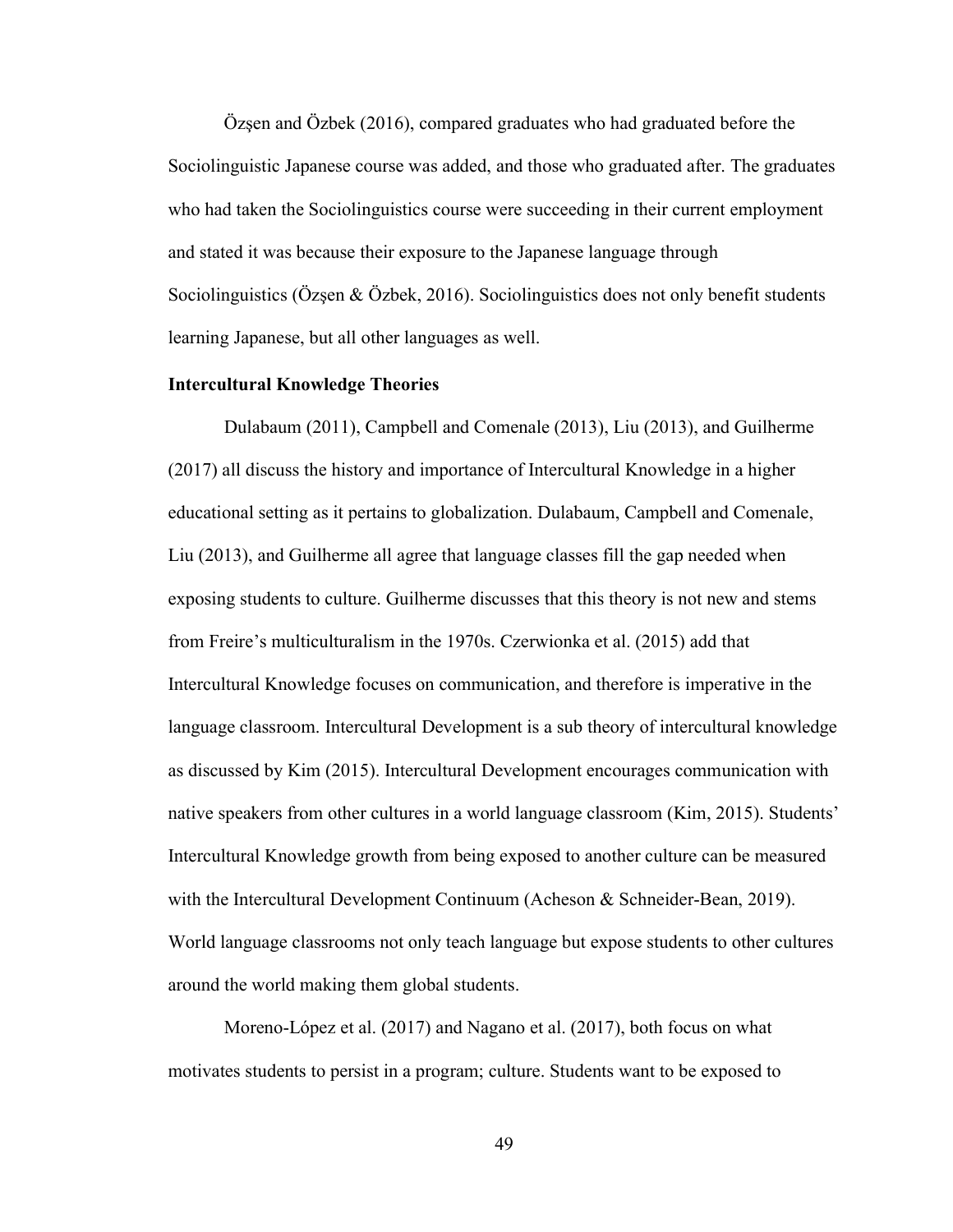different cultures in different ways in a world language classroom. Students want to increase their exposure to other cultures in a world language class, through curriculum change, increasing their Intercultural Knowledge and Intercultural Development (Moreno-López et al., 2017; Nagano et al., 2017).

 Windham (2017) found that students were motivated to persist in their chosen language of study when the language was taught through exposing the students to culture. Students stated their increased Intercultural Knowledge was an advantage for them professionally (Windham, 2017).

 Sanchez-Sanchez & Krawiec (2018) found the need to increase Intercultural Knowledge in the classroom to better prepare their students for teaching English. They found their students were at a disadvantage by not being exposed to native speakers of English and their cultures (Sanchez-Sanchez & Krawiec, 2018).

 In her study, Porto (2018) discussed how world language courses have a moral and ethical obligation to teach Intercultural Knowledge in the class. Students were forced to look at their own culture and history and compare it with the opposite viewpoint, allowing for them to see the cultural and historical differences (Porto, 2018). This study shows the progression of students on the Intercultural Development Continuum on their way to increasing their Intercultural Knowledge (Porto, 2018).

 Morrison and Navarro (2012) Discuss program revision to fit the students' wants and needs as well as changing the title Teacher to Learning Advisor. In this study, the learning advisors interact and collaborate with their students in the language they are studying encouraging Intercultural Knowledge growth (Morrison & Navarro, 2012).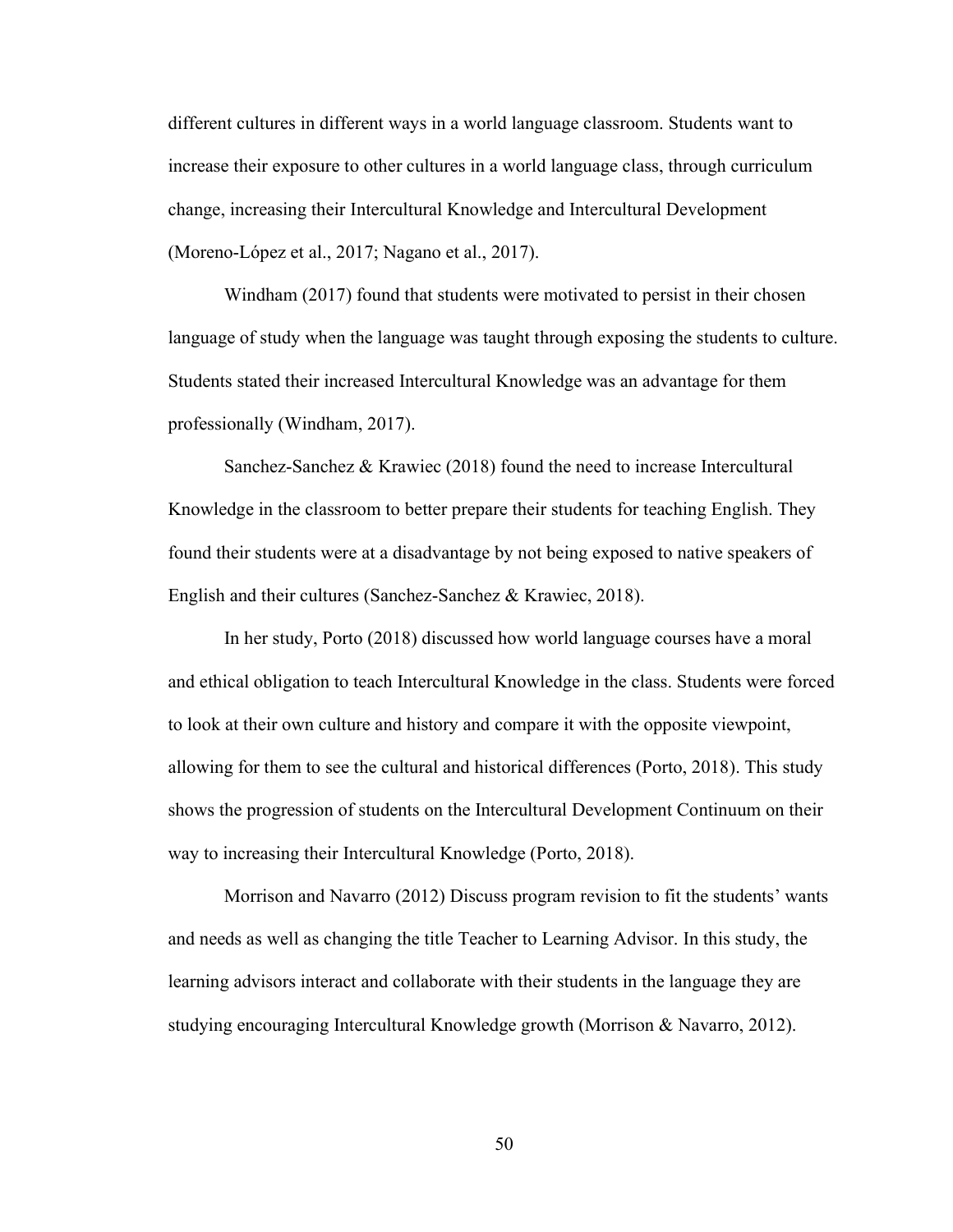In their study, Lansing and Farnum (2017) found the need for students to fully be immersed in the culture of the host country and not follow an American institutional culture in order to make Intercultural Knowledge gains. The found that hosting programs should not be in a major city, but in a location where students could really experience the culture of their host study (Lansing  $&$  Farnum, 2017). The need to gear study abroad programs to the culture of the host country will only benefit the students in their Intercultural Development.

 Similarly, Pipitone (2018) found the need to make the study abroad trip less exotic led students to increase their Intercultural Knowledge. She emphasizes the need for student reflection on their own experiences and culture for Intercultural Development, and Intercultural Knowledge to grow (Pipitone, 2018). This study shows how students were more likely to graduate after their study abroad trip because of their exposure to different cultures (Pipitone, 2018).

## Second Language Learning Theories and Intercultural Knowledge Theories

 Sociolinguistics and Interaction Hypothesis are both social ways to learn a second language through communication (Ellis, 1991; Mitchell et al., 2013; Özşen & Özbek, 2016; Romaine, 2000; Tran, 2009), Intercultural Knowledge encourages cross-cultural communication (Campbell & Comenale, 2013; Czerwionka et al., 2015; Dulabaum, 2011; Guilherme, 2017; Liu, 2013). These two theories are intertwined and connected as they both focus on the importance of communication and socialization across cultures.

 Kato et al. (2016), discovered that students do not have to leave the comfort of their homes to interact with native speakers and peers. Through the new technology of video chat, students are able to talk and interact with other students in the country of the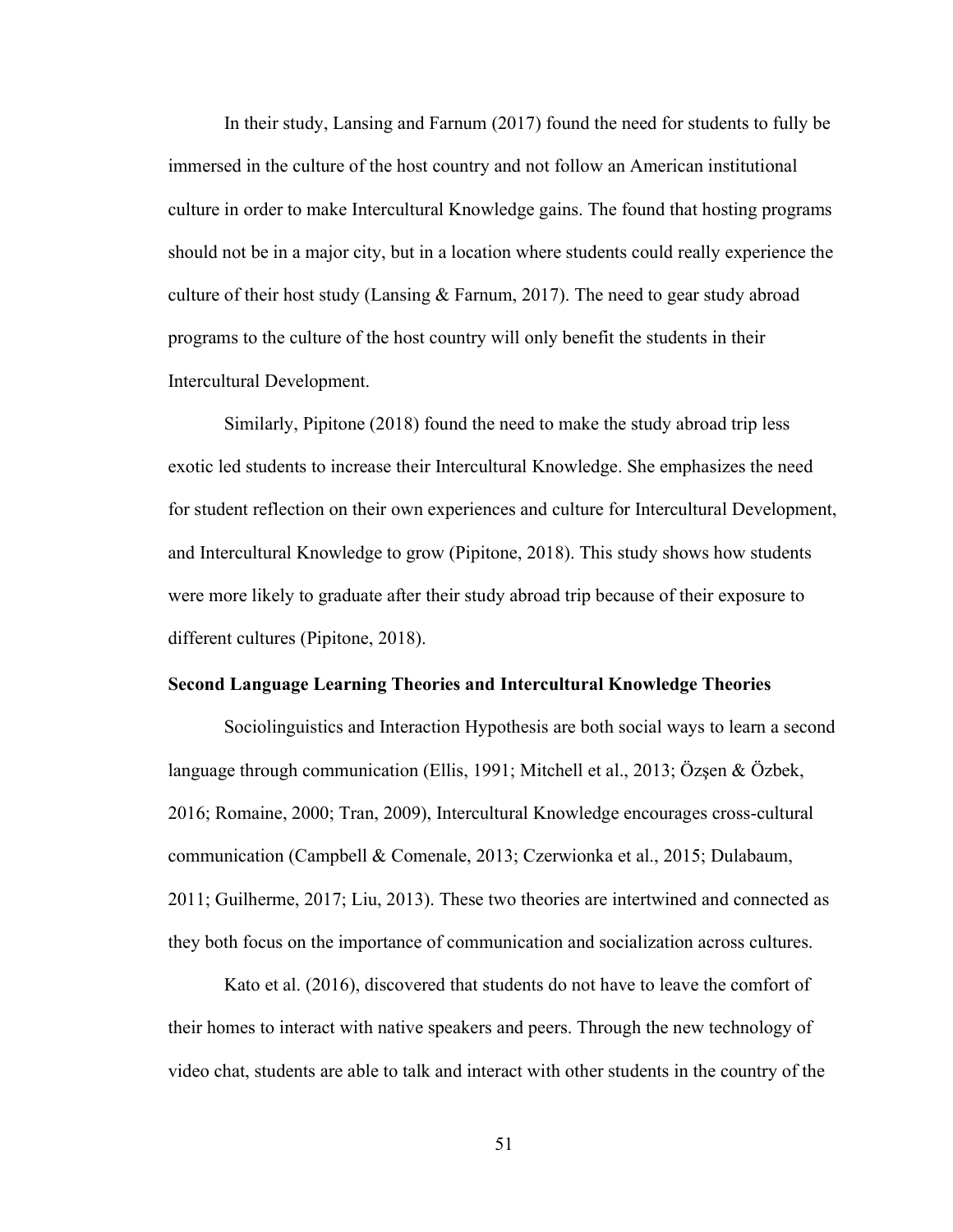2013language they are studying (Kato et al., 2016). This social interaction with native speakers allows students to learn the target language from native speakers in a social setting, while being exposed to culture. Kato et al. enforces the use of these two theories together and not separate.

 Thompson et al. (2014) also suggested there is a connection in language learning through Sociolinguistics, Interaction Hypothesis, and Intercultural Knowledge. They noted that when revising a course or class, increasing student exposure to culture naturally allows students to learn in a Sociolinguistic and Interaction Hypothesis manner (Thompson et al., 2014). The theories are all connected by exposure to culture through native speakers (Thompson et al., 2014).

 Hernández (2016) found that students made linguistic gains through Interaction Hypothesis and Sociolinguistics by immersing them in a short-term study abroad trip. He also found they made Intercultural Knowledge gains as well as they were exposed to native speakers in a different country (Hernández, 2016). This type of study abroad program falls under both types of theories due to total immersion in a different culture.

## **Conclusion**

 How a language is taught has a direct effect on student persistence in that language. Students do not only want to learn the language and grammar, but the culture of the language they are studying. Second Language Learning Theory, specifically the Interaction Hypothesis and Sociolinguistics play a big part in how a language should be taught and persistence, as they are both based in culture. Similarly, when culture is the main focus in the language classroom, students gain Intercultural Knowledge and Intercultural Development without leaving their home country.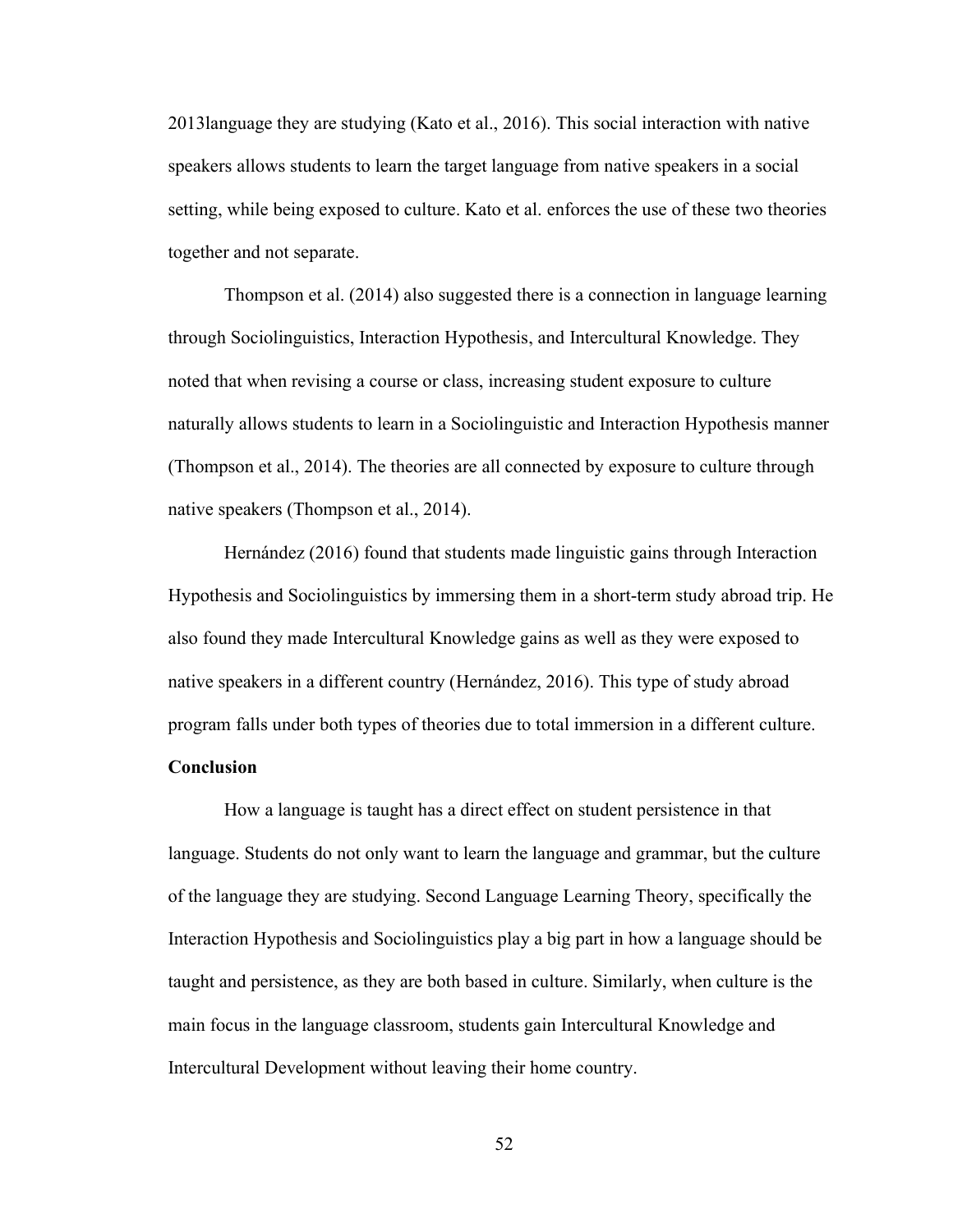The research shows that students persist when they are taught a second language through these theories. They are more likely to continue in their chosen language of study and have higher graduation rates overall. The research also shows how these students are more prepared to live and work in an increasingly globalized society.

 The theories and research connect to the study because they study looked at students' persistence in their world language at a community college instead of a fouryear institution. How to best implement culture at a community college may differ from that at a four-year institution due to demographics and student obligations outside of education. There is a gap in the literature for student persistence in world languages in community colleges and well as four-year institutions. This study looks to fill the gap at the community college level.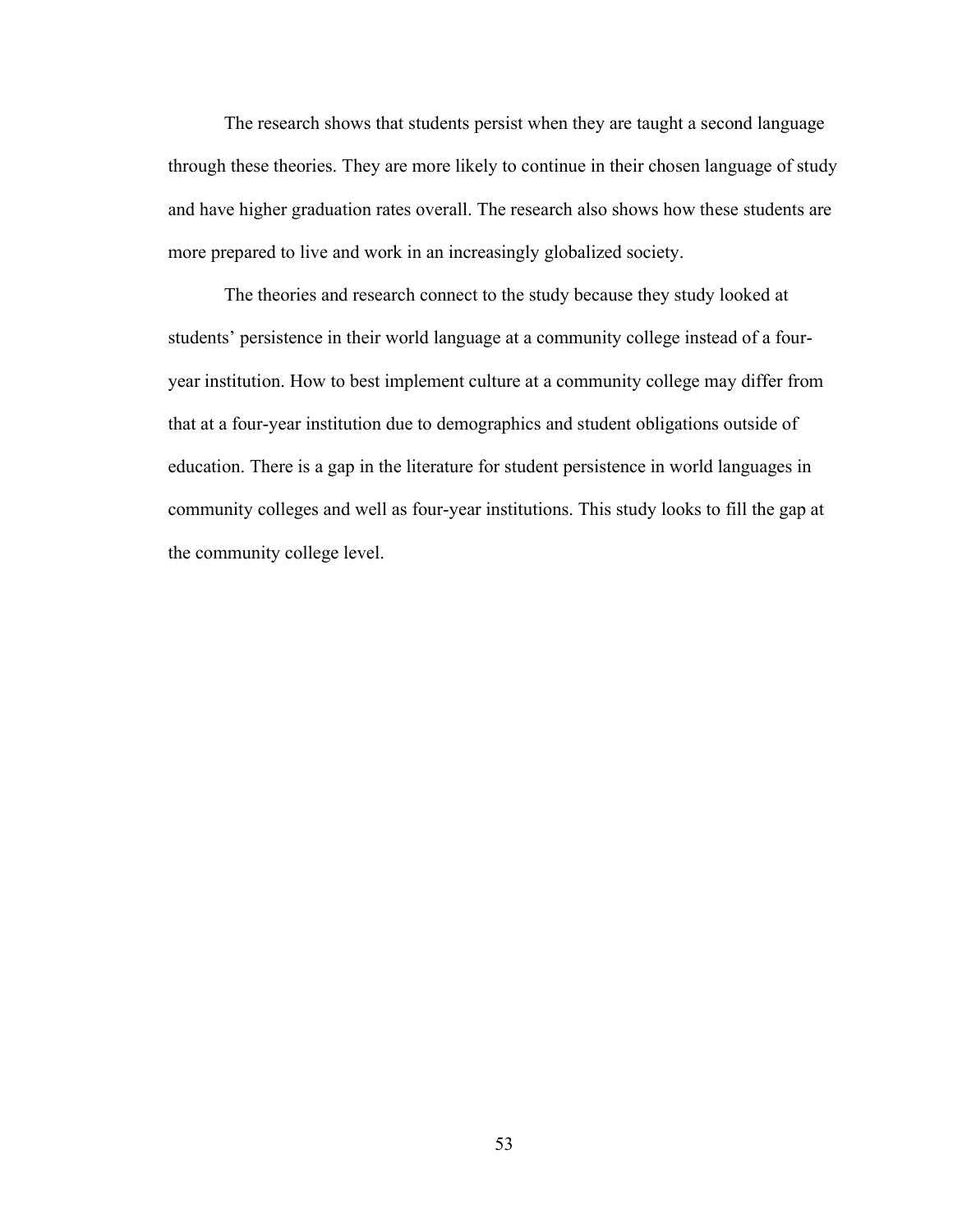#### CHAPTER 3

 Chapter 3, discusses the methodology used for this instrumental case study. The units of analysis are the students and faculty at Island Life Community College, and documents, such as instructor syllabi, course catalog description, and department mission were also used for document analysis in this Study (Bowen, 2009; Whitt, 2001). This instrumental case study interviewed both students and faculty about their experience in the world language program and looked to find why students persist or not. An instrumental case study "focuses on an issue or concern and then selects one bounded case to illustrate this issue" (Creswell & Poth, 2018, p. 98). This type of case study does not focus on the specific case, but on the problem driving the research (Creswell & Poth, 2018). This methodology is appropriate because it explains the issue as to why students do not persist in their world language of choice past the requirement (Baxter  $\&$  Jack, 2008). It also provides an understanding as to why students persist past the requirement (Baxter & Jack, 2008). To do so the following questions were explored.

## Research Questions

The following Research Questions guided the study.

Research Question One: How do students describe their decision to end or continue world language study?

a. What does the student feel has impacted their persistence in that language?

Research Question Two: How, if at all do students describe their exposure to Sociolinguistics (accents, dialects,

different vocabulary)?

a. How, if at all has this exposure affected their decision to persist or not persist?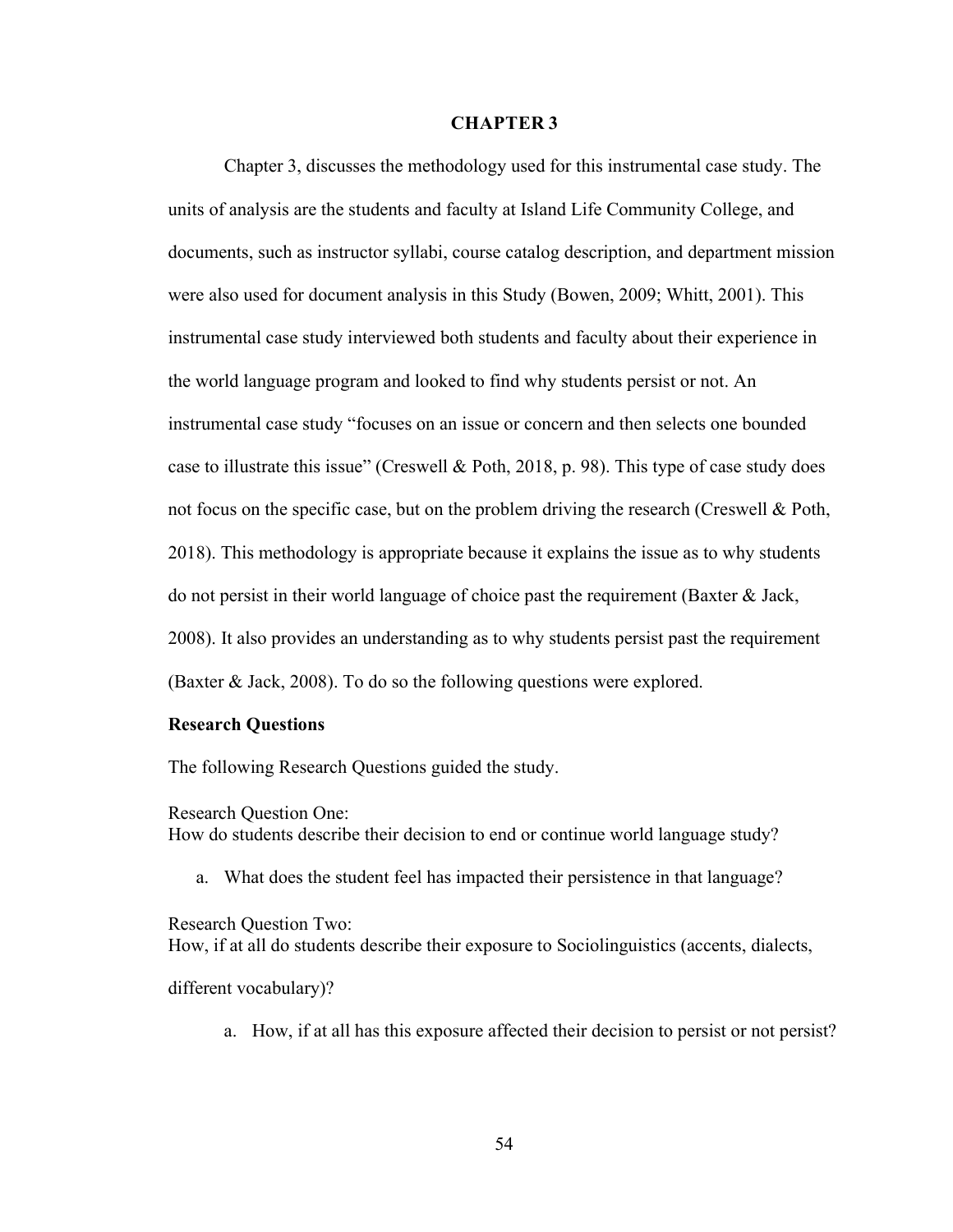Research Question Three:

How, if at all does the classroom environment or pedagogy impact student persistence in

a world language?

- a. How do faculty describe these impacts?
- b. How do students describe these impacts?

# Setting

 Island Life Community College is located in the northeastern part of the United States and is situated in both suburban and rural areas within 100 miles of a major city. Over 26,000 students are enrolled across all campuses of Island Life Community College (Island Life Community College, 2019). During the 2020 Fall semester, 1,440 students were enrolled in the Spanish Program across all three campuses at Island Life Community College (Island Life Community College website, n.d.). Of the 1,440 students enrolled, 1,327 were enrolled in Spanish 101 and 102, the core requirement courses (Island Life Community College website, n.d.). During the Spring semester of 2021 enrollment in the Spanish program dropped to 1,006 students across all three campuses of the college, 931 were enrolled in 101 and 102 (Island Life Community College website, n.d.). This decline in enrollment was thought to be a direct result of the COVID-19 pandemic and the modality in which the courses were offered. The most recent data indicates about 25 professors teaching Spanish across all three campuses (Island Life Community College website, n.d.). Participants were limited to students and faculty enrolled or teaching in the Spanish Program at Island Life Community College.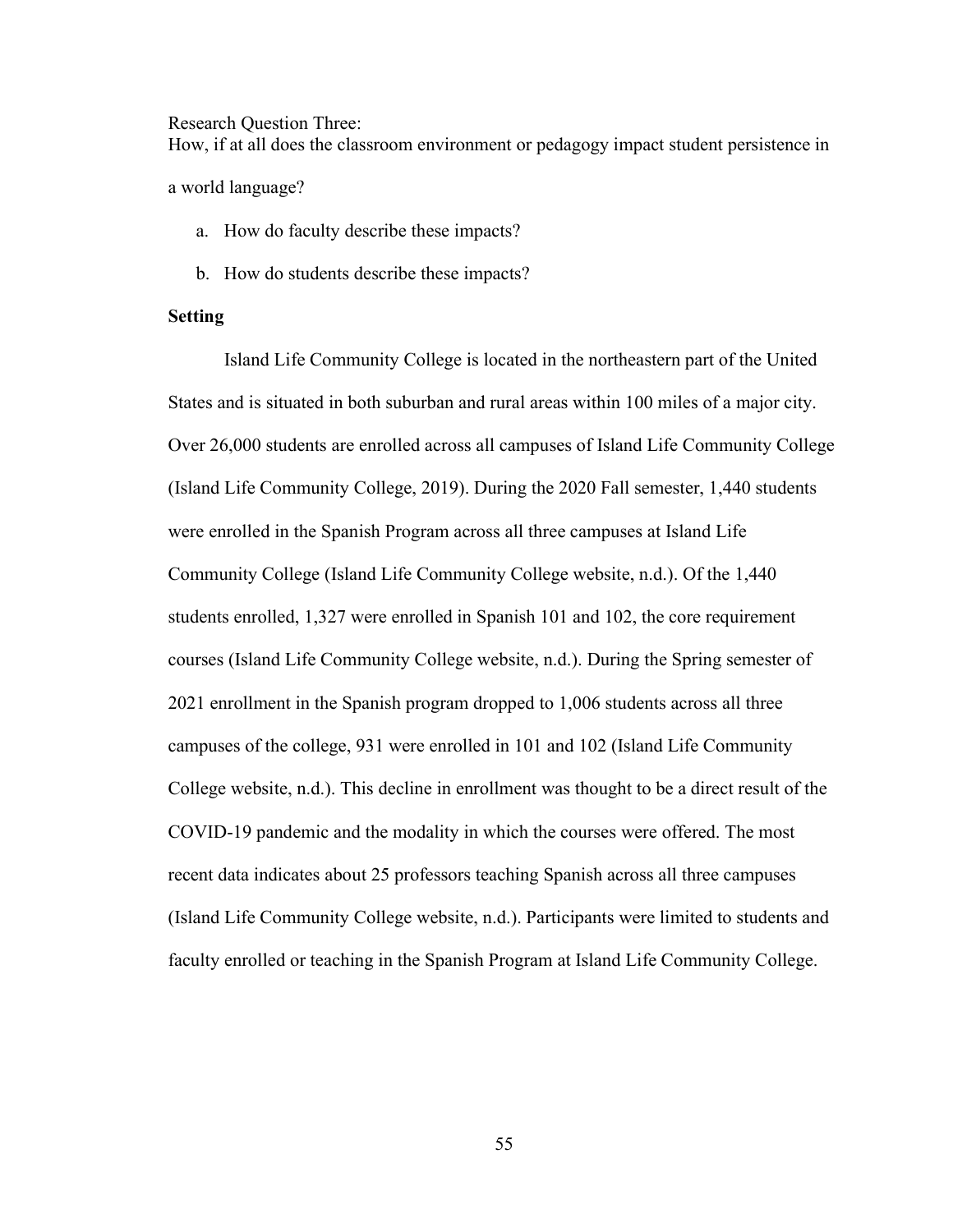## Table 1

|                |            |            | <b>SPN</b><br>101 & |            |            |            | <b>SPN</b><br>201 & |            |            |
|----------------|------------|------------|---------------------|------------|------------|------------|---------------------|------------|------------|
|                | <b>SPN</b> | <b>SPN</b> | <b>SPN</b>          | <b>SPN</b> | <b>SPN</b> | <b>SPN</b> | <b>SPN</b>          | <b>SPN</b> | Total      |
| Semester       | 101        | 102        | 102                 | 122        | 201        | 202        | 202                 | 221        | Enrollment |
| Fall<br>2020   | 969        | 358        | 1327                | 8          | 69         | 26         | 95                  | 10         | 1,440      |
| Spring<br>2021 | 599        | 332        | 931                 | N/A        | 53         | 22         | 75                  | N/A        | 1,006      |

#### Spanish Class Enrollment

 The department chairperson agreed to work with the researcher upon IRB approval by the institution. Participants were recruited from all three campuses ensuring all campuses and campus cultures were represented.

## **Participants**

Participants for this study consisted of both students and faculty in the World Languages Department, specifically Spanish, at Island Life Community College, located in the northeastern part of the United States. Students were enrolled at the institution, and either currently enrolled in a Spanish class, or had previously taken at least one Spanish class at the institution. The sample consisted of 9 students from the Spanish program at Island Life Community College, both continuing and noncontinuing. The sample also included 7 faculty members from that same department. The student sample consisted of 7 females and 2 males ages 19–40. The faculty sample consisted of 5 females and 2 males ages 50–65.

The sampling was purposeful, the researcher included a group with varying levels of participation when choosing the sample (Fraenkel et al., 2019). Purposeful sampling was utilized to ensure the entire subset represented all three of the college campuses and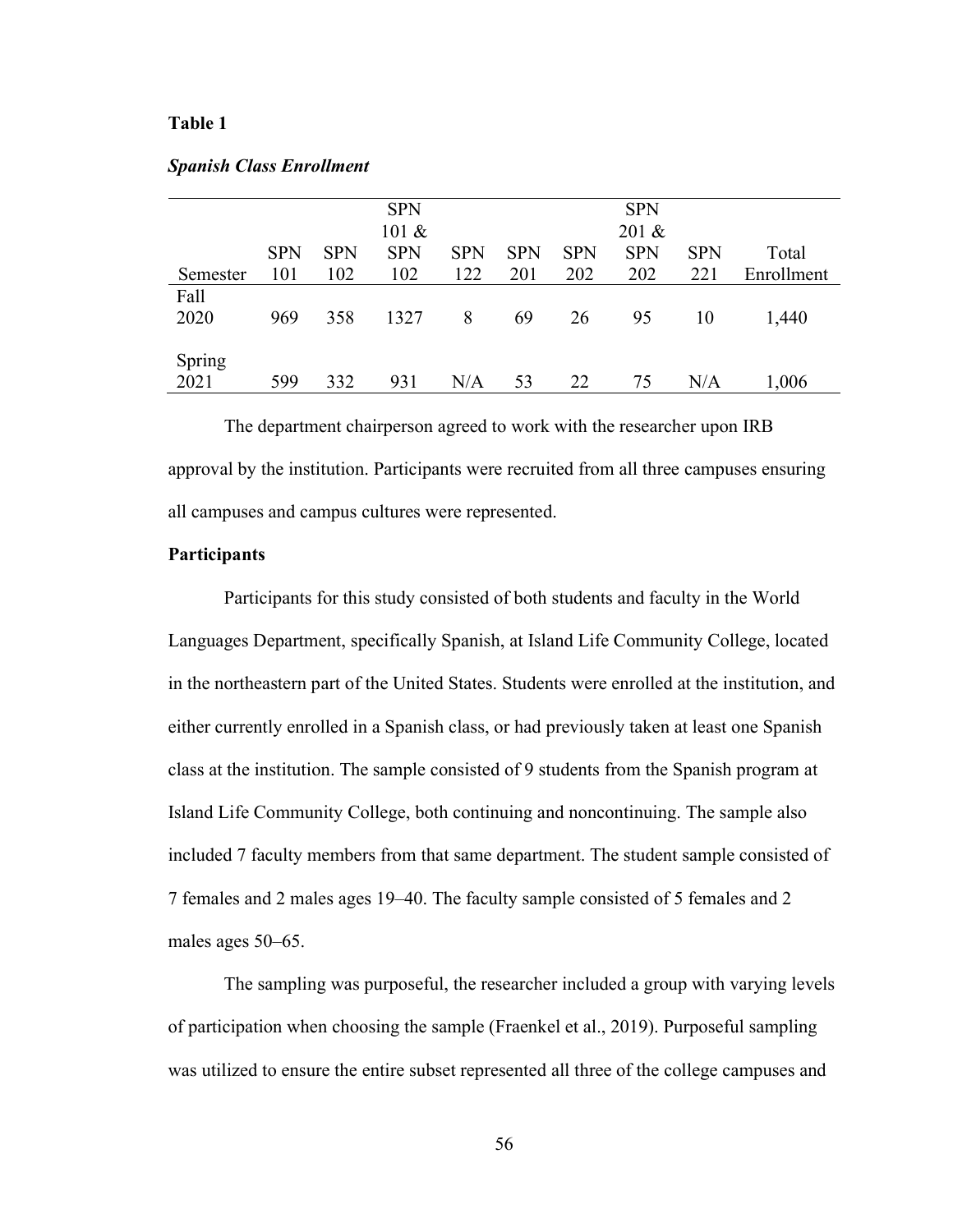campus cultures. More specifically the purposeful sampling was critical, looking to produce a concept as to why students do or do not persist (Creswell, 2015).

## Data Collection Procedures

This instrumental case study discusses student persistence in their chosen language of study. The world languages department, specifically the Spanish language, was studied to learn why students do or do not persist in the program. The following considerations outline the procedure for data collection of the study.

#### **Protocols**

Students and faculty answered paralleled semi-structured interview questions. Both protocols answered the research questions as they were open-ended, allowing both students and faculty to speak freely (Yin, 2008). The protocol specifically asked about the Spanish Language Program in which the students were enrolled, and the faculty teach, some on multiple campuses. Protocols were presented to colleagues in the field to establish they met research requirements. Protocol questions were derived from a review of the literature and theoretical frameworks; and semi-structured interviews lasted 30–60 minutes. Interviews were single, focused, and open-ended, allowing for an open conversation guided by a set of case-specific questions developed by the researcher (Yin, 2008).

Semi-Structured Interview Student Protocol. This protocol was used to interview students about why they do or do not persist in their language program of choice. It allowed the students to answer openly and honestly looking to get their perspective. The semi structured interview consisted of 10 questions, with the last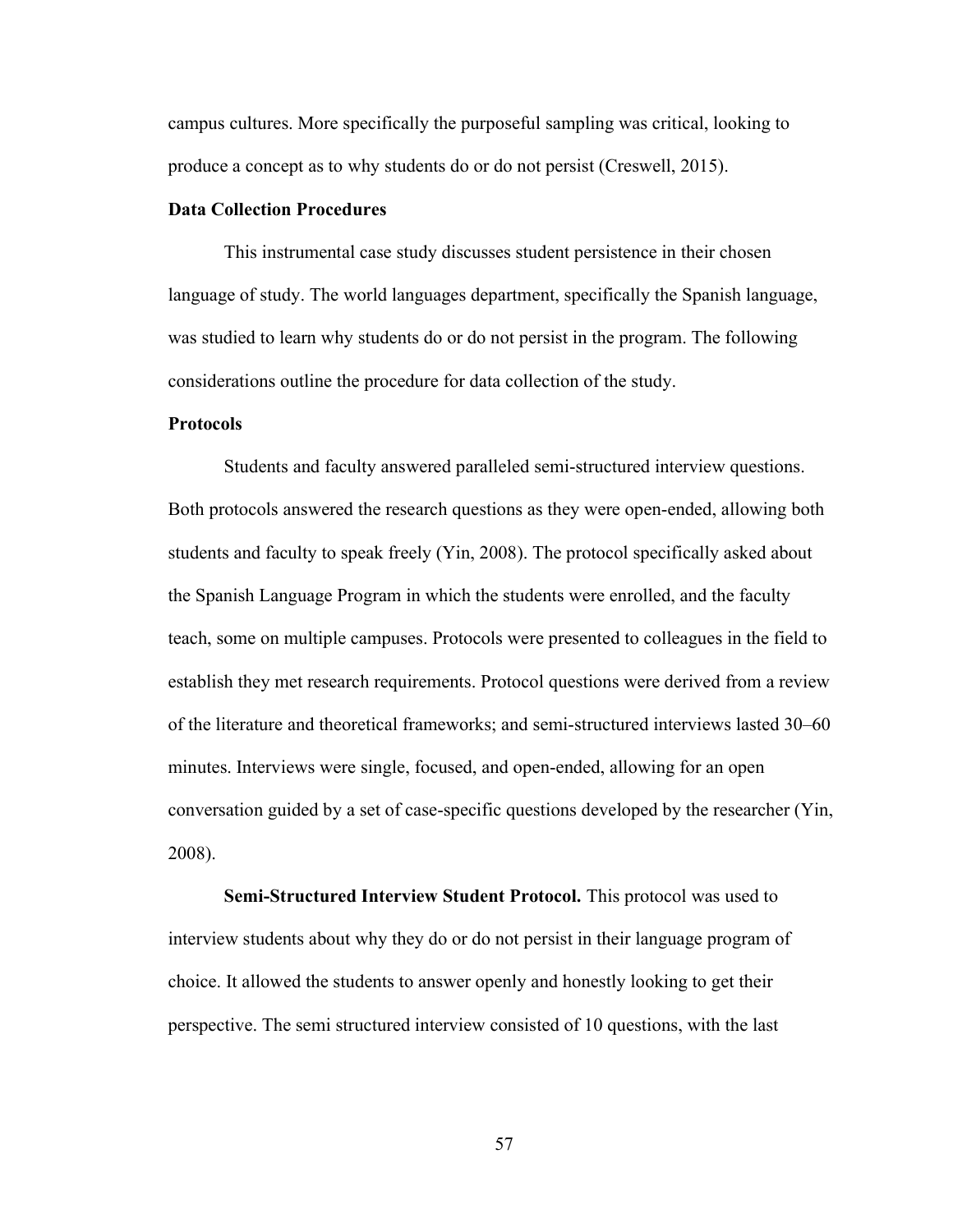question allowing the students to add anything they would like. This protocol directly related to both research questions, looking to answer both from the student's perspective.

The student semi-structured interview protocol consisted of 10 interview questions based on the student's experience in the Spanish program at Island Life Community College. Each question also aligned with the literature and asks the student's perception of their placement, motivation, and classroom environment (pedagogy), and their effect on the student's decision to persist in the program.

Table 2 is a visual depiction of the relationship of the research questions to the literature and theory base.

## Table 2

| <b>Interview Question</b>                                           | Research<br>Ouestion | Subtopic             | Author                                                                                                                                           |
|---------------------------------------------------------------------|----------------------|----------------------|--------------------------------------------------------------------------------------------------------------------------------------------------|
| 2a. Did you take that language in high<br>school?                   | R1a                  | Student<br>Placement | Adams, 2012; Barnett & Reddy,<br>2017; Belfield & Crosta, 2012; Lee &<br>Greene, 2007; Smith, 2018                                               |
| 2b. Do you speak the language at home?                              | R1a                  | Student<br>Placement | Adams, 2012; Barnett & Reddy,<br>2017; Belfield & Crosta, 2012; Lee &<br>Greene, 2007; Smith, 2018                                               |
| 2c. Do you feel like you are taking the<br>right class/level?       | R1a                  | Student<br>Placement | Adams, 2012; Barnett & Reddy,<br>2017; Belfield & Crosta, 2012; Lee &<br>Greene, 2007; Long et al., 2018;<br>Smith, 2018                         |
| 2d. How were you placed in the<br>class/level?                      | R <sub>1</sub> a     | Student<br>Placement | Bernhardt et al., 2004; Adams, 2012;<br>Barnett & Reddy, 2017; Belfield &<br>Crosta, 2012; Lee & Greene, 2007;<br>Long et al., 2018; Smith, 2018 |
| 3. Why are you taking a world language?                             | R <sub>1</sub>       | Motivation           | Nagano et al., 2017; Ordem, 2017                                                                                                                 |
| 3a. Why did you choose Spanish?                                     | R1                   | Motivation           | Nagano et al., 2017; Ordem, 2017                                                                                                                 |
| 3b. Why do you think it is important to<br>learn another language?  | R1                   | Motivation           | Nagano et al., 2017; Ordem, 2017                                                                                                                 |
| 4. What has been your favorite and/or most<br>memorable assignment? | R <sub>2</sub>       | Pedagogy             | Moreno-López et al., 2017; van<br>Compernolle, 2019                                                                                              |

## Relationship of the Research Questions to the Literature Based Student Protocol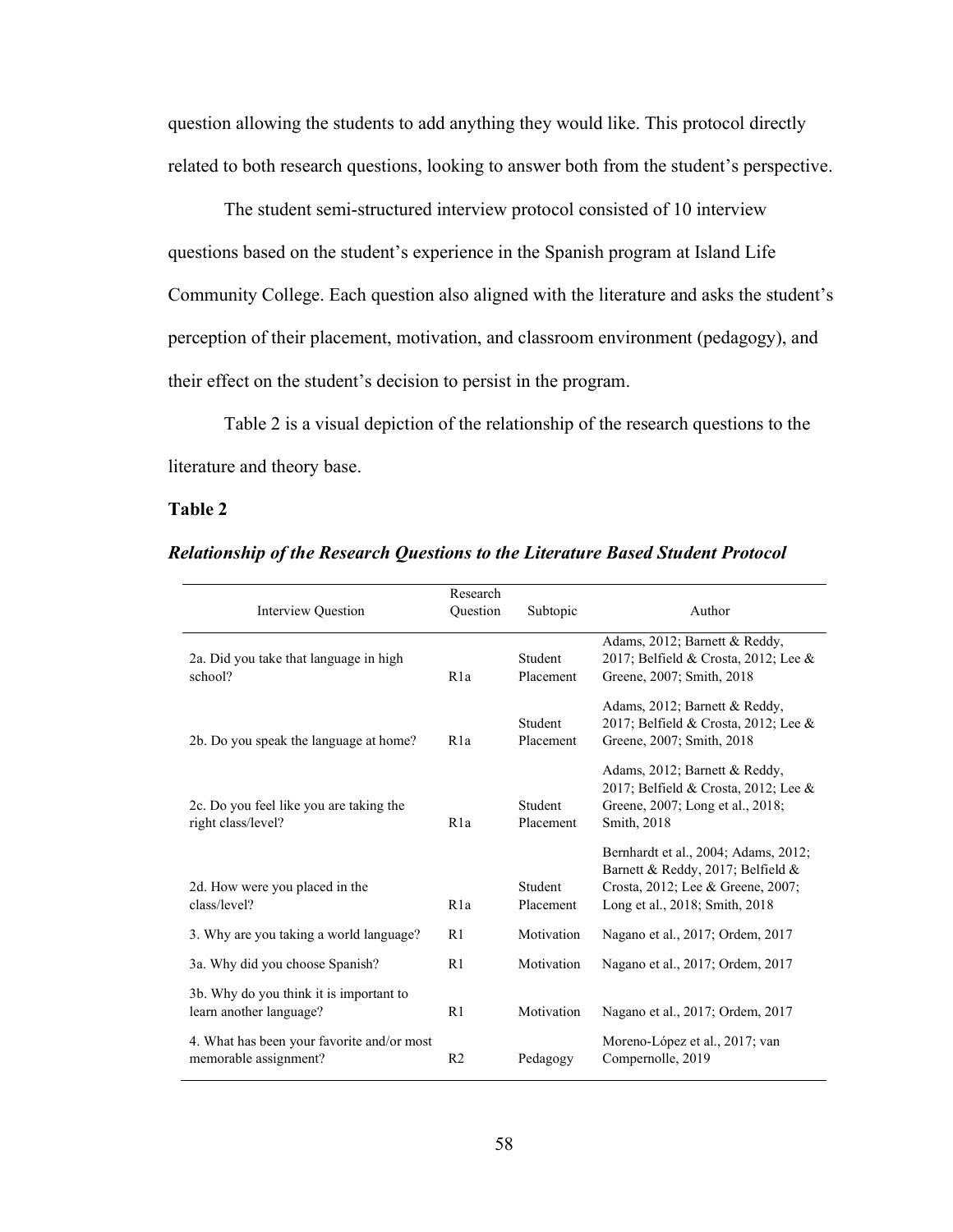| Interview Question                                                                                                       | Research<br>Question | Subtopic                       | Author                                                                                             |  |
|--------------------------------------------------------------------------------------------------------------------------|----------------------|--------------------------------|----------------------------------------------------------------------------------------------------|--|
| 4b. What impact did it have on you?                                                                                      | R2b                  | Pedagogy                       | Moreno-López et al., 2017; van<br>Compernolle, 2019                                                |  |
| 5. What has been your favorite and/or most<br>memorable class?                                                           | R <sub>2</sub>       | Pedagogy                       | Moreno-López et al., 2017; van<br>Compernolle, 2019                                                |  |
| 5b. What impact did it have on you?                                                                                      | R2b                  | Pedagogy                       | Moreno-López et al., 2017; van<br>Compernolle, 2019                                                |  |
| 6. Can you describe a typical Spanish<br>class?                                                                          | R <sub>2</sub>       | Pedagogy                       | Moreno-López et al., 2017; van<br>Compernolle, 2019                                                |  |
| 7. Do you think you will continue with this<br>language?                                                                 | R <sub>1</sub>       | Motivation                     | Thompson et al., 2014; Nagano et al.,<br>2017                                                      |  |
| 7b. If you continue, how far do you think<br>you will go?                                                                | R1                   | Motivation                     | Thompson et al., 2014; Nagano et al.,<br>2017                                                      |  |
| 7c. Do you plan to study abroad?                                                                                         | R <sub>2</sub>       | Study<br>Abroad                | Salyers et al., 2015; Hernández, 2016;<br>Walters et al., 2017; Pipitone, 2018                     |  |
| 8. How do you feel you learn best?                                                                                       | R <sub>2</sub>       | Technology<br>$\&$<br>Pedagogy | Elisha-Primo et al., 2015;<br>Friðriksdóttir & Arnbjörnsdóttir, 2015                               |  |
| 8a. Now that courses have shifted online<br>due to the pandemic, do you feel you learn<br>better face-to-face or online? | R <sub>2</sub>       | Technology<br>&<br>Pedagogy    | Elisha-Primo et al., 2015;<br>Friðriksdóttir & Arnbjörnsdóttir,<br>2015; Moreno-López et al., 2017 |  |
| 8b. How do you feel about hybrid courses?                                                                                | R <sub>2</sub>       | Technology<br>&<br>Pedagogy    | Friðriksdóttir & Arnbjörnsdóttir,<br>2015; Moreno-López et al., 2017                               |  |
| 9. How well do you feel you are learning<br>Spanish?                                                                     | R <sub>2</sub>       | Pedagogy                       | Moreno-López et al., 2017                                                                          |  |
| 9a. Are your professors helpful?                                                                                         | R <sub>2</sub>       | Pedagogy                       | Morrison & Navarro, 2012; Moreno-<br>López et al., 2017                                            |  |
| 9b. How is the delivery of the material?                                                                                 | R <sub>2</sub>       | Pedagogy                       | Morrison & Navarro, 2012; Elisha-<br>Primo et al., 2015; Moreno-López et<br>al., 2017              |  |
| 9b i. Does it help or hinder your learning?                                                                              | R <sub>2</sub>       | Pedagogy                       | Elisha-Primo et al., 2015; Moreno-<br>López et al., 2017                                           |  |
| 10. Do you feel your cultural knowledge<br>has increased and you have a better<br>understanding of other cultures?       | R <sub>2</sub>       | Pedagogy                       | Özşen, & Özbek, 2016; Windham,<br>2017; Porto, 2018; Sanchez-Sanchez<br>& Krawiec, 2018            |  |

# Semi-Structured Interview Faculty Protocol. This protocol was used to

interview faculty about why they think students do or do not persist in their language program of choice. It allowed the faculty to answer openly and honestly looking to get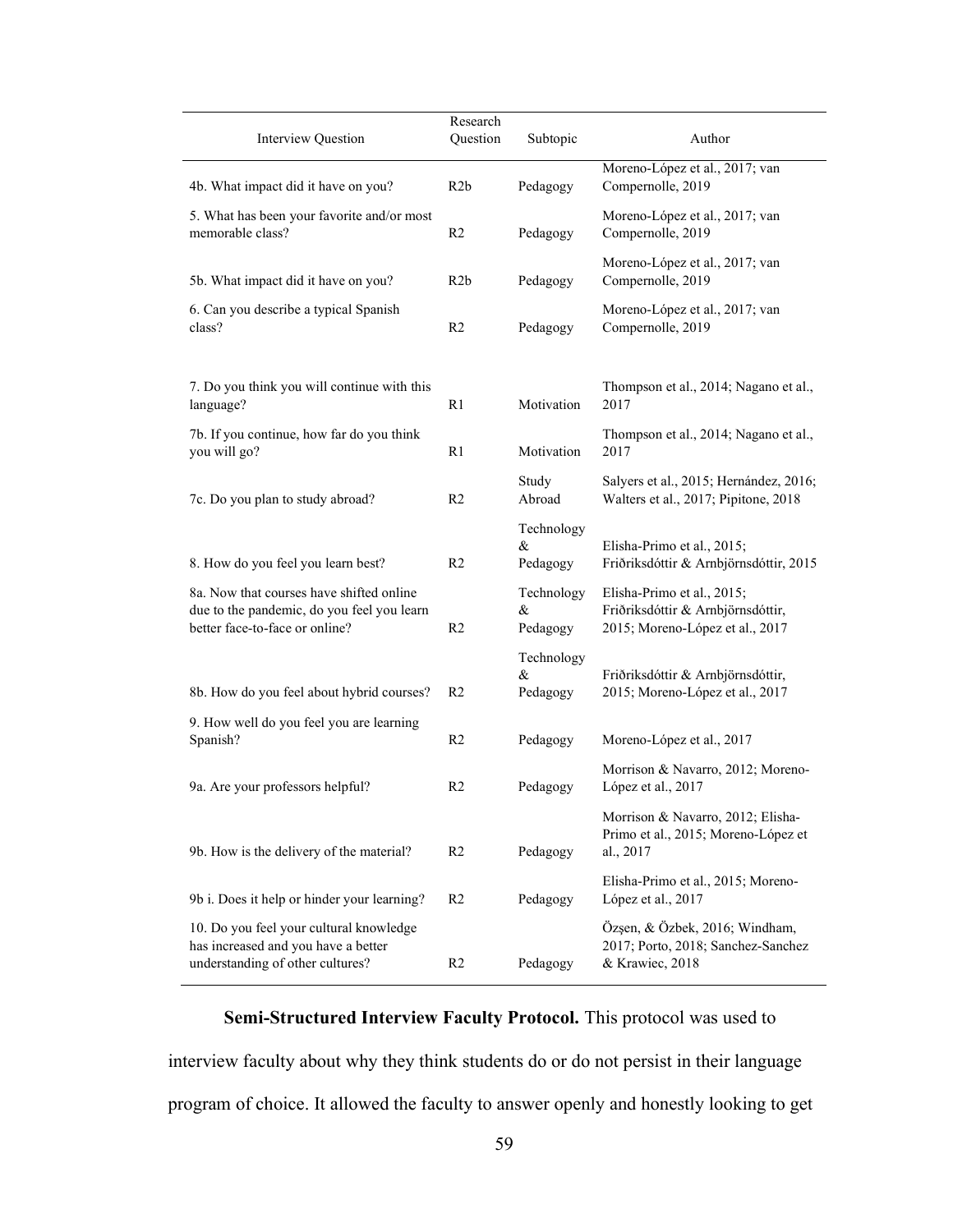their perspective. The semi structured interview consisted of 10 questions, with the last question allowing the faculty to add anything they would like.

The faculty semi-structured interview protocol paralleled the student questions. The faculty questions were based on the faculty's experience teaching the Spanish program at Island Life Community College. Each question aligned with the literature and asked the faculty's perception of students' placement and motivation, and faculty pedagogy, and their effect on the students' decision to persist in the program. Table 3 is a visual depiction of the relationship of the research questions to the literature and theory base.

## Table 3

| Interview Question                                                      | Research<br>Ouestion | Subtopic             | Author                                                                                                                   |
|-------------------------------------------------------------------------|----------------------|----------------------|--------------------------------------------------------------------------------------------------------------------------|
| 2a. Do your students speak the language at<br>home?                     | R <sub>1</sub> a     | Student<br>Placement | Adams, 2012; Barnett & Reddy,<br>2017; Belfield & Crosta, 2012; Lee &<br>Greene, 2007; Smith, 2018                       |
| 2b. Do you feel like your students are taking<br>the right class/level? | R1a                  | Student<br>Placement | Adams, 2012; Barnett & Reddy,<br>2017; Belfield & Crosta, 2012; Lee &<br>Greene, 2007; Smith, 2018                       |
| 2c. How do you feel about student<br>placement?                         | R1a                  | Student<br>Placement | Adams, 2012; Barnett & Reddy,<br>2017; Belfield & Crosta, 2012; Lee &<br>Greene, 2007; Long et al., 2018;<br>Smith, 2018 |
| 2d. What academic Support, if any, do you<br>provide?                   | R <sub>1</sub> a     | Student<br>Placement | Schneider, 2013                                                                                                          |
| 3. Why do you think your students are taking<br>a wolrd language?       | R1                   | Motivation           | Nagano et al., 2017; Ordem, 2017                                                                                         |
| 3a. Why do you think they choose Spanish?                               | R1                   | Motivation           | Nagano et al., 2017; Ordem, 2017                                                                                         |
| 3b. Why do you think it is important to learn<br>another language?      | R1                   | Motivation           | Nagano et al., 2017; Ordem, 2017                                                                                         |
| 4. What has been your favorite and/or most<br>memorable assignment?     | R <sub>2</sub>       | Pedagogy             | Moreno-López et al., 2017; van<br>Compernolle, 2019                                                                      |
| 4b. What impact do you think it had on the<br>students?                 | R2b                  | Pedagogy             | Moreno-López et al., 2017; van<br>Compernolle, 2019                                                                      |

# Relationship of the Research Questions to the Literature Based Faculty Protocol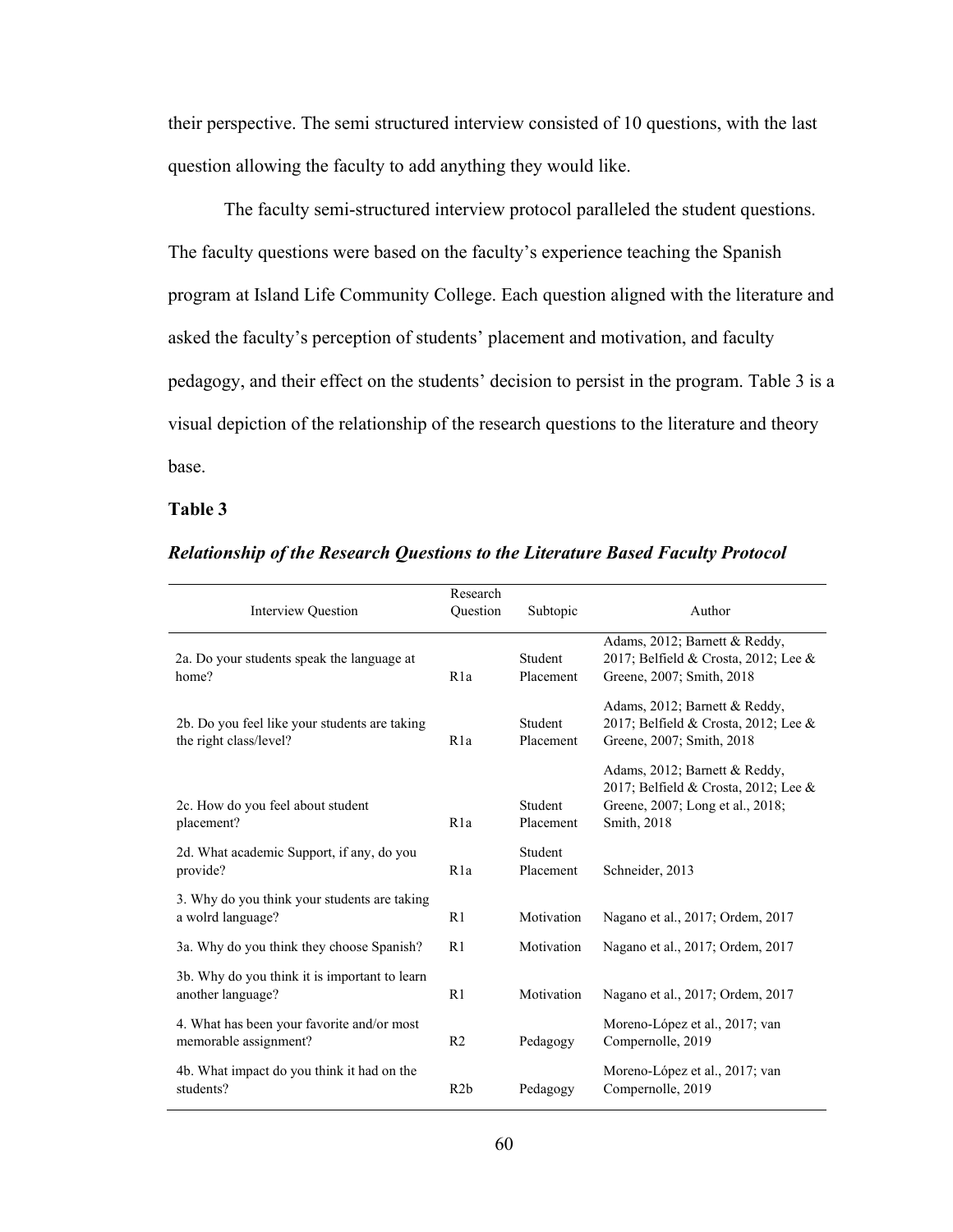|                                                                                                                                      | Research         |                             |                                                                                                    |  |
|--------------------------------------------------------------------------------------------------------------------------------------|------------------|-----------------------------|----------------------------------------------------------------------------------------------------|--|
| <b>Interview Question</b>                                                                                                            | Question         | Subtopic                    | Author                                                                                             |  |
| 5. What has been your favorite and/or most                                                                                           |                  |                             | Moreno-López et al., 2017; van                                                                     |  |
| memorable class?                                                                                                                     | R <sub>2</sub>   | Pedagogy                    | Compernolle, 2019                                                                                  |  |
| 5b. What impact do you think it had on the<br>students?                                                                              | R <sub>2</sub> b | Pedagogy                    | Moreno-López et al., 2017; van<br>Compernolle, 2019                                                |  |
| 6. Can you describe a typical Spanish class?                                                                                         | R <sub>2</sub>   | Pedagogy                    | Moreno-López et al., 2017; van<br>Compernolle, 2019                                                |  |
| 7. Do you think your students will continue<br>with this language?                                                                   | R1               | Motivation                  | Thompson et al., 2014; Nagano et al.,<br>2017                                                      |  |
| 7b. If they continue, how far do you think<br>they will go?                                                                          | R1               | Motivation                  | Thompson et al., 2014; Nagano et al.,<br>2017                                                      |  |
| 7c. For the students who continue on, what<br>are their characteristics?                                                             | R1               | Motivation                  | Thompson et al., 2014; Nagano et al.,<br>2017                                                      |  |
| 7d. How do you feel about study abroad?                                                                                              | R <sub>2</sub>   | Study<br>Abroad             | Salyers et al., 2015; Hernández, 2016;<br>Walters et al., 2017; Pipitone, 2018                     |  |
| 8. How do you feel students learn best?                                                                                              | R <sub>2</sub>   | Technology<br>&<br>Pedagogy | Elisha-Primo et al., 2015;<br>Friðriksdóttir & Arnbjörnsdóttir,<br>2015                            |  |
|                                                                                                                                      |                  |                             |                                                                                                    |  |
| 8a. Now that courses have shifted online, due<br>to the pandemic, do you think your students<br>learn better face-to-face or online? | R <sub>2</sub>   | Technology<br>&<br>Pedagogy | Elisha-Primo et al., 2015;<br>Friðriksdóttir & Arnbjörnsdóttir,<br>2015; Moreno-López et al., 2017 |  |
|                                                                                                                                      |                  | Technology                  |                                                                                                    |  |
| 8b. How do you feel about hybrid courses?                                                                                            | R <sub>2</sub>   | &<br>Pedagogy               | Friðriksdóttir & Arnbjörnsdóttir,<br>2015; Moreno-López et al., 2017                               |  |
| 9. How well do you feel you are teaching<br>Spanish?                                                                                 | R <sub>2</sub>   | Pedagogy                    | Moreno-López et al., 2017                                                                          |  |
| 9a. Do you feel like you make yourself                                                                                               |                  |                             | Morrison & Navarro, 2012; Moreno-                                                                  |  |
| available to students?                                                                                                               | R <sub>2</sub>   | Pedagogy                    | López et al., 2017                                                                                 |  |
| 9b. How do you deliver the material?                                                                                                 | R <sub>2</sub>   | Pedagogy                    | Morrison & Navarro, 2012; Elisha-<br>Primo et al., 2015; Moreno-López et<br>al., 2017              |  |
| 10. Do you feel your students' cultural                                                                                              |                  |                             | Özşen, & Özbek, 2016; Windham,                                                                     |  |
| knowledge has increased and you have a<br>better understanding of other cultures?                                                    | R <sub>2</sub>   | Pedagogy                    | 2017; Porto, 2018; Sanchez-Sanchez<br>& Krawiec, 2018                                              |  |
|                                                                                                                                      |                  |                             |                                                                                                    |  |

Document Analysis Protocol. Additional content was collected and included, mission statements, course catalogue language, placement language, and common department syllabi wording. The documents were coded alongside the semi-structured interview data. All data was coded guided by the relevant literature, student placement,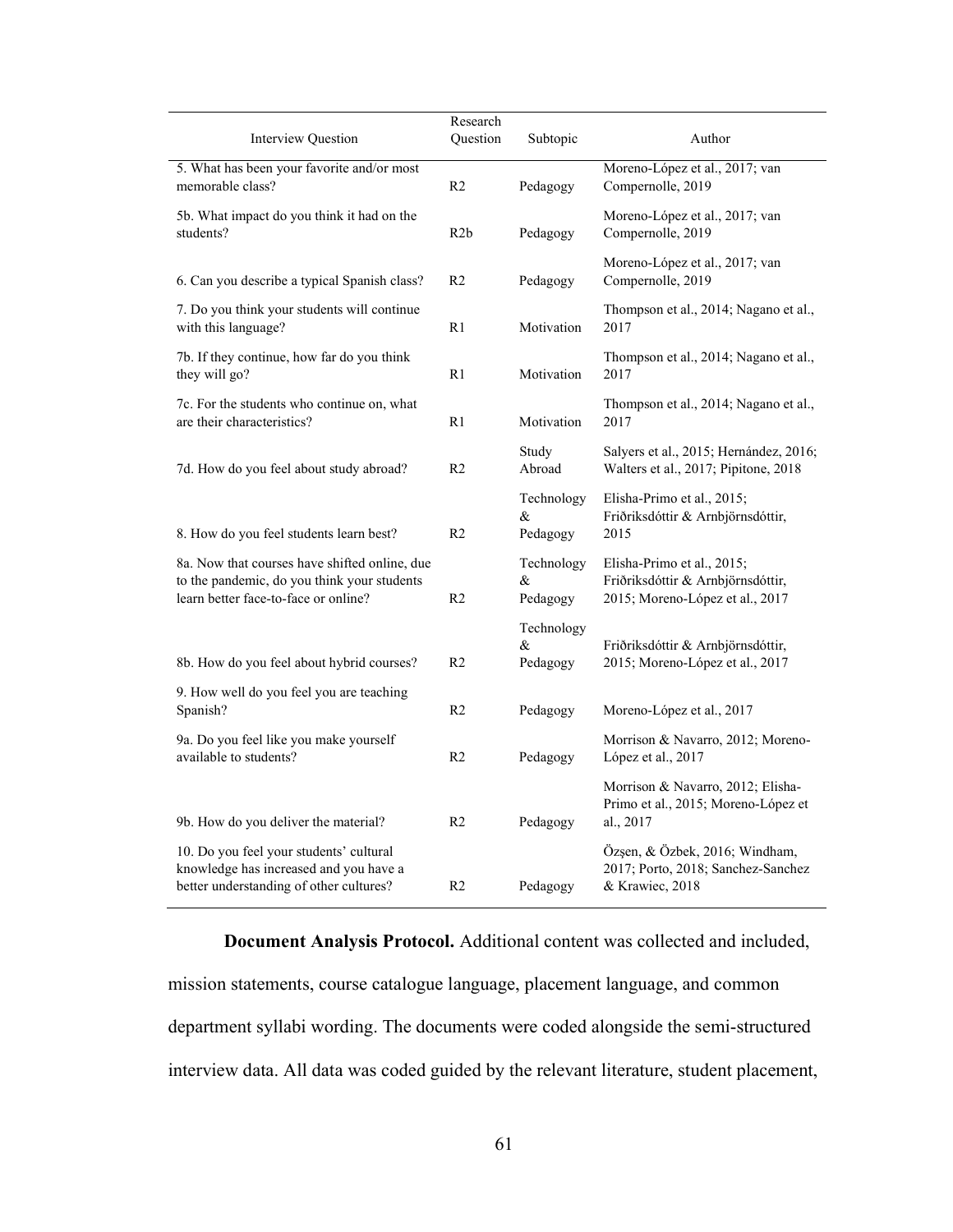student motivation, and pedagogy, as well as theory, Interaction Hypothesis,

Sociolinguistics, Intercultural Knowledge, and Intercultural Development.

Table 4 is a visual depiction of the relationship of the documents to the literature and theory base.

## Table 4

#### Relationship of the Documents to the Literature Protocol

| Document                              | Subtopic                       |  |  |  |
|---------------------------------------|--------------------------------|--|--|--|
| College Mission and Vision Statements | Pedagogy                       |  |  |  |
| Course Catalogue Language             | Pedagogy and Student Placement |  |  |  |
| Placement Language                    | <b>Student Placement</b>       |  |  |  |
| Faculty Syllabi                       | Pedagogy and Motivation        |  |  |  |

Summary of Protocols. Data gathered from these protocols provided insight as to why students do or do not persist in the Spanish language program and faculty perceptions of student persistence. Documents further guided the research and provided insight to student placement and pedagogy.

## Data Collection and Analysis

IRB approval was applied for upon defense of the Dissertation Proposal and granted in January 2021. The researcher collected enrollment data prior to the start of the 2021 Spring semester at Island Life Community College. IRB approval was granted by Island Life Community College at the beginning of February 2021. After IRB approval was granted, the researcher reached out to faculty via email asking for them to participate in the study. The researcher requested from the college a list of student emails who had been enrolled in the Spanish program, however the college did not deliver that list until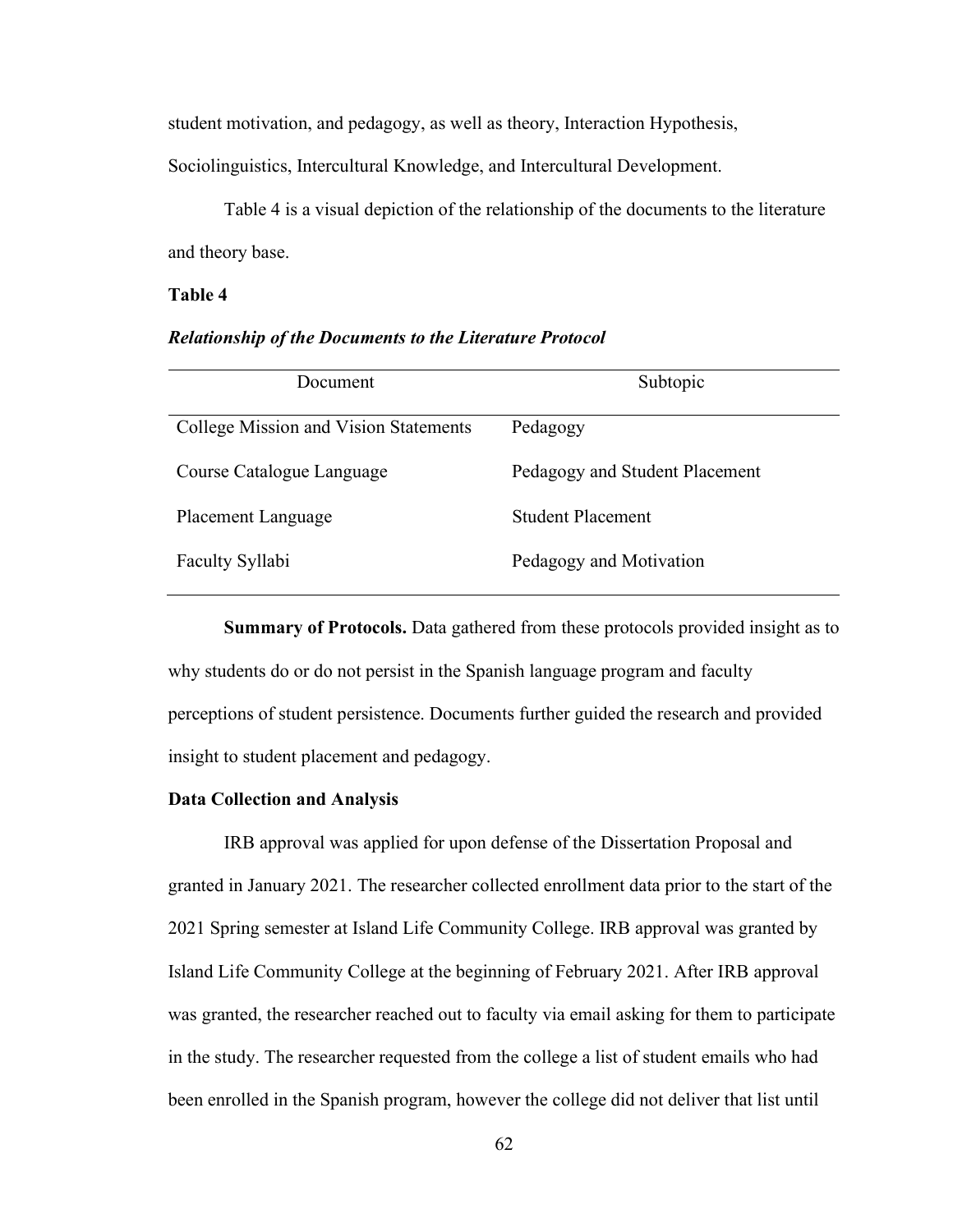the end of March 2021. While waiting for the email list, the researcher looked up student emails in the system and contacted the students via email in early February 2021. Participants were given and asked to sign an informed consent upon volunteering for the study; it was also be explained that participation is voluntary, and they could stop at any time.

Once students and faculty agreed to participate pseudonyms were assigned and the interviews were conducted virtually. These virtual interviews were conducted on the Zoom video conferencing platform at the participants' convenience and were recorded by the researcher. Steps including informed consent, providing pseudonyms, and member checking ensured that participants understood the context, risks, and benefits of the study. The researcher was in a quiet and secluded location where the interview was not overheard by others. Data collection took 4 weeks depending on participant availability, and manually looking up the student emails. Data was stored on the researchers personal, and password protected laptop and university supported OneDrive Cloud backup in order to maintain security and confidentiality.

Interviews were recorded and then transcribed by the researcher. The researcher then used Dedoose, a cloud-based application for qualitative data analysis, to store the data. All transcripts and data were uploaded to Dedoose for coding. A code is usually "a word or short phrase that symbolically assigns a summative, salient, essence-capturing, and/or evocative attribute for a portion of language-based or visual data" (Saldaña, 2015, p. 3). This data can consist of documents, communications, and transcripts from interviews, among others (Saldaña, 2015). Coding is a necessary process in data collection and analyzation (Saldaña, 2015). Coding is also an important process to find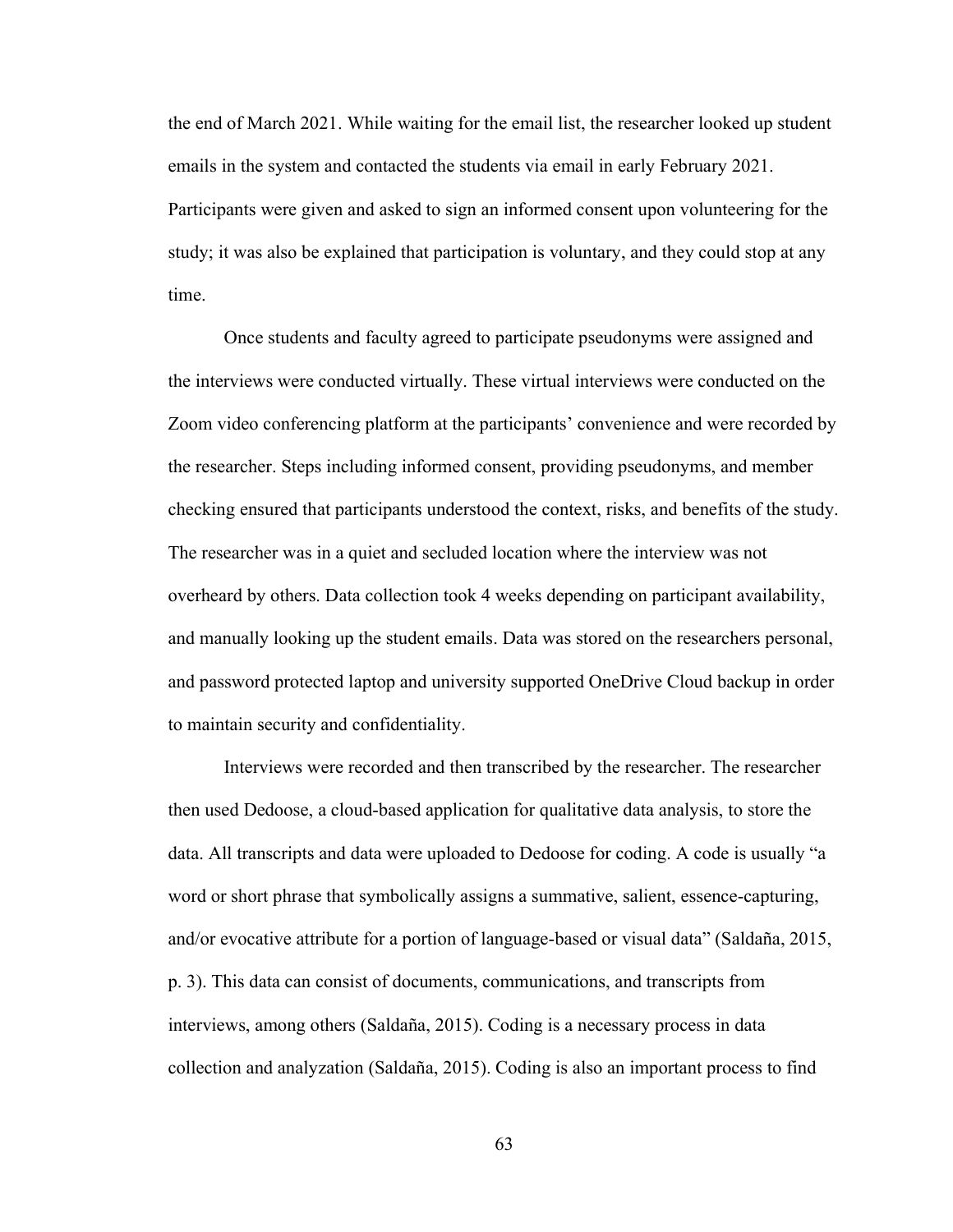interrelated themes or categories (Creswell & Poth, 2018). Structural and pattern coding techniques were applied in order to find interrelated themes and categories.

As soon as the data was collected, it was run through transcription software so the researcher could begin coding based on Saldaña's model (2015). The themes that emerged from the codes were then categorized into "meaningful units" (Saldaña, 2015, p. 256). The coding process took 2–3 weeks as the researcher looked for commonalities across collected documents, and interview responses.

### Trustworthiness of Design

 The coding used in the data collection enhances reliability of the study (Saldaña, 2015). Once all data was collected and analyzed, it was be triangulated for trustworthiness purposes (Creswell, 2015). Triangulation allows for the use of multiple sources as corroborating evidence, aligning the data to the theory (Creswell & Poth, 2018; Yin, 2008). The data was triangulated based upon pedagogical perspectives, student retention, and course content. Colleagues who did not participate in the study were asked for peer feedback as well to ensure trustworthiness (Creswell, 2015). Finally, member checking was utilized to ensure trustworthiness (Creswell, 2015). Participants were given their transcripts for review and had a 1–2-week window to clarify and return them. Member checking allows participant confirmation and allows participants to clarify and provide additional data (Creswell & Poth, 2018).

## Research Ethics

Upon IRB approval, the researcher reached out to colleagues in the field asking them to participate in the study, she also asked if she could contact their students for participation in the study and asked the department chairperson for the emails of all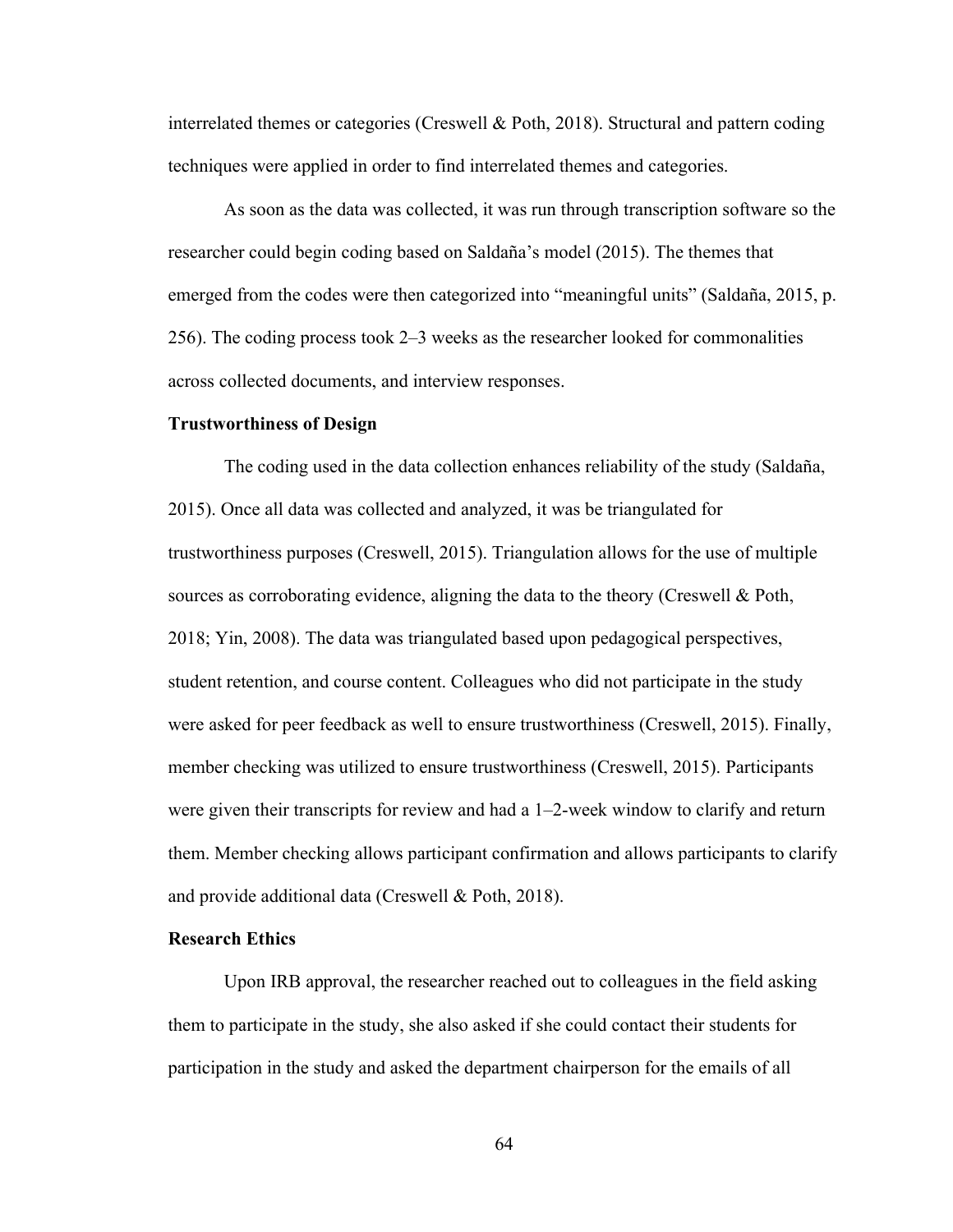students enrolled in the Spring 2021 semester. The researcher also looked up student emails from previous semesters and reached out to those students, asking them to participate in the study. Both students and faculty were asked to volunteer for the study without incentive, ensuring participation they were not coerced. Participants were not required to give their real names, and pseudonyms were used no matter what name was given. Once students and faculty agreed to participate, they were given an informed consent to sign and date. The researcher provided pseudonyms to all participants, and participants could stop at any time without penalty.

### Data Analysis Approach

The enrollment numbers from semester to semester for the Spanish classes were first looked at to understand program retention rates. Artifacts, specifically common syllabi language was also collected from the department looking at the pedagogy. Participants from Island Life Community College voluntarily shared their experiences in the program through semi-structured interviews. The interview questions focused on student and faculty views of persistence and attrition in the program.

 Virtual semi-structured interviews were conducted and recorded with students and faculty over a 4-week period during the Spring semester of 2021. At the beginning of the Spring semester, both faculty and students were asked to volunteer to participate in the study. Interviews lasted no longer than 1 hour and took place at the convenience of the participants. After the interviews were completed, they were run through transcription software. The computer program Dedoose was used to organize and code document analysis.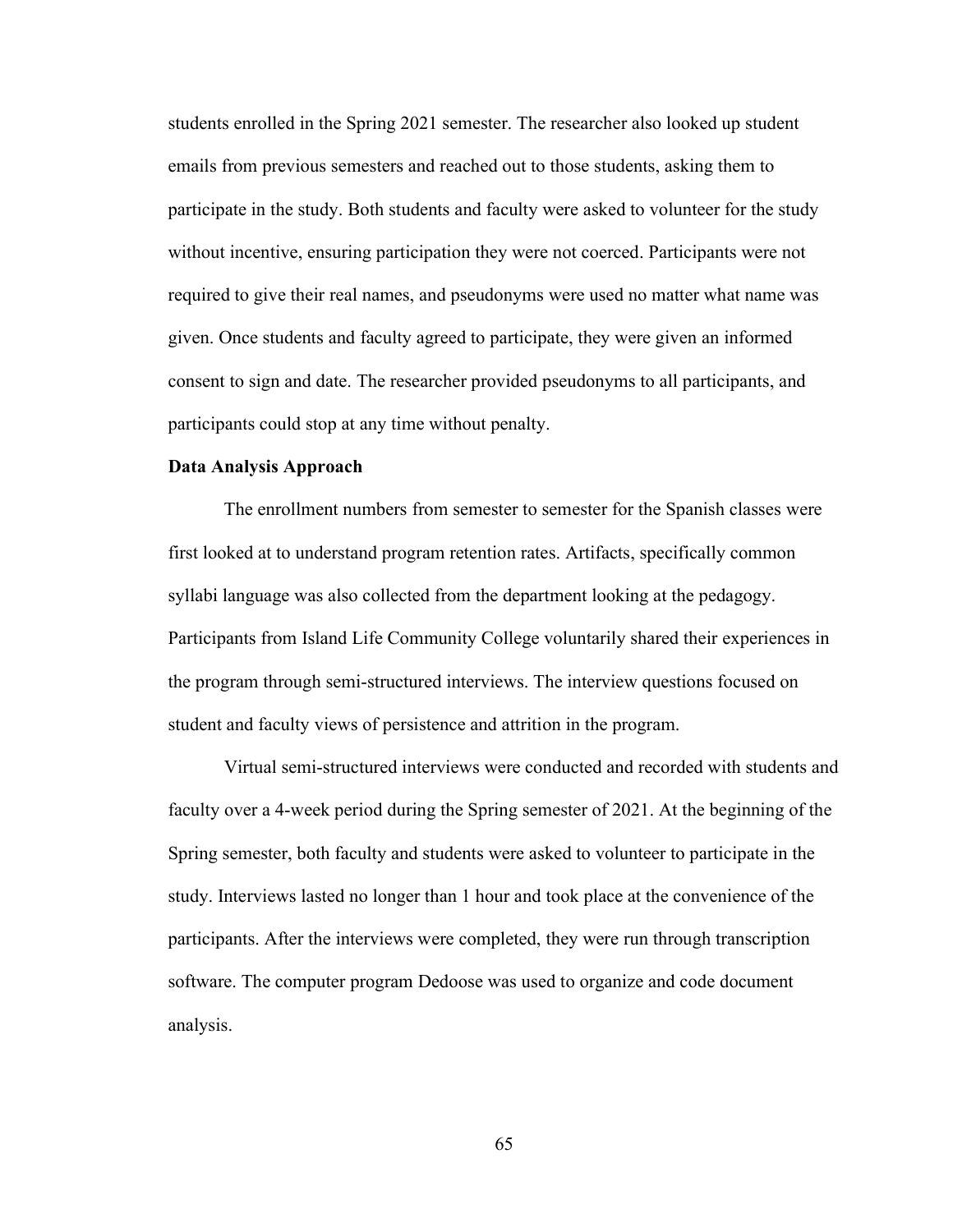The data gathered from the semi structured interviews was first coded into 56 codes using structural coding (Saldaña, 2015). Structural coding was used to initially categorized the answers given as they relate directly to the research questions (Saldaña, 2015). Once the data was initially coded, it was recoded using pattern coding. Pattern coding was used as a secondary coding process to look for common themes or outcomes in the data (Saldaña, 2015). Emerging themes sentences further describing the codes (Saldaña, 2015), from the coded data was phrased accordingly to bring a deeper meaning to the code (Saldaña, 2015). Out of the 56 codes created, 3 themes emerged.

## Researcher Role

 The researcher teaches in a World Languages Department and has a collegial relationship with the faculty participants, as well as previous interactions with some of the student participants. The researcher understood that her previous interaction with the participants may cause bias but remained objective throughout the study. The role of the researcher may impact the data collection and interpretation because the researcher is a Spanish Adjunct Instructor. As a professor, the researcher realized the importance of the results of the current study as they could directly pertain to her. The researcher acknowledged her role as a professor and separated herself from the data. She did not project her own beliefs and values on the participants in the study and remained objective throughout.

# **Conclusion**

 The results of the current study provided valuable feedback to the researcher and the department at Island Life Community College. The data collected will help to restructure the curriculum if needed and be a resource for professional development for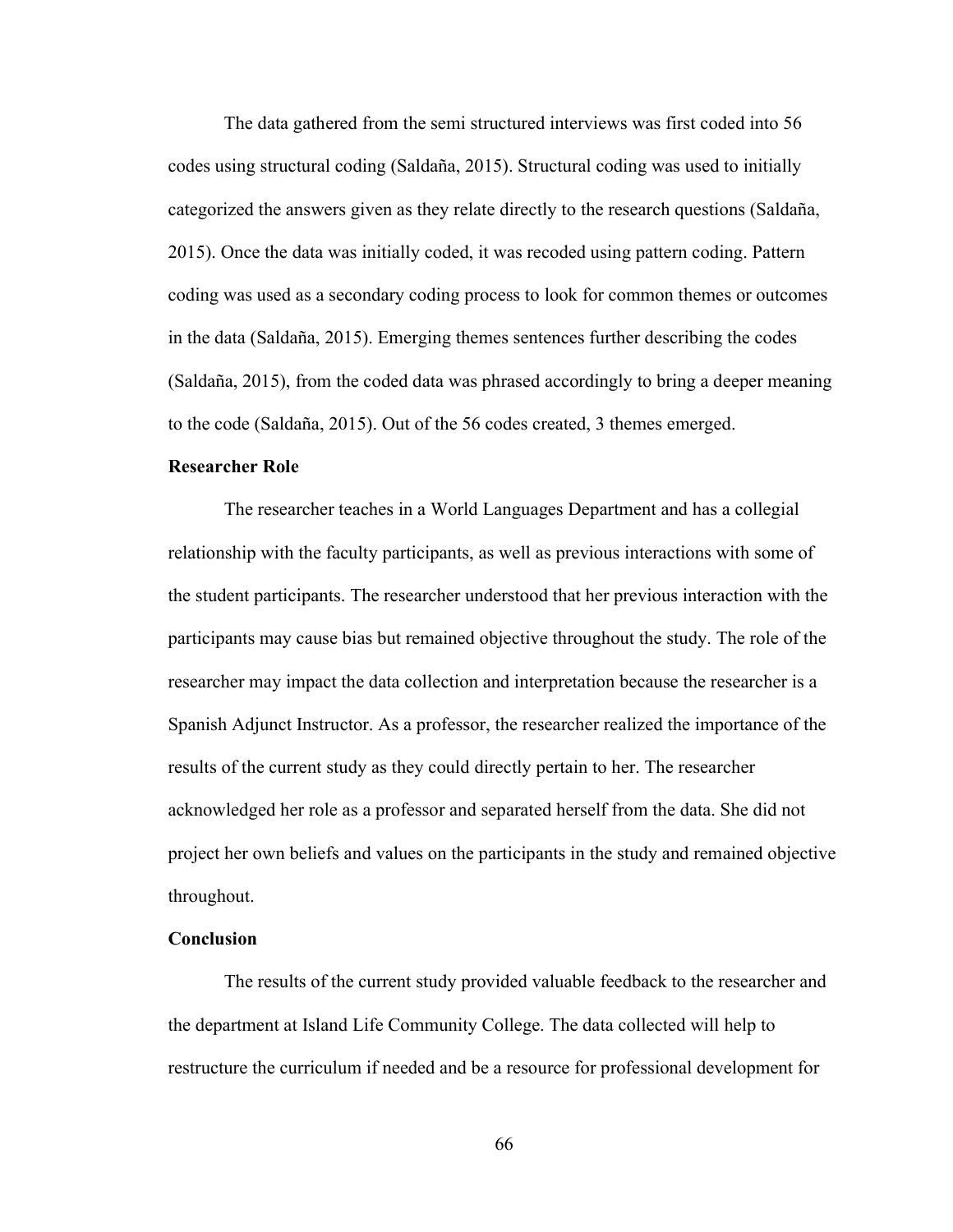colleagues in the field. Presenting the results will allow colleagues to see how students want to learn the Spanish language so they persist in the program.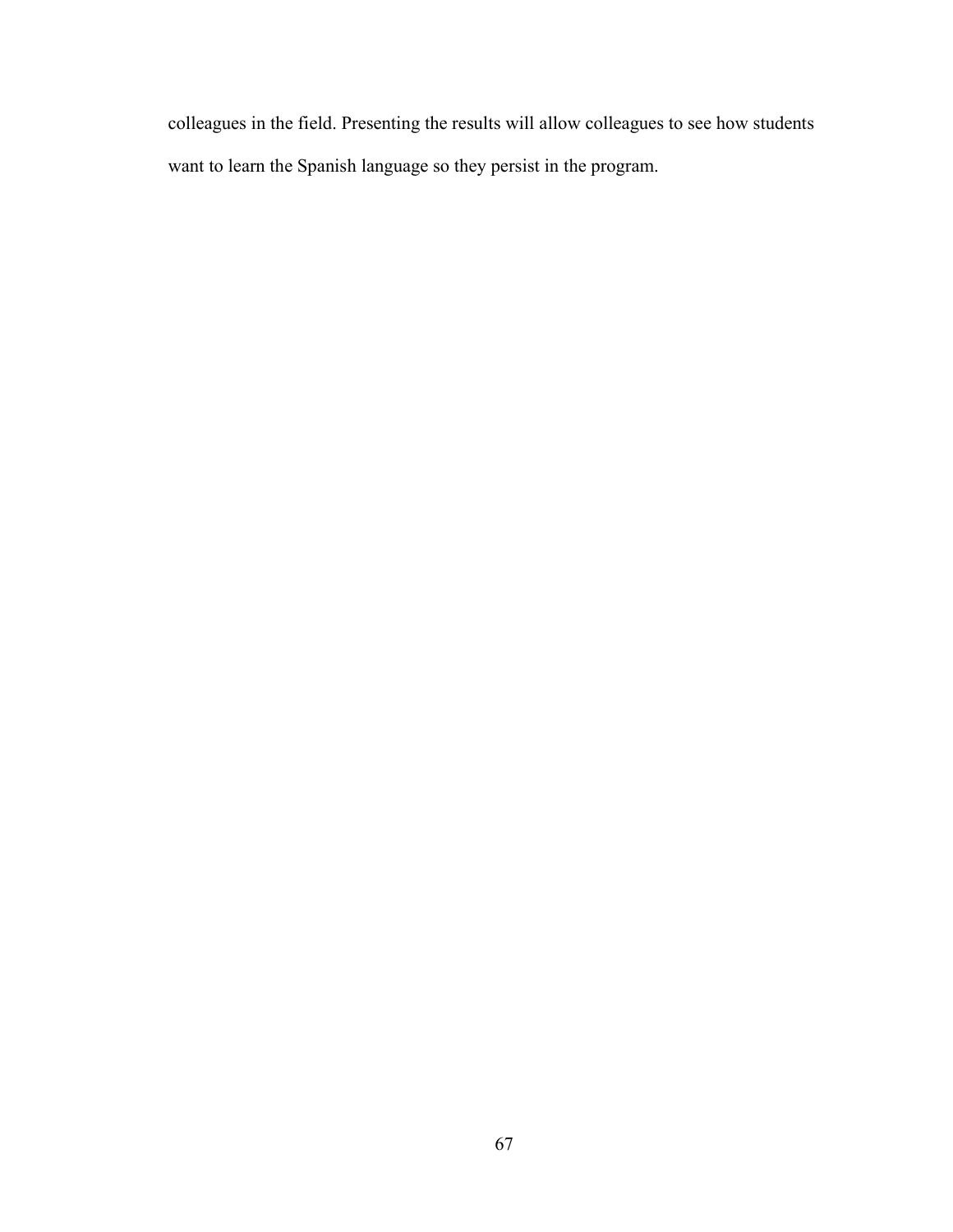### CHAPTER 4

The need for this study stemmed for a gap in the research regarding student retention in their world language program of choice at the community college level. After a review of the theory and literature, an instrumental case study was conducted at Island Life Community College to explore what and how students want to learn to increase their persistence in their world language of choice.

Chapter 4 is a review of the results from the data collected in Chapter 3. Both faculty and student interviews were recorded, transcribed, member checked, coded, and analyzed ensuring trustworthiness for this instrumental case study (Bowen 2009; Whitt, 2001). In addition, artifacts, such as common syllabi wording, the course catalog description, placement language and college mission and vision statements were also coded and analyzed with the interviews (Bowen 2009; Whitt, 2001). Common themes that emerged from data analysis aligned with the theory and literature and included Desire (Motivation/Intercultural Knowledge Theories), Sociolinguistics (Second Language Learning Theories/Intercultural Knowledge Theories), and Learning Environment (Pedagogy/Second Language Learning Theories).

#### Description of the Case

 Island Life Community College is a tri-campus college located in the northeastern part of the United States. Each campus has its own Spanish Department united under the World Languages Department for all three campuses. Most of the faculty are adjuncts, on the two smaller campuses there is only one full-time Spanish professor, and on the larger central campus there are three full-time Spanish Professors, including the department chairperson who does not teach a full course load.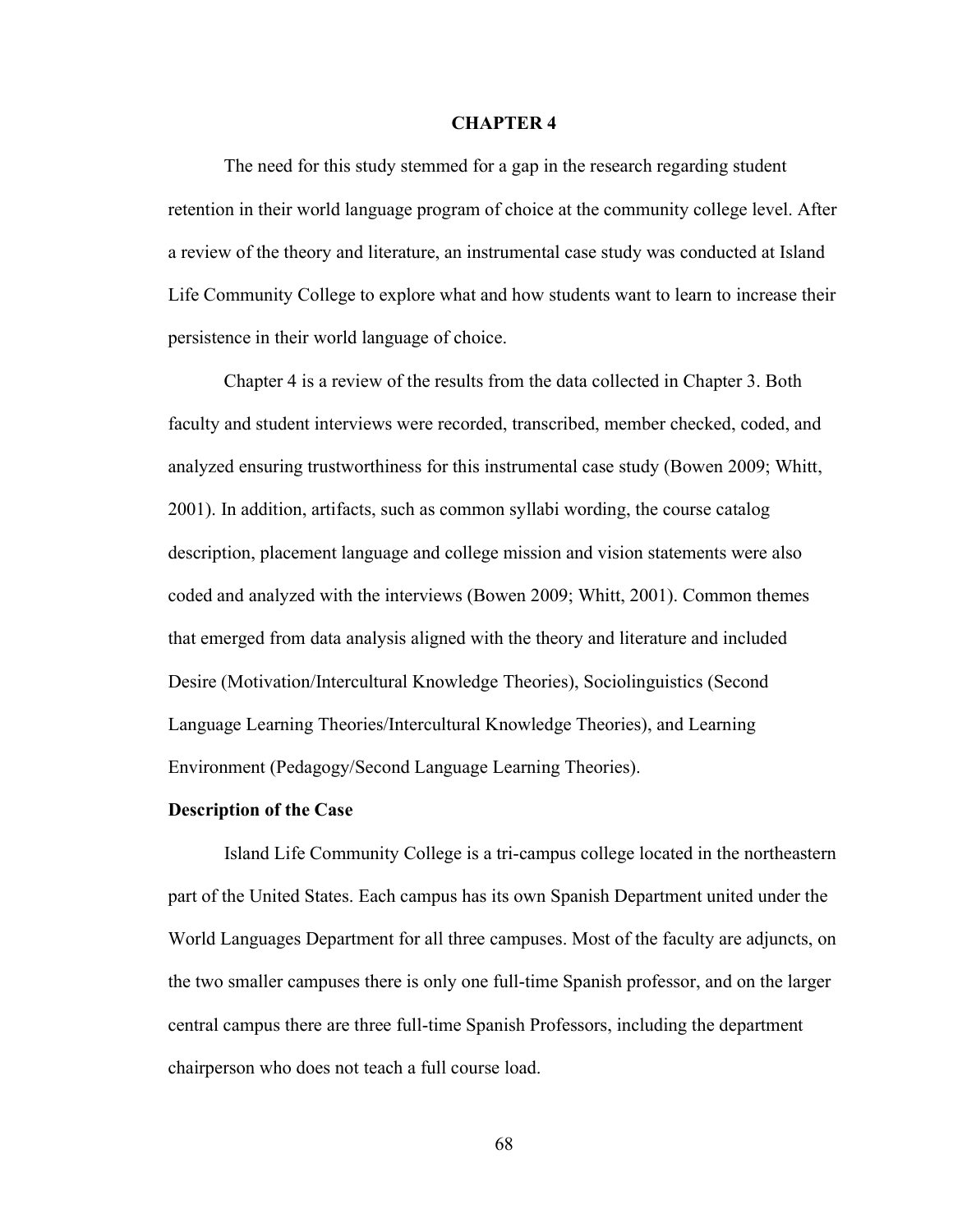Students are placed into their classes with the help of an advisor, although the college is an open-enrollment institution, and students can sign up for their classes without input. In rare occasions, students seek a higher-level Spanish course by gaining permission from an advisor or the department chairperson. The guidance of an advisor may also influence students to pursue high level language courses. Despite these exceptions, the faculty feel that many students are misplaced, usually at a lower level than they should be.

 The Spanish Department at Island Life community College has standard textbooks for all of the Spanish language classes. The texts were decided on by the professors collectively and are used on all three campuses. The textbooks also come with an online component where the students submit the homework assigned by the department for accreditation purposes. Culture, represented by linkages to music, food, environment, and ethnic traditions, is included in the textbooks and the professors are at liberty to cover it however they would like, some may add on to or embed more than what the book has, while others may decide to stick with the book. All students enrolled in the classes have the same homework, although with academic freedom, professors can add assignments, tests, quizzes, projects, and other activities to the online component or Blackboard, the Learning Management System (LMS). Finally, at the end of their lower and intermediate level courses, the students take a common final created by the professors on all three campuses.

 Professors can teach the material however they would like, provided they cover the content of the designated chapters. Professors described teaching through immersion, communication, and drill techniques, as acceptable as long as they cover the material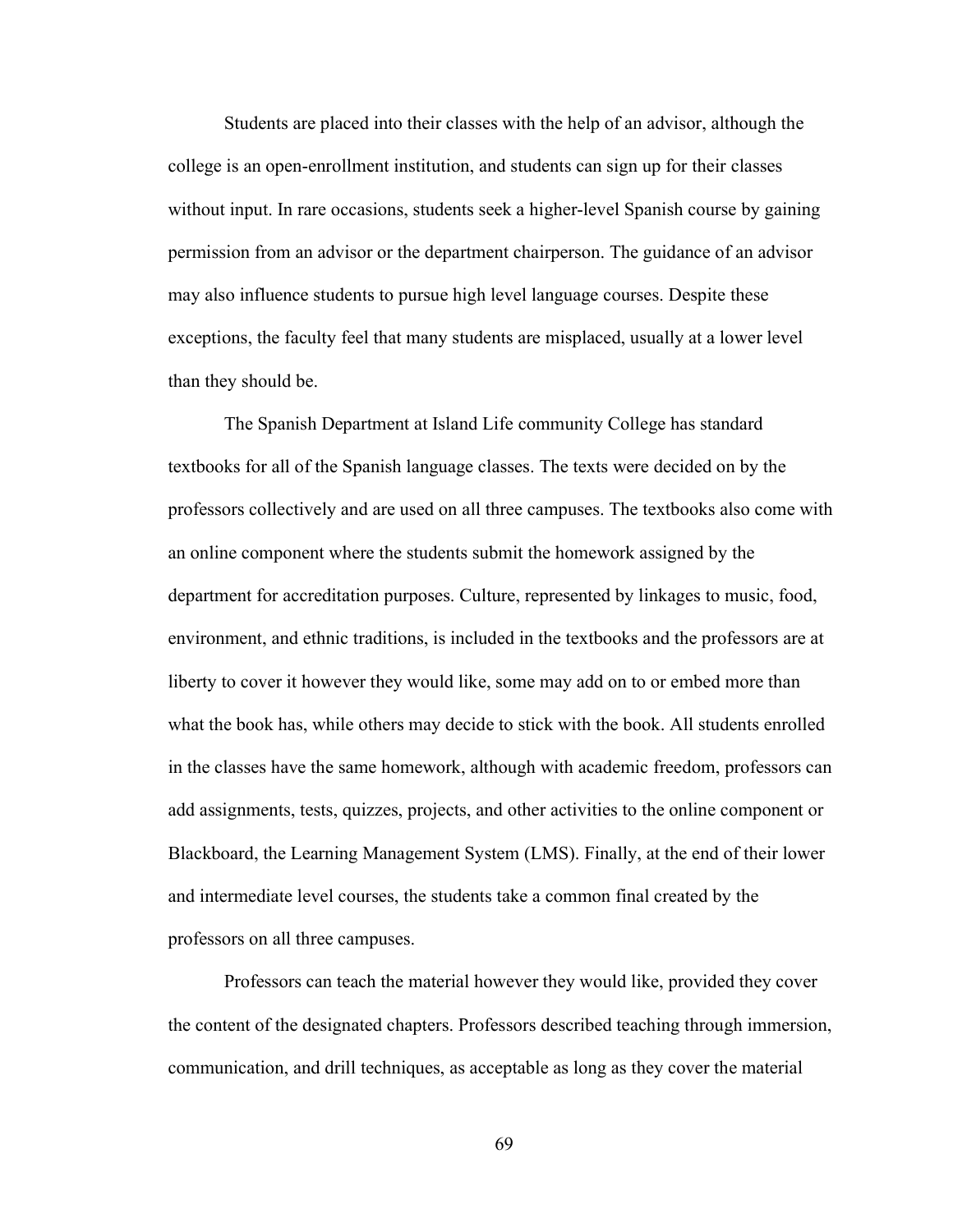needed. The levels above 202, special interest topics do not have a standard textbook or final as there is usually only one section per semester.

 Half of the Spring 2020 semester, and all of Summer 2020, Fall 2020, and Spring 2021 semesters courses have been online due to the COVID-19 pandemic. In addition, in the Fall 2020 and Spring 2021 semesters the students could choose between asynchronous courses, and combined online courses, a hybrid format where the students met with their professors once a week on zoom.

 The majority of the participants in the study, both students and professors selfselected to be included in this study. They all wanted to convey and share their experiences in the Spanish Program at Island Life Community College. All but one of the students interviewed wanted to communicate their love of language learning during the interview; that student stated they did not see the importance of learning another language.

### Findings

 As discussed in Chapter 3, 9 students currently or previously enrolled in the Spanish language program at Island Life Community College self-selected to participate in this study. Out of those 9 students, 3 were language majors, 8 of the students had taken the language because they wanted to and planned on continuing their studies, and one took it to fulfill a requirement with no plans of continuing. The students had taken Spanish courses in person before the COVID-19 pandemic started, at the beginning of the pandemic when classes were switched to remote, and online during the pandemic.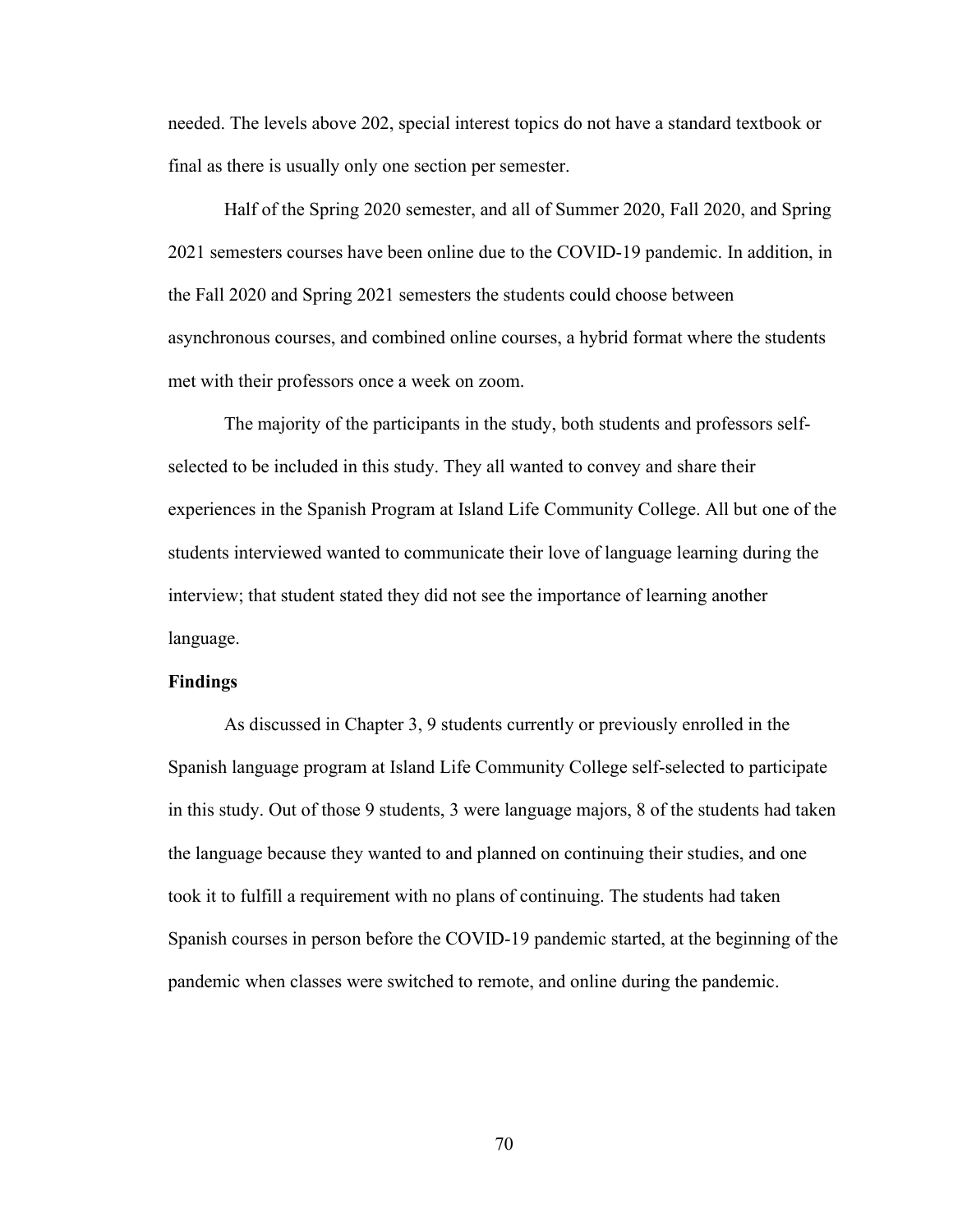# Table 5

# Student Participants

| Student | Gender | Age       | Major                              |
|---------|--------|-----------|------------------------------------|
| Alexis  | Female | $18 - 24$ | World Languages/TESOL              |
| Anne    | Female | $18 - 24$ | Biology (Animal)                   |
| Ashley  | Female | $35 - 40$ | Occupational Therapy               |
| Grace   | Female | $35 - 40$ | Liberal Arts/Science for Sociology |
| Jessica | Female | $25 - 30$ | Medicine                           |
| Mary    | Female | $18 - 24$ | Psychology                         |
| Michele | Female | $25 - 30$ | <b>Creative Writing</b>            |
| Mike    | Male   | $25 - 30$ | World Languages/Translation        |
| William | Male   | 18–24     | <b>World Languages</b>             |

 Of the 7 faculty members who participated, 5 were female and 2 were male, between the ages of 50 and 65. Two of the professors were originally from Spain, one was born in the United States to parents from Ecuador and only spoke Spanish in the home growing up, one was born in the United States and moved to Mexico at a young age, living there until college, and 3 were from the United States, had participated in study abroad, and were married to or had been married to heritage Spanish speakers. Of the 7 professors, only 1 was fulltime, the other 6 were adjuncts.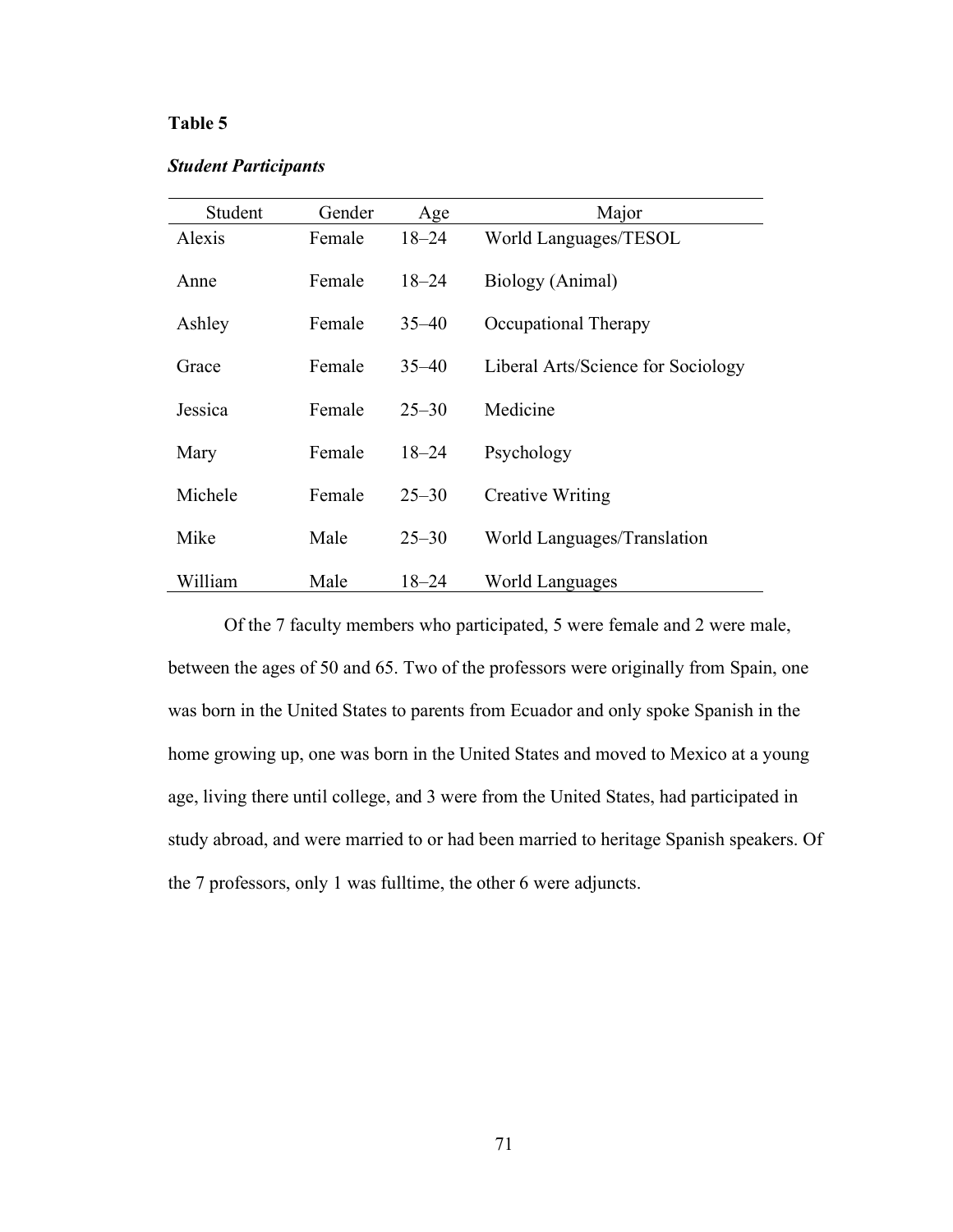## Table 6

## Faculty Participants

|                        |        |                  | Spanish                                        |
|------------------------|--------|------------------|------------------------------------------------|
|                        |        |                  | Speaking/Learning                              |
| Name                   | Gender | Fulltime/Adjunct | Experience                                     |
|                        |        |                  | <b>Study Abroad</b>                            |
|                        |        |                  | Twice, Spanish                                 |
| Professor Balbuena     | Female | Adjunct          | <b>Speaking Spouse</b>                         |
|                        |        |                  |                                                |
| Professor Carter       | Female | Adjunct          | Heritage Speaker                               |
|                        |        |                  |                                                |
| Professor Donovan      | Female | Fulltime         | Heritage Speaker                               |
| Professor Hertz        | Male   | Adjunct          | Study Abroad,<br>Spanish Speaking<br>Spouse    |
| Professor Oliva        | Female | Adjunct          | Study Abroad,<br>Spanish Speaking<br>Ex-Spouse |
|                        |        |                  |                                                |
| <b>Professor Perez</b> | Female | Adjunct          | Heritage Speaker                               |
| Professor Smith        | Male   | Adjunct          | Heritage Speaker                               |

 There were 3 themes that emerged from the from the interviews and document analysis, Desire, Sociolinguistics, and Learning Environment.

 The first theme of Desire is defined as "a student's need or want to learn the language" and has two subthemes, Culture and Self-Motivation. This theme reflects why students enroll in the Spanish program at Island Life Community College. The subtheme Culture is defined as "history, customs, language(s), food, religion, movies, television, daily life, customs, and interactions of a group of people," many of the students expressed a want to know about other cultures and people. The subtheme Culture includes codes Acceptance, Music, Similarities, and Living Environment/Area. Self-Motivation is defined as "the student's own desire to learn the language," as the students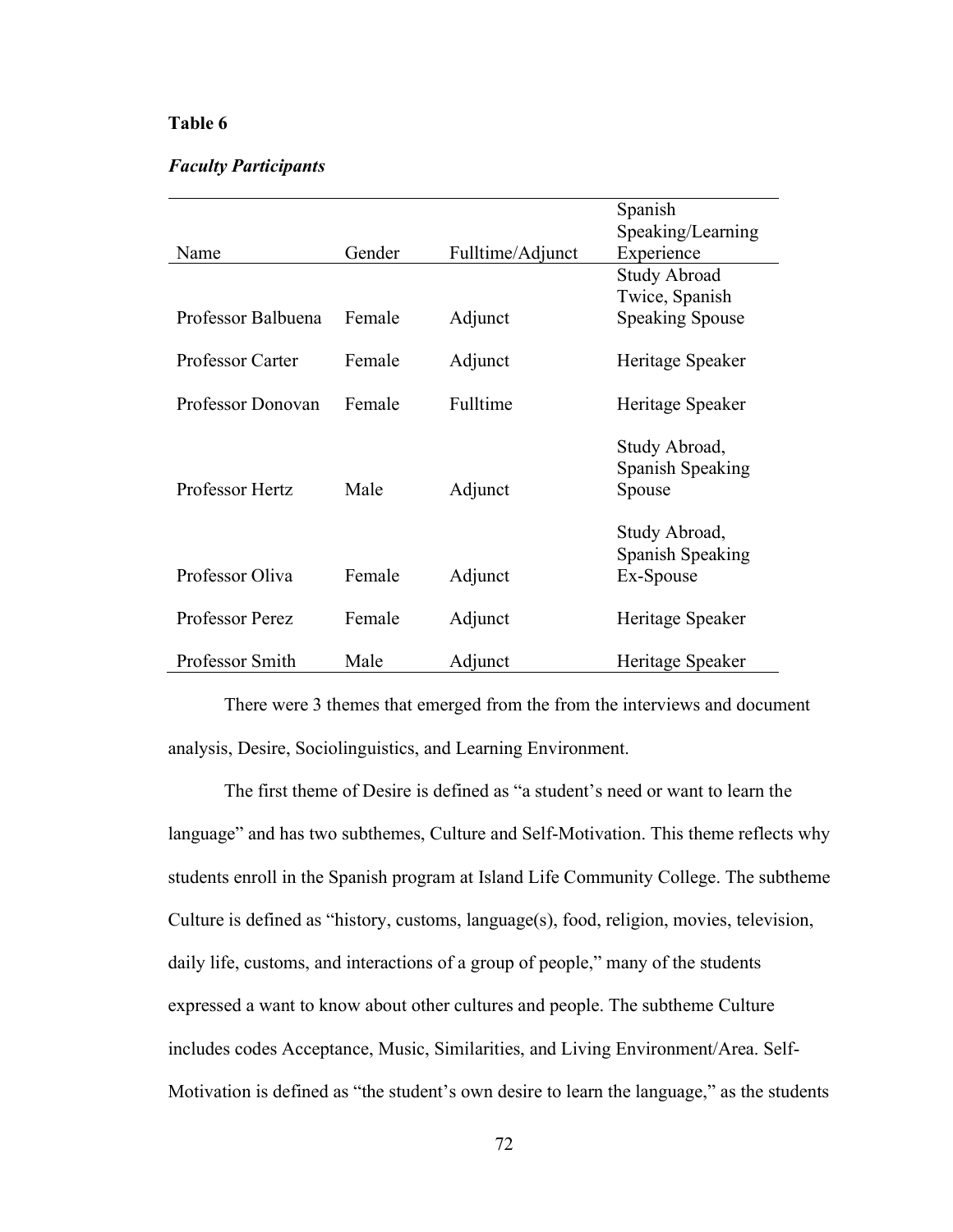have multiple reasons for what motivates them, Career, Future, and Benefit, World Changing, and Requirement are its child codes. Self-Motivation contains the codes Community and Globalization.

 The second theme is Sociolinguistics defined as "linguistic variances, both social and cultural, of a language," this theme has two subthemes, Accents and Real World. This theme shows how students want to learn the variances and nuances within the Spanish language, and how the professors are incorporating it into their teaching. The subtheme Accents is defined as "how the language is pronounced differently among countries and regions," students appreciated when their professors would include various pronunciations of the language in their classes, and professors found this of value to introduce. Real World defined as "how a language is spoken every day at home and in the streets." and reflects students' desire to learn how the language is spoken outside of the classroom in a real-life setting. Real World has the code Vocabulary, which refers to other words or phrases used for the same thing in the language.

 Finally, the theme Learning Environment, defined as "where the class takes place, online or face-to-face," encompasses the classroom environment and how the course and the material are presented. This theme has three subthemes, Atmosphere, Policy, and Rapport, as it includes so much of the course and how it is taught.

 The subtheme Atmosphere, defined as "where and how the language is taught" refers to the professor's teaching style and includes many codes. Policy emerged as a subtheme as well because some of the concepts that came up, especially on the faculty end and is "mandated by the institution." This subtheme also includes codes many codes. Rapport also emerged as a subtheme because both professors and students spoke in depth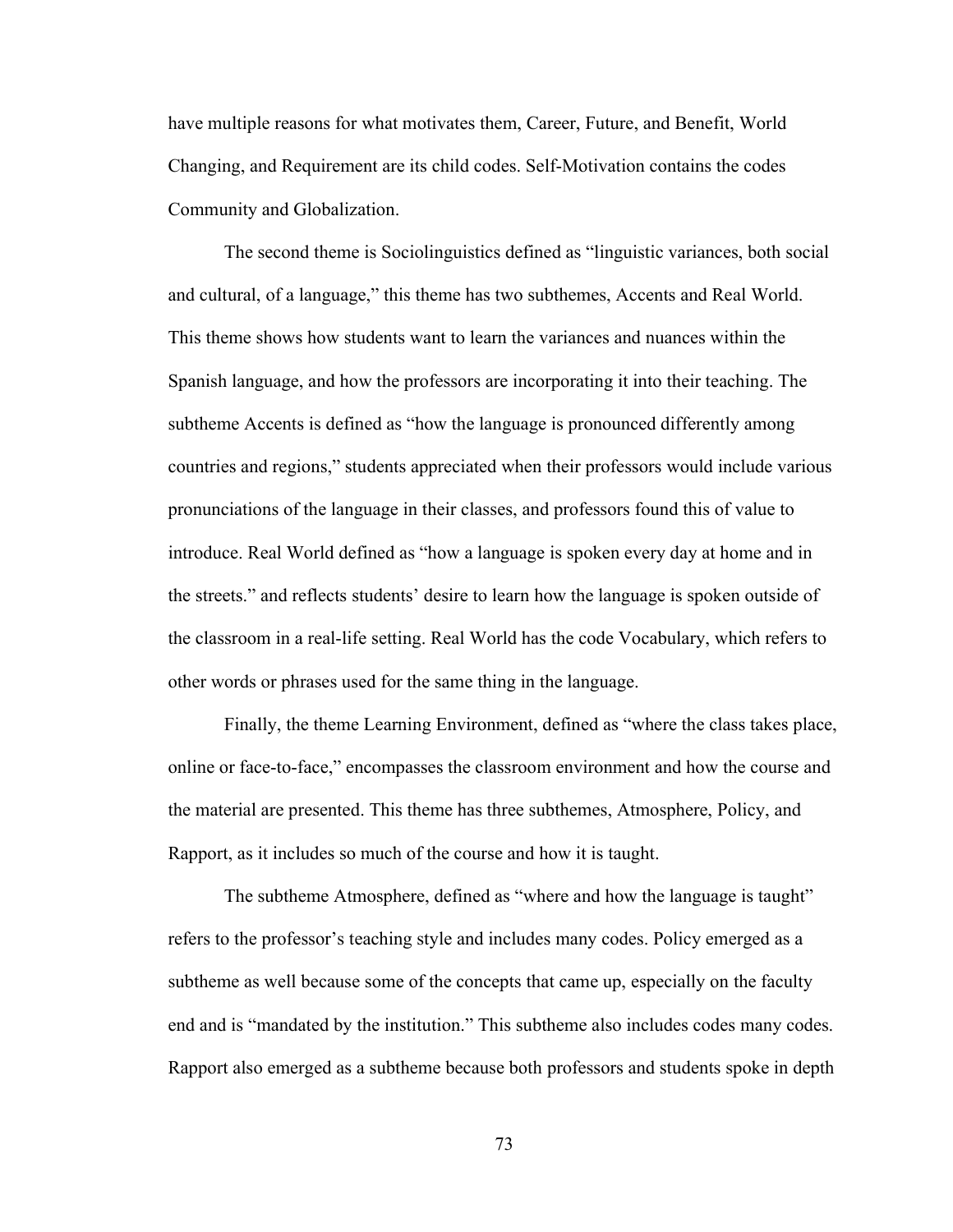about relationships and connection in the classroom among the students and professors. Rapport is the "professor/student connection" in general and consists of five codes. Both professors and students valued the relationships formed in the classroom and discussed how it influenced them.

# Table 7

| <b>Theme</b>            | <b>Data Source</b>                              | <b>Trustworthiness</b>                       |
|-------------------------|-------------------------------------------------|----------------------------------------------|
| Desire                  | <b>Student and Faculty Interviews</b>           | Coding, Member<br>Checking                   |
| Sociolinguistics        | <b>Student and Faculty Interviews</b>           | Coding, Member<br>Checking                   |
| Learning<br>Environment | Student and Faculty Interviews and<br>Artifacts | Coding, Member<br>Checking,<br>Triangulation |

### Interpretive Themes

#### Theme 1: Desire

 The theme Desire, "a student's need or want to learn the language" and its two subthemes, Culture and Self-Motivation emerged from the interviews of both professors and students. The students' and professors' answers as to why students want to continue with their world language study were aligned, in that most of the students were selfmotivated, except for the one who only enrolled in the program as a degree requirement. What motivated the students who wanted to continue was their love of and openness towards learning about new cultures and languages. Many viewed learning the Spanish language as a benefit to their living environment and community, and for their current and/or future career. They see the world changing with globalization and realize they need to keep up with that change. Being able to understand and communicate with people who live within their community was a popular response among students when asked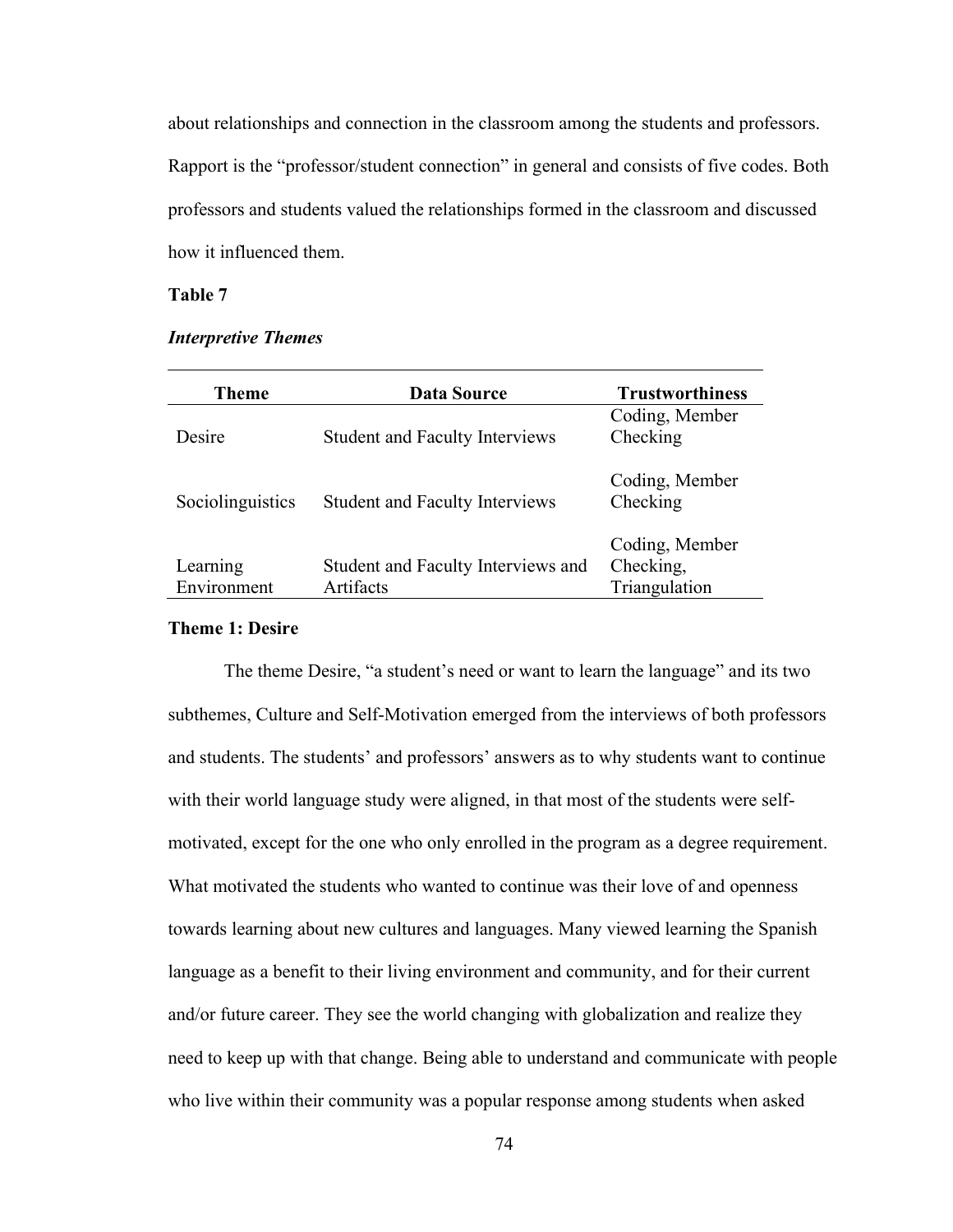why they were planning on persisting. Many of the students also expressed a desire to continue with the Spanish language because they know it will give them an advantage over other candidates in bother their current and future jobs.

## Culture

 Most of the students agreed that learning another language and about different cultures is what made them want to continue in their language studies. This motivation was not caused specifically by a classroom experience, but by the student's own desire to learn as stated by Grace, "our role today is very cultural…all the different cultural aspects of the different things going on in the world. . . . So it's I think it's just a cultural learning every day, no matter whether you're in a language or not, it's going to be a cultural learning." Grace sees how culture and cultural learning is embedded in our everyday lives, and notes that being enrolled in a Spanish class is not the only way people are exposed to culture. In the United States, culture is a part of our everyday lives, as many people who live here are from another country.

 Like Grace, Michele sees the benefit learning about different cultures has in every-day life, "I think I think it's beneficial to be able to connect with people who are who have a different background than us." She goes on to state, how she would love to be able to connect with others from different cultures on a deeper level. Michele grew up in an area with a large Spanish speaking population and sees how her exposure to the language has shaped her desire to continue. Mike has also been exposed to the Spanish language from an early age and is upset that there are people in the United States who do not want to communicate with others in a language other than English, "that's a little upsetting that people are very closed minded in that sense. Like, they like know that I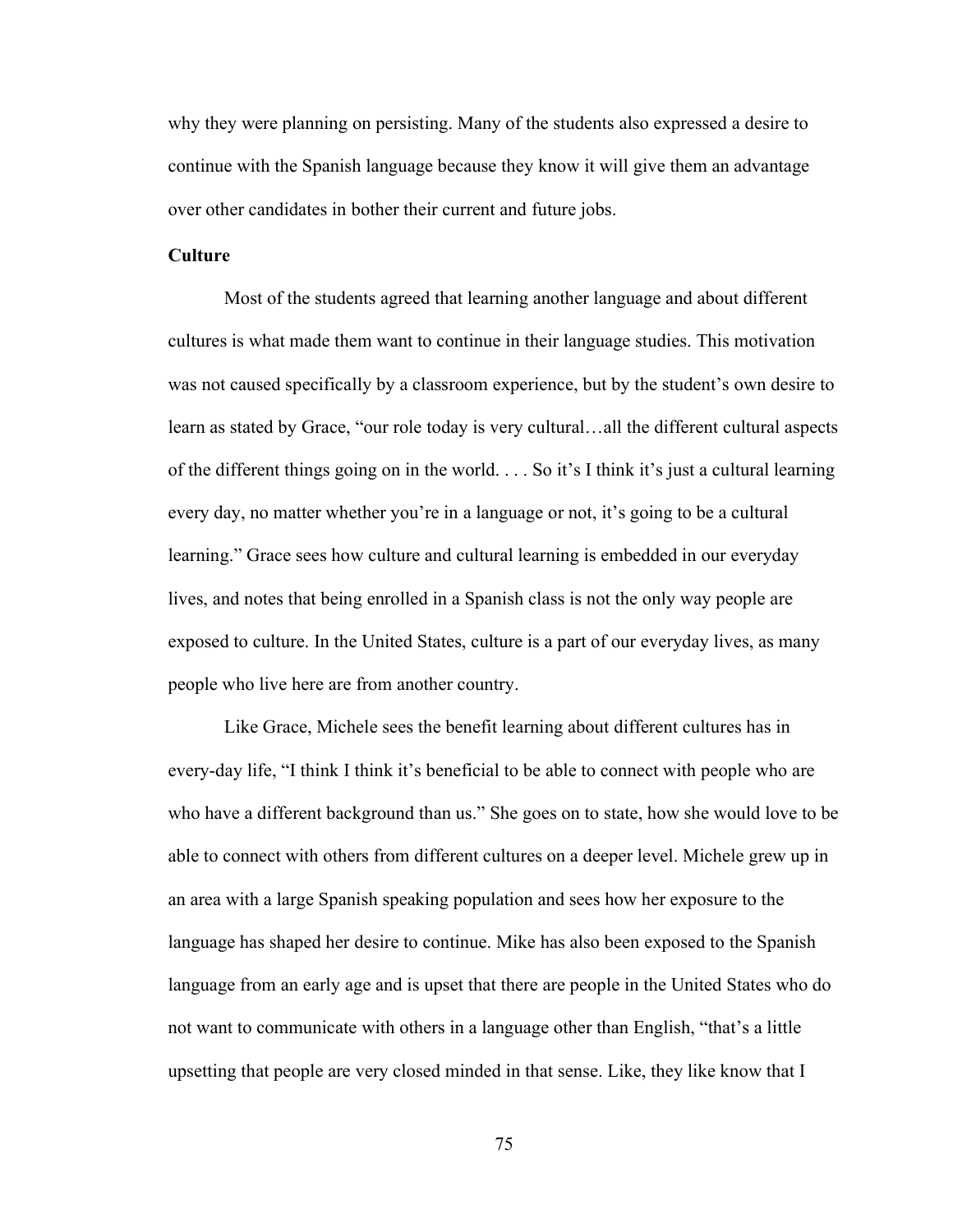don't want to know another person's talking. . . . But you never know when it's gonna come in handy." Mike sees the value in the language not just professionally, but also in daily life.

Alexis stated how the Spanish classes have opened her eyes and mind to other cultures and people, even though they just scratch the surface. She liked being exposed to more than her own culture and world. Similarly, Mike echoes this sentiment, wishing his classes had more culture embedded in them, even though learning about culture was not his main motivation for persisting. He wants to learn more about different people and how they speak the language.

Michele, noted the importance of both language and culture coexisting, " . . . I think it's beneficial to be able to connect with people who are who have a different background than us." One cannot connect with a person from another country if they cannot communicate. Like Michele, Alexis also noted the importance of culture her Spanish class "Previously, before any foreign language classes or anything like that, I didn't know much about the world. Quite frankly, I still have a lot to learn. But these classes have opened my eyes to other cultures as well." Both Michele and Grace note the importance of culture and language learning being aligned and motivating them to continue their study of the language.

When interviewed, the professors all stated their students who persist already come into their class with a desire to continue their language learning. They expressed their students were internally motivated to learn the language, and they did everything in their power to nurture that desire to learn. Professor Hertz hopes that by planting the seed now one day, "they realize . . . that when you look around, you got many flags . . . open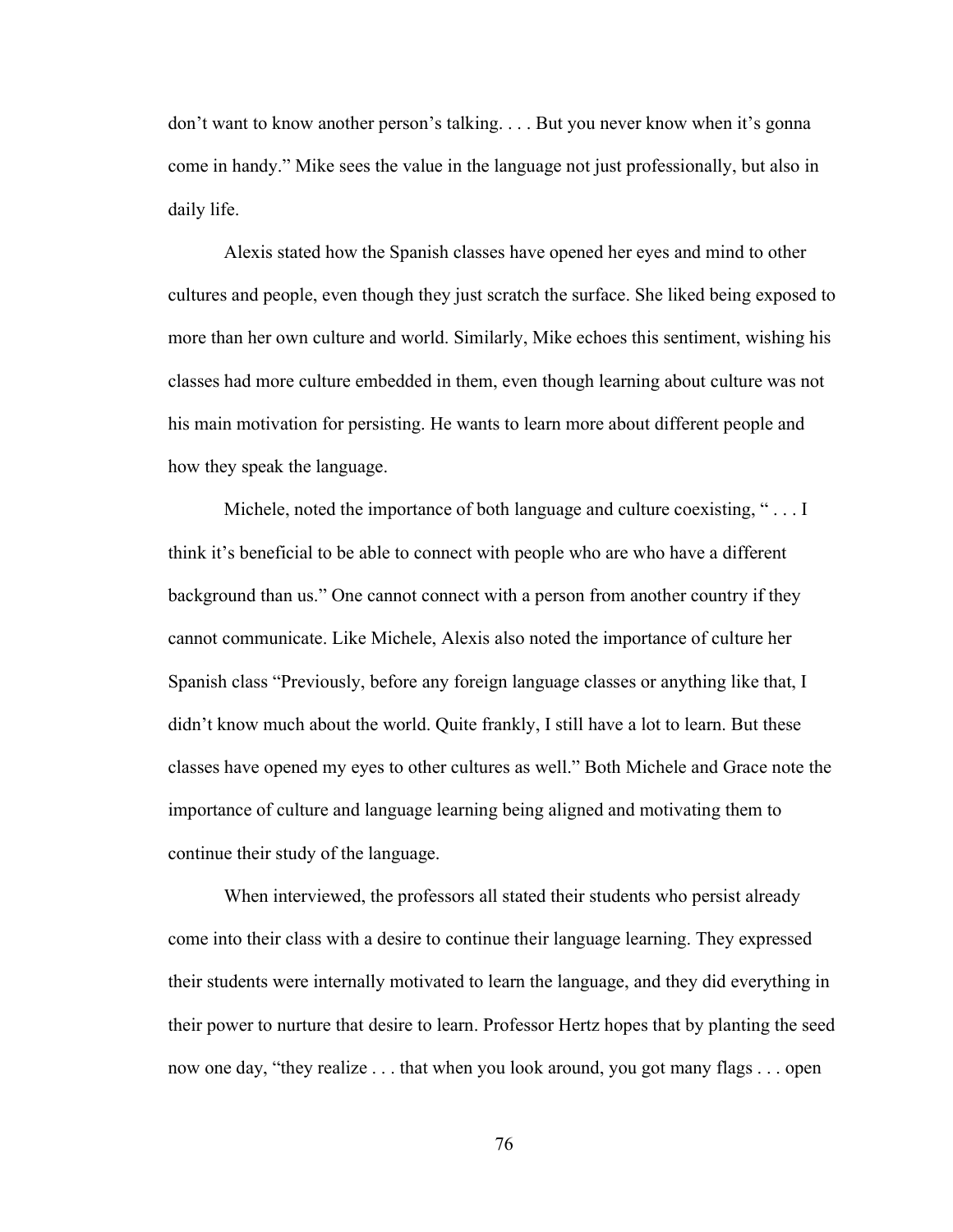your eyes and be acceptable and to be accepting have other cultures and other lands." Professor Oliva similarly believes that by learning a language, students automatically will begin to understand other cultures around them. The Professors agree that most of their students already come to them with a love of languages and cultures.

## Self-Motivation

 The subtheme of Self-Motivation refers to the internal desires driving the students to enroll and persist in the Spanish Language Program. Codes under this subtheme include Benefit "value/advantage of learning the language," Career "what students plan on doing for work," and Future "after college." Many of the students expressed that what motivated them most was the benefit of learning another language, the need for the language in their current or future career, and their lives after college. These three codes are all tied to each other as both professors and students tie language learning as a benefit for their careers and futures.

 There are many people in the United States who may not speak English and seek out services where their native tongue is spoken. Students become self-motivated when they see the benefit of learning another language has on their current or future career as noted by Anne, " . . . it opens so many different doors it if you both two people graduate with the same degree from the same place, but one knows Spanish and one only knows English. I'm telling you right now the person who knows Spanish is going to get the job." Anne especially feels that by learning Spanish, doors will open for her, and she will have more job opportunities. Grace and Michele echo this sentiment by acknowledging the growing Spanish speaking population in the United States and how Spanish is needed no matter what career path one chooses. Grace specifically states that the area in which she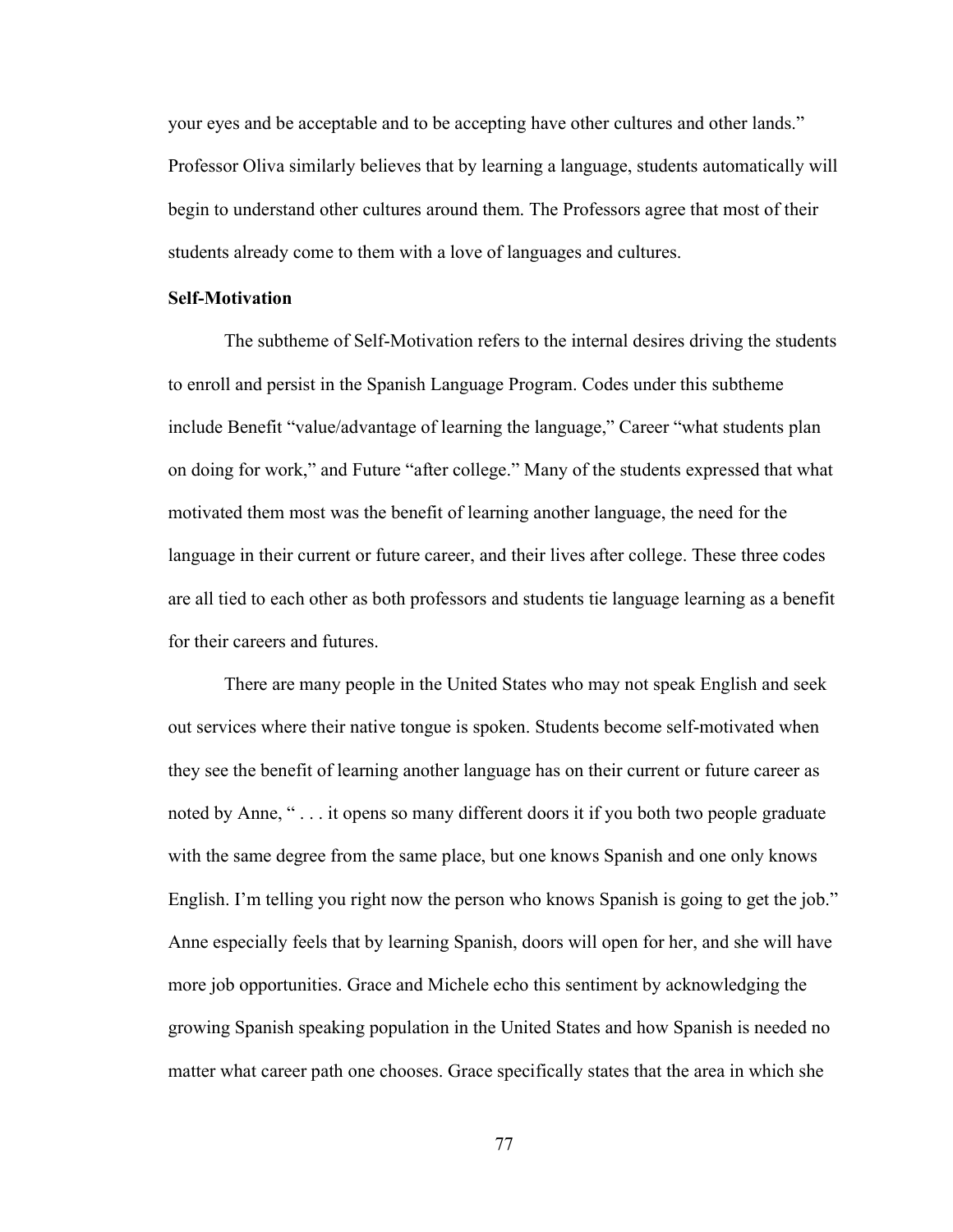resides and will be working has a high Spanish speaking population, "any career that I'm going to get into the majority of [the area] now seems to be Spanish community. And it makes more sense than taking French or something else that when am I really ever gonna use it? Spanish is more, Spanish is more predominant right now." She sees the language as useful to any future career and does not limit it to a specific career path. William has already seen the benefits of learning Spanish and stated that it has already opened doors for him both socially and professionally.

Mike currently works in the kitchen of a local restaurant where he states that speaking Spanish is a necessity in his line of work, no matter the location of the restaurant. Alexis wants to go into the education field, specifically Teaching English as a Second Language (TESOL), while she speaks other languages and is enrolled in multiple language classes for her future career, she believes Spanish will be the most helpful to her, "I know Spanish is very necessary, especially in the United States."

Jessica works in the medical field and returned to college to further her existing degree, she sees the benefit of learning Spanish for her current and future career, "in the medical field, it would help me out to be able to talk to patients be able to know they're trying to tell me." In the medical field often times doctors and nurses need to wait for translators to become available to assist in their treatments, sometimes at a detriment to patient care. Jessica sees that benefit by stating, " . . . if I needed to translate with a patient, I didn't have to wait for someone who spoke the language to come over." Mary also connects learning the Spanish language to her future career in the area where she resides, she originally stated she was taking the language as a requirement, but her desire to continue is based on her self-motivation for her future job as a psychologist.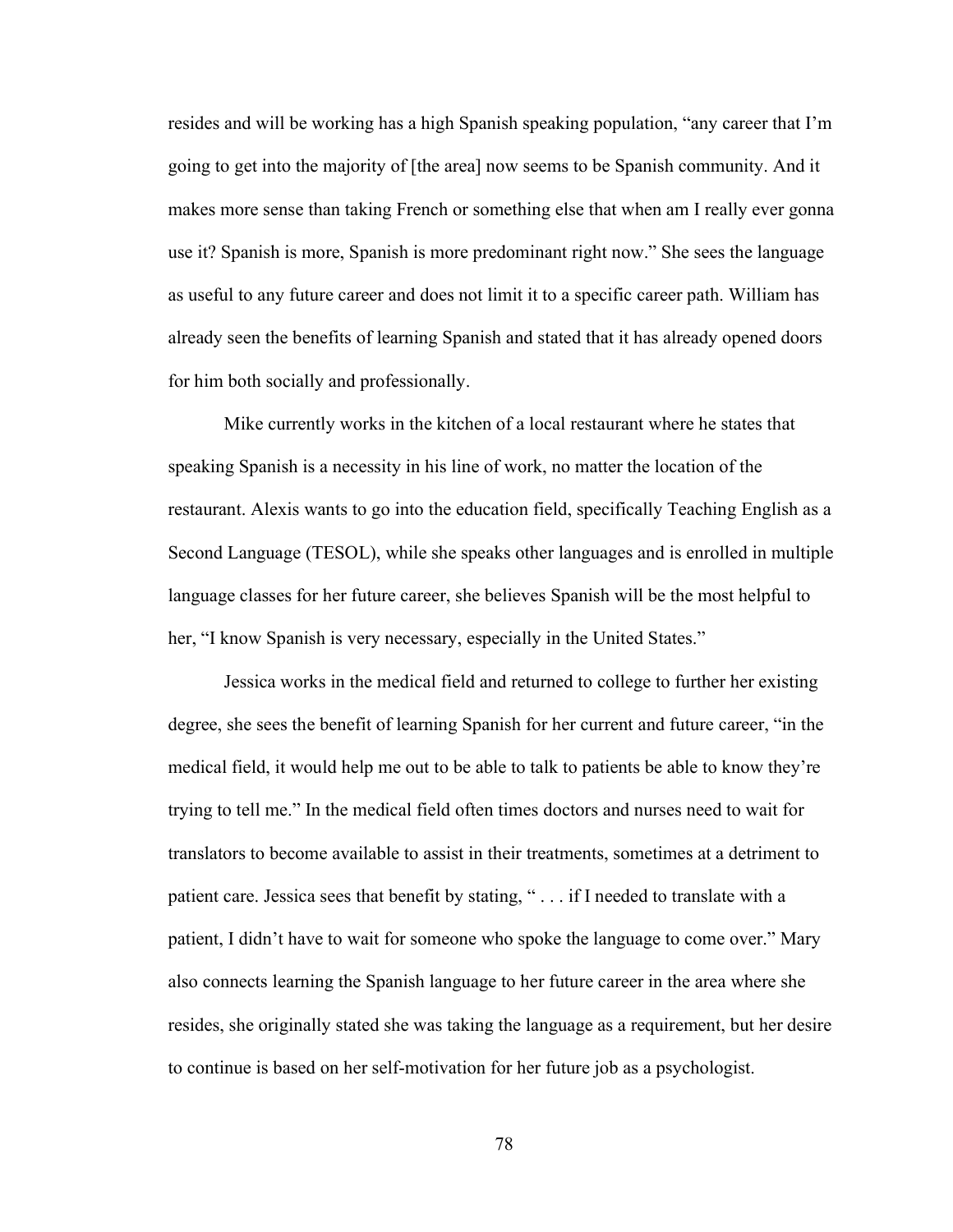Mike has been exposed to the Spanish language at home with his family his entire life, however, he would like to learn the proper grammar and structure of the language for his future career as a translator. He views his exposure to the language as something needing improvement and validation and feels that by continuing the language in a classroom environment, he will have more success in the future, "I just want to be able to help and speak. . . . So mostly, it's just me wanting to know what and explain how I feel as accurately as I can in Spanish, without sounding unintelligent." By being exposed to more Spanish, he feels he will have more success.

Being a well-rounded person through language learning makes you more marketable in the job market, Professor Oliva strongly believes that students who take a world language are more well-rounded; similarly, Professor Donovan says language learning makes students more employable. Professor Smith likes to instill the benefits students will experience in the job market by learning the Spanish language. He states that students do not have to go into the field of education or medicine, they will use the language in many more fields:

jobs for that required bilingual, or at least some ability to speak, for example, Spanish, you have a complaint operators, emergency complaint operators, you have office assistants, caseworkers, those who might not pay a lot of money, but there's other jobs like police officers . . . going into hiring more police officers that can speak Spanish, because of the population, the growing population is a Spanish speaking population. And that's a well-paid job. So, to if we could, you know, tell the students or show them that learning a foreign language is gonna help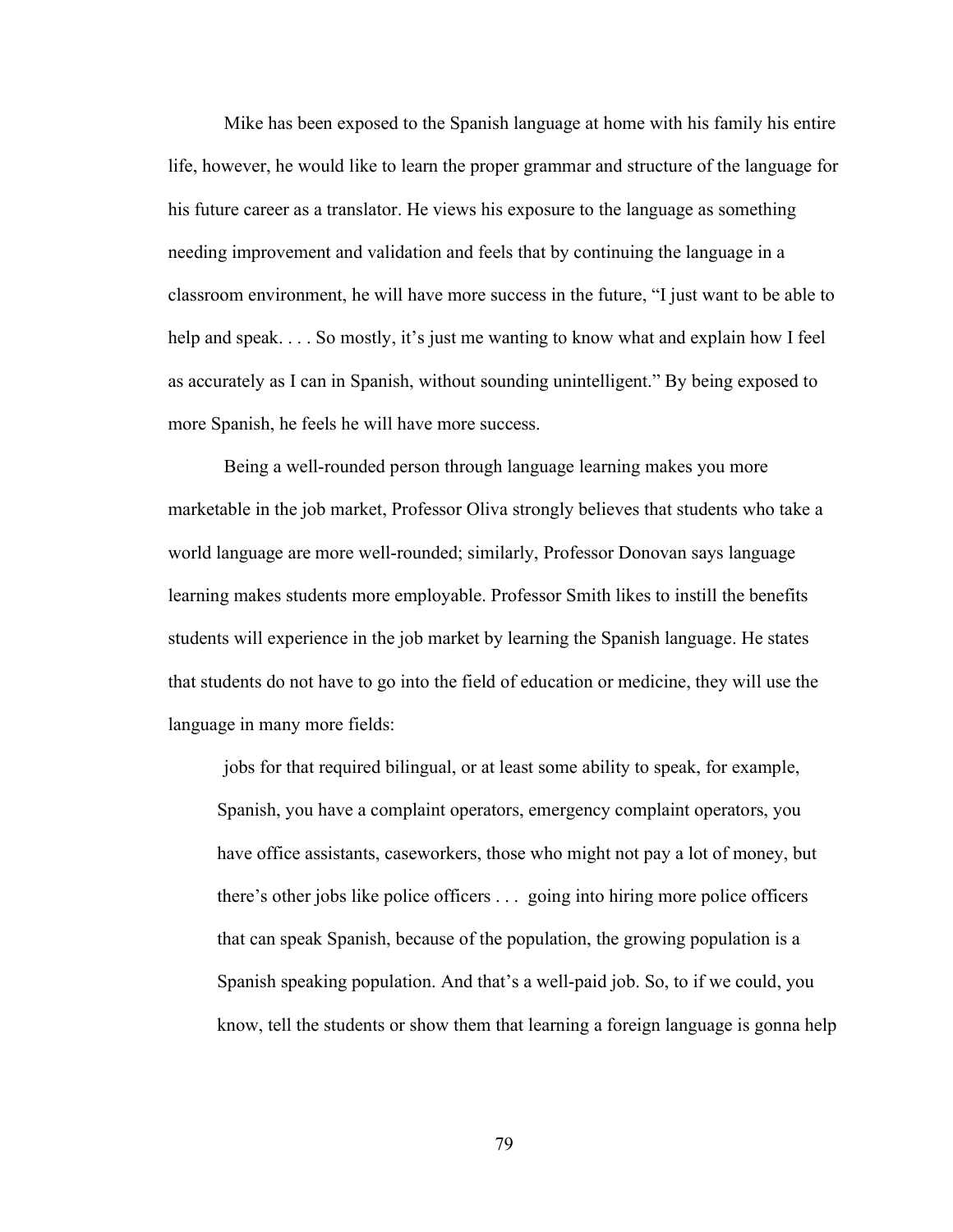them you know, get in the market, get, you know, it's going to be an asset. And I think that would motivate them.

Professor Smith has had students in the film industry as well as historians realize the importance of the Spanish Language. He also notes there is a limit to students taking the language for a current or future job, they will only take it until they have what they need to succeed. Furthermore, Professor Hertz has had students enrolled in the class so that they can talk to their friends at work, or a bar; chefs, and kitchen staff.

Professor Perez stated that a former student is now employed at Island Life Community College and speaks to parents in Spanish because of taking the course. While this student is in the field of education, they do not directly work with only the students but the parents as well. On a personal level, Professor Perez noted how her she applied her experience with the Spanish language to a PhD program where she had to study other languages. She applied her Spanish knowledge to the other languages she was learning and ended up placing out of classes and receiving credit.

Professors recognize the importance students place on language learning for their future careers. Many of the professors stated their students are planning to go into the fields of education or medicine where they feel they will need the language. Professor Perez also has a former student that became a Spanish teacher and hopes the Spanish classes had an impact on that decision. Professor Carter specifically developed the course Spanish for Medical Professionals where she has current and aspiring medical professionals in her class because they see the importance of learning the language. Some of her students have already completed at least Elementary Spanish I or II, while others have not. There is also a Spanish for Educators course offered over the summer.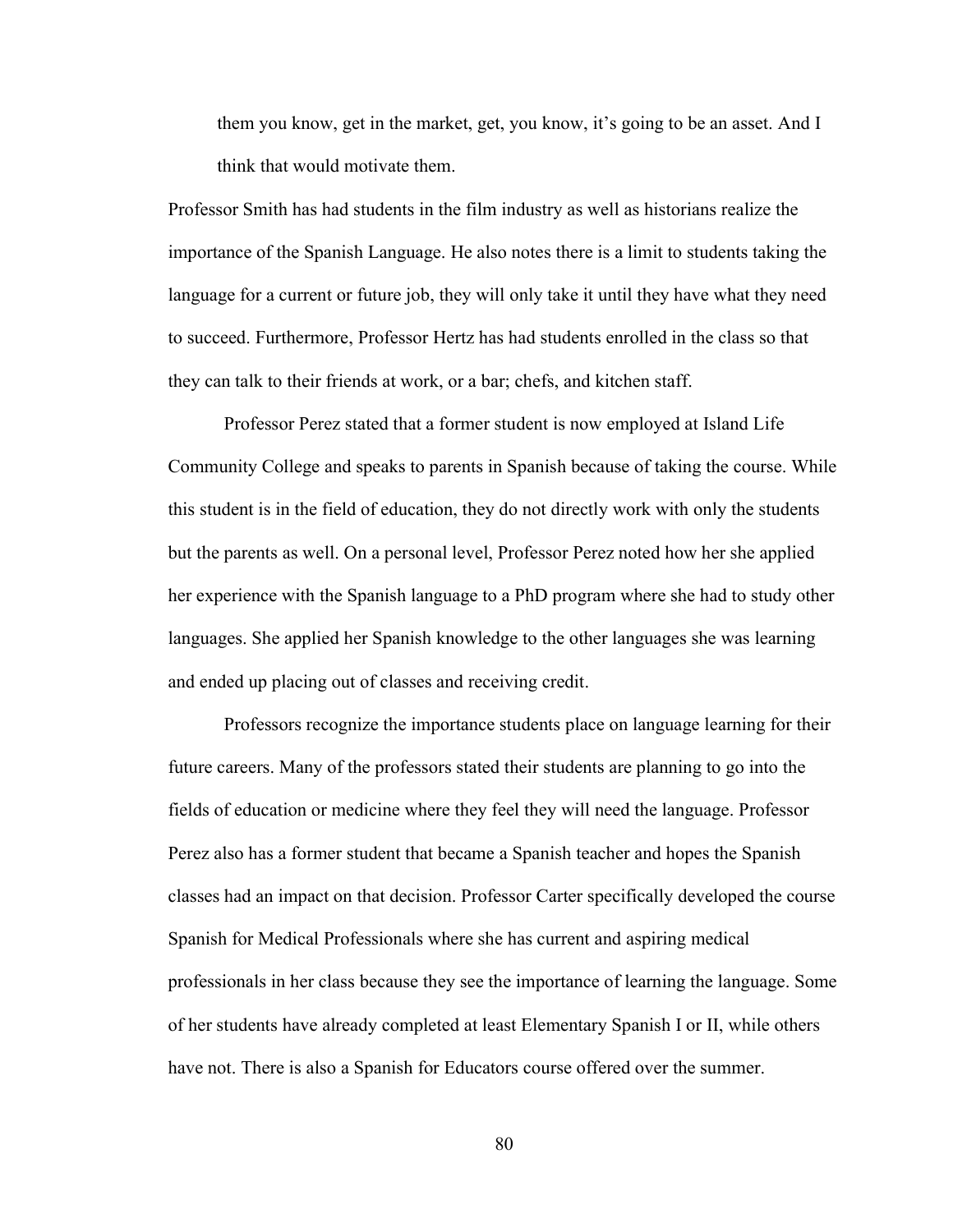Jessica and Mary see the benefit in learning Spanish because it is the second largest language spoken in the United States, and it would be good to know based on where they live. Mary also links where she lives and the career path she is on, to learning the Spanish language and its importance to both. Anne envies people who are bilingual in her community and at work, and would like to be more like them, able to communicate in more than one language. Anne also stated she sometimes feels left out because she does not speak Spanish, and that feeling has motivated her to learn the language.

Professor Smith tries to make the language and its use relatable to his students, he shows them way in which the language will help them in their lives, not just their jobs:

I always try to show them that there is ways they can use a language for . . . whatever they, they want to use the language for  $\dots$ , there are things that they can do with it. And I always tell them in the beginning, listen, if you want to really practice the language…you can try to use it in a store, or if you see someone who speaks Spanish, and try to talk to them, get a Spanish boyfriend, a Spanish girlfriend, if you can, I tell them openly, and I say you're going to do two things with them . . . you're gonna laugh with them. And that is very important. Because if you can laugh in a different language, you really know the language. Because yes, to say the sky is blue and feeling well today, that's easy. But when you get a joke in a different language, you really know the language. . . . So I tell them, you're gonna laugh in Spanish, and what's the other thing you're gonna do? You're gonna fight in Spanish with your boyfriend or girlfriend. If you know how to fight in a foreign language, you really know the language.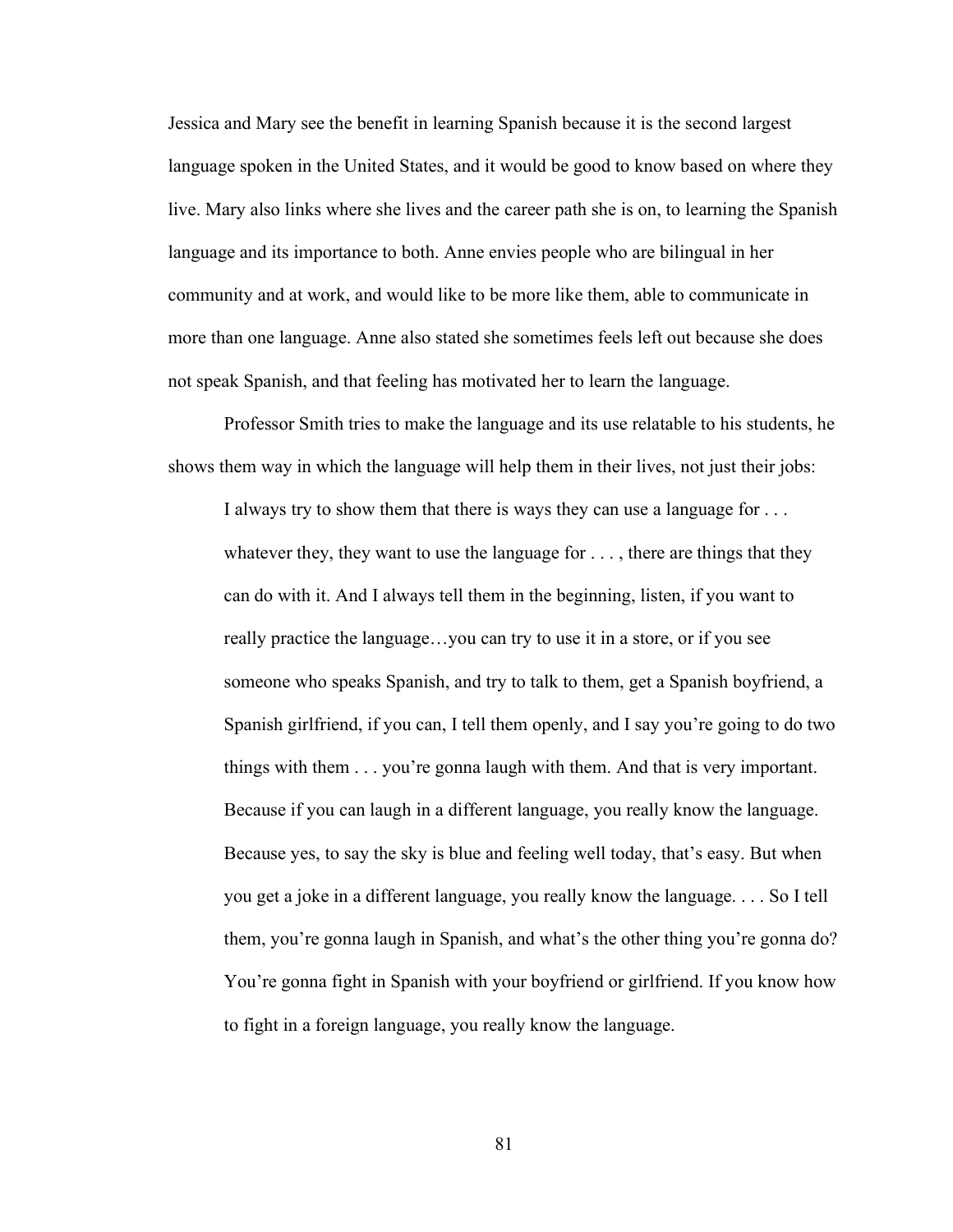Professor Smith does not limit students to learning a language for work but makes the language important for daily life. It will benefit the students no matter how or where they use it. He helps the students to see the value of the language apart from the job market, but on a personal, more communicative level. Professor Perez echoes Professor Smith by making Language learning more relatable. Professor Perez has had social work students study with her to learn the language and culture for their job. She saw stereotypes of Spanish-speakers emerging when teaching her students and noted she worked really hard getting to realize that not all Spanish speakers come from broken homes.

 Many of the students said that while they were required to take a language that was not what made them continue. Unlike her peers, Ashley noted that his desire to learn about other cultures was not what motivated her to continue, she was only enrolled for a degree requirement. When asked why she took the language her response was, "Because it's a requirement," following up with she was not planning on continuing her study of the Spanish Language. When asked about community and career reasons, she responded that she believes she should not have to learn another language, just be exposed to one living in the United States.

The faculty are also aware that many students take the language for a requirement and hope that their class will change their minds in some way. All of the professors interviewed stated that they try to keep the students who take the language as a requirement as long as they can.

### Theme 2: Sociolinguistics

The theme of Sociolinguistics is the effect different accents and dialects has had on their decision to continue or in one case, not continue their study of the Spanish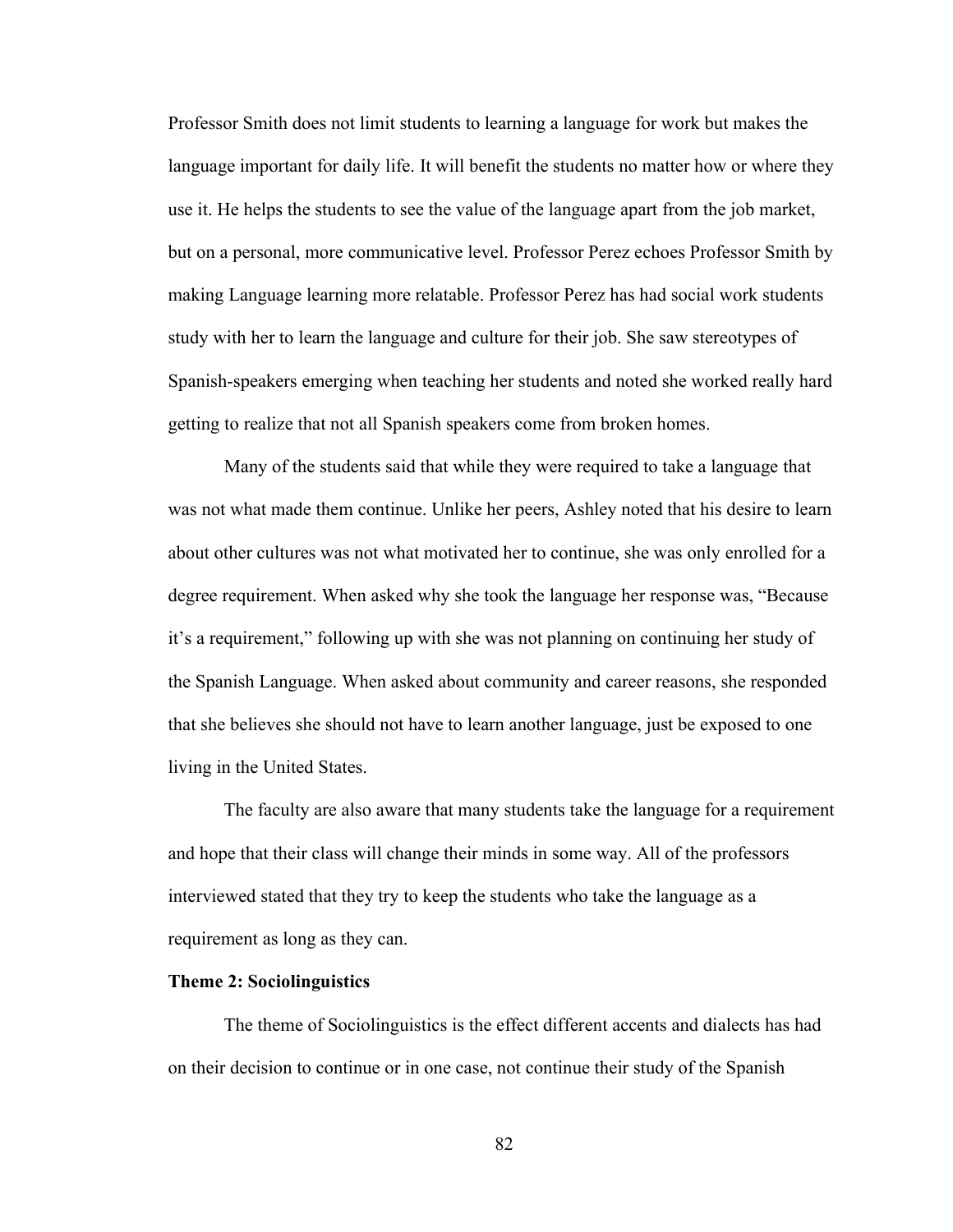language. This theme has two subthemes, Accents, "how the language is pronounced differently among countries and regions," and Real World, "how a language is spoken everyday at home and in the streets;" under Real World is the code Vocabulary, "different words used for the same thing among countries and regions." The subthemes often overlapped each other as accents directly relate to how a language is spoken outside of a classroom and the vocabulary used among different countries and regions.

Both students and professors value Sociolinguistics, and exposing students to different accents and vocabulary, except the one student who did not see the value in learning another language. The professors at Island Life Community College made sure to include various vocabulary in their classrooms from personal experience, or from their own culture. All professors encourage their heritage Spanish speaking students to share their knowledge of the language and vocabulary in their classes as well, making sure to give value to what was spoken by the students.

### Accents

Mike stated that most of his language learning came from one of his professors and their experience and the textbook was used as a reference, the professor genuinely wanted to teach the language, not the basics. Similarly, William feels learning a language from various native speakers is more beneficial than using a textbook, as they offer a different point of view and more vocabulary, he also enjoys hearing a native speaker speak, "this actually sounds nice. When you hear some people speak it, different accents." Grace stated that she had many heritage Spanish speakers in her course and felt they brought their own dialects, accents, vocabulary, and experiences to the class, while wanting to learn how to speak the language with correct grammar.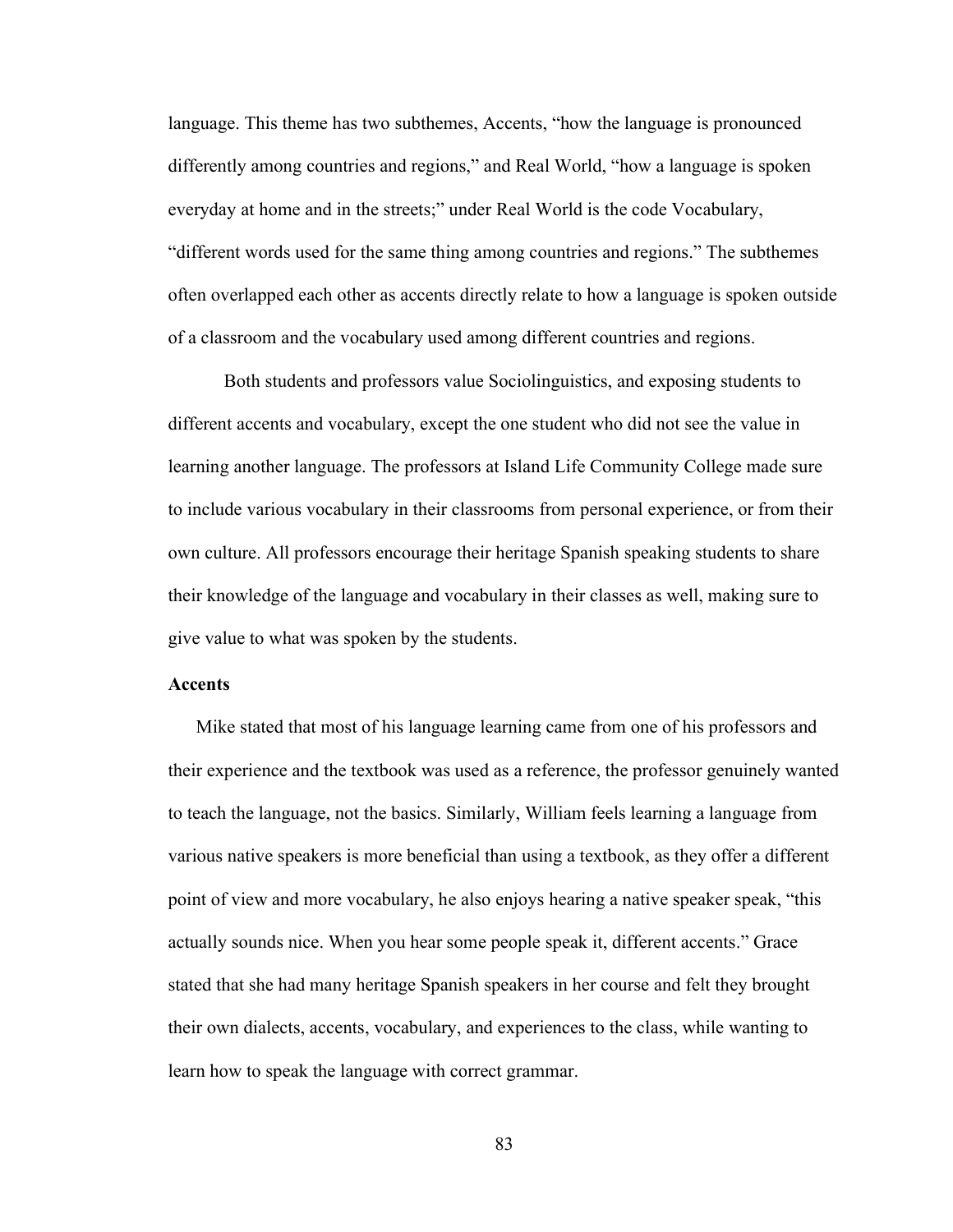Mary and William feel that interaction is one of the most important ways to learn a language, as students are exposed to more, William states, "we're all conversing with each other and was interacting, and I think that's the best." when recalling one of his Spanish classes. Alexis also notes the importance of communication and interaction by stating, "I'd say I feel I learned best through speaking through actively engaging." Alexis, Jessica, and Mary also prefer learning through interacting with other people. Michele also prefers real world communication when learning a language and stated, " . . . being able to communicate to someone what's happening right now and practice that. I like that... So practicing actually speaking and communicating what's going on was fun." Both Jessica and Michele expressed their desire to learn and continue their study of the Spanish language through communication and real-world experiences using language spoken in real world setting, not just the textbook.

 Michele notes the importance of learning other languages and the importance of different dialects through translation by stating, "just seeing how translated into English it means one thing and then the original is saying something that means so much more in the context of that culture." Ashley appreciated her professor explaining the different accents used and how sounds of blends and letters differed throughout the Spanish speaking world.

 Adversely, Mike felt like the Spanish he heard at home was not educated or proper. Mike kept referring to the Spanish he was learning in class as intelligent sounding, not fully grasping the value of his parents' native tongue and how it is spoken. He also struggles with speaking Spanish with his mother as they have always spoken in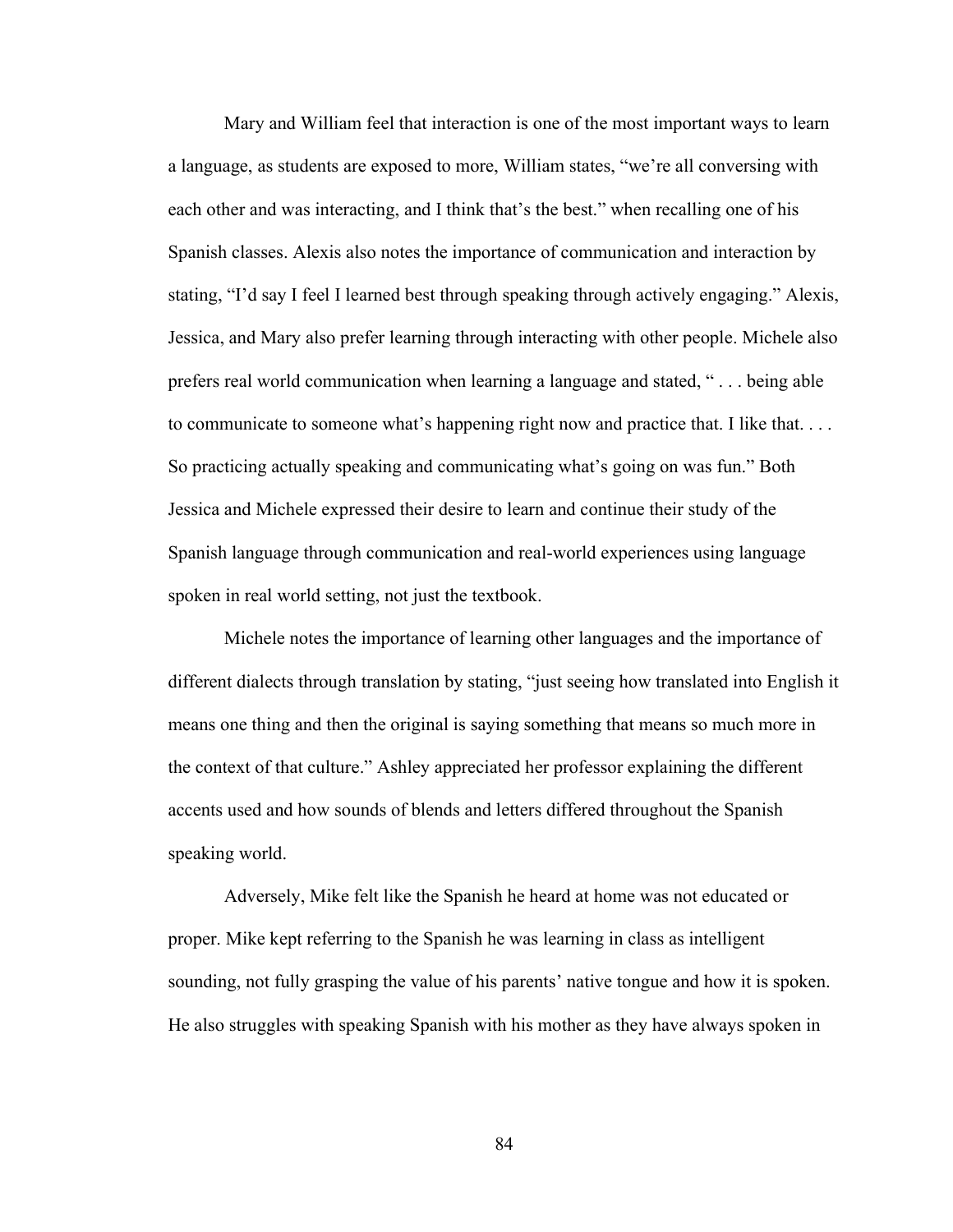English, and he is not comfortable speaking to her in Spanish; when he speaks it at home, he speaks with his stepfather.

### Real World

 Students want to learn a language in a real-life setting, not just what is presented to them in the textbook. Many of the students spoke about listening to music in their Spanish classes and how they enjoyed listening to music from different countries in their native tongue. Anne, Jessica and William liked watching movies and telenovelas in Spanish in one of their classes because it forced them to listen to a native speaker, Jessica states, "I love the movies that we did. That kind of makes you catch on quicker to what they're saying." William states " . . . in the movie, it's, you've seen parts of Mexico. And so you see the culture. You're also hearing the language and seeing the people and I think that's probably the most important part of learning language." Both students appreciate the value given to the different accents and dialects through film, as well as being able to see the body language used to convey an idea.

 While many of the students spoke about their experiences in Spanish 101 or Spanish 102, Alexis reflected on how she experienced more real-world uses of the language in her 200 level courses. She felt those courses were more relatable because she was learning the language through real-world settings using a variety of vocabulary from different countries.

 The students interviewed expressed a desire to learn Spanish in a more sociolinguistic manner. William does not feel academic language used in the classroom with the textbook provides enough value to the nuances of the Spanish language. In Mike's current class he feels the differences and nuances within the Spanish speaking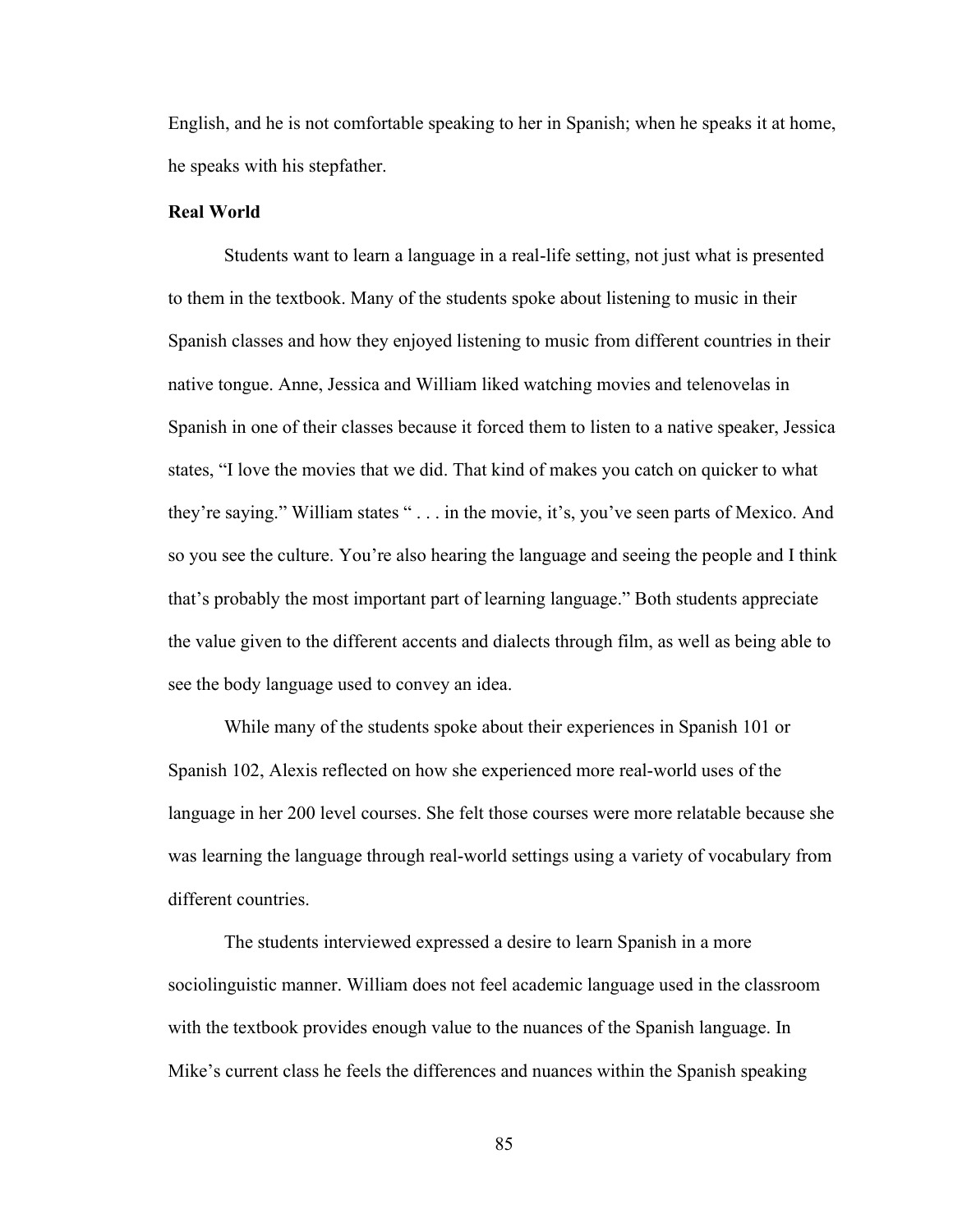world are not presented, and that is discouraging to him, he wants to learn about how things are said and expressed differently throughout the Spanish speaking world. Alexis feels like her vocabulary is limited and juvenile, "Because I have a very limited vocabulary that I've been learning in my classes. So expanding on that would probably be very beneficial for my language learning." Grace shares this sentiment and feels the biggest issue/obstacle for her really learning the language is learning its proper grammar and use. She feels that is not what is most commonly spoken outside of the classroom and desires a more real-world experience and vocabulary, she states:

when you're really speaking to people, everybody has kind of their own. Not really their own language, but it kind of is their own, you know, all the Spanish speaking countries are all different. So certain things that you that you were

taught to say, let's say in their Spanish class is not necessarily how you would go. She also feels classroom Spanish will never be used outside the classroom. In one of her assignments Michele had to look up words she would need to use and found that extremely valuable as it increased her real-world vocabulary.

 Most of the students expressed a desire to learn the language in more of a realworld useful context giving value to all accents, vocabular, and countries. Mike eloquently expressed this common desire by stating, "It's not the same language, effectively. It's a dialect and 22 different dialects. Yeah, I want to know, I want to know a little bit more than just what's in this book." Similarly, Grace wants to see more of the Spanish speaking community, vocabulary, and culture embedded in the Spanish courses at Island Life Community College, she states, "I live in a world now where there are a lot more Spanish speaking people, and really have to know the language to be able to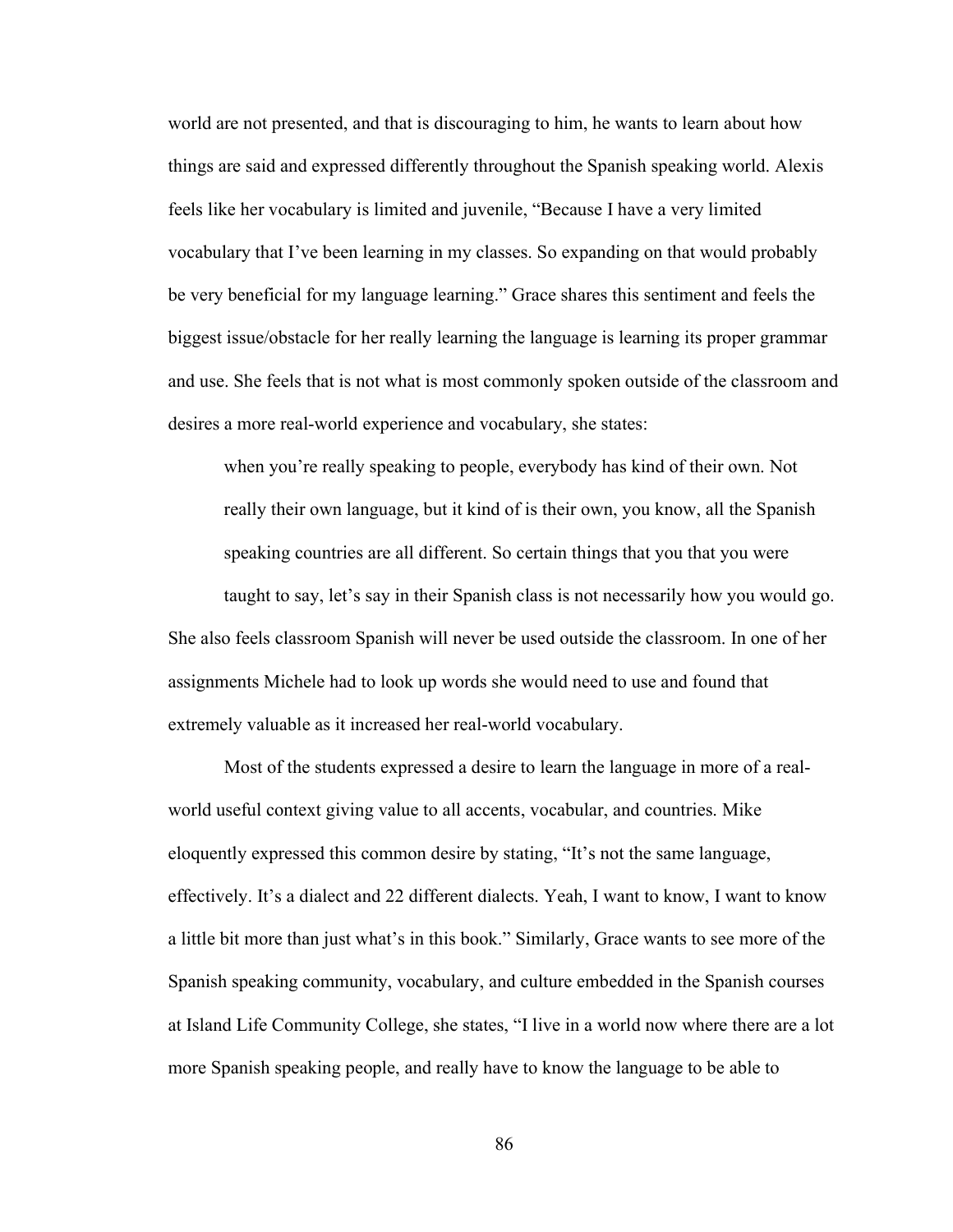communicate with people." This communication through the language can be impacted by however the language is taught in the classroom. Mike expressed how value must be given to languages, dialects, and accents to keep them from going extinct.

 The professors also expressed the value of Sociolinguistics and giving value to all aspects of a language in their interview responses. Professor Donovan believes the best way to expose students to Sociolinguistics is through study abroad, where the students are immersed in a different culture and hear the language spoken first-hand in a real-world setting by native Spanish speakers. Professor Carter likes to give her students assignments that they can relate to in the real word, outside the classroom without having to travel to another country. She is also planning on bringing things back from Ecuador, and videoing scenarios while she is there to implement in her teaching. Professor Oliva also believes students should learn the Spanish language through real world experiences by stating, "the language or the language should be authentic for them. They should be using it in authentic and real situations, real or imagined." Similarly, Professor Perez embeds sociolinguistics in her teaching through music and culture, as well as giving her students assignments which relate to the real world, outside the classroom.

 Professor Balbuena feels like a different textbook that the students could use and relate to would be more beneficial by stating, "I think if we you know, we used one of the Spanish books they do they use in . . . learning Spanish in other countries . . . use those books . . . that you would need." These types of books really teach the students the nuances of a language from a cultural standpoint through Sociolinguistics. Professor Smith would like a program that includes vocabulary from different regions in addition to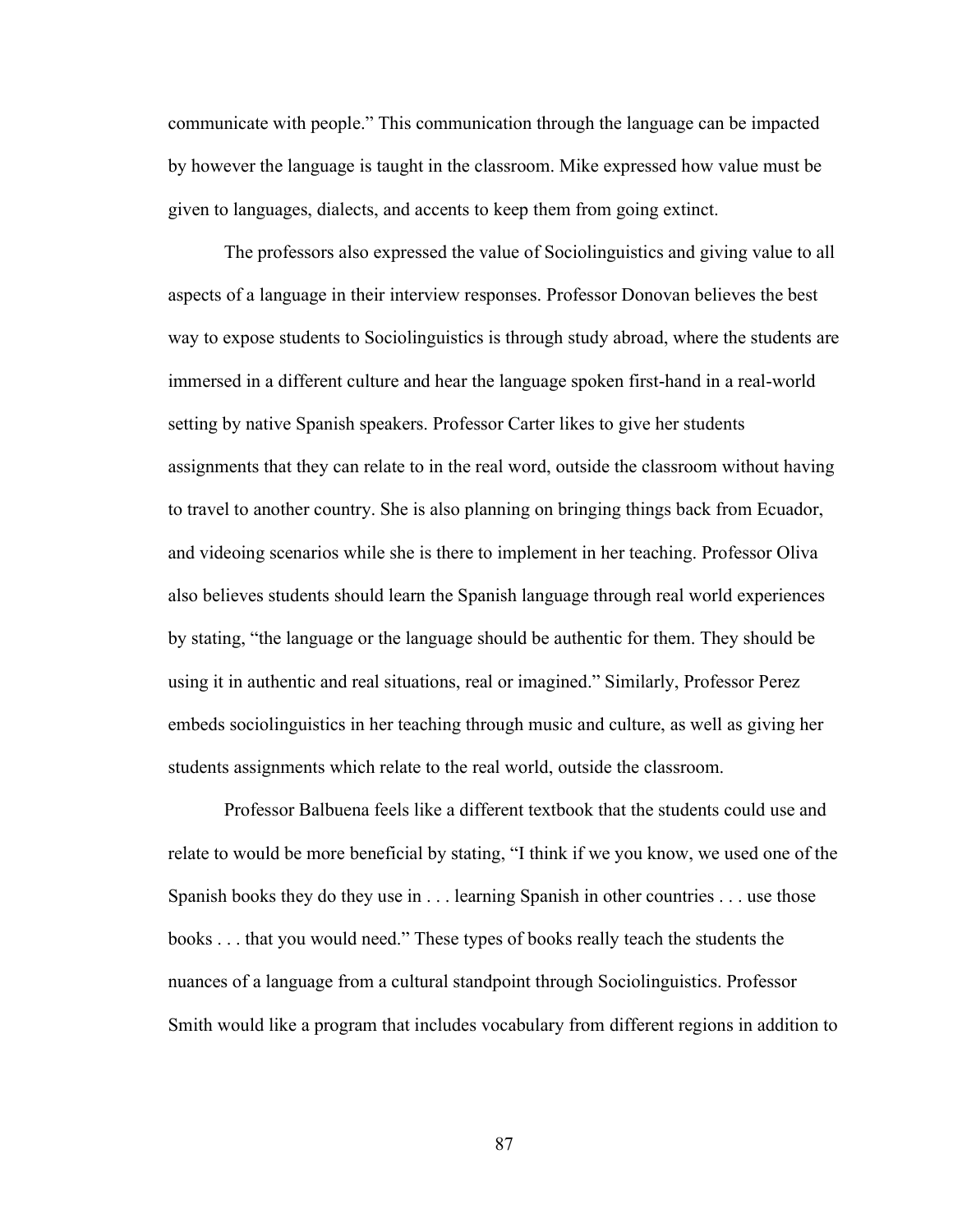what is taught in the textbook. In the interview, he describes being mindful of the dialects and accents of heritage speakers when preparing them to take assessments, stating:

. . . if you're using chanclas at your home, just know that that's fine, you can talk like that, see, if it marks it wrong, just don't worry about it. Just keep, you know, doing your activities . . . it's, it's not gonna make a change." Professor Smith also encourages his students to use apps outside the classroom where they can speak with native Spanish speakers from all over the Spanish speaking world, giving value to how Spanish is spoken in all countries and regions.

 Likewise, Professor Perez likes to supplement the vocabulary in the textbook when she knows of other words students will hear, expanding on a concept by making it useful to her students. She further expands on this idea emphasizing all languages are not the same, and each language has its own characteristics depending on where you are in the world, linking culture and Sociolinguistics.

 Teaching students about the similarities between their native language and the language they are learning also shows the students the value of language learning. Professor Perez likes to introduce her students to the words we have in English that come from or are originally Spanish, giving value to the language. She also incorporates lessons on the influence Mayan and Aztec languages have had on the Spanish spoken in Mexico, placing value to both indigenous languages.

 Both the professors and students interviewed agree that Sociolinguistics is an important part of Second Language Learning. Examples of teaching and learning Spanish through the lens of Sociolinguistics is considered important to persistence in language learning.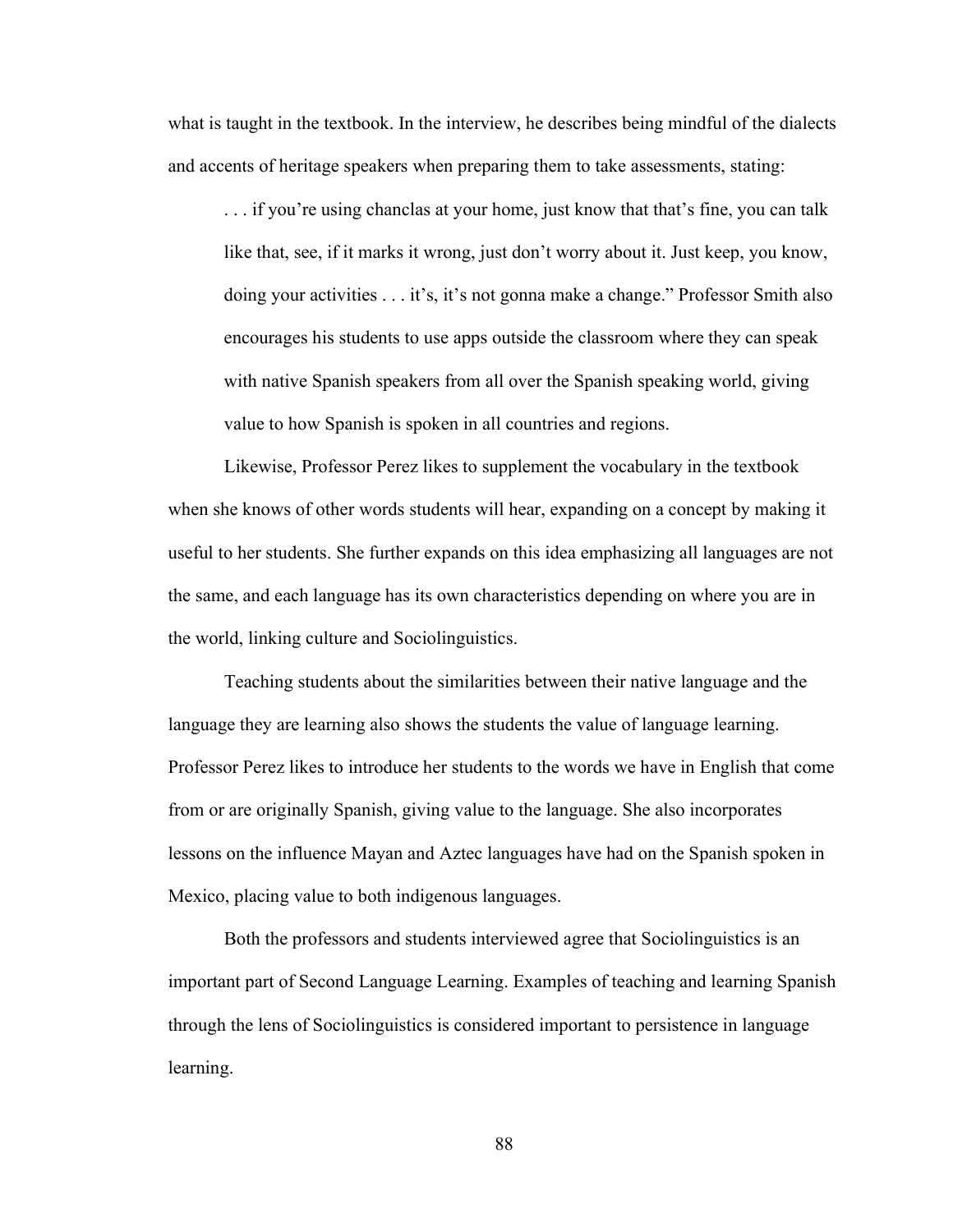### Theme 3: Learning Environment

 The Theme Learning Environment reflects everything to school policy to how the language is taught in the classroom. Under the Learning Environment theme fall three subthemes, Atmosphere "where and how the language is taught," Policy "mandated by the institution," and Rapport "professor/student connection."

 The Spanish Professors interviewed at Island Life Community College hope to inspire their classes and support students who continue with the language. Some students expressed their desire to continue their language learning because of the professor or professors they had. Conversely, some students described feeling discouraged because of their classroom experience. For one student, interactions with a professor were irrelevant, she had made up her mind that she was disinterested in continuing with the language.

## Atmosphere

 The subtheme Atmosphere emerged and encompasses descriptions of the use and delivery of the course material, to communication, and the classroom environment. This subtheme includes the professors' academic freedom and how they choose to teach culture and grammar.

 All of the professors interviewed stated they prefer face-to-face classes instead of asynchronous online or hybrid, because students need to be able to interact and connect with each other and the professor. Professor Donovan utilizes a lot of group work and conversation in her class, and makes the students regroup so they get to know everyone in the class:

I regrouped the tables into groups of six, so there's more interaction. And then I asked them constantly to change seats, because the students have a tendency to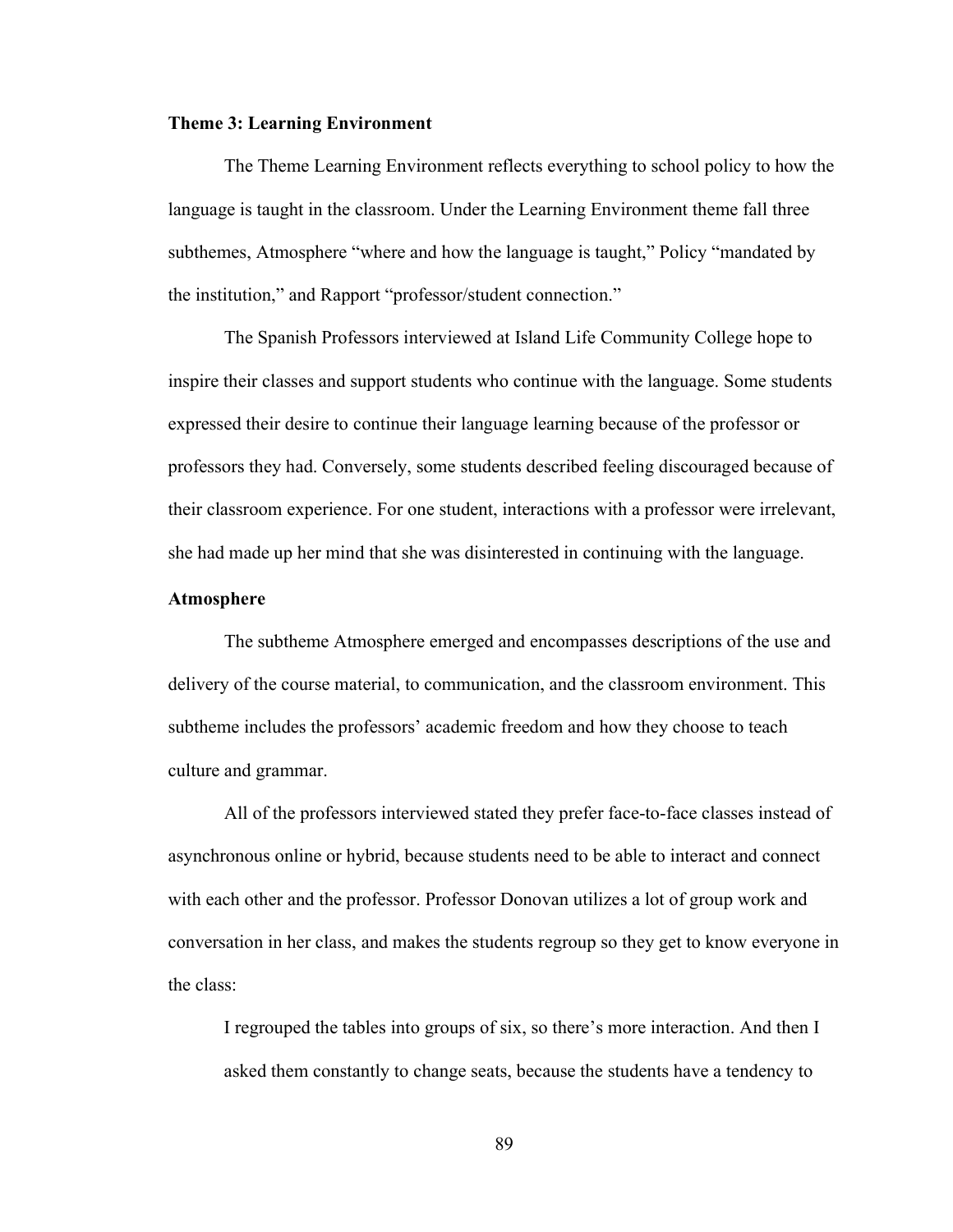always sit in the same place. Well, every class, I move them around, so they work with different partners. And I do a lot of activities where they have to get physically out of the chair, and out of their comfort zone, and go work with somebody they have not worked with, or they have to go interview somebody that is in a different location. Because I believe that if you are moving around, you pay more attention. And when you are actively involved, you also learn more.

Many of the professors agree with Professor Donovan and expressed how they use group work in their classes so students can interact and communicate with each other. They briefly present the grammar and then they move onto active exercises where students demonstrate what they just learned.

 The professors in this study like to encourage their students to communicate as much as possible. In one example, Professor Perez notes that what is said does not always have to be perfect, as long as an idea was communicated, stating, "the basic idea of a language is to communicate." Professor Donovan also agrees that students should be communicating in classes and feels that communication is one area where the department could establish more continuity, "train people on communicative approach. So it was easier because you establish certain parameters within which you can work your own style." As she continued to speak, Professor Donovan described students who would get upset when asked to speak or read in her more advanced level classes. They felt uncomfortable because in lower- level classes they did not demonstrate understanding verbally, often focusing on language drills. Communication is an important part of language learning as students need to be able to convey their ideas. Professor Smith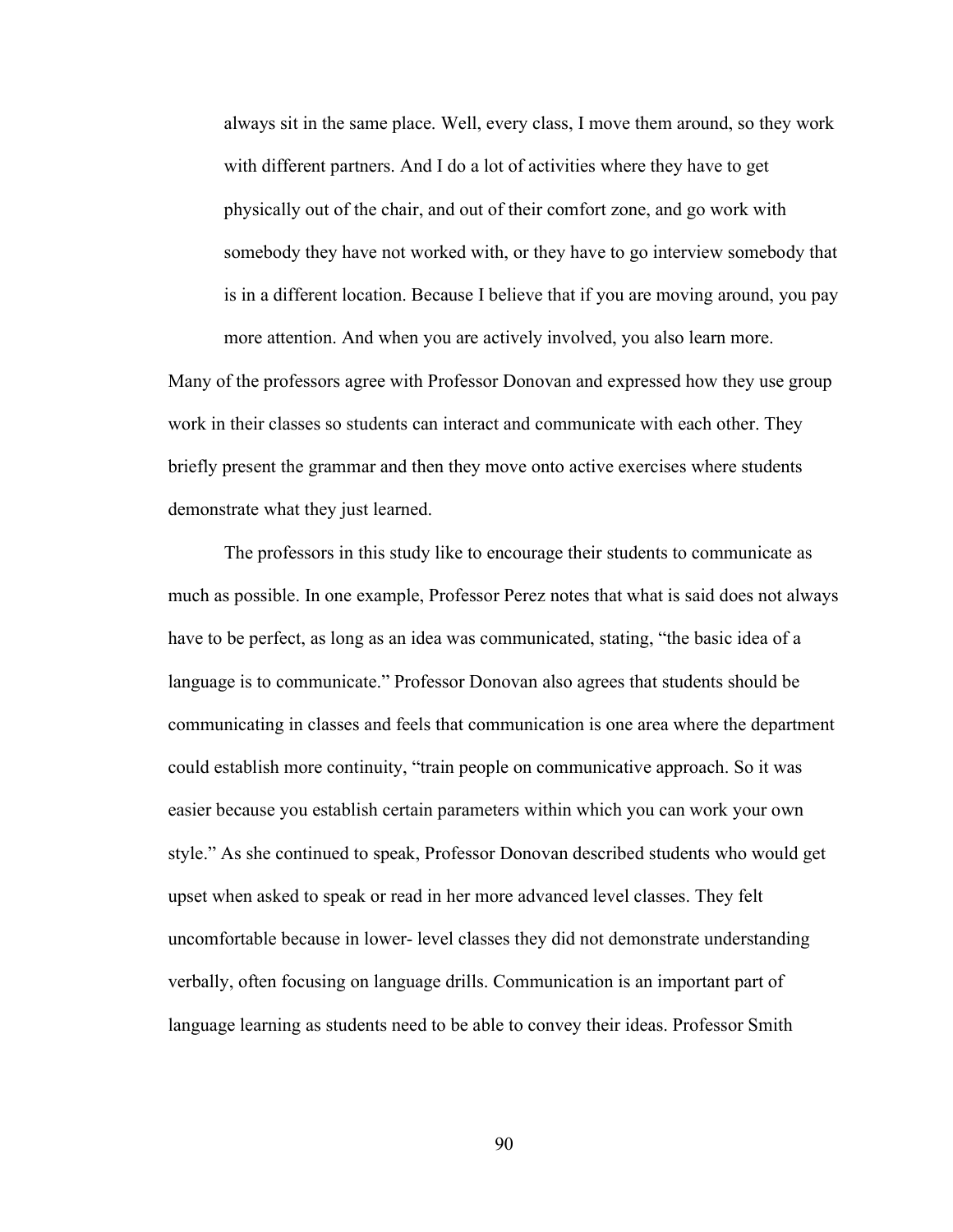understands this importance and likes to take his time with his students, so they are able to communicate, and notes that language is an acquired skill that needs to be practiced.

 The Professors also felt language learning should be fun, and they like to make their classes as fun as possible while delivering the grammar concepts. They feel that if they make the class fun, the students will want to continue in their studies. Many of the professors expressed concern that they do not have enough time to cover everything in the book, finding the extent of the grammar and how it is presented to be challenging. Professor Balbuena specifically thinks the textbook is "too dry" and should be supplemented with interactive and communicative exercises to make learning more enjoyable for the students. Professor Smith actively supplements the textbook with fun and relatable activities to keep the students motivated as he remembers that is how he learned English best. In conversation, Professors Balbuena and Perez admitted to teaching some grammar concepts in English so the students are able to comprehend the concept in Spanish. This technique is used because the professors find the grammar concepts in English difficult. Like many of their colleagues they both feel language learning needs to be fun, interactive, and communicative for learning and persistence to occur.

 Similar to interaction, Professor Donovan feels like students learn best by doing, "hands on learning is the most important thing . . . " Professor Balbuena sees group work and peer feedback as a teachable moment, stating, "sometimes the other person can be a teacher to them, and they didn't pick it up with me, and they picked it up." Professor Perez feels that nonverbal cues, such as body language in interactive conversation helps them to learn the language. Professor Hertz enjoys watching students learn the language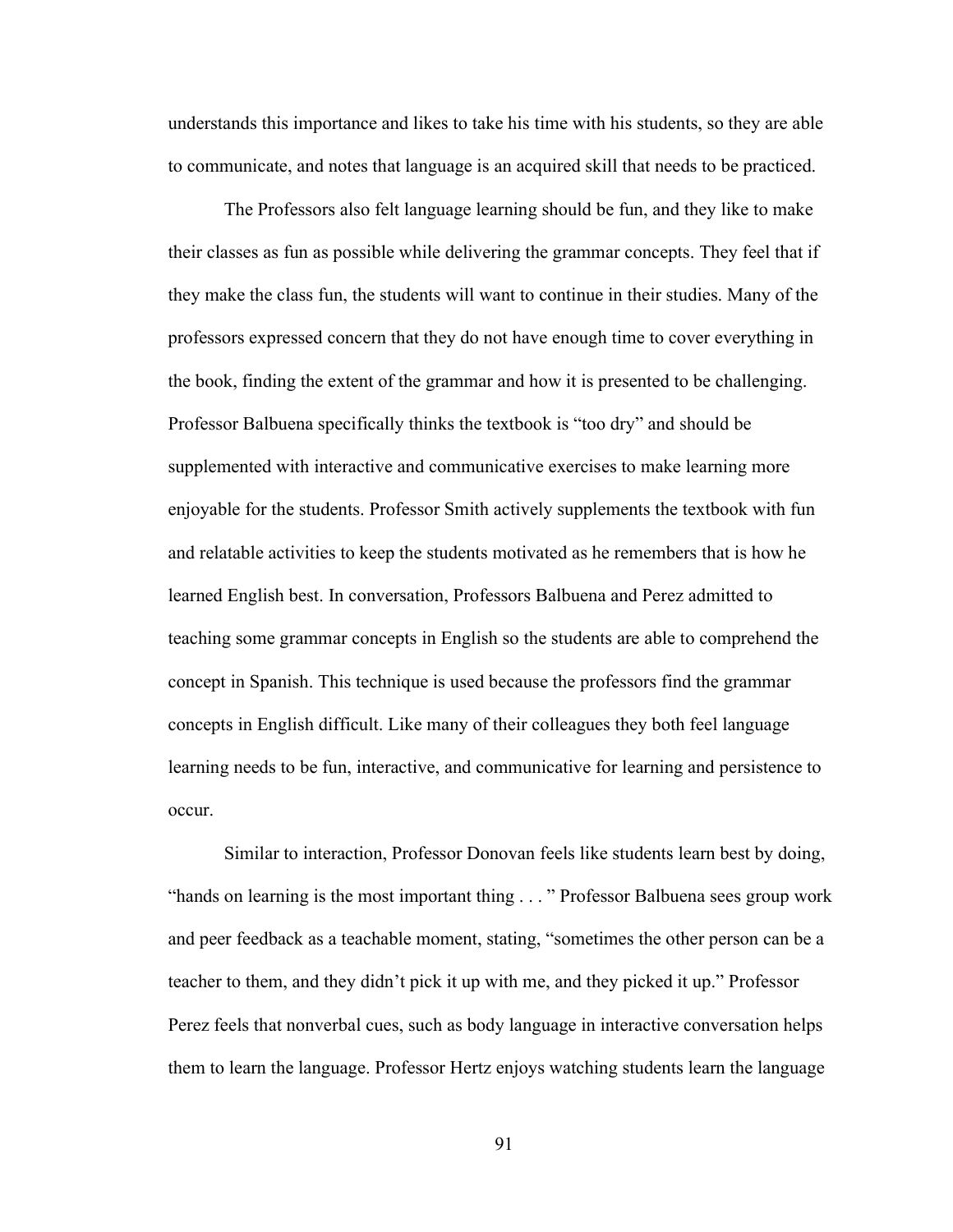through interaction and communication because student growth can be seen and transferred into their lives outside the classroom.

 All professors interviewed agreed that the best way for hands on learning to occur is through study abroad where the students are immersed in the language and culture. They feel that this type of learning forces students to really utilize what they have learned in a real-world setting. Professor Donovan regularly includes current events in her more advanced classes where the students can learn about the world in Spanish while learning the Spanish grammar. She states that her students really enjoy this assignment because it is something relevant to them.

 Culture is presented in the textbook for each level, however, all of the professors interviewed stated they supplement the culture by embedding it in their classes. They use their own experiences, to teach their students the culture of the Spanish speaking world, not just one specific country. They will expand on vocabulary or a grammar concept by embedded something cultural in the activities and lessons Professor Perez states:

If we're talking about seafood today, which is crab, I tell them if you're in the south of Mexico, just be very careful because if somebody snickers when you use that word, it means a gay man. It doesn't anywhere else . . . but so I'll stop. And I'll give them a little bit of trivia that they should or shouldn't do in certain places . . . I mean, Spain itself is multicultural. It was in the Middle Ages, it was the most the most diverse region in Europe . . . but I always give them a little more . . . I almost always show him a couple of videos in Cozumel, or I'll show them pictures from when I was a kid. So it's, it's presented, not only is not only something separate from the language, but I try to incorporate it with the language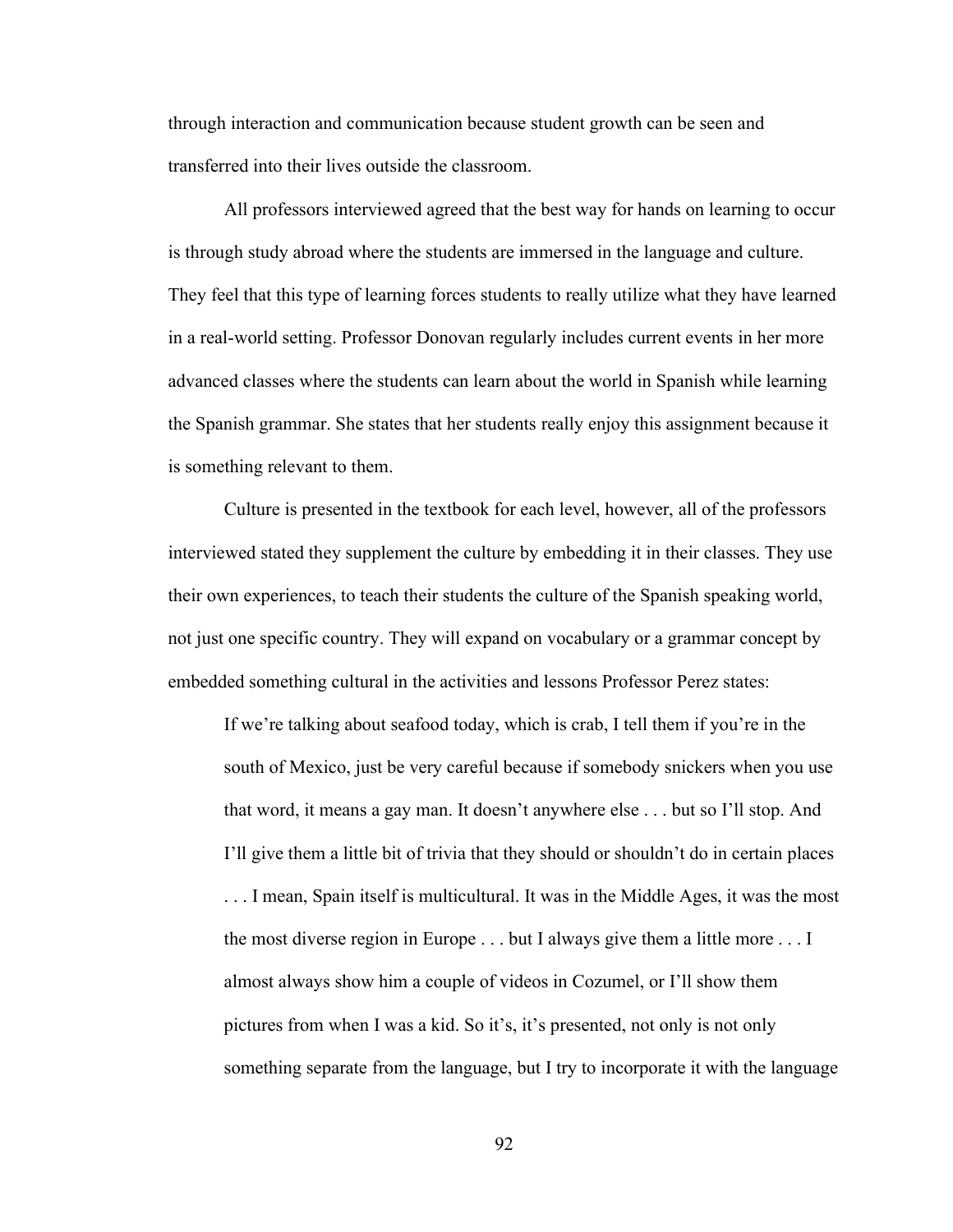as much as I can. . . . And sometimes that means stopping in the middle of a sentence and saying, oh, wow, I just saw this and presented it. And when you do that, since you break the rhythm, you have that is starting to love them to sleep suddenly they pay attention.

Professor Smith includes movies, and Professor Perez wears her jewelry and explains what it means. Professor Balbuena discusses her experiences with culture in Spain and Bolivia, two places where she studied abroad. Professor Oliva inserts familial culture into the chapter that talks about family, having students compare Spanish speaking family structure to American families. Professor Carter likes to point out the similarities between the American culture and the Spanish speaking cultures she states, "is important for them to realize that we're not so different. We're not so foreign, referred to as Hispanics. And I'm constantly making them realize look at the similarities that we have yet we're ... different, but yet we are similar." Professor Smith also shows his students the similarities in the languages and cultures as he also feels it is important.

 All but one of the students interviewed stated that they prefer face-to-face classes because they like interacting with their peers, Michele states, "I like to I like to learn with other people." She especially liked the supplemental assignment where she was paired up with another classmate for interviews because she was able to communicate and interact stating, "I like the practice of being able to communicate real life everyday things." Alexis felt the supplemented activities where she got to interact with her peers were more active where she could actively use the language. William, a multilingual student likes face-to-face classes because he feels he learns better through "more communication and immersion and listening." He also feels that learning with his peers is more beneficial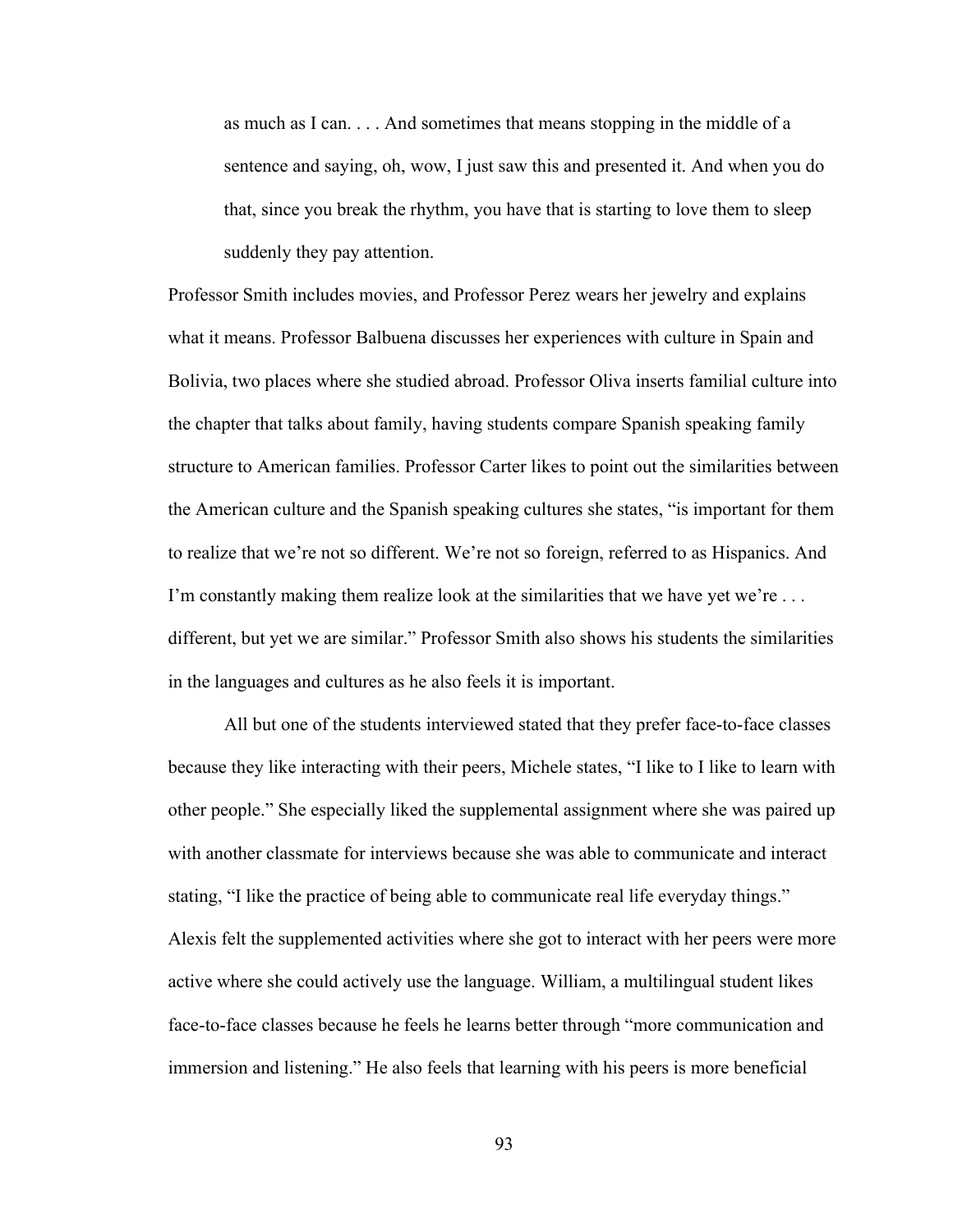because there is less lecture he states, "we're all conversing with each other and was interacting, and I think that's the best . . . because we were all immersing ourselves in the language together and learning together . . . " Mary prefers a face-to-face setting because there is more interaction than online:

I have to, like, do like an activity involving, like, what I'm learning otherwise,

like, I'm just not gonna pick it up. Like if I'm just doing constant, like readings

. . . paragraphs and paragraphs . . . it's not gonna like register with me. So, I like to do like interactive stuff.

Mary also feels she learns better through interaction. Grace prefers face-to-face classes because she feels there is more interaction with the professor, and she really gets to know them.

 The students who found the switch to the online format more difficult and distracting were the 3 mothers, as they had more going on at home and felt they could not devote the time needed to their classes. Anne does not have children but agrees that learning in the online environment due to the pandemic is more distracting stating, "it is very hard for me to keep my focus in front of a computer screen, especially when I play a lot of games on my computer." Michele felt that the switch to online because of the pandemic negatively affected her desire to continue because she did not want to learn the language online. Jessica feels that by not being in a physical classroom she does not hold herself accountable to do required work. Grace sees the online environment as detrimental because she does not get to see or interact with her peers and professor on the level she would like. The one student who prefers learning in an online format stated it was because of his personality and the buffer the computer offered. The students also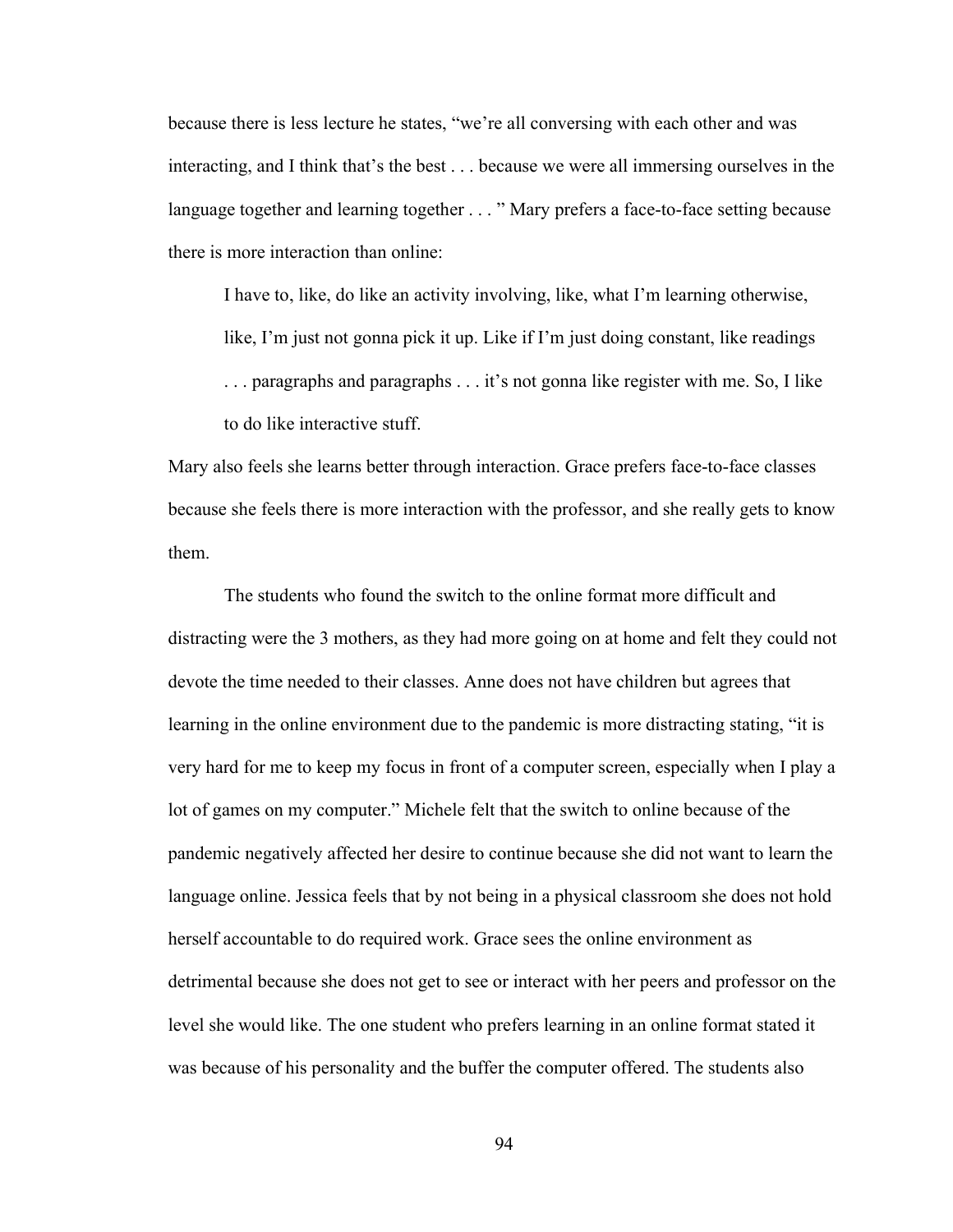stated there was more writing and lecture, and less interaction in their classes once everything was switched to online. The one benefit the students agreed on was going at their own pace in the online environment.

 The students described studying abroad as a benefit because they would immerse themselves in language and culture. For example, Mike feels studying abroad is one of the best ways to learn a language describing it as, "you're essentially throwing yourself to the wolves. You're, you're right in the thick of it. You're there . . . you'll be lucky to find somebody who does speak English fluently because that's not their tongue. That's not what they're there for." Michele had similar views about study abroad, she had previously done a service trip to a Spanish speaking country and found the benefit of being immersed in the language and culture, she stated, "I think that learning by immersion is the best way to learn. . . . Like, if I was immersed in the culture, I would just try and fail, and people would be very understanding." Studying abroad forces students to be immersed in the language and culture, allowing them to hone their language learning skills. Jessica spoke of wanting to study abroad to see what daily life was like in another country and experience it for herself; she would like to see how it is both similar and different to the life she lives in the United States. Many of the students interviewed stated they wanted to study abroad so they could experience the language and culture first-hand.

 Activities that highly motivated the students to continue often deviated from the textbook because they were more aligned with what and how they wanted to learn. Alexis describes this when sharing an example of a presentation her professor gave her where she had to research traditions; she states, "specifically because I was able to actually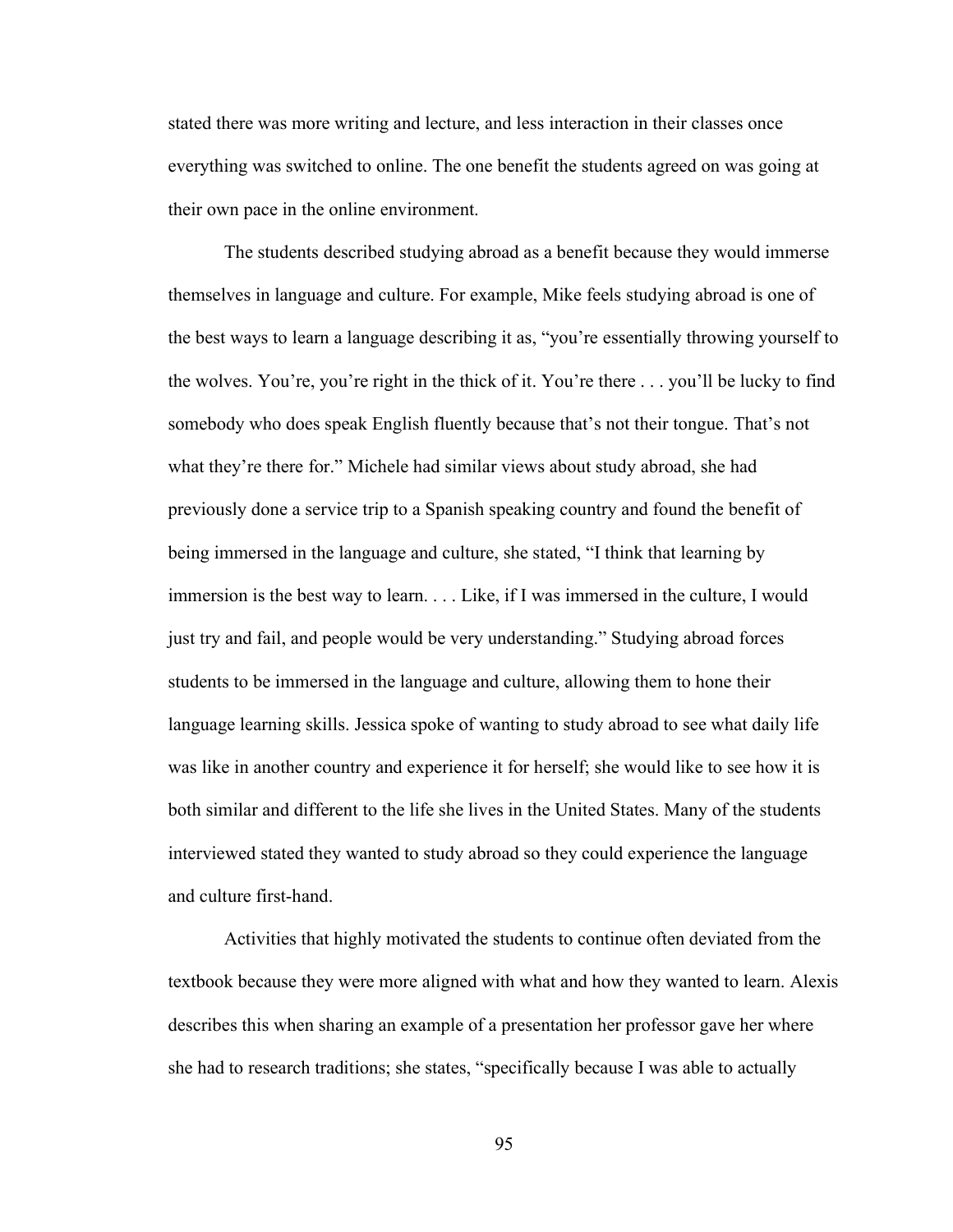speak. Like, speak on command, you know, I feel like it was more engaging," She would prefer more supplemental material and less textbook, where the activities are more relatable. Mary enjoys the supplemental activities that make her research cultures because they make her think. Similarly, Michele liked the supplemental writing activities where she researched another culture and write about real life experiences. Mary also enjoys her assignments that include music because they are fun and cultural, exposing her to new genres and artists that she would not normally listen to. Jessica, Anne, and William liked the movie assignments because they were they could experience culture without leaving their homes and went on to watch more movies in the Spanish language. William really appreciated the movies because he was able to choose one that was interest to him, he states:

this is my favorite because it helps you with immersion, because you're listening to it. Not only that, but in the movie, it's, you've seen parts of Mexico. And so you see the culture. You're also hearing the language and seeing the people and I think that's probably the most important part of learning language.

William stated he was not learning the language when his professor presented the material in drills, and said that if he was not self-motivated, he would not have continued with the language. Conversely, Mike liked the drills because they helped him brush up on the basics.

 The students interviewed felt when their confidence in the language increased through communication and interaction their desire to continue the language increased as well. After taking one of her more advanced courses where she gave a presentation in Spanish, Alexis stated, "feel more comfortable with language, I can speak it more, you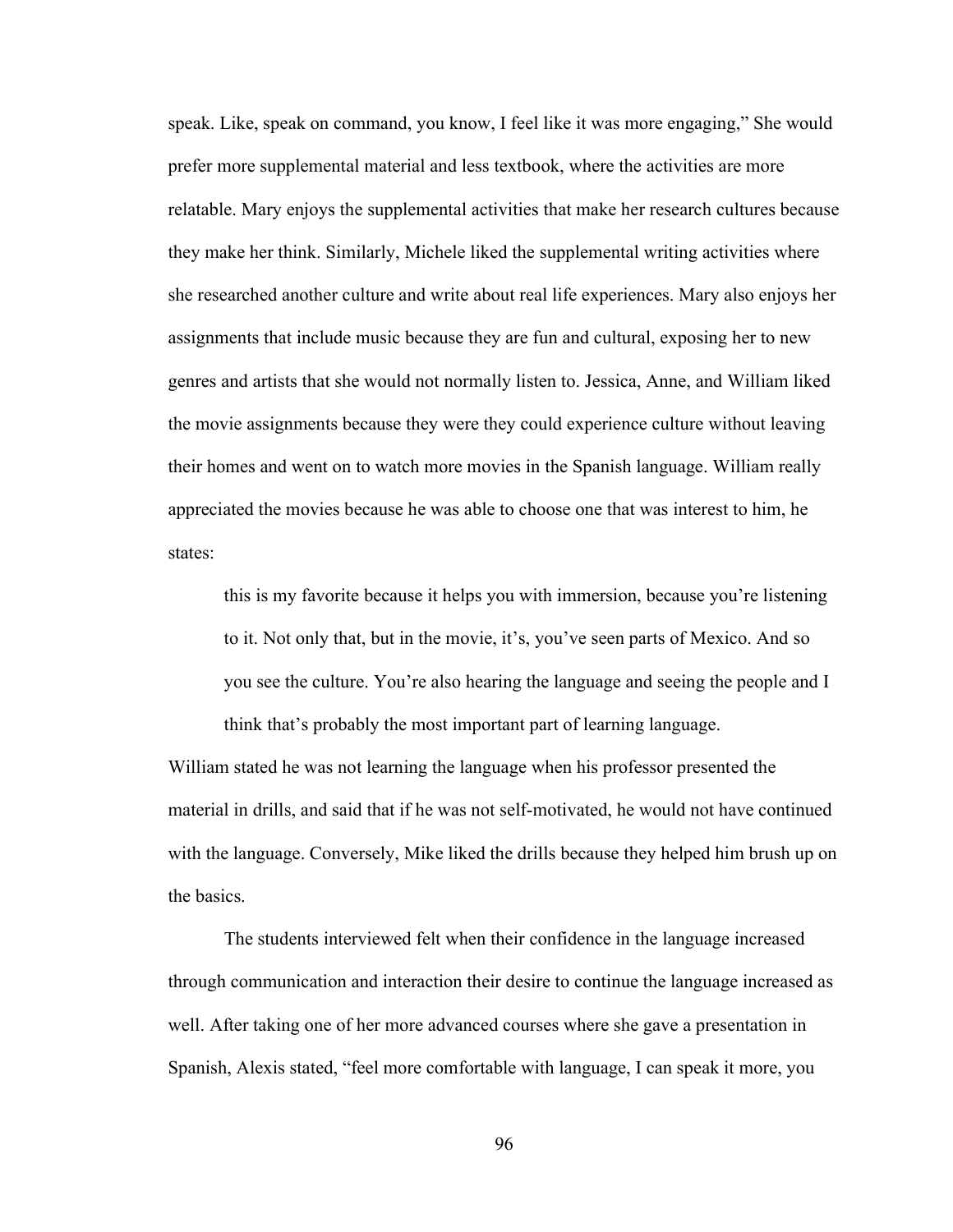know, not fluent . . . come up with things in the moment. And I feel like that's what a language that's like, what you want to aim for, right?" Michele stated she enjoyed being challenged in her Spanish class as it made her rise to the occasion.

## **Policy**

Under the subtheme policy fell Placement, Curriculum, Course Offerings, and Societal Support. Societal Support also encompasses the importance the K–12 educational system puts on language learning, as well as European Style; both of which refer to how languages are taught and viewed in the United States and in Europe.

 Course offerings and course descriptions from college artifacts were used, as they state how the students should be correctly placed and what the students should be learning in their language class. The college offers guidance on how to place students at the appropriate level, however, most of the students place themselves without assistance; when they are placed by an advisor, the professors feel they are incorrectly placed. The Spanish curricula across the levels indicates how culture, and sociolinguistics should be embedded in the classroom instruction, along with what they should be learning through writing, reading, speaking, and listening at their level through use of the standard textbook. The curricula also specifies the use of a common textbook even though the professors can use it however they please. Course offerings also relate to current and future student careers, as well as special topics courses that would motivate students.

 Even though the students interviewed feel as though they were correctly placed in the correct class at the correct level, the faculty interviewed stated the opposite. Most of the professors interviewed expressed frustration when they were asked if they felt their students were correctly place, Professor Carter states: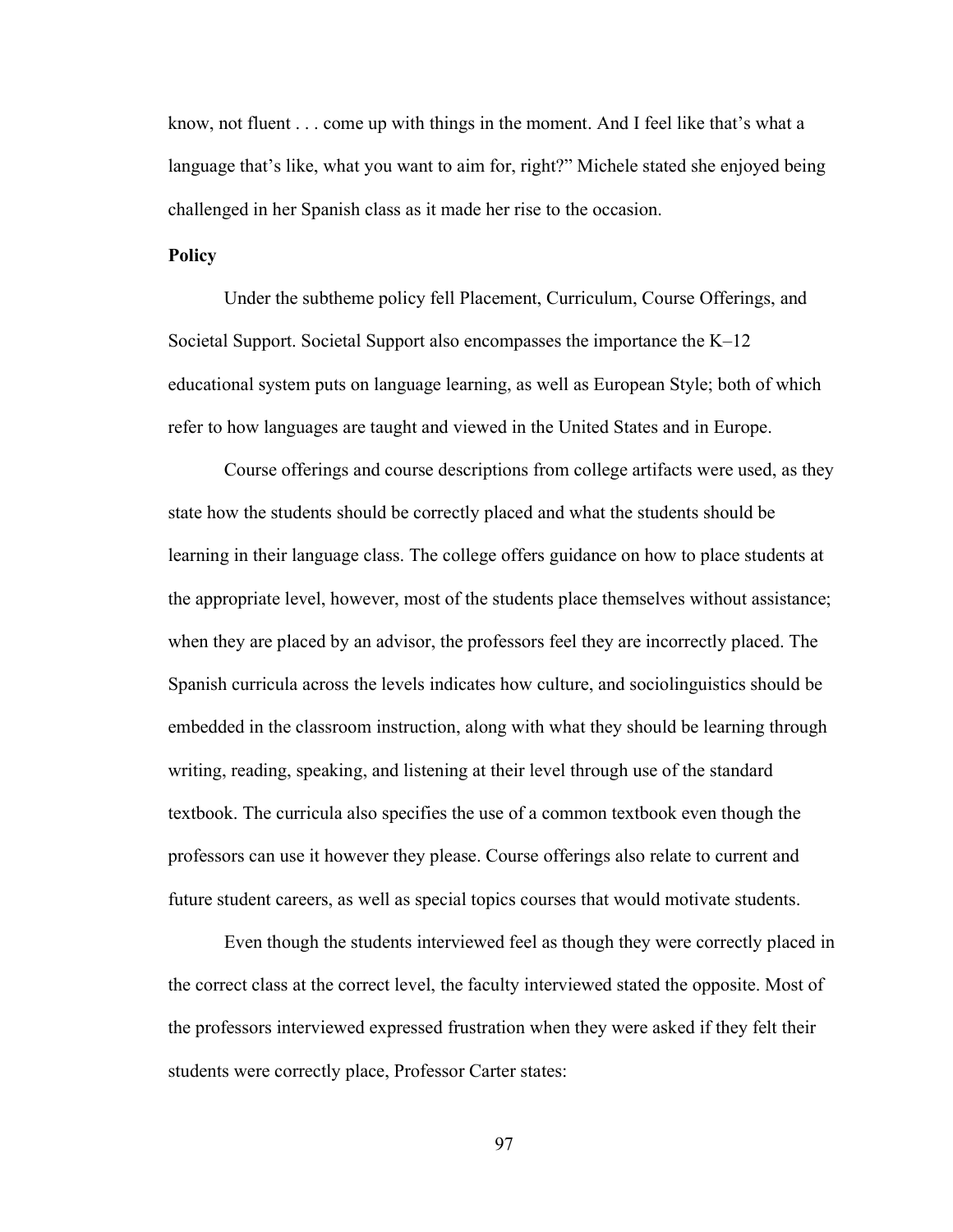Whatever placement exam that they're doing must be a joke. Or if they don't do a placement and the advisors, the advisors just pushing them and telling them here, just take this one like an easy and easy A well, it's not at least not in my course. And it doesn't give them that concept of you're now in college, you know, learn something new. Try something new. It's like the same thing. It's like Grade 13 . . . the advisors are not helping, they just placed them there no matter what even if the kid says, Yes, I'm Spanish, you know, I grew up in the Spanish home, and they still put them in a 101. Makes no sense.

Professor Balbuena also expressed frustration with student placement and feels the Spanish program specifically can be drastically improved by placing students at the right level, instead of placing everyone in Spanish 101. Professor Balbuena also encourages students to take a CLEP exam where they get credit for levels they place out of. Similarly, when Professor Donovan has a heritage speaker in her Spanish 101 or 102, she helps them find the correct class they should be in. Professors would also like to see the Spanish for Heritage Speakers course run, so their heritage speakers would be in an appropriate class.

 Professor Donovan also believes that students who are correctly placed will be more successful, as in her experience, many who have taken an elementary class for an easy A end up failing the class because they are not challenged and bored. She also feels students would continue to the higher levels if they were correctly placed in the course. Professor Smith stated he often has to move students to a lower or higher level because they are in the wrong class. Contrarily, Professor Oliva was the only professor who feels for the most part students are correctly placed.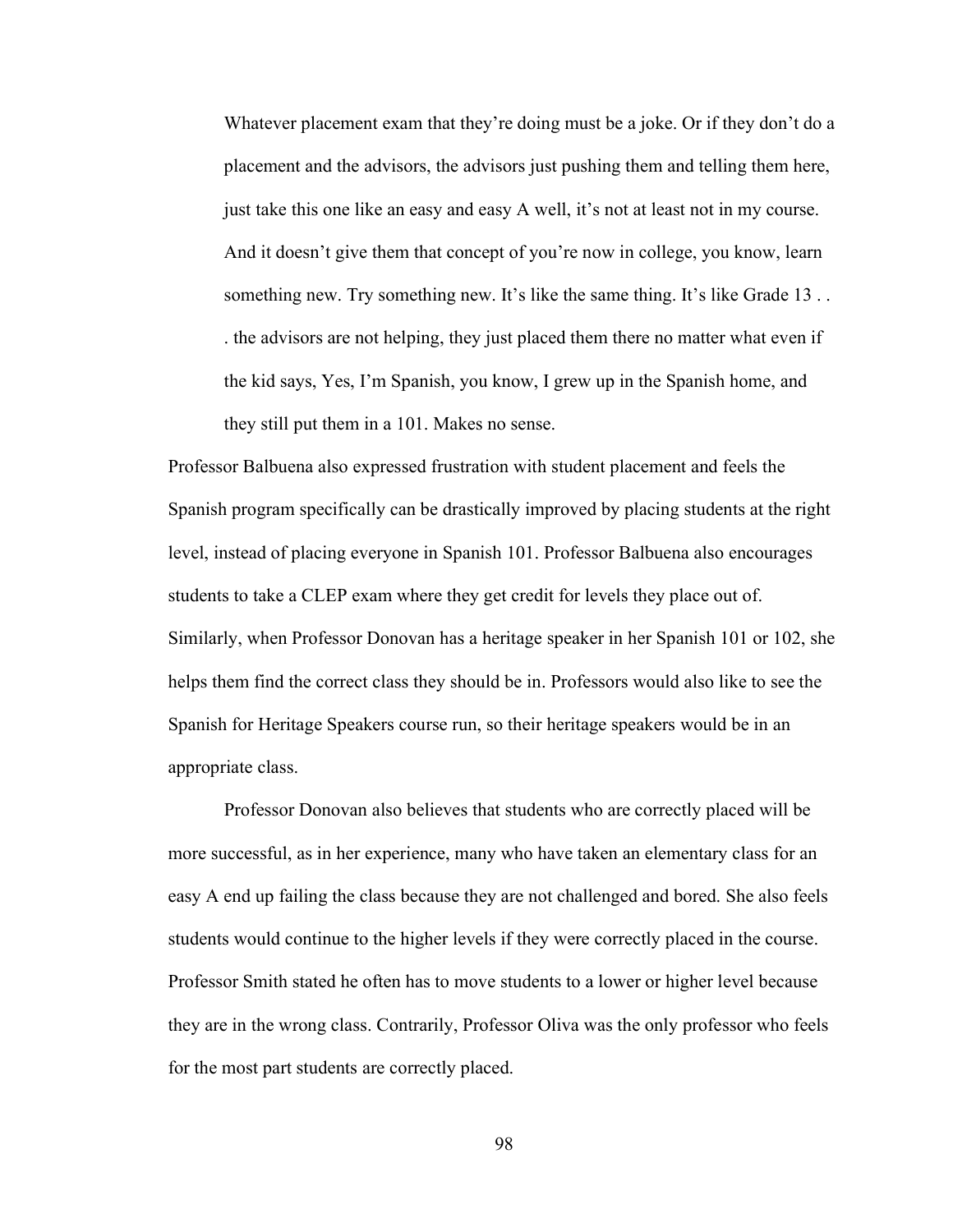Apart from placement, professors also see a lack of consistency among their colleagues in the way material is delivered due to academic freedom. They see this as both a blessing and a curse, as they feel not all professors are teaching the students the material. When asked how well they feel they are teaching the material, they all stated as best as they can, despite the circumstances and college policies, and all but one feel like they make themselves available to their students and provide support.

 Professor Donovan would like to see guidelines in place that professors would have to follow to ensure all students are learning the material. She would still like professors to have academic freedom, she would just like to see more consistency as some other colleges have. While all of the Spanish professors at Island Life Community College use the same textbook, they do not all use it the same way. Professors Carter, Perez, and Smith would like to see less of the textbook as she sees is as mostly drills and supplement much material. They state that supplementing the material is to make it more realistic and cultural for the students.

 The professors also noted a common final to ensure consistency of teaching; but they did not like the final as it was a multiple-choice test where the students do not fully demonstrate understanding of the language. Instead, most would prefer to make their own finals or final projects where the students have to speak and write, showing what they actually learned in the class.

 The professors also see large class size as discouraging and not being able to teach effectively; they prefer smaller classes of 18 or 19 students to work together and interact. Another problem they acknowledge is the temporary and transient nature of some community college students. The faculty feel that the limited time they have with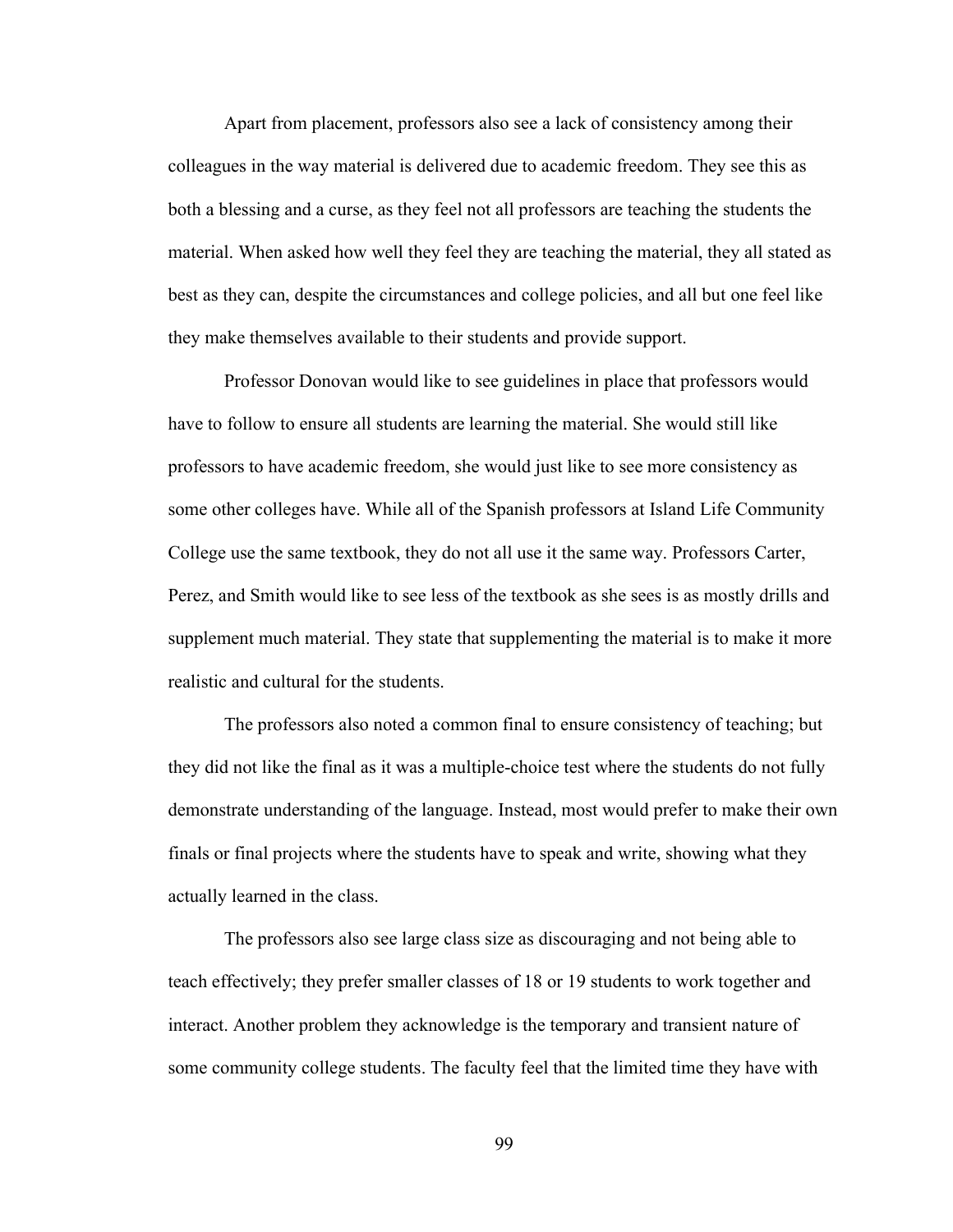students is a detriment to retention. Finally, it is important to note that Professor Balbuena and a few other professors noted that one of the main problems they face in retaining students is the lack of societal support and a perceived lack of importance the K–12 education system puts on learning languages.

 All of the students who were planning on continuing their study of the Spanish language wanted more course offerings at the 200 level and felt that the lack of courses was a deterrent as stated by Alexis, "that's what I kind of ran into at community college. My higher-level language classes aren't available half the time, so I have to wait. Which is why I only took French 102 I would have gone more. But that was the highest that was offered here." She also stated she had to get waivers from the head of the department because classes she needed were not offered when she needed to take them. William and Mike share the same feelings as Alexis, as they wanted to sign up for additional classes for the language(s) they are studying, but they were not available.

 Like the professors, students noted the lack of support from society and the K–12 education system as one of the reasons why students do not continue with a language. William feels the way languages are taught in the United States should be more like how they are taught in Europe, where students are exposed and immersed in a language at a young age. William is a multilingual student who grew up speaking two languages at home at a young age and studied for a year in Italy before enrolling at Island Life Community College.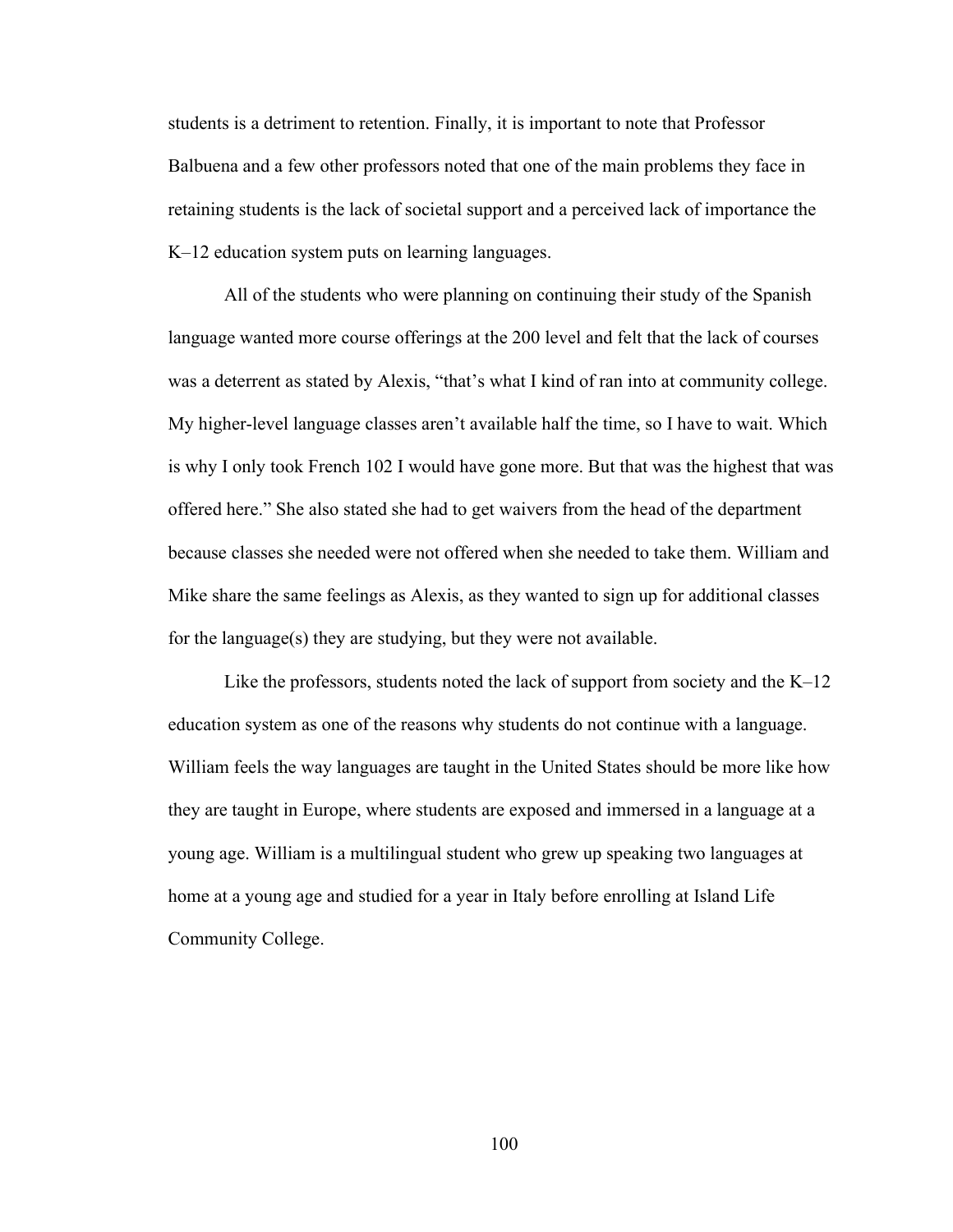### Rapport

 The professors all stated they love to teach and share their love of the Spanish language and cultures with their students. Professor Hertz relates teaching passionately with student persistence stating:

I think the love that I've had for the language alone, you have to love something that you're doing, if you don't love something you're doing, you're not going to present it well. So I think, by the love that you have for the given language that given culture, and the experience that you have . . . I have to say, love. If you don't love it, you're not going to present it. If you love what you're doing, no matter you can make . . . this stuff interesting.

Professor Smith makes sure always to smile when teaching, and despite the difficulties that come with teaching a language, Professor Balbuena loves what she does.

 Similar to love of teaching, all but one of the professors state the support their students and make themselves available to them as much as possible. Professor Smith would like to be seen as a professor, and as a resource to the students, someone they can rely on for support. Professor Hertz believes that the relationships formed in the classroom among students and professors makes students want to continue in a language class. All but one of the professors hold office hours, provide extra help or are available via email when students need them, Professor Donovan states, "I held office hours, I hold office hours weekly, I encourage students to come and see me I people that I see that I haven't they have a special difficulty." Professor Balbuena, like many of her colleagues interviewed, stays after class or arrives early to provide extra help, and encourages them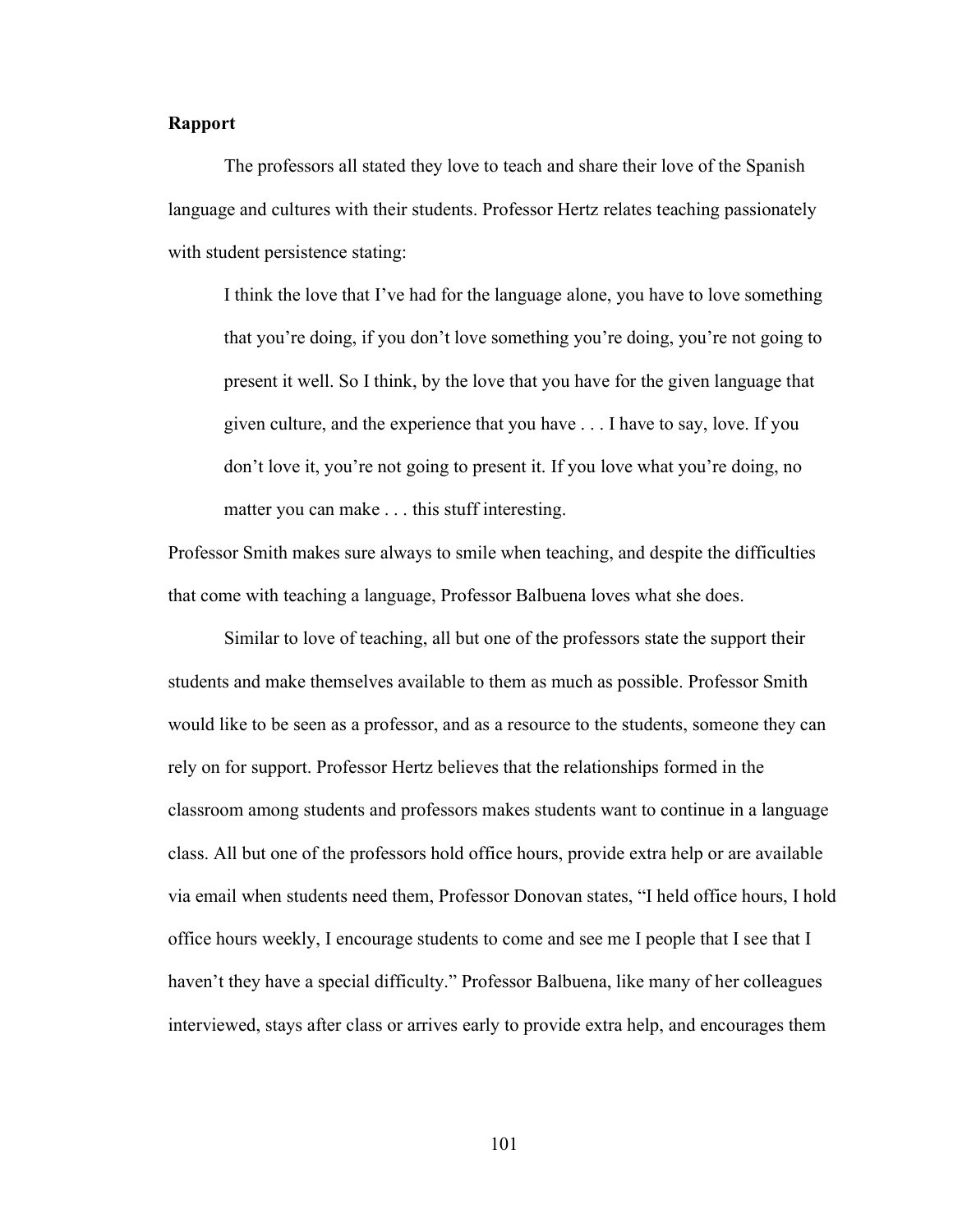to utilize the tutoring center. Most of the professors go above and beyond because they want to give their students confidence and see them succeed.

 When the professors conveyed their passion for their jobs and the language the students stated it made them want to continue with the language. Jessica especially liked when her professors would share their own experiences with the language and language learning, "... love what you do. So that makes a big difference when someone's teaching you is when they actually put like feeling behind it and they give you personal experiences." She also stated that the professors who were more into their jobs and subject matter made her want to continue. Like Jessica, Anne feels the professors who make her want to learn and continue are the ones who are more energetic. Grace preferred one of her professors to the others because he was more personable and interactive than the other. She also stated that the way a professor teaches can make or break a class, "And it just made the class a lot more fun, when you have an exciting teacher that that likes to joke around against the teacher that's very serious . . . " Mike stated that he would be more motivated in his class if his professor showed more passion for teaching the subject matter.

 Professors who built relationships with students effected students' desire to continue. Both William and Michele stated they had great professors for their classes who made themselves available and supported them, they looked forward to classes. Michele really appreciated and felt honored that her one professor nominated her for the Spanish Honors Society at the college. Alexis described her professors as supports that were available to her. She felt they were there for her every step of the way during her language learning. She described asking for recommendations when she was applying to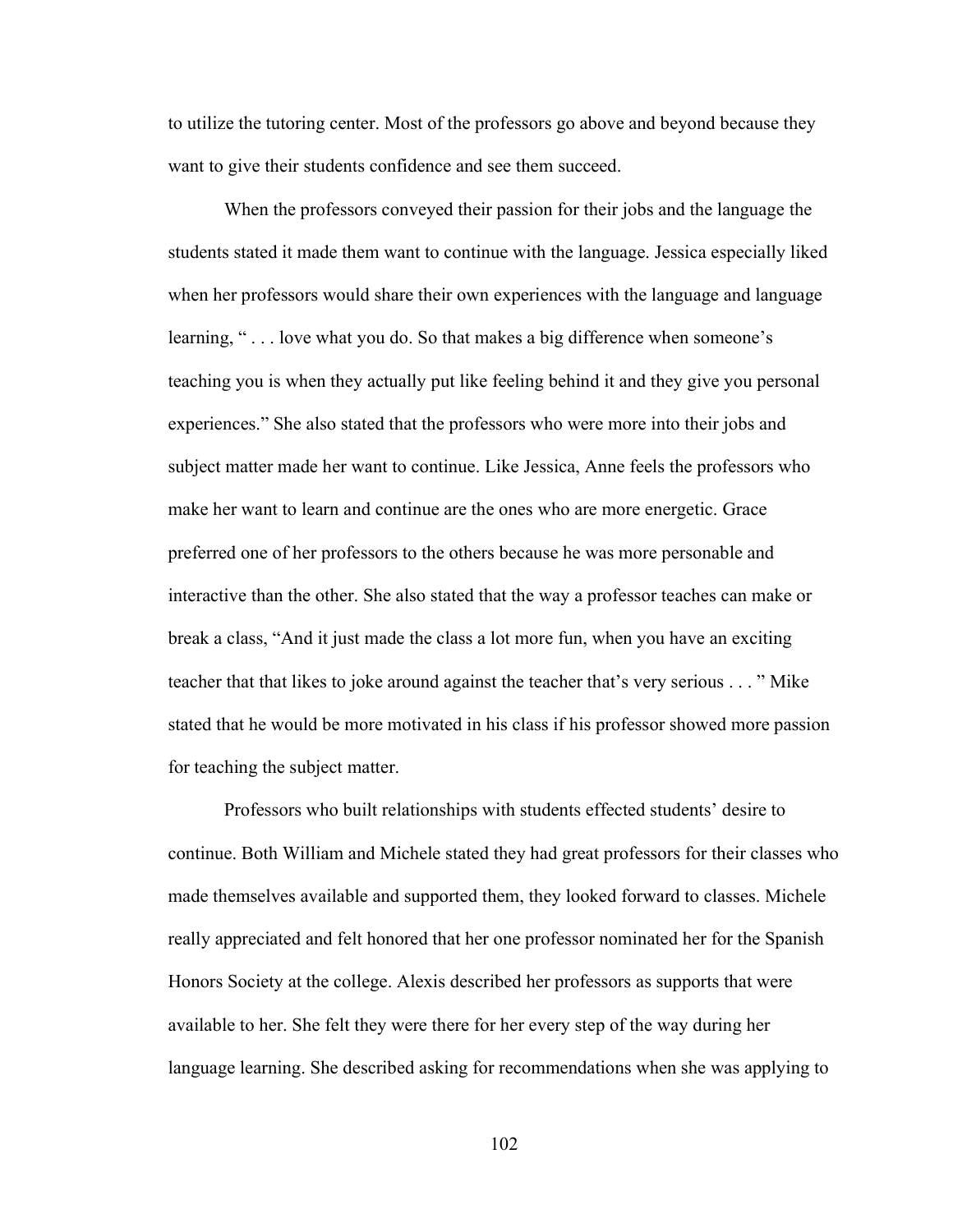other colleges, and her professors were happy to give them. Jessica described her first professor as helpful and explained the material in a way the students could understand, she felt her first professor was extremely helpful and supportive, unlike her second. Even though she was not planning on continuing her language studies at all, Ashley stated how much she liked her professors and how they made the classes more enjoyable. Almost all of the students said their professors were extremely supportive and helpful. Conversely, Mike is planning to sign up with a different professor for his next class because he feels he does not have a rapport with his current professor.

# Alignment of Themes to Research Questions

#### Research Question One:

How do students describe their decision to end or continue world language study?

a. What does the student feel has impacted their persistence in that language?

Research Question One is answered by the Theme of Desire, why students want to continue or in one case not continue their study of the Spanish language. Both the students and the professors interviewed stated that the students who continue have an internal motivation for learning the Spanish language and culture. Students see learning the Spanish language as a benefit not only to their personal lives, and their current and future careers, often stating they feel that learning the Spanish language will give them an advantage, especially in the job market. Initially some students my enroll in the course as a requirement, but then see the benefit learning the language will have on their future in the job market.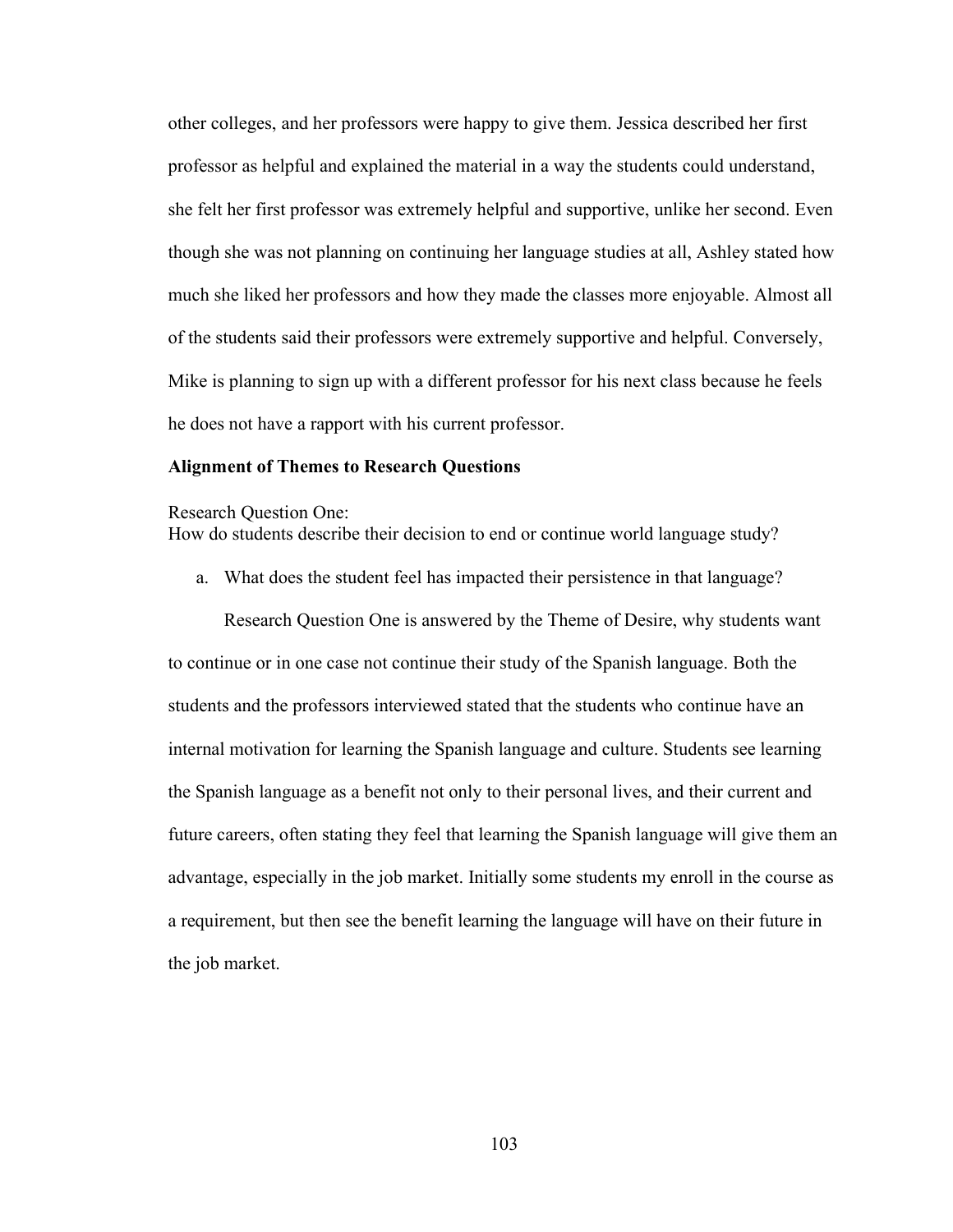Research Question Two:

How, if at all do students describe their exposure to Sociolinguistics (accents, dialects, different vocabulary)?

a. How, if at all has this exposure affected their decision to persist or not persist?

Research Question Two is answered by the Theme of Sociolinguistics, the effect different accents and dialects has had on their decision to continue or in one case not continue their study of the Spanish language. Both students and professors value Sociolinguistics, and exposing students to different accents and vocabulary, except the one student who did not see the value in learning another language. Both students and professors never outright spoke about Sociolinguistics or Interaction in the classroom, but their answers aligned with the theory. Students liked learning about different accents, dialects, and vocabulary; and linked it more to learn more about the culture of the language. All professors encourage their heritage Spanish speaking students to share their knowledge of the language and vocabulary in their classes, making sure to give value to what was spoken by the students. Sociolinguistics did not seem to be a driving factor in student persistence despite its value, as students felt they were not learning enough of it, as mentioned by William, seeking out additional material outside of class. Conversely, professors believe this is happening in their classes; they expose their students to as much of the language as possible even if they do not realize it.

### Research Question Three:

How, if at all does the classroom environment or pedagogy impact student persistence in

a world language?

- a. How do faculty describe these impacts?
- b. How do students describe these impacts?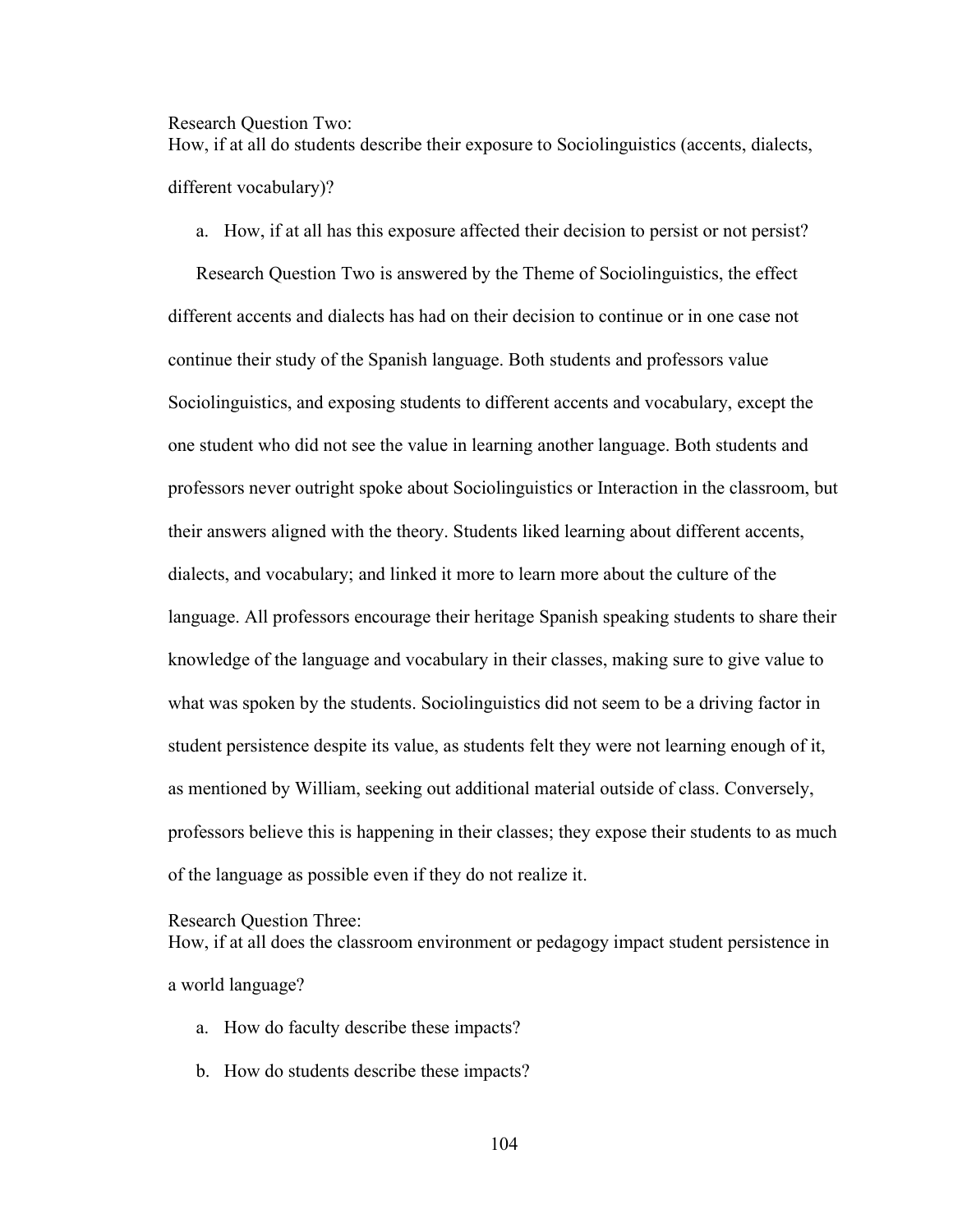Research Question Three is answered by both Theme Two, Sociolinguistics, and Theme Three, Learning Environment, as both include what goes on in the Spanish classroom. The students interviewed stated that when their classes were more enjoyable and they had a rapport with their professor and classmates, they wanted to continue their studies. The professors interviewed also stated that they wanted to make their classes more enjoyable for students. They said they try to share as much of their own experiences with the language and culture as possible, as they knew that would make the students want to continue.

 Although the classroom environment specifically did not seem to change students' minds as to whether or not they would persist in the Spanish language, it did affect how much they enjoyed the class. The students appreciate when professors make the class fun and enjoyable by bringing in their own experiences and deviating from the textbook. The professors interviewed all stated that they teach in a manner that is in agreement with how the students want to learn when they described their classes.

 The students interviewed enjoyed their classes, professors, and the relationships formed. A few students stated that the online format due to the pandemic discouraged them to continue, but their desire to learn the language made them want to continue. Only three students, Jessica, Mary, and William, stated that one of their professors really made them want to continue with the language, coincidentally they had the same professor at different times and in different modalities.

# Conclusion

 The results of the data analysis showed that most of the students persist in their language of study because they are self-motivated. This self-motivation to learn the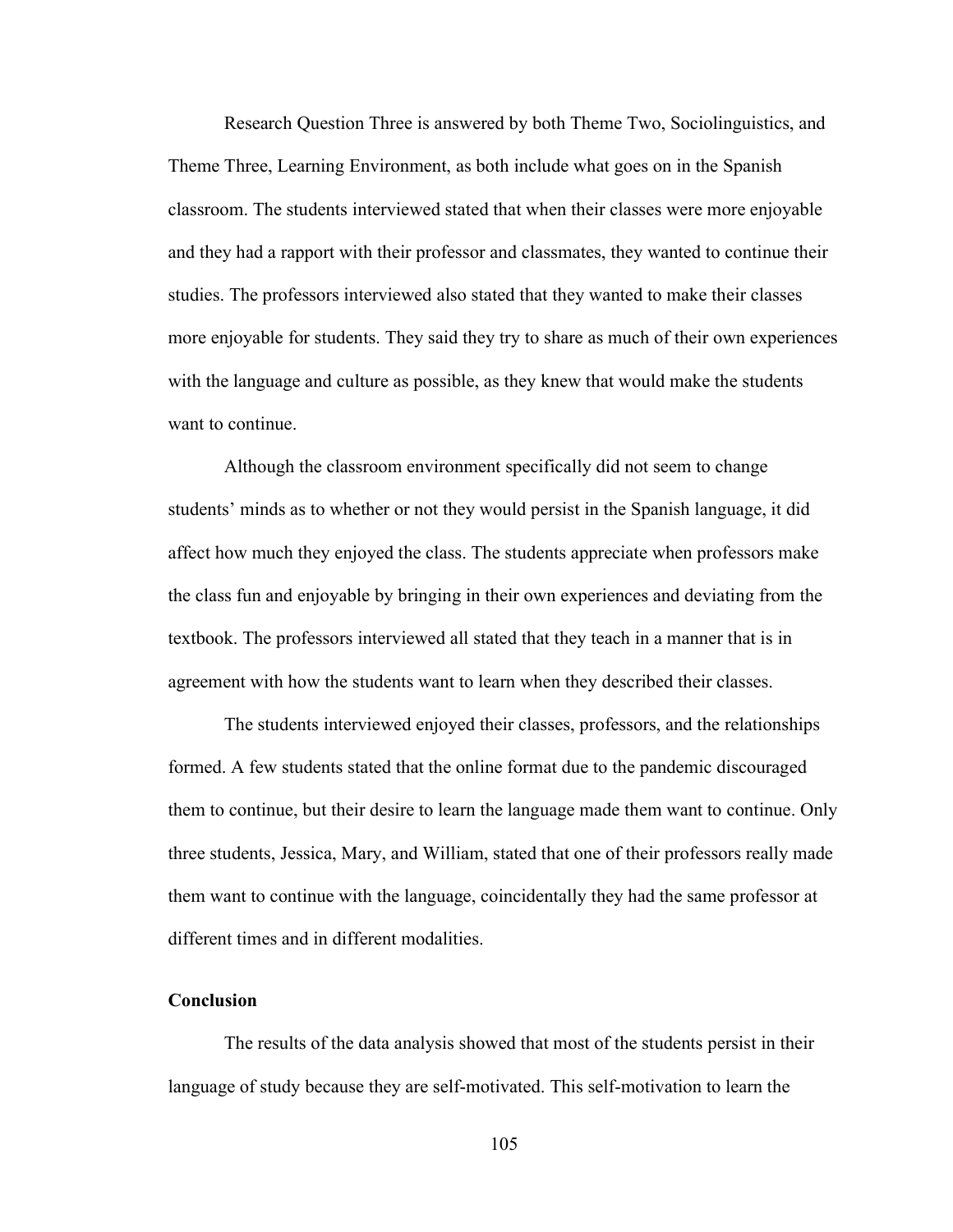language and culture was not from enrolling in a course, but from their own desire to learn. The students see the importance of learning the Spanish Language and the benefit to their current career, future career, and their life in general. The professors also stated that the students who persist are self-motivated and want to learn the language, they are students who would persist no matter what. The professors also stated they like to further motivate students by showing them the benefits of learning the Spanish Language will have on them in their professional and personal lives.

 Students want to be exposed to different cultures and accents as they realize not everyone who speaks Spanish has the same traditions or accent. They stated they enjoy the supplemental material where they are exposed to more of the language than the textbook. The professors also stated that they like to include as much culture and personal experiences in their classes as well as different vocabulary, accents, and grammar points apart from what is in the textbook, as language is not one size fits all.

 Even though classroom environment did not seem to affect a students' desire to persist, three of the students did say that their classroom environment was one of the factors. They stated that classroom environment in addition to being self-motivated made them continue with their study of the Spanish Language. Some of the students interviewed stated their classroom environment was a deterrent but their desire to learn the language kept them enrolled. Professors also stated they like to make their classroom as engaging as possible making it more enjoyable for their students. Both students and professors agreed students want to stay in the program when the class is more engaging and enjoyable.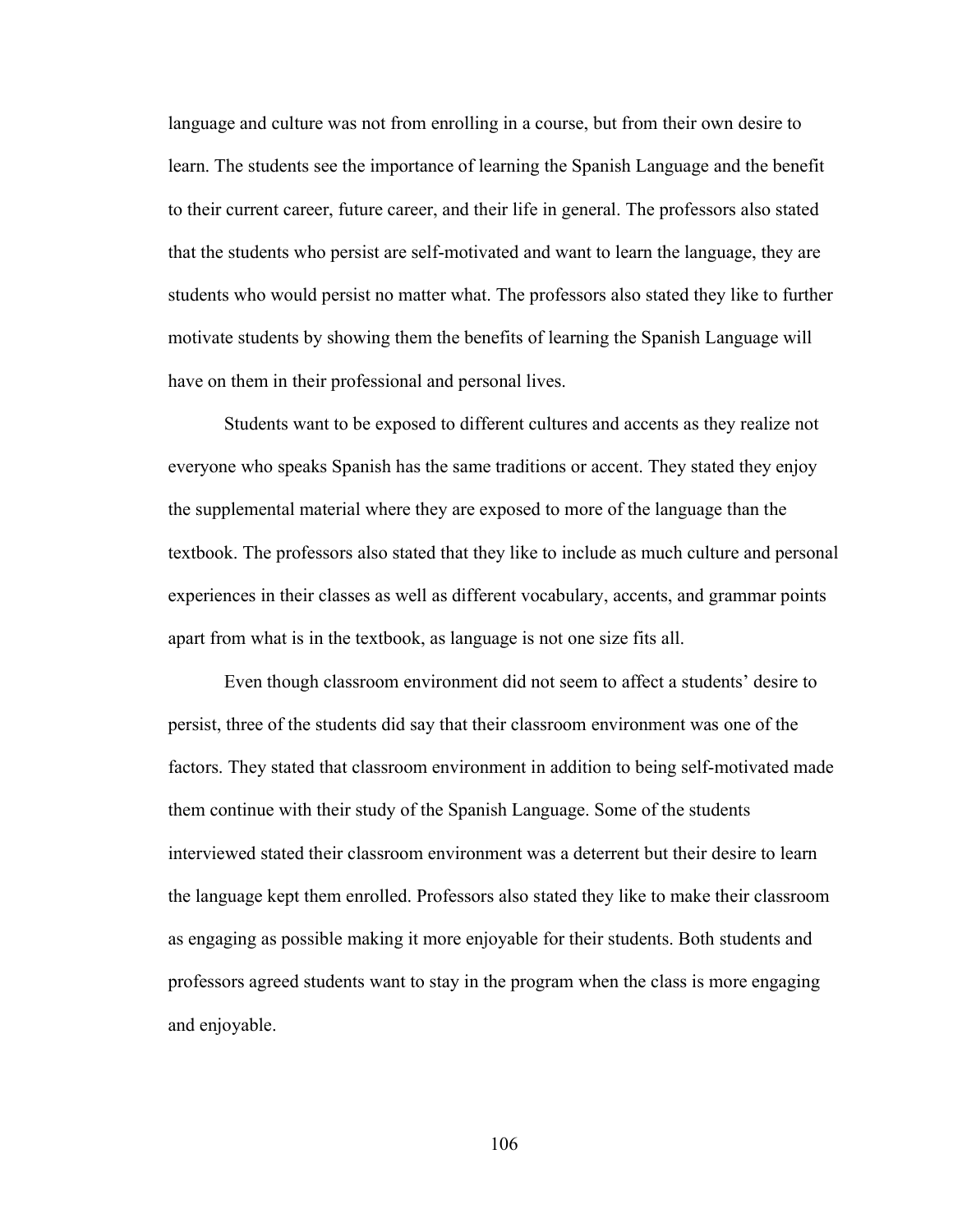The professors interviewed also stated a lack of continuity among them and their colleagues due to academic freedom in the classroom. Professors have to teach the same material from a standard textbook, but they can do so however they please because of academic freedom. The students inferred that their language learning needs are not always being met because of this. The faculty also stated that sometimes keeping students enrolled in the program is challenging due to a lack of community and academic support; languages are not a priority compared to math and science.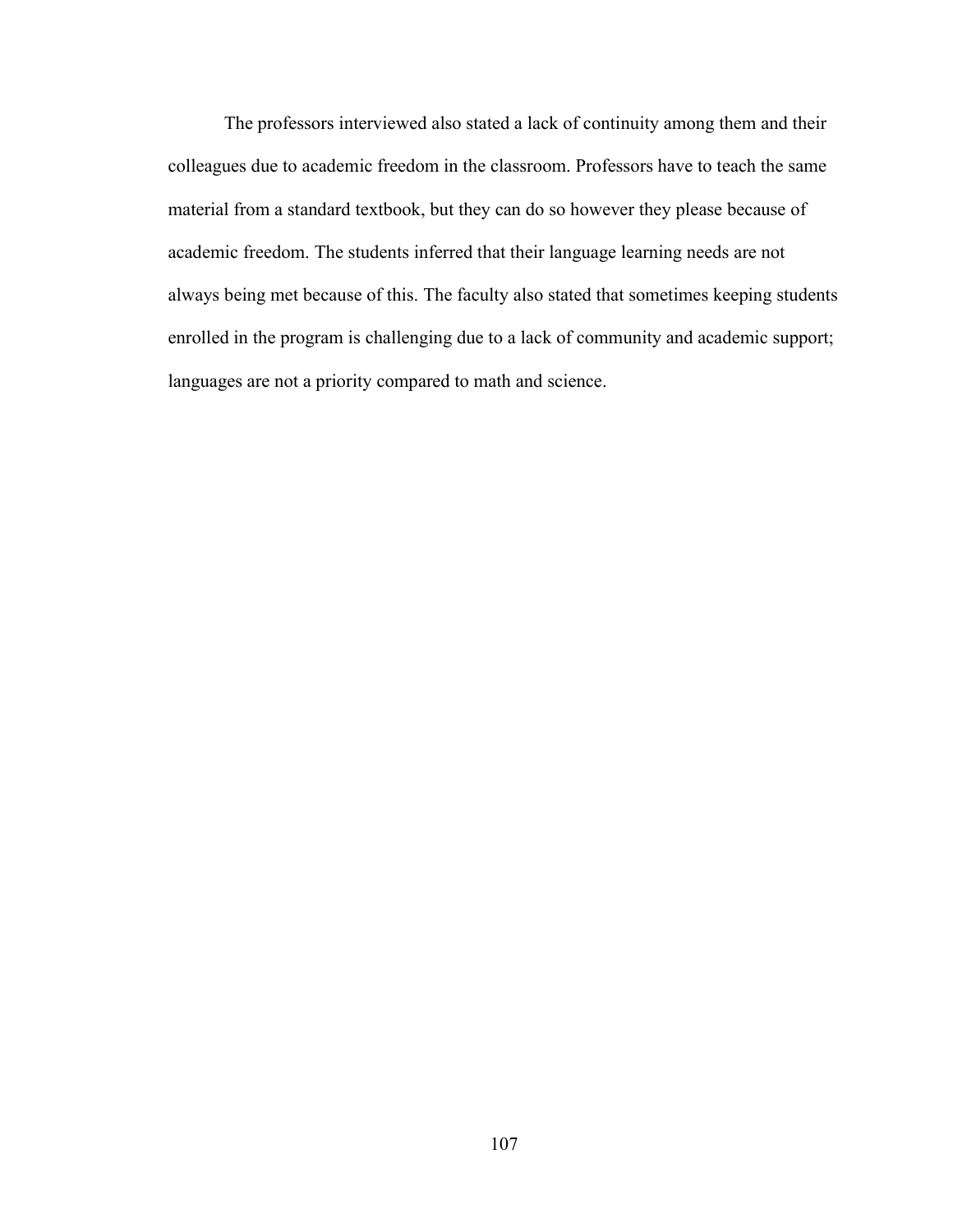### CHAPTER 5

This instrumental case study of a multicampus community college in the northeastern part of the United States investigated factors affecting student persistence in the world languages program. The study looked to answer three research questions. The first question about what motivated students, and what professors though motivated students, to want to continue their study of the Spanish language. The second question investigated the connection between students' exposure Sociolinguistics in the Spanish program at Island Live Community College and persisting in the program. Finally, the last question sought to answer if the classroom environment affected students persisting in studying the Spanish language. Both professors and students were asked to participate in this study to see if there was any disconnect between their answers.

As stated in Chapter 3, the data collected in this study were enrollment numbers from the Fall 2020 and Spring 2021 semesters, common syllabi language, course catalogue descriptions and placement guidelines, mission and vision statements from the college, and faculty and student interviews. Three themes emerged from data analysis: (a) desire, (b) sociolinguistics, and (c) learning environment. The theme of desire reflects both the student and faculty views as to why students want to take and persist in the Spanish language program. The second theme, sociolinguistics, indicates the use and exposure to real-world situations and uses of the language, and different accents vocabulary grammar and dialects in the Spanish classroom. The final theme of learning environment refers to where and how the language is taught to students in different modalities and deliveries. All three themes that emerged are aligned with the theory and literature discussed in Chapter 2. This final chapter will discuss the findings from the data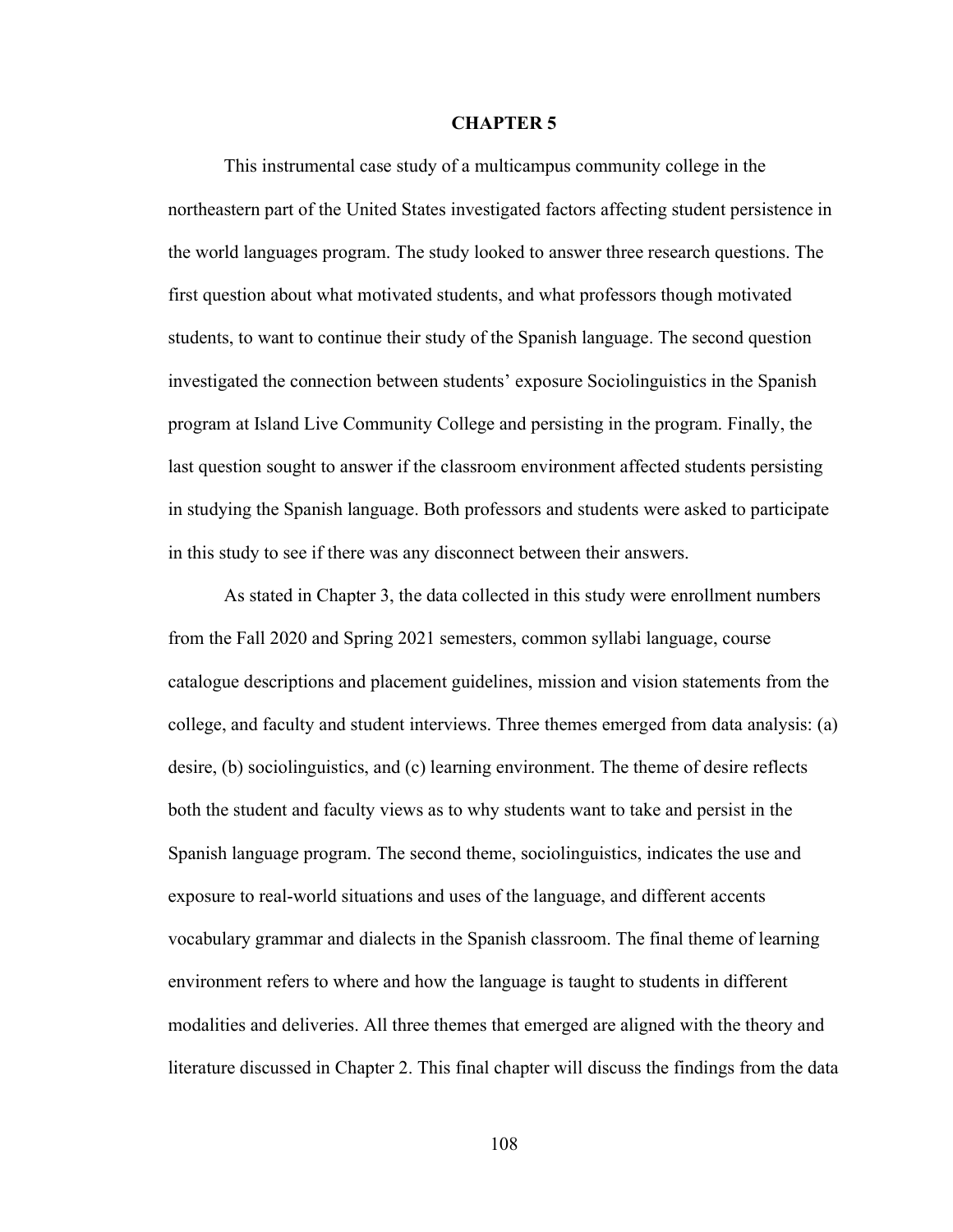collected and analyzed. The researcher will connect the research questions and findings to the literature and theoretical frameworks discussed in Chapter 2.

## Implications

 This study found most students who persist in their chosen world language program do so because they are self-motivated. Both students and professors agree students are self-motivated by their own desire to learn a language and its culture, however, they continue to persist when they are exposed to more than just the basics of the language. They want to learn about different cultures, accents, and dialects with as much interaction with their peers, native speakers, and their professors as possible.

 Most of the students and professors interviewed stated the main reasoning behind student persistence in their world language program did so because they were selfmotivated, they were planning on persisting no matter what. However, the secondary findings about what they liked best in their programs align with the Second Language Learning theories and Intercultural Knowledge Theories discussed in Chapter 2. Students enjoy learning about culture and sociolinguistics through interaction.

 The students interviewed all stated they loved learning about the different cultures in the Spanish-speaking world. According to the students interviewed, their favorite assignments included the ones that exposed them to music, movies, television, and other cultural aspects of the Spanish-speaking world. Similarly, the professors stated that those assignments were their favorite to teach because they were able to get away from the grammar and more into what the Spanish-speaking world is really like. Although it may not have been the main reason students wanted to persist in the language, it kept them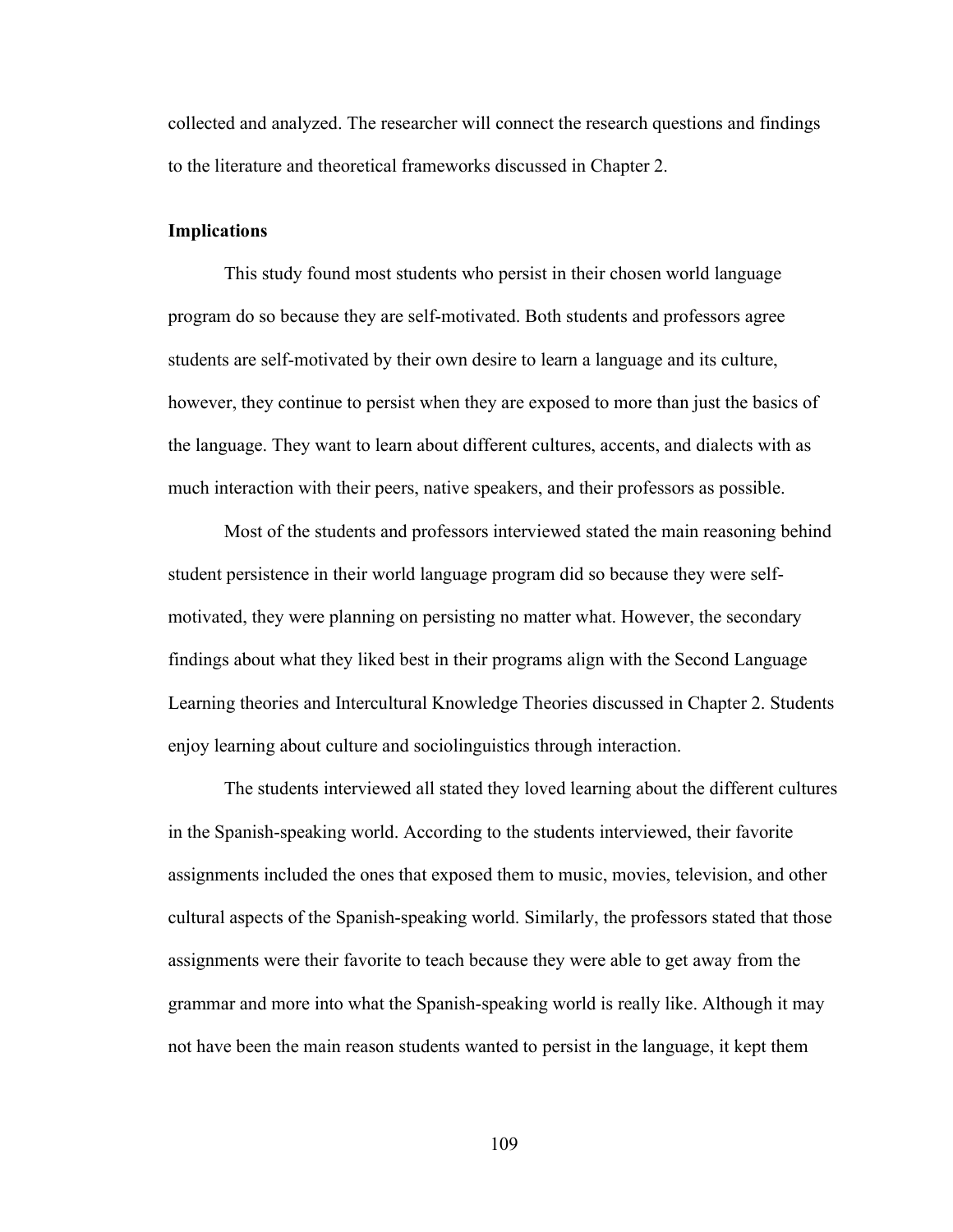interested and engaged, aligning with the Intercultural Knowledge Theory (Campbell  $\&$ Comenale, 2013; Liu, 2013).

The findings also specifically align with Long's Interaction Hypothesis and Sociolinguistics, the importance of learning another language through interaction with their peers and native speakers (Ellis, 1991). SLA has better results when grammar and understanding are presented through contact and socialization with peers (Ellis, 1991; Mitchell et al., 2013; Romaine, 2000; Tran, 2009). The findings and experiences also support the Interaction Hypothesis and Sociolinguistics in that students want material that has value to them, that they will be able to use with professors providing valuable and comprehensible feedback (Mitchell et al., 2013; Romaine, 2000). According to the professors interviewed, they enjoyed introducing real-world scenarios and sharing their own experiences with their students in the classroom, as they felt it gave the students a better idea of the language and how it is spoken. Even though the students did not mention this as their main reason for continuing their language study, they did state that when they were able to communicate and interact with their professors and peers in realworld scenarios, the class was more enjoyable.

### Research Question One

 Research Question One asked: How do students describe their decision to end or continue world language study? With the sub question: What does the student feel has impacted their persistence in that language?

 When the data was analyzed, it was discovered professors found their students who had continued are self-motivated. Similarly, when the student data was analyzed, it was also discovered that they were self-motivated and had an intrinsic desire to continue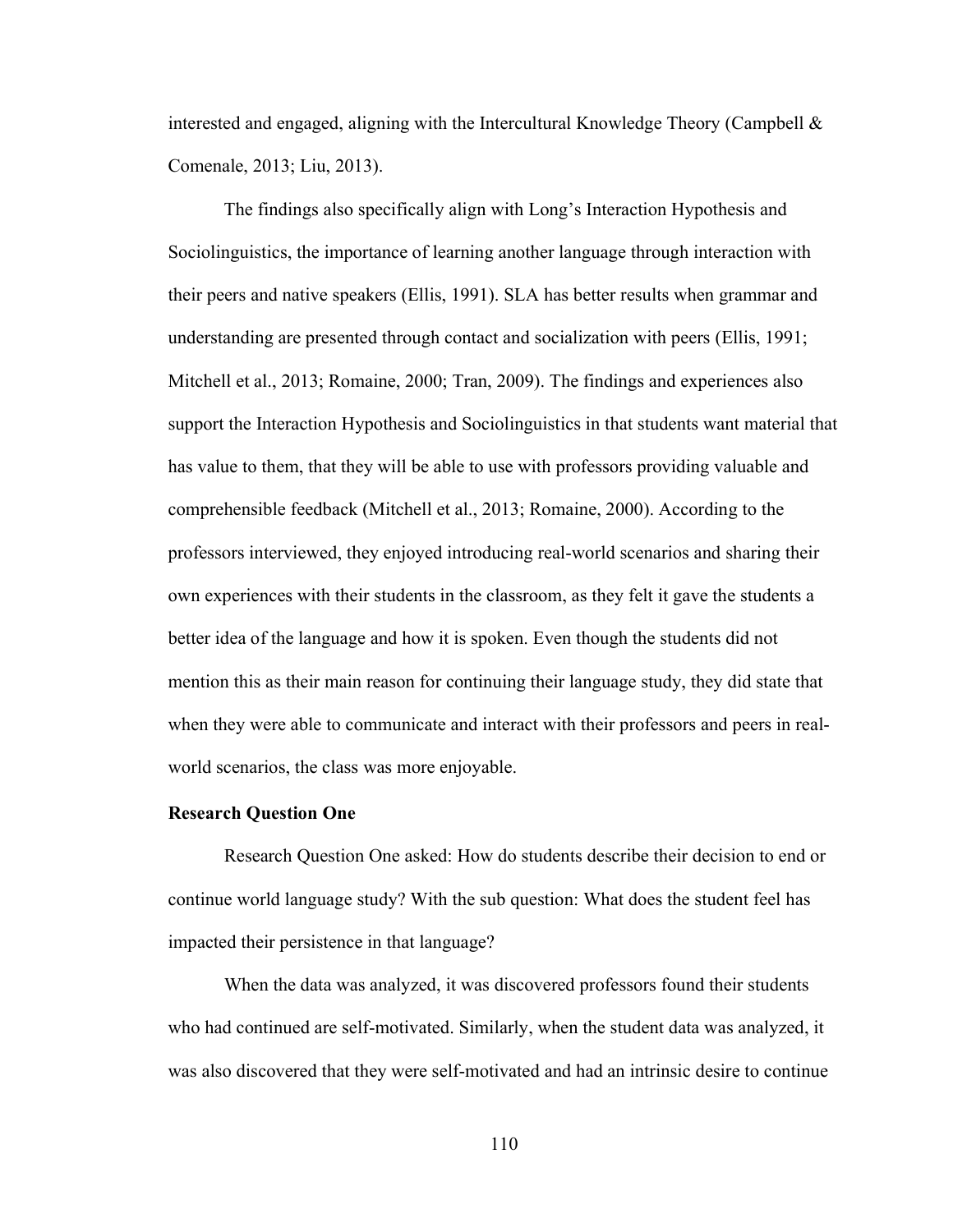in their study of the language. Both professors and students said the students had come into the program already wanting to learn the language, the classroom environment, and material taught, did not affect their decision to continue. The students were motivated because they wanted to learn a new language and the cultures that went along with it because of where they live, and their current and/or future professions. These findings answer Research Question One, what made students want to persist in the Spanish program at Island Life Community College.

 Students were self-motivated to learn the Spanish language was because they had an internal desire to learn about other cultures. The students went into their Spanish classes wanting to learn more of the language and culture because they realized they live near and will be working with people from different cultures and linguistic backgrounds in the future if they do not already. Both professors and students acknowledged the presence of the culture embedded in the Spanish classes at Island Life Community College and stated they would like to see even more. As stated by Guilherme (2017), learning a culture through learning the language makes students more culturally accepting, however, it is a multi-step process that takes more than one or two semesters to master (Campbell & Comenale, 2013). Even though the students came in with a desire to learn more about cultures, they were ultimately self-motivated to persist.

 Both professors and students acknowledged that what the students enjoyed most was using the Spanish language in their communities, and for their current or future careers. These results can be transferred over to the classroom to other students who may not initially be motivated to continue in their language learning program. If professors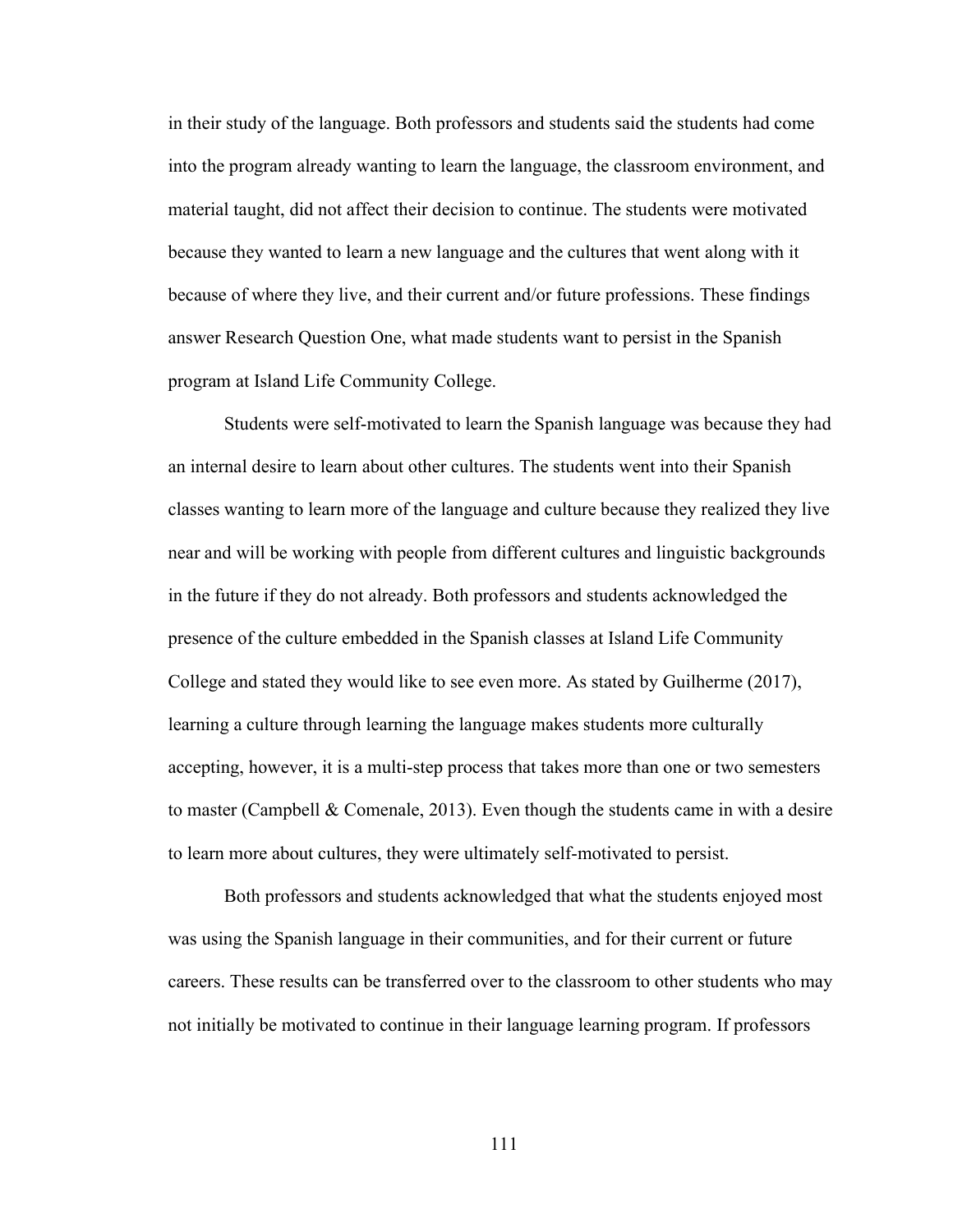show the value learning a second language has in daily life and future careers, more students will want to persist.

 The students interviewed understand that by learning a second language and about their cultures, specifically Spanish, they will have an advantage in the workforce. There is a need in the United States, especially in the where Island Life Community College is located for Spanish-speaking professionals. This need goes beyond commerce, and includes, the medical, education, and civil service professions. The professors at Island Life Community College also recognize the need for Spanish speakers and relay the importance of a second language and culture to their students, making the language useful to them. The professors stated they encourage their students to continue with the Spanish because it will open many doors for them personally and/or professionally. By putting a value on the second language, students who were not planning on continuing their study of the language may change their minds and continue.

 Many of the students did state they would like to participate in a study abroad program to gain further insight into the Spanish language and cultures as they saw the benefit the program would have, agreeing with Lansing and Farnum's (2017) findings. The professors interviewed also stated how study abroad programs benefit students culturally and it is the best way for the students to experience be immersed in the Spanish language and cultures. One professor stated she would like to see more affordable study abroad programs so that more students would be able to reap the benefits from the experience. More affordable and/or nontraditional study programs would open doors for many of the students at Island Life Community College as many of the students work full-time and/or have families. By offering a variety of programs, even through an outside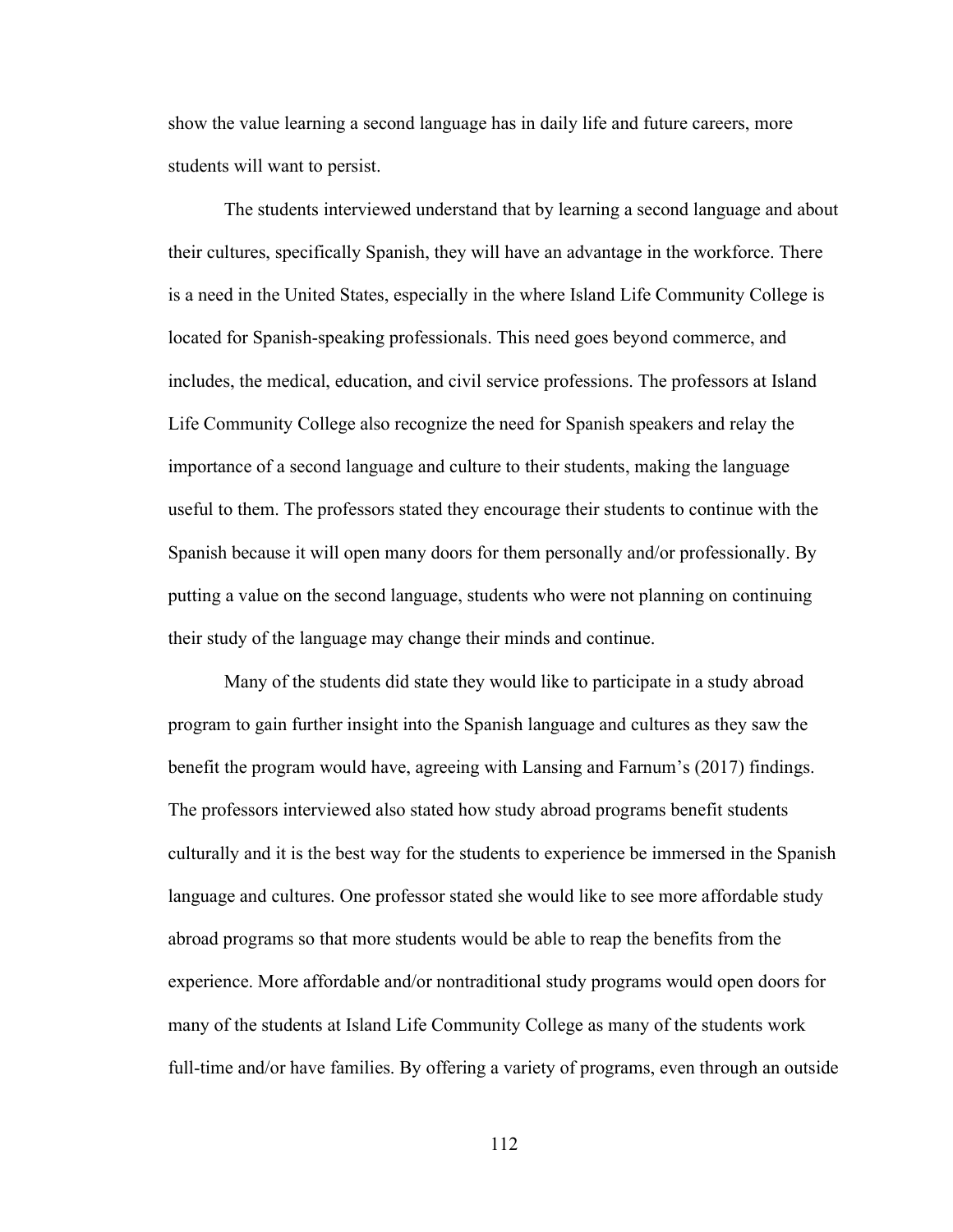company more students would be able to attend study abroad and hopefully persist in their language of choice. Both professor and students saw the benefit study abroad programs would have on students, especially in the future when they are entering the workforce.

#### Research Question Two

Research Question Two asked: How, if at all do students describe their exposure to Sociolinguistics (accents, dialects, different vocabulary)? With the sub question: How, if at all has this exposure affected their decision to persist or not persist?

 When the data was analyzed, it was found that students did want to learn more real-world Spanish that was spoken outside the classroom and textbook. Even though the students interviewed were already self-motivated to continue their study of the language, these findings can be transferred over to students who may be on the fence about continuing their studies. The students interviewed stated wanted to learn more than what was in the textbook, and be exposed to more dialects, accents, and vocabulary, as that is what they would most likely use outside the world language classroom. They wanted more real-life scenarios with native or heritage speakers instead of rote learning. Professors stated they supplemented as much as time would allow so that students would get more of the Spanish spoken in different countries and regions. Both students and faculty were in agreement with the importance of Sociolinguistics in the classroom as stated by Sanchez-Sanchez and Krawiec (2018).

 Sociolinguistics in the classroom can also be linked to the first research question because students had the desire to learn more about how the Spanish language is spoken outside the classroom due to their current and/or future careers as stated by Özşen and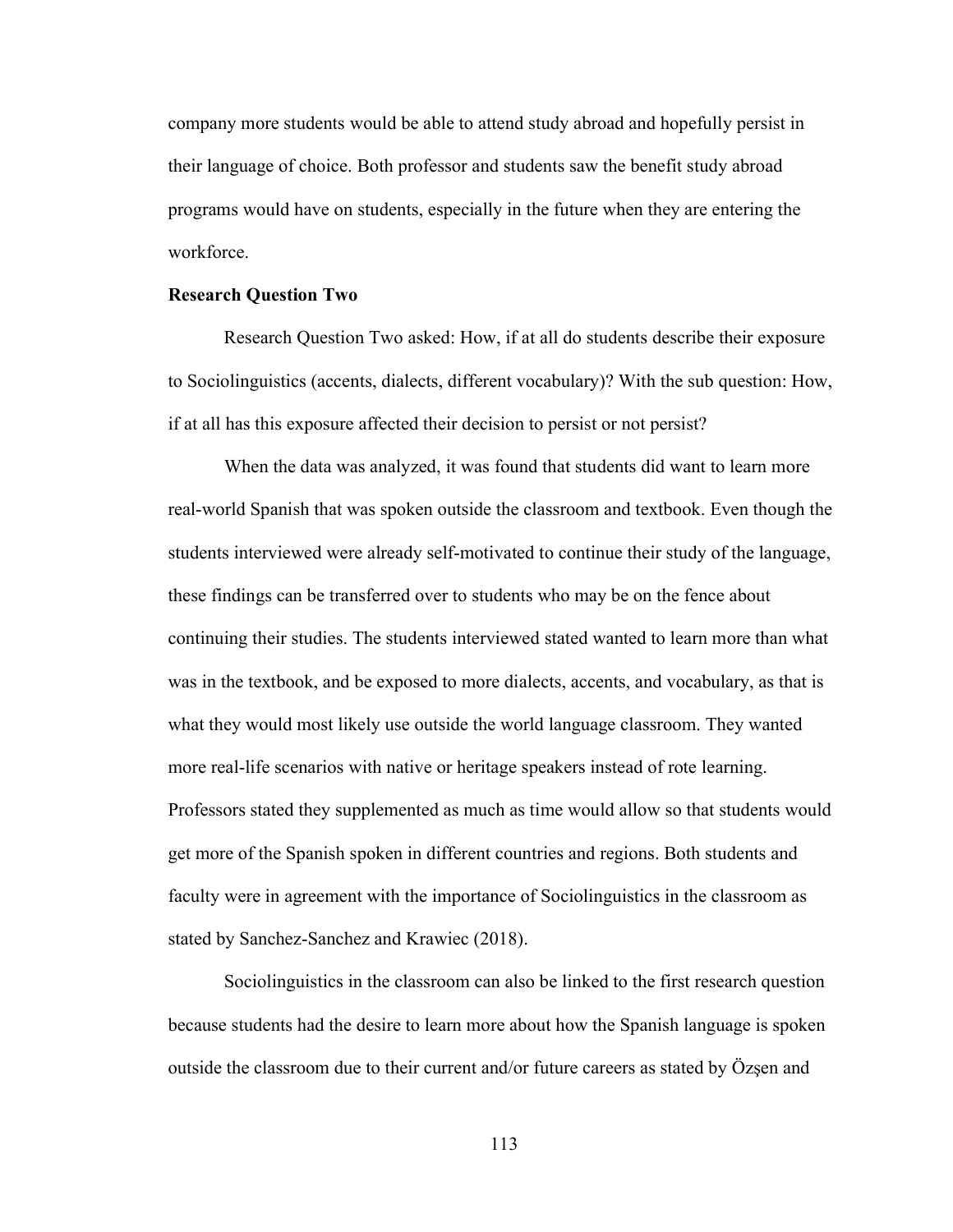Özbek (2016). Students understand that the Spanish they will need for their current and/or future careers is not always what they learn from the textbook. The professors interviewed also stated they want to expose their students to as much of the nuances among the different Spanish-speaking countries and regions as possible. The professors also stated that this is sometimes hard due to the textbook and the material they need to cover. Professors stated they would love to supplement the textbook with more interaction between students and native speakers but due to college policy they were not always able.

 Giving value to the way Spanish is spoken outside the classroom by native speakers would make heritage speakers more comfortable speaking in the classroom. One of the students interviewed felt he and his family sounded uneducated when they spoke Spanish because it was not what was taught by the textbook. When value is given to the way a language is spoken by native speakers, students will have more confidence in themselves and their backgrounds and share more of their experiences with their peers as also stated by Romaine (2000). Students who feel their experiences are valuable will share with their peers and hopefully inspire them to learn more about the language and culture, thus persisting in their language program of choice. Giving value to the different dialects and accents may also inspire heritage speakers to persist even further as they will want to learn more about different ways the language is spoken outside of their own homes.

 When heritage speaking students share their knowledge of the language, they also expose their peers to more of the language and how they may hear it when not in the classroom. As stated by Romaine (2000), professors need to give value to these accents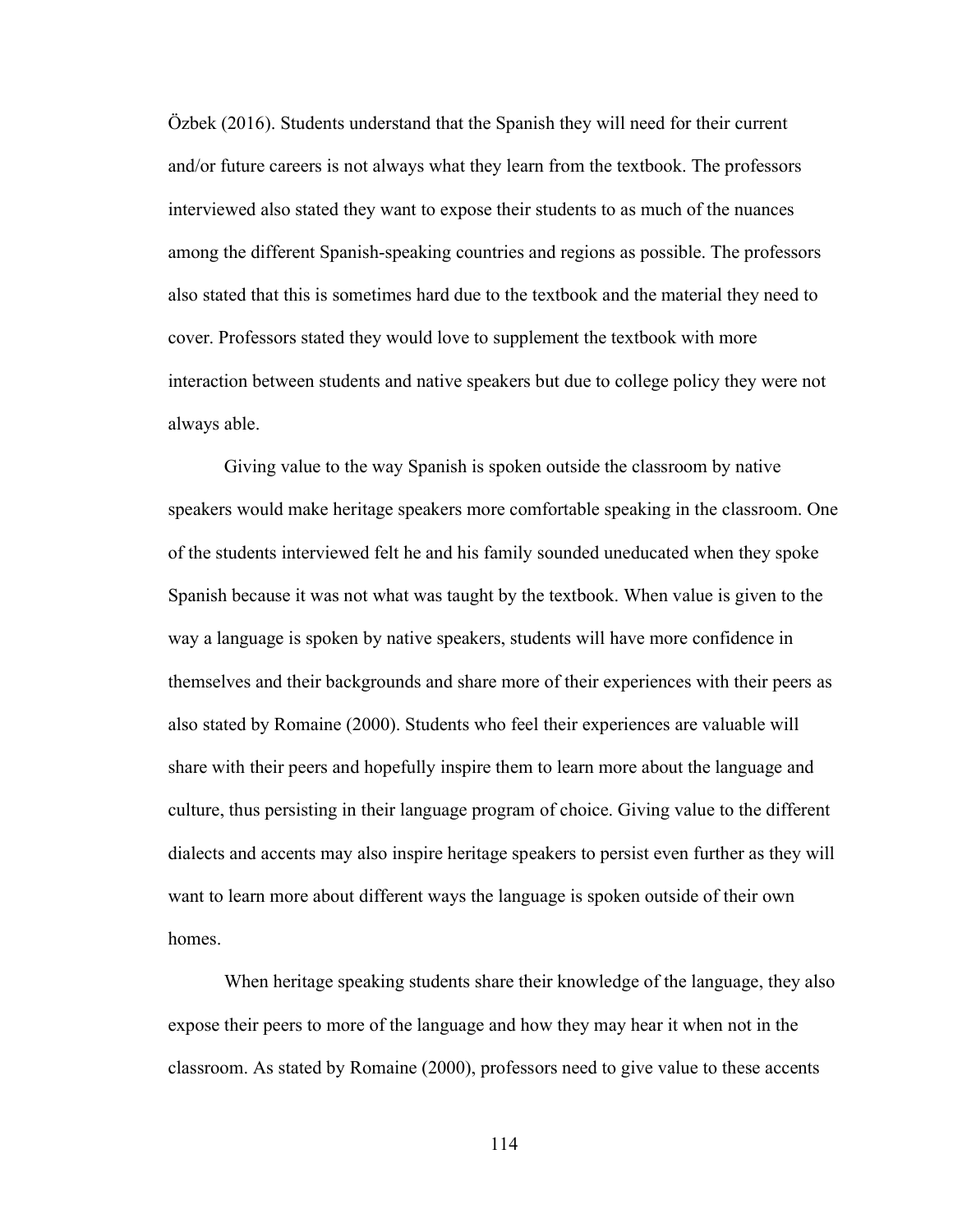and dialects so that the students want to continue and persist as well as share with their peers. Most of the professors interviewed stated they encourage their students to share their experiences with the language with the class as they feel they also learn new things which they in turn can pass on to other classes, increasing student engagement and hopefully motivating more students to persist in the language.

 The professors also stated they add vocabulary used outside of the textbook so that students see what they have learned previously or at home is not wrong, just another way to say things. They make sure the students understand that the homework program will not recognize these differences but assure the students that what they have learned is not wrong, just a different way to say something. The professors stated they relate these linguistic differences and accents to those students hear in English among the different countries and regions making it relatable and understandable.

 The professors interviewed all stated they utilize Sociolinguistics in their classrooms through music, television, film, and experiences. The students interviewed stated that the assignments where they were exposed to sociolinguistics through all of the above were their favorite. They felt that they learned more, and it made them want to continue to learn more about the language and how it is used throughout the Spanishspeaking world. The students really liked the television and film assignments as they got to also see the body language that went with the spoken language in a real-world context.

 Even though students stated they wanted to learn as much of the Spanish language as possible and how to use it in a real-life situation, it is not what motivated them to persist in the language. The students stated they were exposed to more as they continued in the program, but that was not what made them persist. However, by exposing students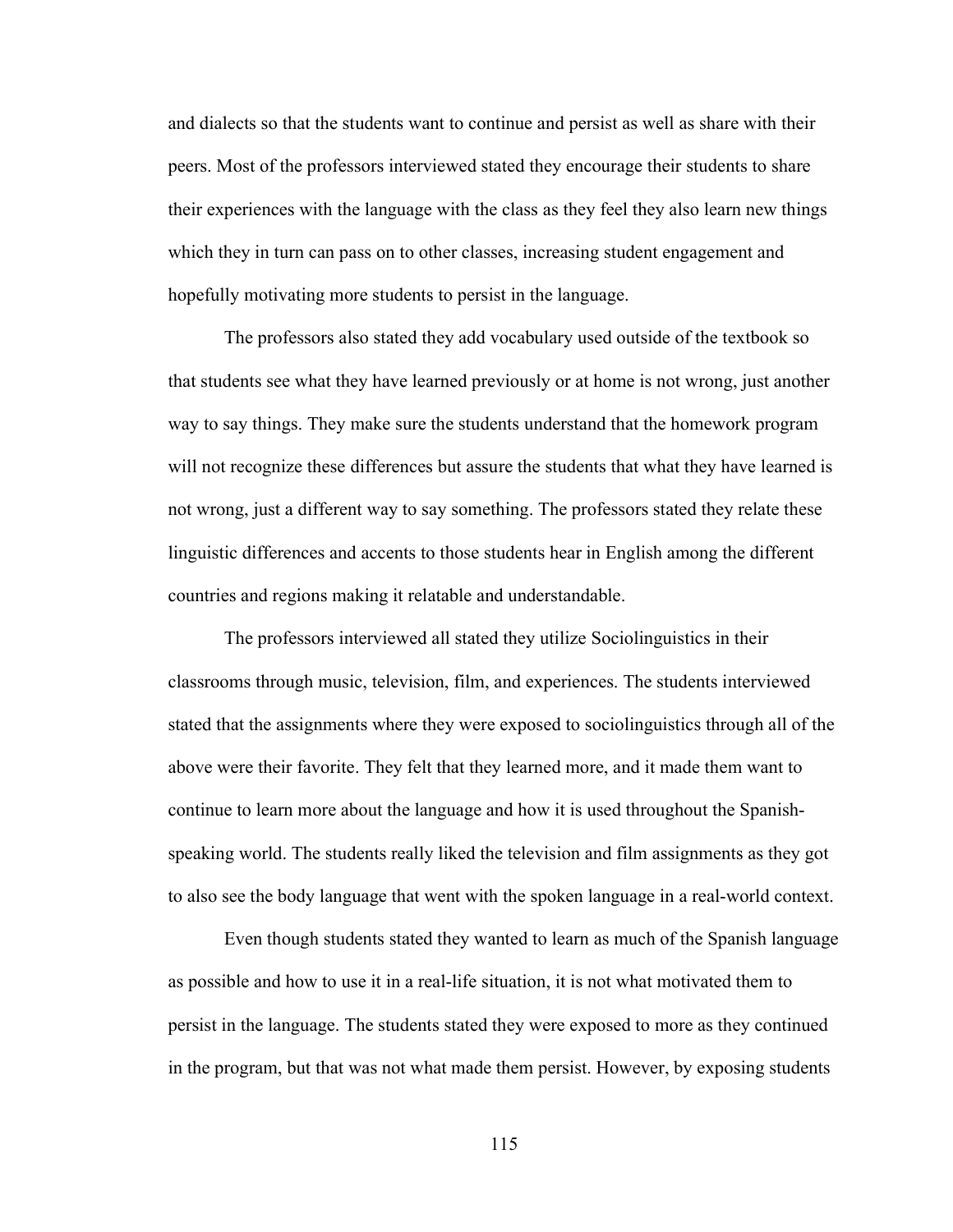to more of the language and how it is spoken will make the class more enjoyable, hopefully encouraging students who were not planning on persisting to persist.

#### Research Question Three

Research Question Three asked: How, if at all does the classroom environment or pedagogy impact student persistence in a world language? With the sub questions: How do faculty describe these impacts? And: How do students describe these impacts?

All but one faculty member made themselves readily available to students, and students stated that the more supported they felt by the faculty, the more they wanted to continue with the language. Both faculty and students stated they felt the face-to-face classes were more beneficial than online as there was more contact with a professor, which is in line with Long's Interaction Hypothesis (Ellis, 1991). The results are unclear if classroom experience and pedagogy impacted student persistence in the Spanish program.

 Both students and faculty stated that the supports provided, and the rapport with the professors may have made students want to persist or in some cases leave the Spanish program. The students who said the lack of support and rapport with certain professors made them want to leave the program, but their desire to learn the language and culture is what kept them in the program. Putting students and their needs first echoes the findings from Elisha-Primo et al. (2015), and building a rapport with them reflects the research done by Morrison and Navarro (2012) where the professor is also an active participant in the class. All of the professors stated they encourage their students to utilize the language lab and tutoring offered there aligning with the research done by Bernhardt et al. (2004), and Schneider (2013); tutoring centers are beneficial and an asset.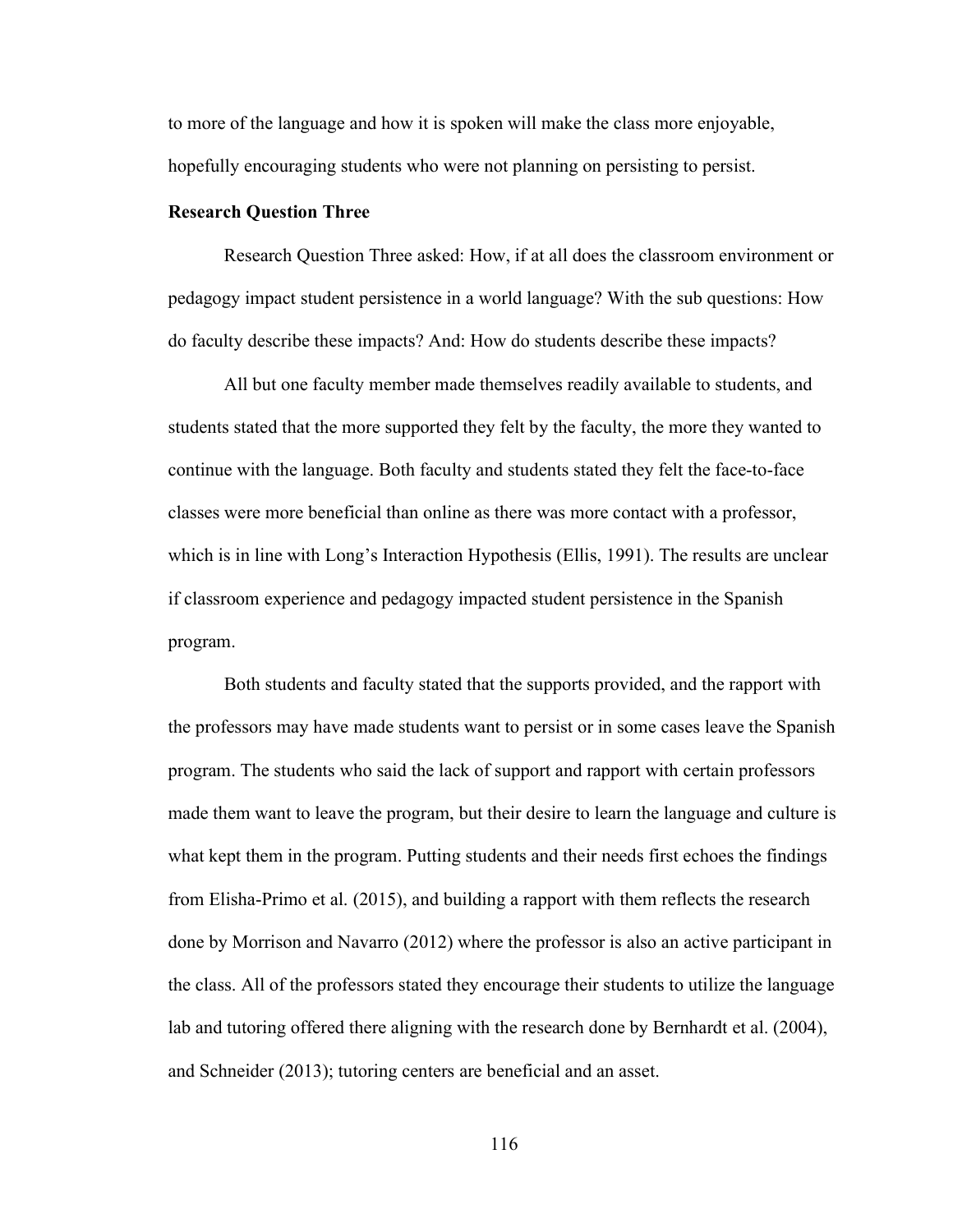Students stated they preferred to learn through communication and interaction with their professors and peers. Aligning more with the theory of Sociolinguistics and Long's Interaction Hypothesis (Mitchell et al., 2013; Romaine, 2000). Likewise, the professor interviewed all stated they want to have their students communicate and interact with each other and often have them work in groups, making learning the target language social and further implementing the Interaction Hypothesis (Ellis, 1991). Learning another language is a social experience, and therefore the classroom environment must foster socialization in the target language (Romaine, 2000). Professors are putting the needs of their students first without even realizing it, because they want to build a community within their classroom through communication and interaction. The professors also stated they like to be active participants in the communication and interaction so that they may provide support throughout the class. The students interviewed stated when they had classes like the ones the professors interviewed described they wanted to continue in their study of the Spanish Language.

 Most of the professors like to make their classes fun, so their students learn boring grammar in a way that may interest them. They supplement assignments and make them relevant to the students, so they want to continue and to learn. The students agreed, as they also stated that when their classes were fun, they wanted to learn more and continue in the program. The students really liked the supplemental assignments where they got to see the language in use through music, television, film, and in some cases literature and writing. Teaching creatively how a language is actually used is more effective than just drilling students. When students are taught the grammar by rote, and the professor does not make it enjoyable the students get turned off from the language. The one student who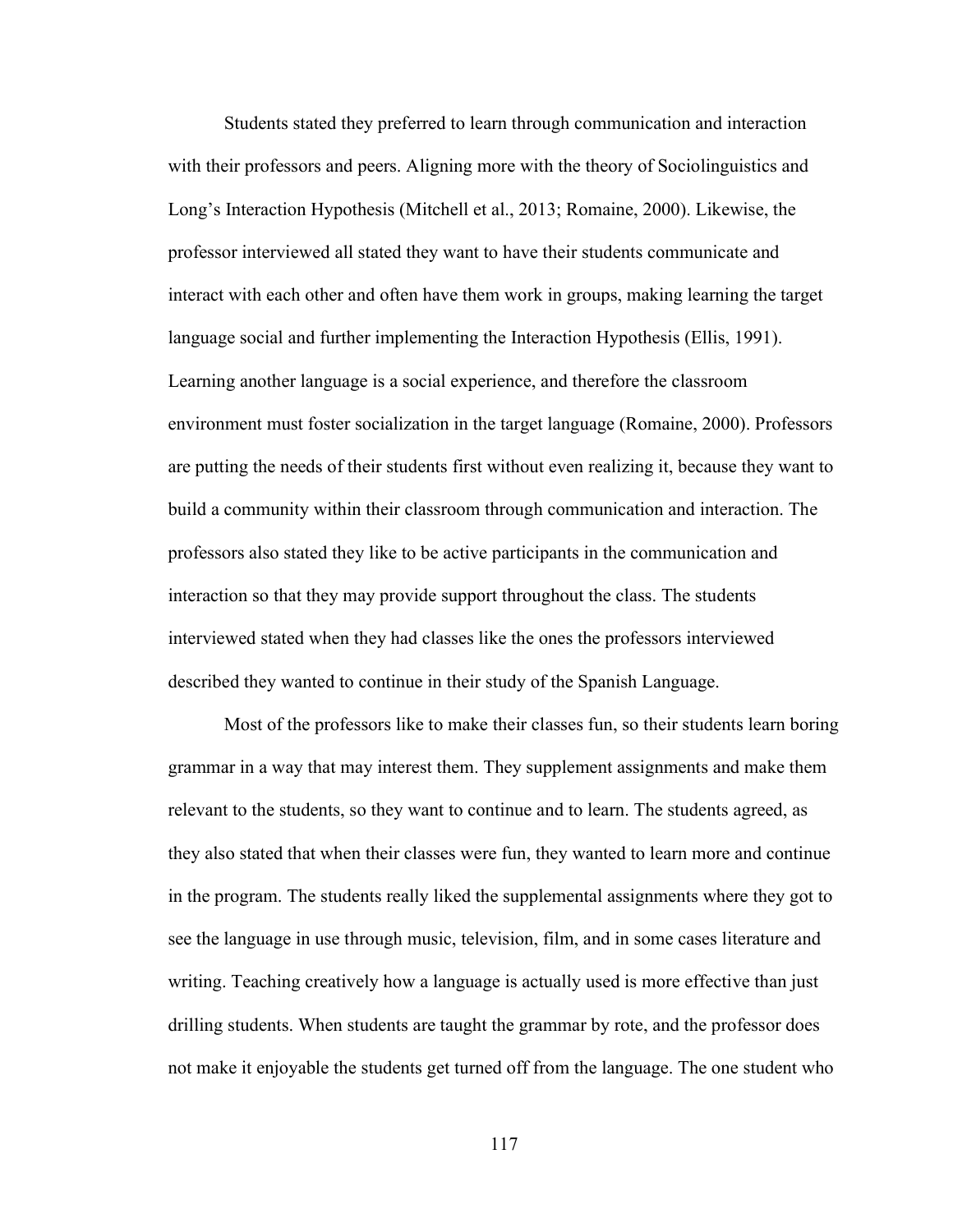was only taking the course as a requirement stated that her professors actually made her want to continue even though she did not see the value in learning another language.

 The professors also stated they make their classes fun when they embed the culture into the class. They stated they just stop and add a cultural concept to the grammar, or they incorporate music, television, and film to introduce it. They also expand on the culture in the textbook and bring their own experiences to the class and ask their students to share as well. By bringing their own experiences of language learning and culture to the classroom environment, the professors are breaking down an invisible wall and helping their students to see them as more than a professor. When experiences are shared, the language comes alive and becomes more than words on a page, it becomes an experience. Sharing experiences builds relationships, rapport and community in a classroom environment, ultimately making students want to continue their studies.

 Similarly, when professors convey their love of the language and their profession, they inspire their students to learn and persist. Their passion can be seen in everything they do in the classroom, and they open themselves up to building a rapport with their students. Students agreed when they see the love their professors have for the language and their job they want to persist and take more classes with that professor or find another one similar.

 When professors support their students, they strengthen their relationship and rapport with them. Likewise, when students feel supported by their professor, they feel like they can talk to them about their struggles with the language or ask them for additional supports. When there is a relationship and rapport between professors and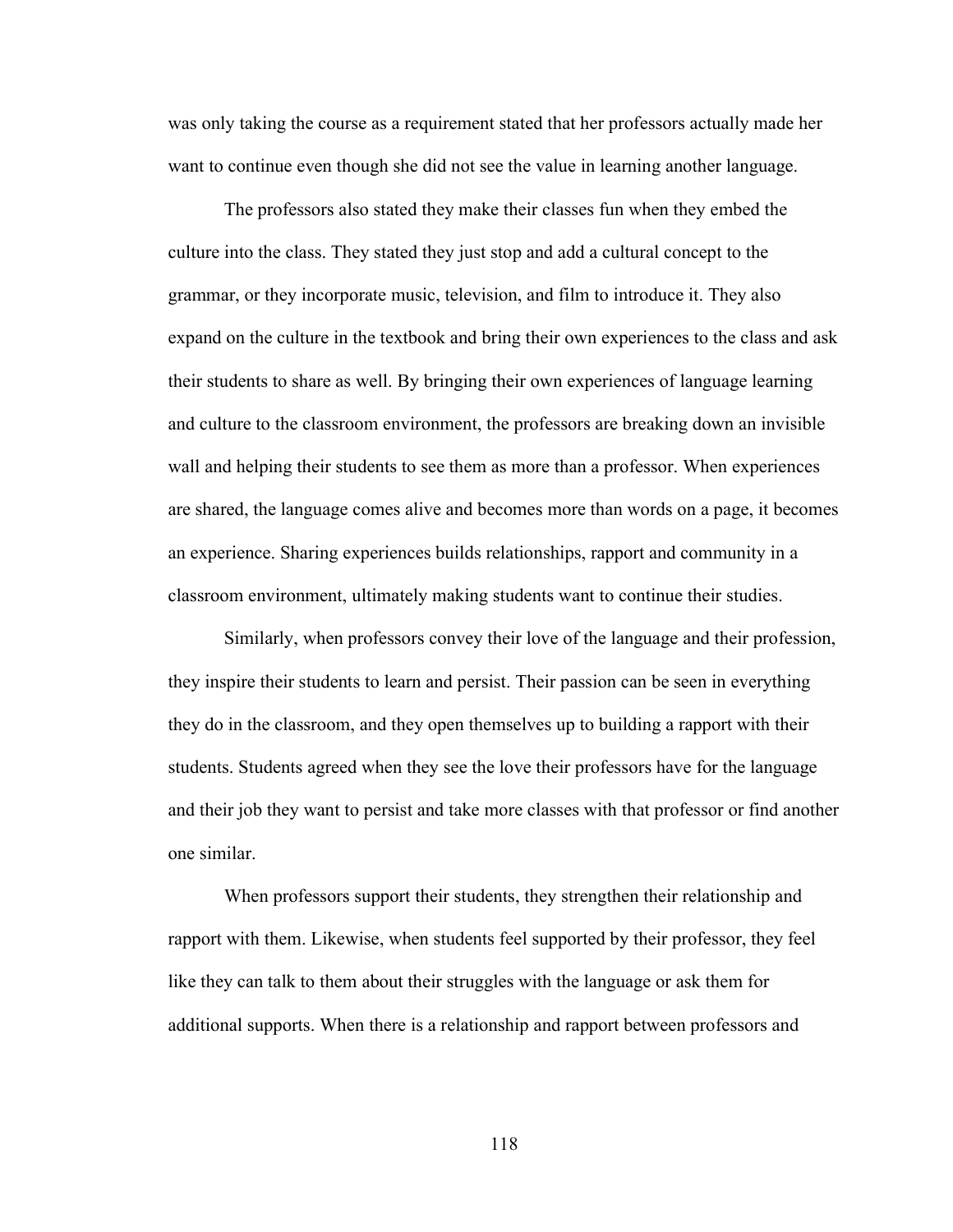students, students persist in their studies and often ask their Spanish professors for letters of recommendation.

 The findings from this study revealed a majority of the students who persist in their language learning program do so because they are already self-motivated. However, their interview responses can be applied to the classroom to possibly get more students on the cusp of persisting to commit to furthering their language learning by enrolling in another class beyond the requirement. The faculty interviewed were all very passionate about the subject matter and sharing their knowledge and experiences with the students, providing inspiration. However, this passion and love of subject matter and teaching does not take the place of aa students' internal drive to persist in a language. The results of the study are unclear as to the external factors that motivate students to continue in their language learning, and do not correlate with any one theory. Students continue because they are self-motivated and have an intrinsic drive to do so, but the results of this study apply to prior research and indicate there are ways to make the class more enjoyable. There is more to be explored as to how to motivate students who were not originally planning to continue, to persist.

#### Relationship to Prior Research

 This study found students who persist in their world language program of choice do so because they are self-motivated. The students interviewed had an intrinsic desire to study their language of choice and persist in their chosen program. This is in line with Ordem (2017), the student in that study persisted because of her own desire to learn the language and her value of learning a second language, students stated they want to go as far as they can their program, hopefully one day being fluent. Some students stated they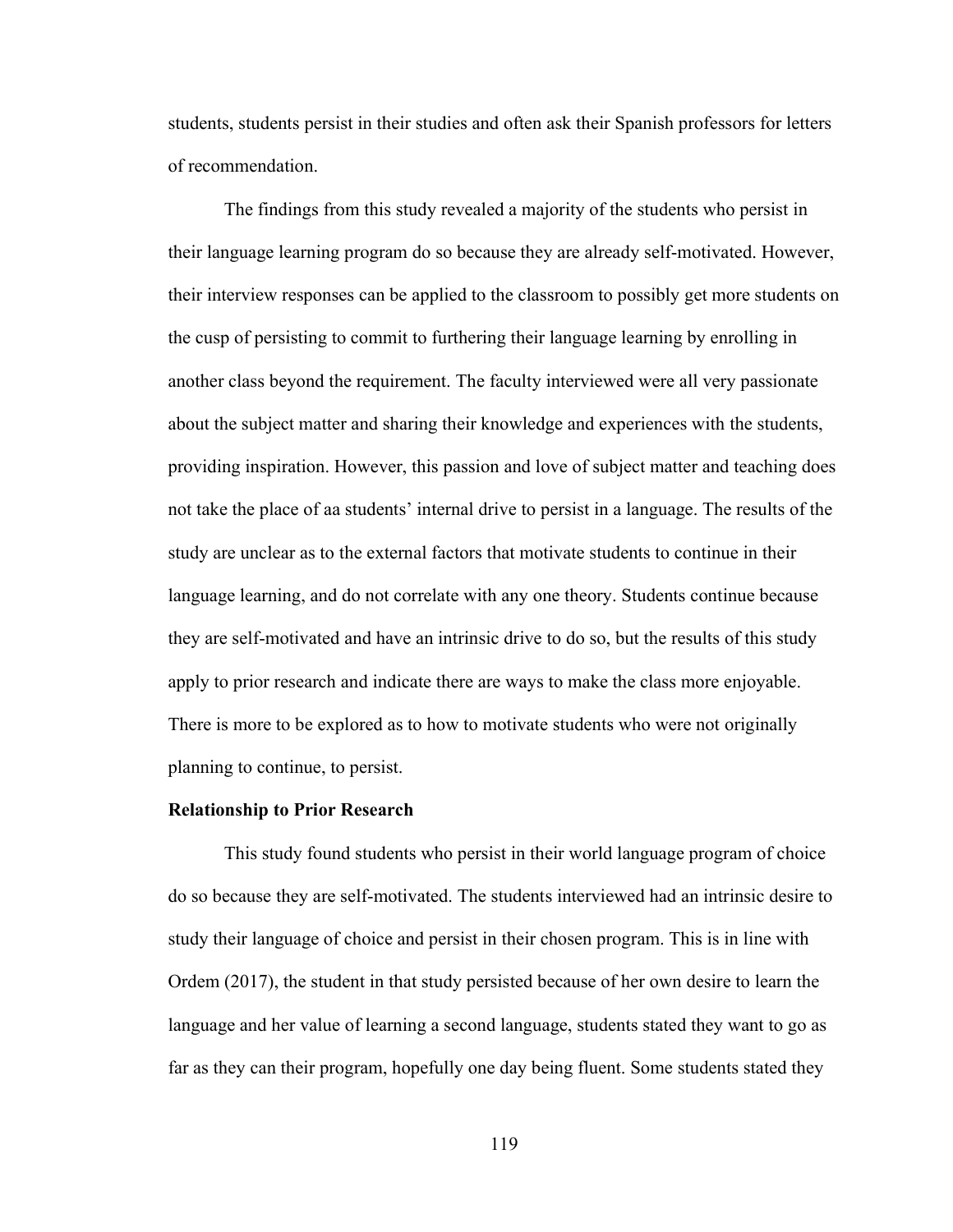take control of their language learning, really immersing themselves in the culture, language, and text. Most students stated their desire to persist in their language learning program of choice was all self-motivated. Faculty also stated that the persisting students were self-motivated and understood the reasons why students enrolled in the Spanish program; unlike the disconnect Nagano et al. (2017) found in their study.

 This motivation is in line with Windham (2017), language learning will give students a professional advantage; and Ordem (2017), students have their own goals and motivations when learning a second language. Like Ordem and Windham, both professors and students interviewed stated students wanted to learn the Spanish language for personal reasons due to globalization, and the community in which they live and work.

 Similar to the student in Ordem's (2017) study, students interviewed in this study saw the importance of second language learning in their communities and their current and future careers before they stepped foot into their language classroom. Many of the students stated they want to continue their language study because they want to use it at work, or they know the importance of learning a second language will have on her future career. Some students talked about how they enjoyed languages in high school and that contributed to their self-motivation to persist in more than one language. There was a self-motivated reason to learn another language and persist in the program.

 As previously discussed in the research question sections, much of what the professors interviewed are doing in their classrooms at Island Life Community College coincide with the research on student persistence in a world language (Bernhardt et al., 2004; Elisha-Primo et al., 2015; Lansing & Farnum, 2017; Morrison & Navarro, 2012;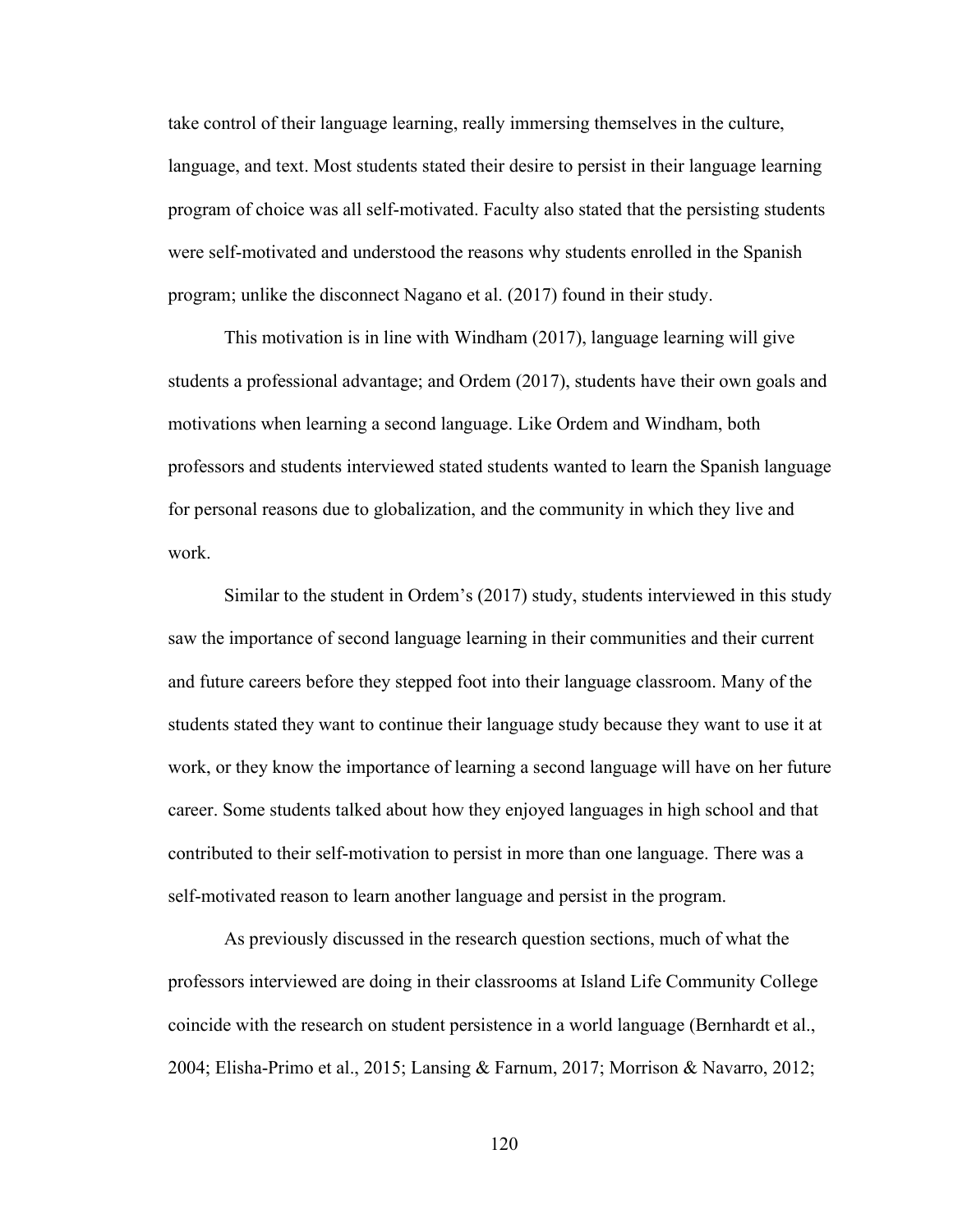Ordem, 2017; Özşen & Özbek, 2016; Sanchez-Sanchez & Krawiec, 2018; Schneider, 2013; Windham, 2017). However, the students interviewed all stated they were planning on persisting in the Spanish language when they enrolled in their first class. The students stated that their classes when their classes were enjoyable and they were learning more than what was in the textbook they were eager to learn, and that conversely when their professors stuck to the book they did not want to continue. The professors' hard work in trying to keep students in the language program has not gone on noticed as many students stated they saw their professor's passion for the language and culture. When classroom experience is more enjoyable, it solidifies students' desire to continue.

 Overwhelmingly most of the professors at Island Life Community College are more than just professors, they are language facilitators (Sanchez-Sanchez & Krawiec, 2018). They are encouraging their students to communicate with them and each other, breaking down cultural stereotypes, and building respect for the Spanish language and culture (Sanchez-Sanchez & Krawiec, 2018). The professors at Island Life Community College are incorporating verbal and non-verbal cues, as well as giving their students real-world situations to practice in the classroom.

 Many of the professors at Island Life Community College are encouraging students to think critically and reflect on their language learning process; they want their students to be active learners (Morrison & Navarro, 2012). Most of the professors interviewed stated they do not see themselves as the professor but also a student, because they are constantly learning from their students (Morrison & Navarro, 2012). This learning may not have to do with the language and culture itself, however many stated they have learned new cultural aspects and words in the Spanish language from students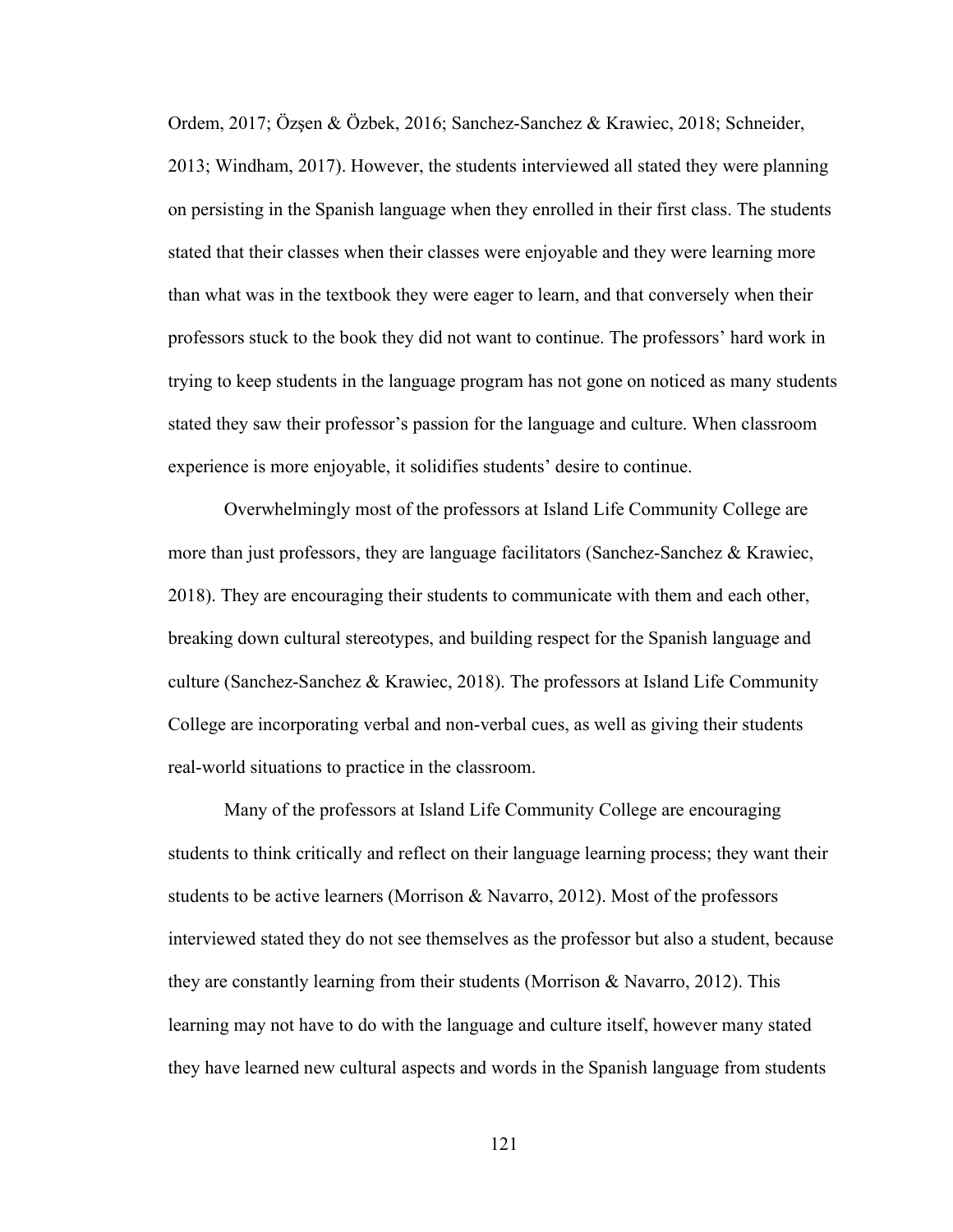in their classes; in turn they incorporate the new material into their other classes (Morrison & Navarro, 2012). These professors are more than just professors, they are collaborators (Morrison & Navarro, 2012).

 All of the students interviewed stated that they wanted to persist in the language because they wanted to learn more about the cultures and how it is used in the real-world, and they knew they would need it for their current and/or future careers. The way in which they wanted to learn, and the material they wanted to learn about was embedded in the classroom delivery of most of the professors interviewed. Students enjoyed the music, movies, and television programs presented in the class and how it was embedded into the class itself. One heritage speaker wants to learn more than what is spoken at home, more real-world than what was already presented. Whether or not the students realized, they were persisting and learning in a way supported by the existing literature despite their self-motivation to learn the language and continue in the program.

#### Limitations of the Study

 This instrumental case study as a methodology is itself a limitation as the problem may not be as prevalent outside the community college studied or in four-year institutions. Although persistence in a world language does exist outside the community college studied, other institutions may have different policies in place, offer more courses, and/or require more credits. Due to the limited nature of the study, and the indepth answers from the participants, the results are not always generalizable. However, the results may inform how we think about engaging students to persist.

 Additionally, only students who had enrolled in the Spanish program were interviewed, other language programs may not have a problem with student retention.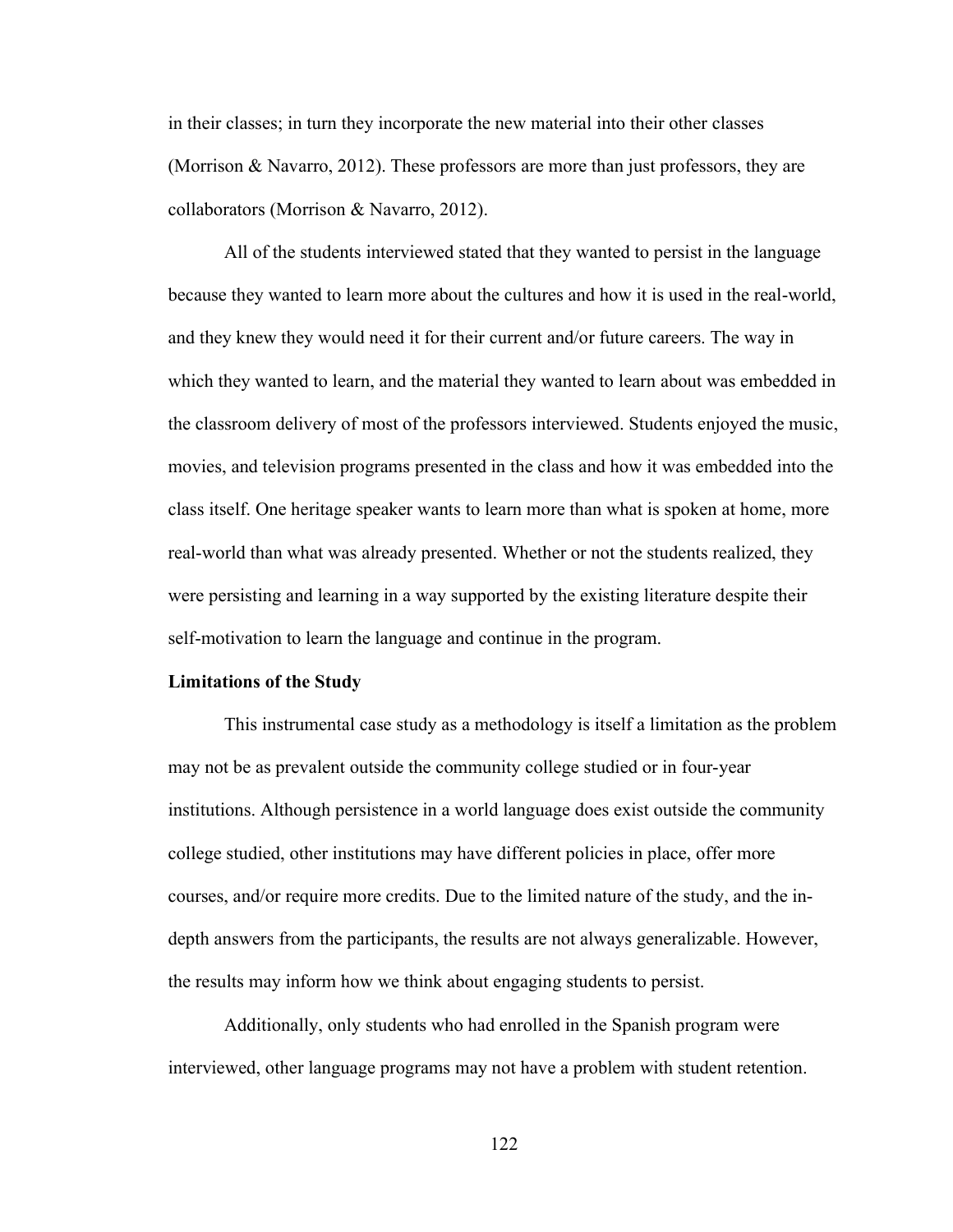Many of the students interviewed were language majors and were eager to participate, those that were not language majors wanted to persist for personal reasons; they were already planning on continuing the language when they had enrolled. There was only one student who was not planning on persisting, and there were no students who had decided to persist based on their classroom experiences. Another limitation is the professors who chose to be interviewed, all self-selected because of their interest in the topic, leading to selection bias. The professors interviewed are all teaching in a way aligned with the research, but as stated by the students, there are professors at the institution who do not, discouraging students from persisting.

 Finally, the data collection for this case took place during the COVID-19 pandemic where enrollment numbers at the institution had already declined. That decline was also reflected in the enrollment numbers for the Spanish classes, there were less students enrolled and less courses offered. The COVID-19 pandemic also made it harder to find participants as everything was conducted through email, and the researcher was not able to go into classrooms to recruit. Due to limited recruitment because of the pandemic, it was harder to find students who were bot already planning on continuing their study of the Spanish language.

### Recommendations for Future Practice

 This study contributes to the existing research as to why students persist, and the findings leave an opportunity to further research on student persistence in a world language program. How to make students want to persist if they do not already, requires professors to learn from the self-motivated students interviewed. The students' responses as to what made class enjoyable and solidified their desire to continue can be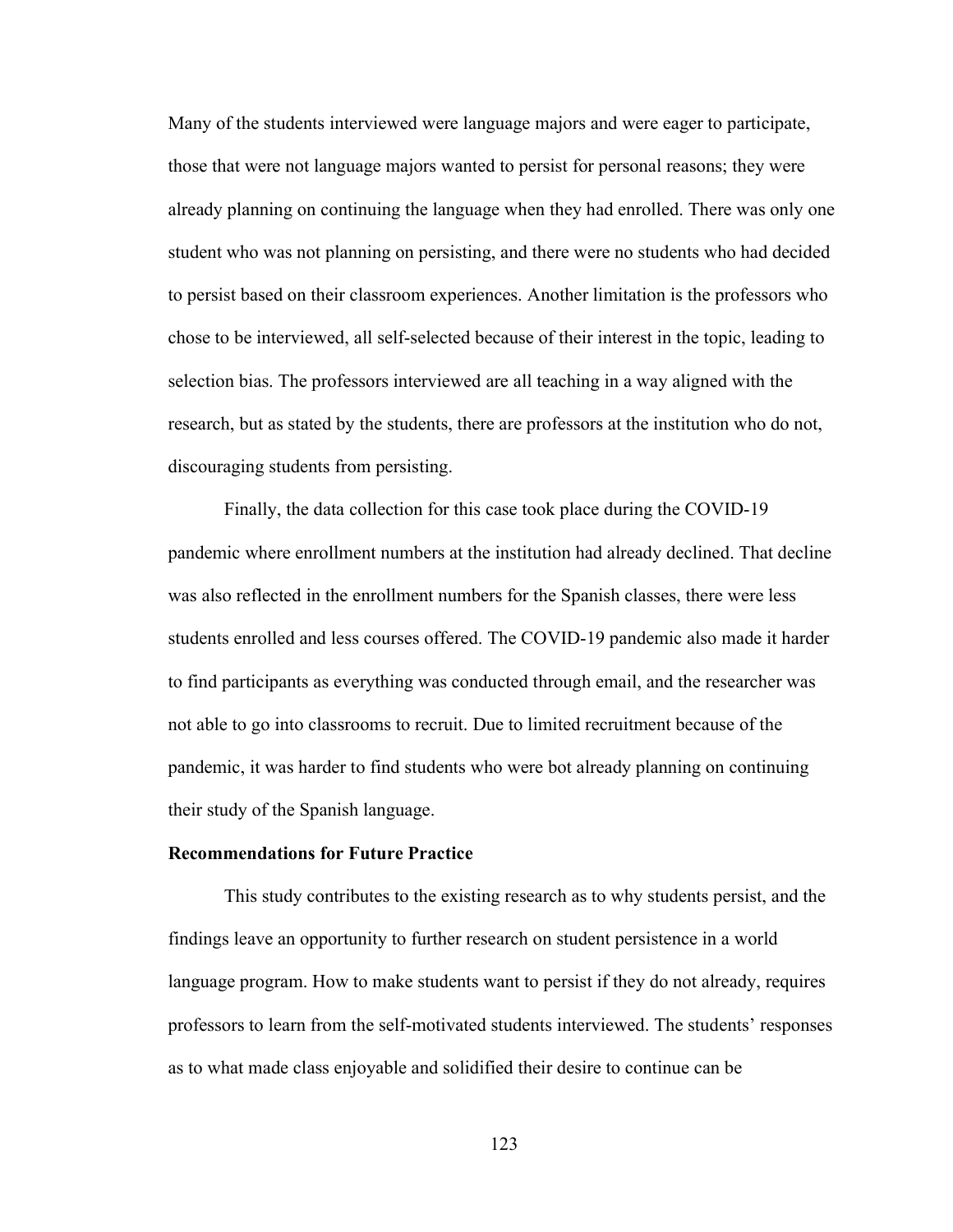implemented in world language classrooms encouraging more students to persist in the language (tools).

 The findings from this study give light to what motivates students to persist in a world language, the first theme desire. Some key motivators for students learning a second language were culture and real-world usage. Students want to be able to practice and use what they learn inside the classroom when they leave. They want to learn more about the culture of the language they are learning and how to use it in their daily life. They all acknowledge language is not a textbook and more supplemental culture and language materials are needed. Administration and faculty need to consider the experiences of students interviewed to learn how to keep them motivated, and how to motivate other students who may not be self-motivated. These findings can be used as an opportunity to further the integration of culture into the curriculum.

 These findings will assist professors teaching more effectively, allowing them to highlight the benefits of learning a second language in their classrooms. The findings will also help administrators understand what and how students what to learn a language to keep them in the engaged in their language program. Administration can learn how to properly place students based on their prior language learning experience so that students are in the appropriate class learning what they want and need to know. These findings are student-centered showing what does and does not work for students when keeping them engaged in their language learning. The findings also expose students who persist are already motivated to learn a language, they come in already planning on continuing. Their answers can help professors motivate students who may not be already motivated to persist in their world language program of choice.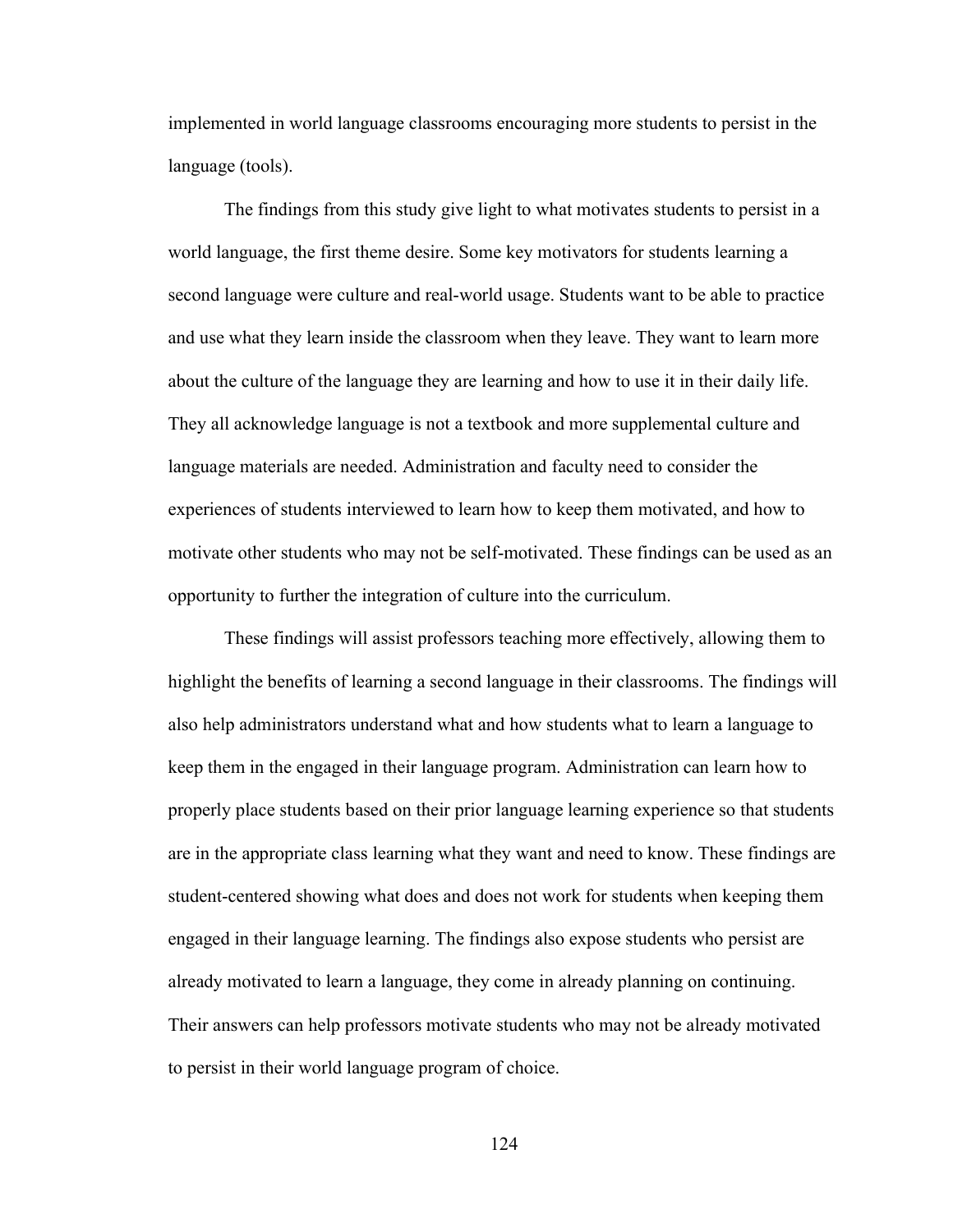Students interviewed stated their favorite assignments were culturally based and were supplemental to the textbook. These assignments included but were not limited to cultural presentations, movies, television shows, music, and literature. Cultural assignments like those mentioned above need to be made part of the curriculum and not be just broad facts about a country and its people. When students are engaged and learning what and how they want to learn they will want to continue their study of their target language.

 The second theme of sociolinguistics highlights students wanting to learn more than what is in the textbook; they want to learn how to speak the language in a real-world setting. Students want to learn how to not just speak the language but communicate with native speakers so that they are understood. They want to be able to understand bother verbal and nonverbal cues used in the language as well as different vocabulary. These findings show that students are motivated by more than just the language printed in front of them. Future teaching materials should be more than just the assigned textbook but should incorporate supplemental materials from the professors and students themselves. These materials help the students to learn and see how the language is used in daily life, giving value to all accents and dialects. Supplemental materials should include but not be limited to classes outside the classroom in the target language speaking environment, video chats with native speakers, written communication with native speakers, and artifacts from the target language. Administration must allow students to interact with peers in their target language if they want to keep students enrolled in programs. Faculty can ensure students' privacy in intact, by having students write reflection papers on their experiences with the native speakers instead of listening to recordings. Professors can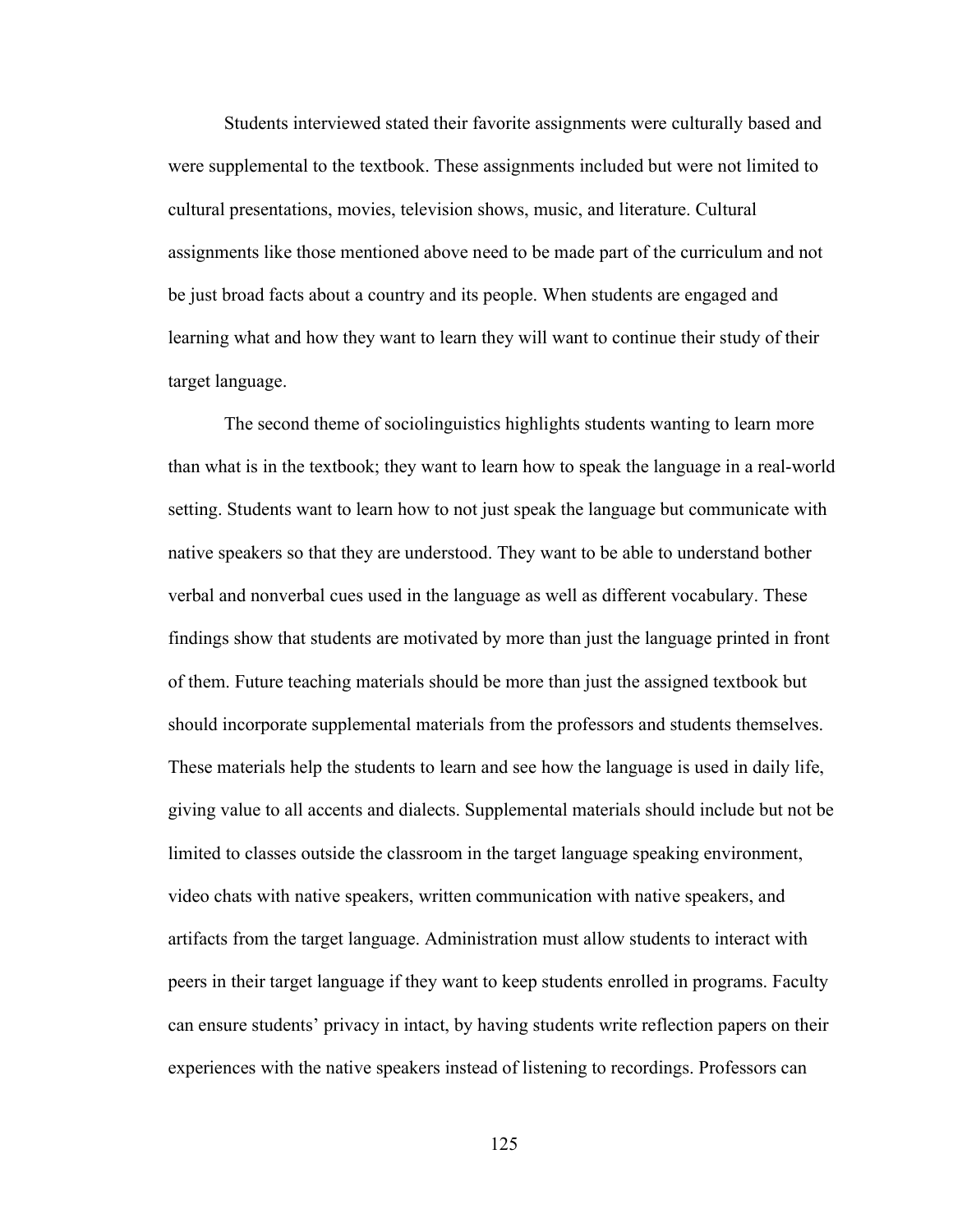also assign topics they would like their students to cover when speaking with their peers in the target language. Faculty should also share their own experiences with the language and culture as much as they are comfortable with, making the language more relatable to their students. Social media and newsletters can also be utilized to share, feature, and celebrate faculty and student experiences.

 The final theme of classroom environment sheds light on how students want the material delivered in the classroom and how to align the delivery of the material with their wants and needs. Students want to learn through communication and interaction while feeling supported by a professor who loves their subject matter and what they do. Professors need to let their students see their love for the language and culture showing the students language learning is fun and enjoyable. When students see their professor loving what they do, it motivates them to learn and continue in the language, as stated by some of the students interviewed. Students want to build relationships with their peers and professors and learn through interaction and not drills while learning the culture of the language and not just facts. Professors must foster some sort of relationship with their students and not be a figure of authority at the head of the class. They need to be able to relate the material to students in a way that students feel valued and not beneath them. When professors deliver the material in a way that makes the students want to learn, the students will persist.

 When developing, revamping, and/or promoting a language program students' wants and needs need to be taken into consideration. A committee should be formed not only with just professors, but with current and former students enrolled in the program as well. These students need to be able to speak freely on what they like or liked about the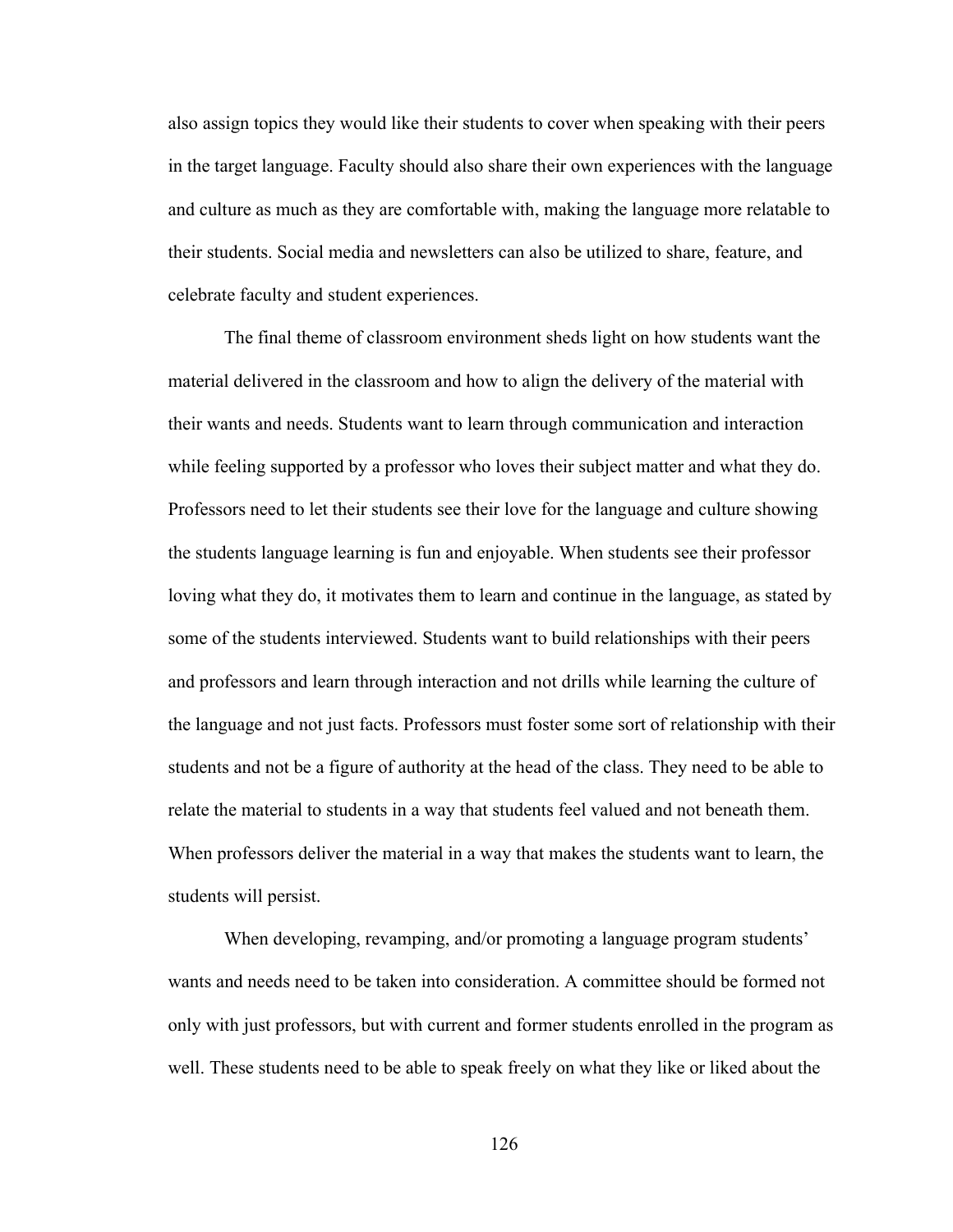program and what they do not or did not like, what motivated them and what deterred or hindered their persistence. When students are able to speak honestly and openly faculty and administration can learn their wants and needs, and the best way to deliver the material for optimum student retention.

 Apart from the classroom, student orientations need to be specific and include language learning as it is a requirement of most majors. When conducting orientations, the benefits of language learning must be shared as well as optimal student placement in the program. Orientations must include all languages, the various language learning levels, correct placement, and any other options students have. Just as Math, Sciences, and other Academic programs are highlighted, world languages need to be highlighted just as much, if not more due to their cultural importance in students' current and post academic lives.

 Professional development must be offered that describes how the students relate to the material. Input from former students would also be helpful when developing these professional developments, as they offer the student perspective, not just the administration. Professors need to know that students want culture, and sociolinguistics embedded in their programs, and how to foster relationships with students as stated by the students interviewed. Professors may be fear repercussions when fostering relationships with their students, and administration must encourage them to be a resource and share their experiences without said repercussions. With support of administration, professions can engage with students by sharing their experiences through a positionality statement in their syllabus stating why they chose the language and why it is important to them. Professors should also encourage their students to do the same with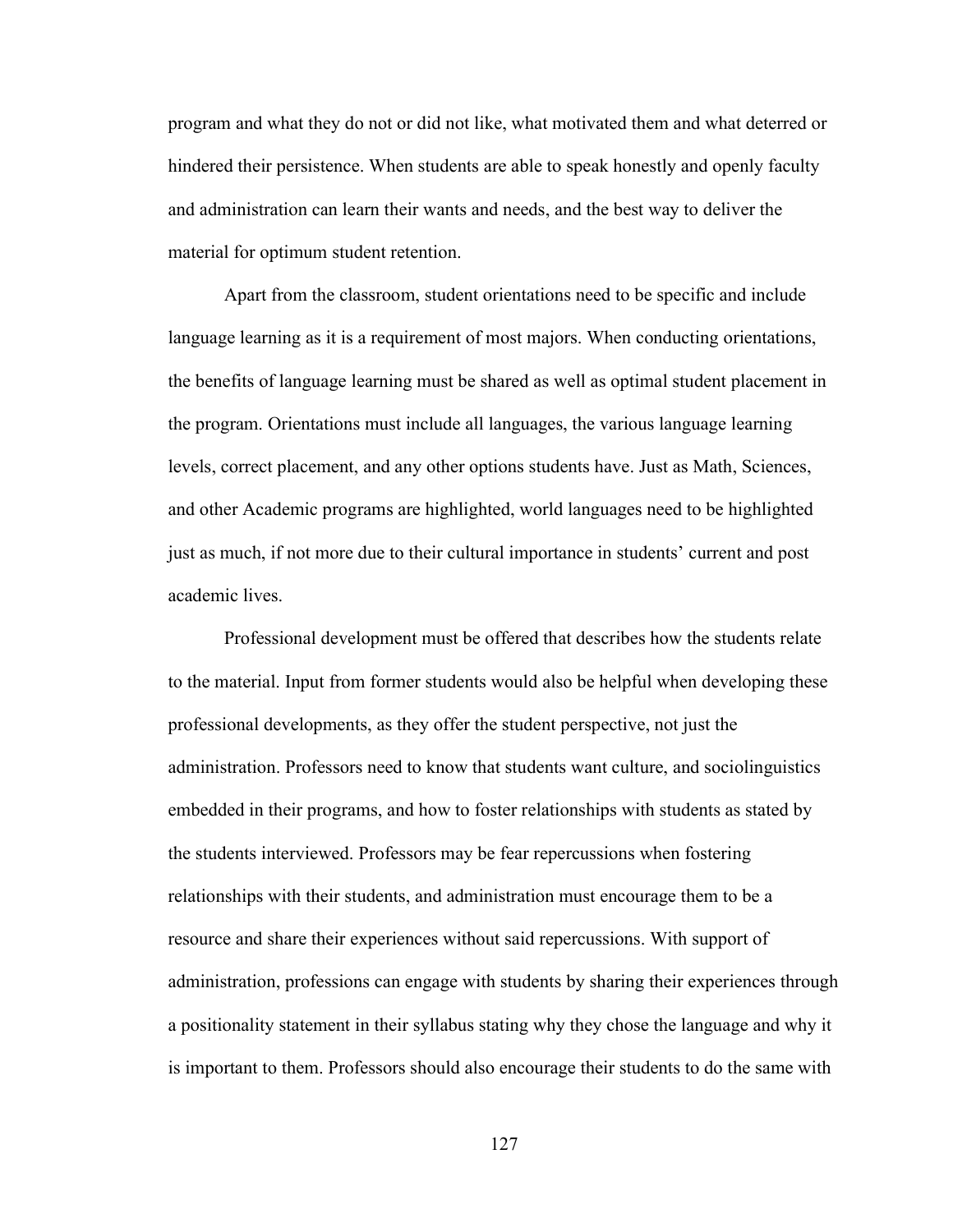the support of administration. Professors may not be aware that the above mentioned are important to students learning and persisting unless they are made aware.

 Professional developments should include how to embed culture into an already packed curriculum, and how to share but not overshare their experiences with their students. Adding music, clips of television shows, or literature will only enhance a lesson and show students how a grammar or vocabulary concept is used in the real world. Similarly, adding movie or television assignments outside of class are enjoyable to students as they get to see a different side of the target language and culture. The music, shows, literature, and movies should not be from the American perspective, but from that of the target language done by native speakers from those countries.

### Recommendations for Future Research

 This study was conducted with students and professors of the Spanish language at a multicampus community college in the Northeastern area of the United States. Most of the students were self-motivated and already planning on continuing their studies, therefore, future studies should include students who were not planning on persisting in the Spanish language, as well.

 A longitudinal study should also be conducted where students can be followed and tracked throughout their study of the language. By conducting this type of study students could be tracked until they leave the program or complete the program, finding out at which point in the program students decide to no longer engage and why. This type of study could also tell the researcher in further detail as to why the students tracked and persisted decided to do so.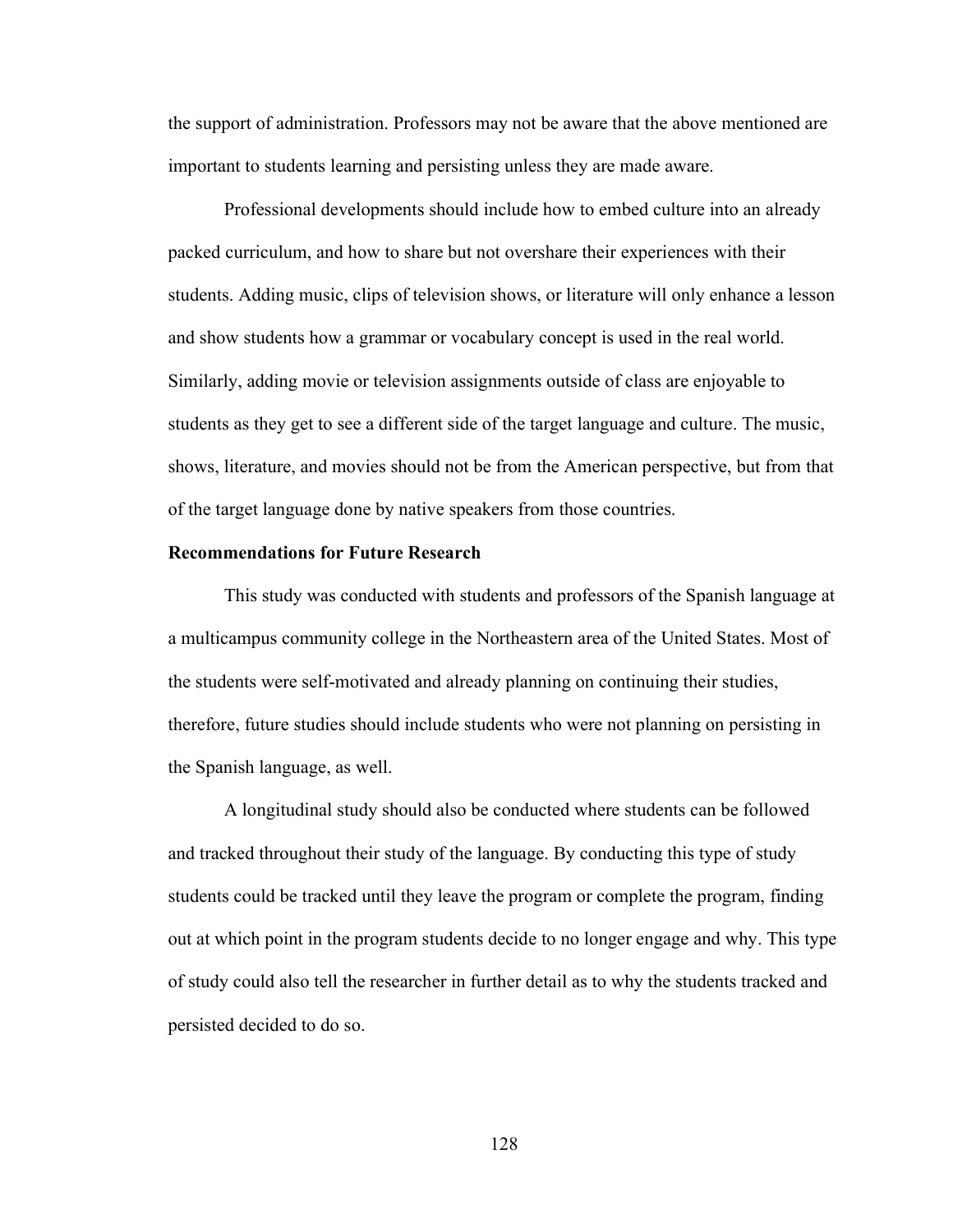This study was only conducted using students who were enrolled or had been enrolled in the Spanish Program at Island Life Community College. As just students who had taken Spanish were studied, further research should include students who are studying a different language. Students taking other languages may have a different persistence or attrition than students taking Spanish, the results could be further compared to this study to see if there were similarities and/or differences.

 This was an instrumental case study, however, a quantitative analysis of student persistence in their world language of choice should also be included in future research. A quantitative study could ask similar questions to those in this study using a Likert scale to rate student agreement. This could further refine the results of this study as well.

 Future research could also be conducted on community colleges regionally or nationally to see if the results are similar or different. If other community colleges have different results than the results in this study where more students persist, those programs can be further researched to increase persistence in other colleges.

 Finally, further studies could also include four-year colleges and/or universities, as this study was conducted at a community college. Students enrolled at a four-year institution have different experiences than those enrolled in a community college. A fouryear institution may have different placement practices, course offerings, and language requirements. Students enrolled in four-year institutions also have different lifestyles than those in community colleges and they may not have families and fulltime jobs while they are going to school.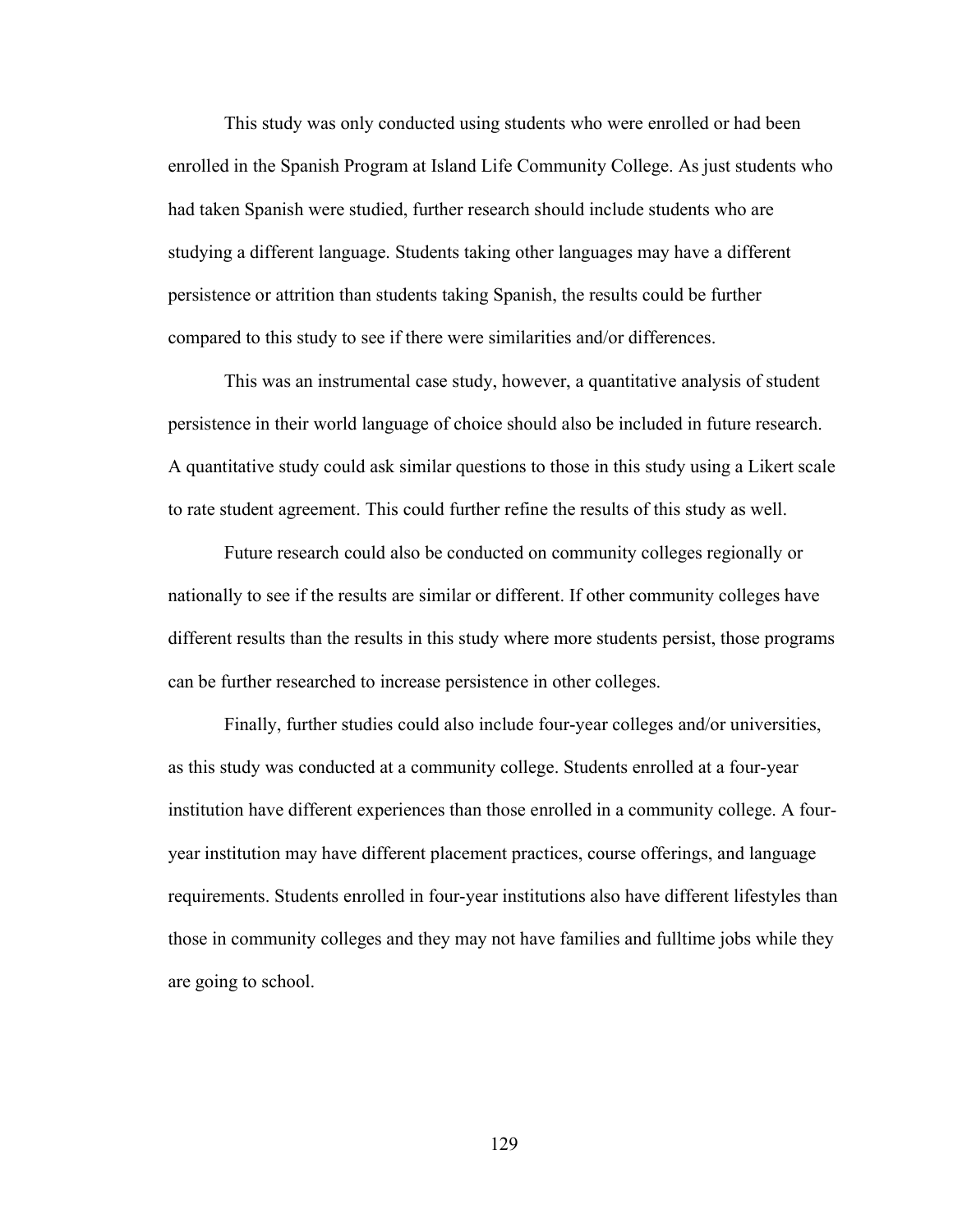# **Conclusion**

 Second Language Acquisition (SLA) should not be the only goal in a world language program. Increased globalization in today's world has shown a need for more than just language skills, students need cultural awareness in order to succeed. Most students take the bare minimum of credits in their language of choice; however, they do not fully get the cultural experience they need and desire.

 This study was conducted to find out why students do or do not persist past the requirement in a world language program. Upper-level classes past the two-course requirement often have lower course offerings, as there are not enough students to fill all the seats for multiple sections. Students who decide to leave their world language program after the requirement lose out on the deeper cultural classes, which is what they stated they wanted to learn more about. Those upper-level classes are usually smaller in size which allows for a deeper student-professor relationship, another reason students stated they wanted to persist in the language. If students do not get what they need out of the lower-level courses they will not be self-motivated to persist into the upper-level ones.

 The results of this study are in line with the prevalent theories and sub theories of Second Language Learning and Intercultural Knowledge, as well as the literature on the topic of World Languages Persistence; students persist when they are exposed to culture, sociolinguistics, interaction and feel supported by and have a relationship with their professor. Primarily, culture is what motivates them to learn a language, however, once they are enrolled in a program, learning through sociolinguistics and interaction add on to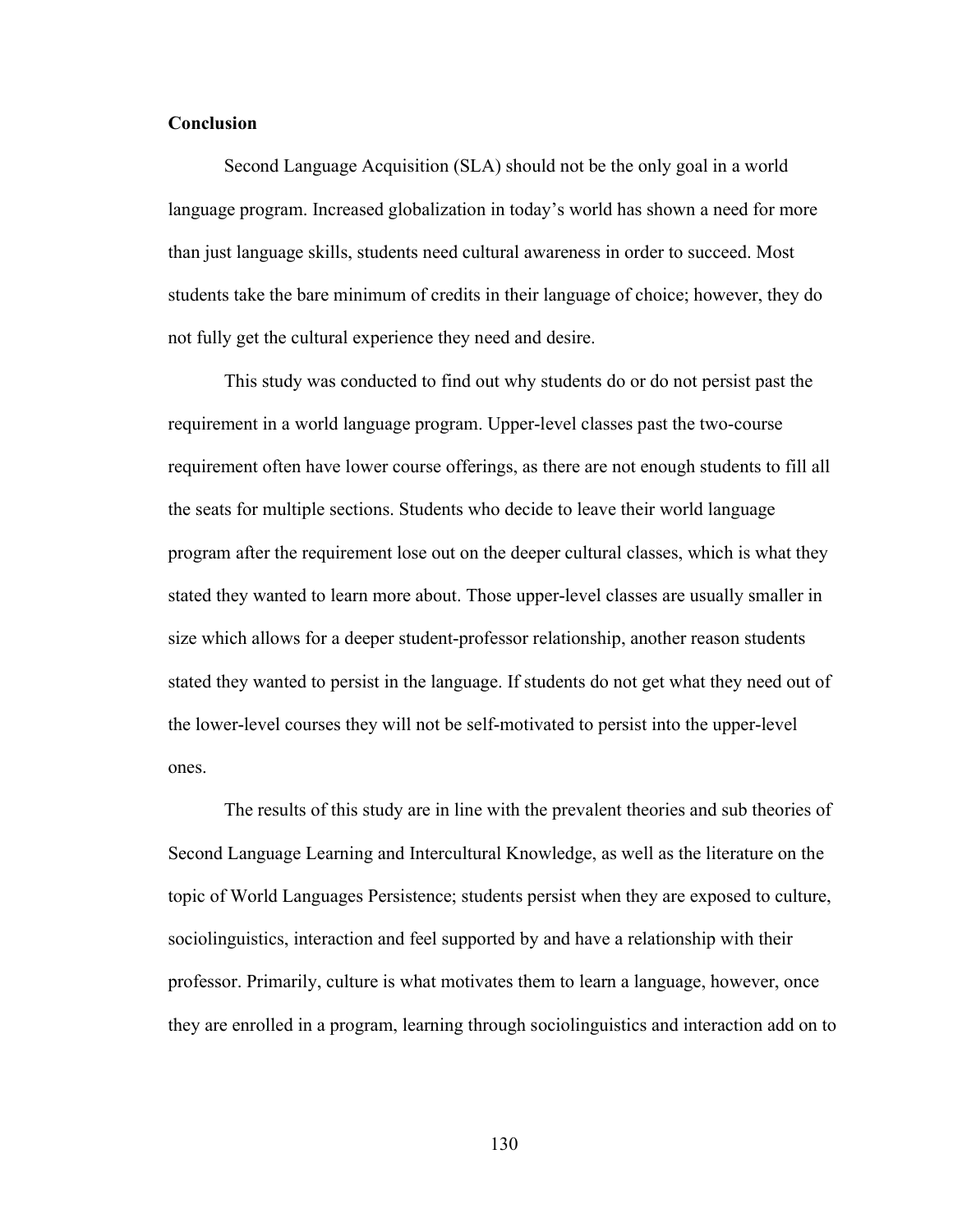their self-motivation. When a language is presented culturally, and students are given different options for learning culture, they want to continue.

 Culture can be easily integrated into all language classrooms by utilizing the Interaction Hypothesis and Sociolinguistics from Second Language Learning Theory in the language classroom. These expose students to more than just the language, but how they want to learn, and culture as well, a driving force in why students decide to persist in their language of study. Along with Second Language Learning Theory, Intercultural Knowledge, and Intercultural Development play a big part in student persistence in their world language of choice. By intertwining the theories, students gain more than just language, they also gain culture.

 If institutions want to be competitive in the global market, they must encourage their students to continue past the required number of credits in their language of choice. The research shows, increased exposure to culture and language increases students' Intercultural Knowledge, and Intercultural Development. They work better not only with their peers from their home country, but with their international peers as well as they are exposed to more culture and sociolinguistics. Culture may be the main factor in students' self-motivation to persist but is only the first step. This study found that more than just culture and interaction with their peers, students need to have a relationship with their professors who expose them to more than just the language.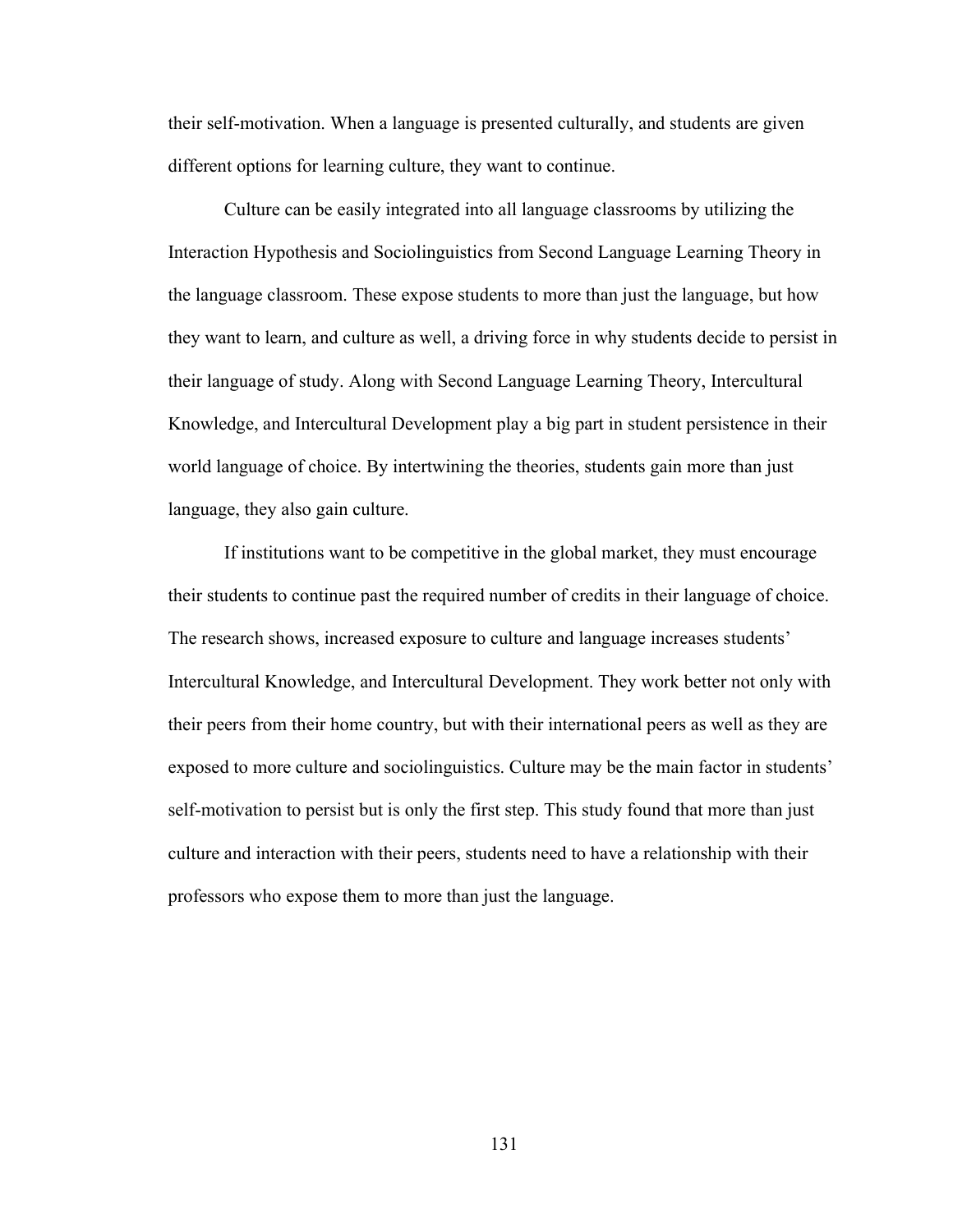### APPENDIX A

### Informed Consent



My name is Kristin Peters, and I am a Doctoral Candidate in the Doctor of Education program at St. John's University in Queens, New York. I am doing research work at St. John's to determine student's decisions to continue past the required study of foreign language at community colleges. I am requesting that on your own time, you virtually meet with me for an interview that will be used in my dissertation. The interview will be recorded and will not be anonymous, although if you would like to give me a pseudonym you may, and your name will not be released, and your answers will be coded. Despite these measures, I cannot guarantee complete anonymity, someone may still be able to tell that the notes came from a conversation with you, but I will try my best to ensure it. Your responses are important to improve foreign language programs, so they reflect the needs of the diverse student body at our community colleges. This interview is voluntary, and you do not have to participate if you do not wish to. You must be at least 18 years old to participate, and by completing the interview, you are giving consent to be a part of the research. Please feel free to contact me at kristin.peters17 $@$ my.stjohns.edu if you have any questions about this study.

I agree to participate in the study conducted by Kristin Peters. I understand the risks associated with the current study.

Signature and Date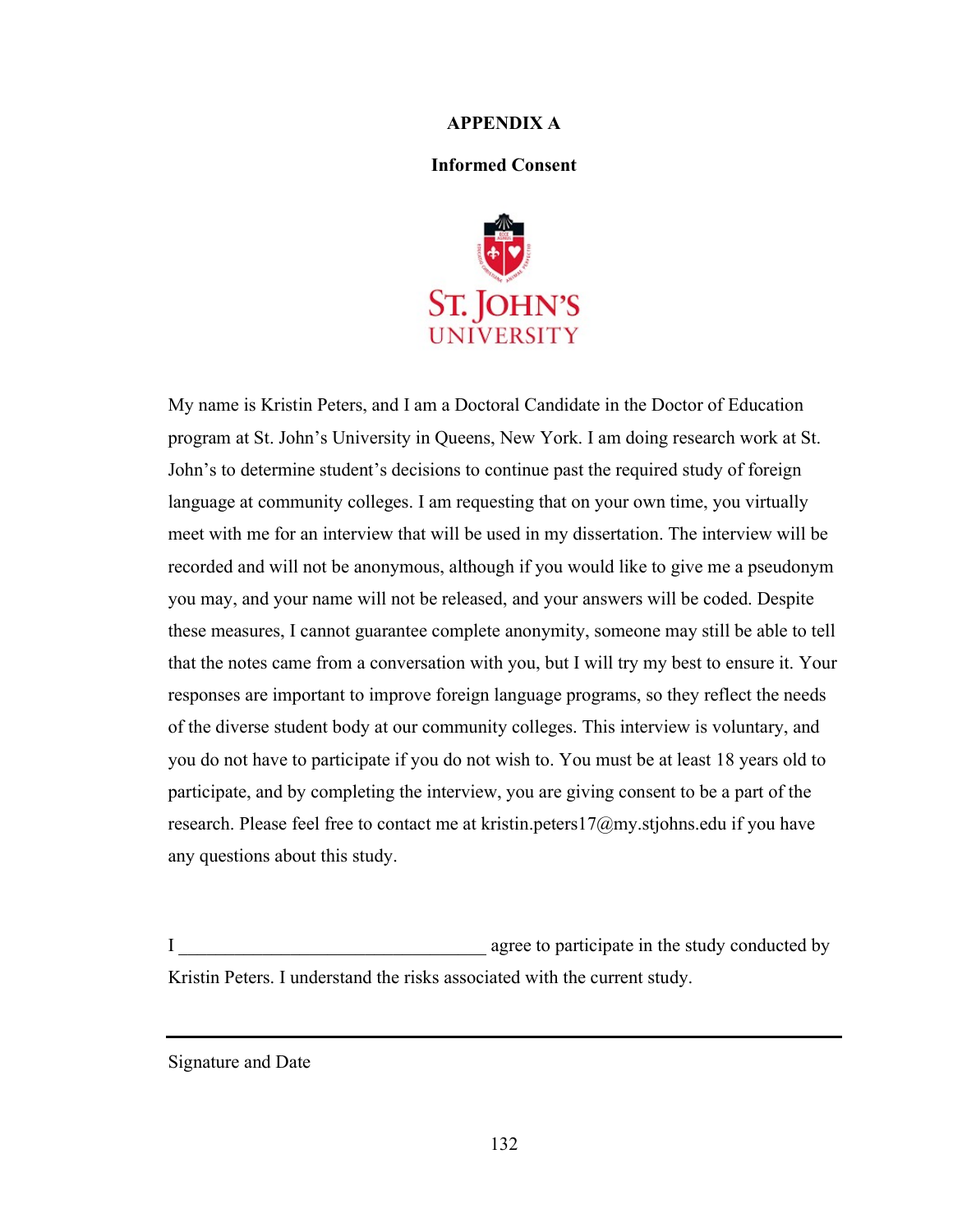## APPENDIX B

# Semi-Structured Interview Student Protocol

Thank you for taking the time to participate in this interview about student persistence in a foreign language program at the community college level. Participating in this study Your participation in this interview helps understand why students do or do not persist past the required courses in a foreign language. The goal of this interview is to discuss your experience in the Spanish Program at Island Life Community College, there are no right or wrong answers so you may speak openly. If at any point you decide not to continue with the interview, please let me know.

The interview will consist of a few questions related to your language learning experience. The interview will be recorded for accuracy purposes; for confidentiality purposes, the only people who will know what was said will be included in the interview. The interview and transcripts are completely confidential, and your name will not be included in the results. Do you have any questions before we begin?

- 1. Tell me a little bit about yourself.
- 2. Share with me your previous knowledge of the foreign language you are taking.
	- a. Did you take that language in high school? i. If so, How long?
	- b. Do you speak the language at home?
	- c. Do you feel like you are taking the right class/level?
	- d. How were you placed in the class/level?
- 3. Why are you taking a foreign language?
	- a. Why did you chose Spanish?
	- b. Why do you think it is important to learn another language?
- 4. What has been your favorite and/or most memorable assignment?
	- a. Why?
	- b. What impact did it have on you?
- 5. What has been your favorite and/or most memorable class?
	- a. Why?
	- b. What impact did it have on you?
- 6. Can you describe a typical Spanish class?

a. In what format was the class?

b. How was the culture presented in the class?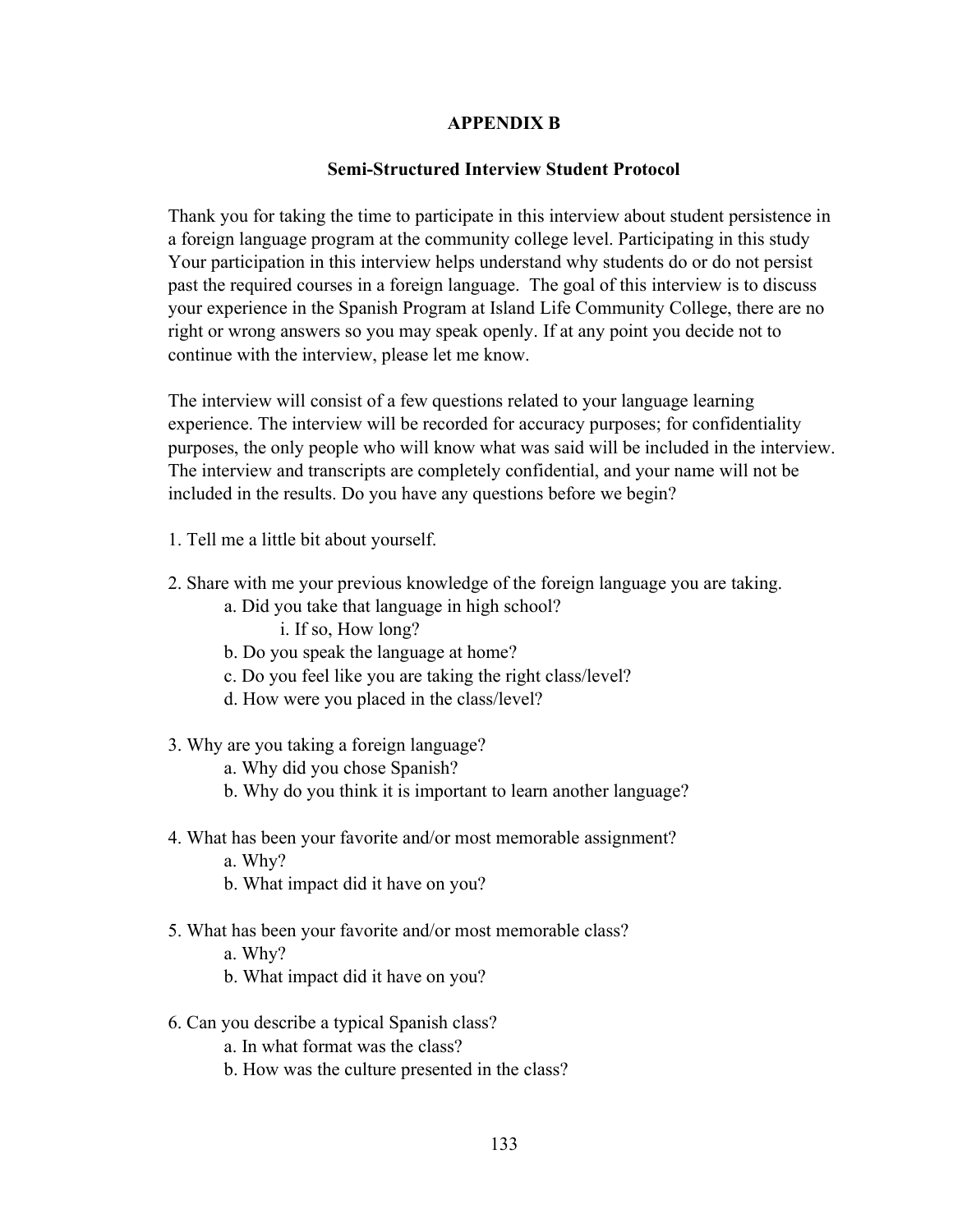7. Do you think you will continue with this language?

a. Why or Why not?

- i. Did your classroom experience effect your decision? How so?
- b. If you continue, how far do you think you will go?

c. Do you plan to study abroad?

i. Why or Why not?

8. How do you feel you learn best?

a. Now courses have shifted online due to the pandemic, do feel you learn better face-to-face or online?

i. Why do you think this is so?

b. How do you feel about hybrid courses?

9. How well do you feel you are learning Spanish?

a. Are your professors helpful?

- b. How is the delivery of the material?
	- i. Does it help or hinder your learning?

10. Do you feel your cultural knowledge has increased and you have a better understanding of other cultures?

a. Why or Why not?

11. Is there anything else you would like to add?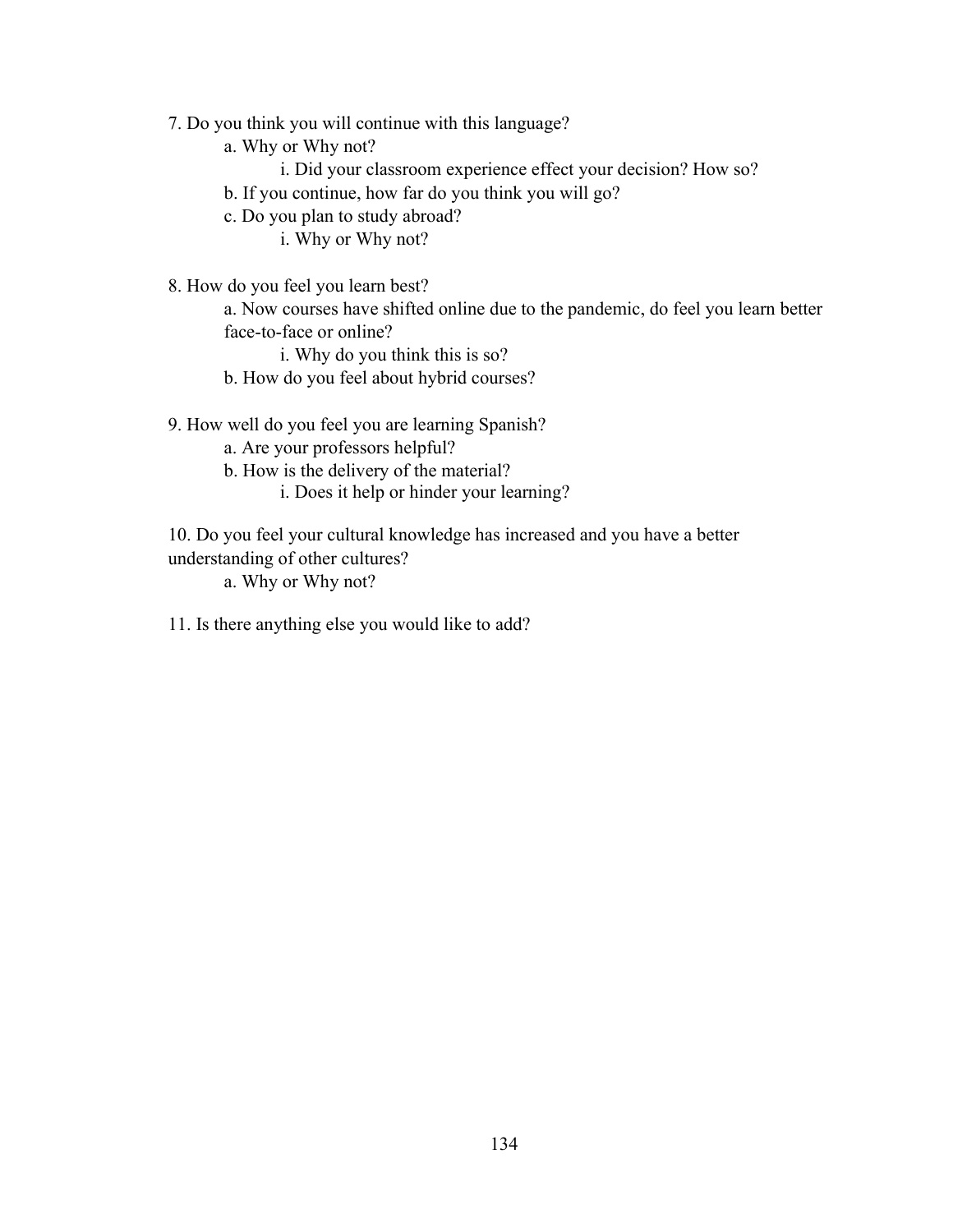# APPENDIX C

# Semi-Structured Interview Faculty Protocol

Thank you for taking the time to participate in this interview about student persistence in a foreign language program at the community college level.

Your participation in this interview helps understand why students do or do not persist past the required courses in a foreign language. The goal of this interview is to discuss your experience in the Spanish Program at Island Life Community College, there are no right or wrong answers so you may speak openly. If at any point you decide not to continue with the interview, please let me know.

The interview will consist of a few questions related to your language teaching experience. The interview will be recorded for accuracy purposes; for confidentiality purposes, the only people who will know what was said will be included in the interview. The interview and transcripts are completely confidential, and your name will not be included in the results. Do you have any questions before we begin?

- 1. Tell me a little bit about yourself.
- 2. Share with me your experience with teaching Spanish in a community college.
	- a. Do your students speak the language at home?
	- b. Do you feel like your students are taking the right class/level?
	- c. How do you feel about student placement?
	- d. What academic support, if any, do you provide.
- 3. Why do you think students take foreign language?
	- a. Why do you think they choose Spanish?
	- b. Why do you think it is important to learn another language?
- 4. What has been your favorite and/or most memorable assignment?
	- a. Why?
	- b. What impact do you think it had on students?
- 5. What has been your favorite and/or most memorable class?
	- a. Why?
	- b. What impact do you think it had on students?
- 6. Can you describe a typical Spanish class?
	- a. In what format was the class?
	- b. How was the culture presented in the class?

i. What are some examples?

c. How has your experience shaped how you teach?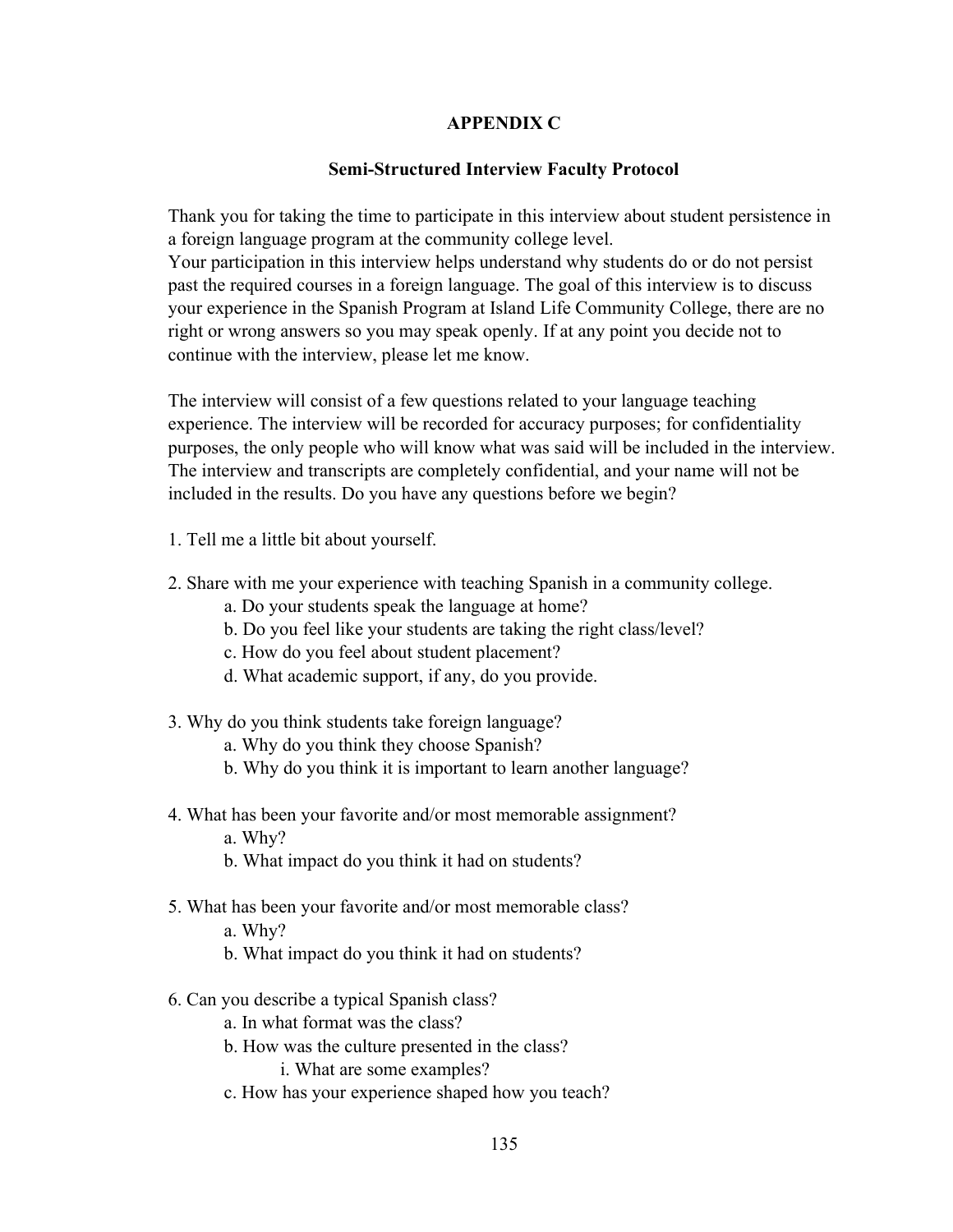i. How has your language exposure shaped how you teach (Living/studying/teaching abroad, family heritage, etc.)

- 7. Do you think your students will continue with this language?
	- a. Why or Why not?
	- b. If they continue, how far do you think they will go?
	- c. For the students who continue on, what are their characteristics?
	- d. How do you feel about study abroad?

8. How do you feel students learn best?

a. Now that we are online, due to the pandemic, do you think your students learn better face-to-face or online?

i. Why do you think this is so?

b. How do you feel about hybrid courses?

9. How well do you feel you are teaching Spanish?

- a. Do you feel like you make yourself available to your students?
- b. How do you deliver the material?

10. Do you feel your students' cultural knowledge has increased and they have a better understanding of other cultures?

a. Why or Why not?

11. Is there anything else you would like to add?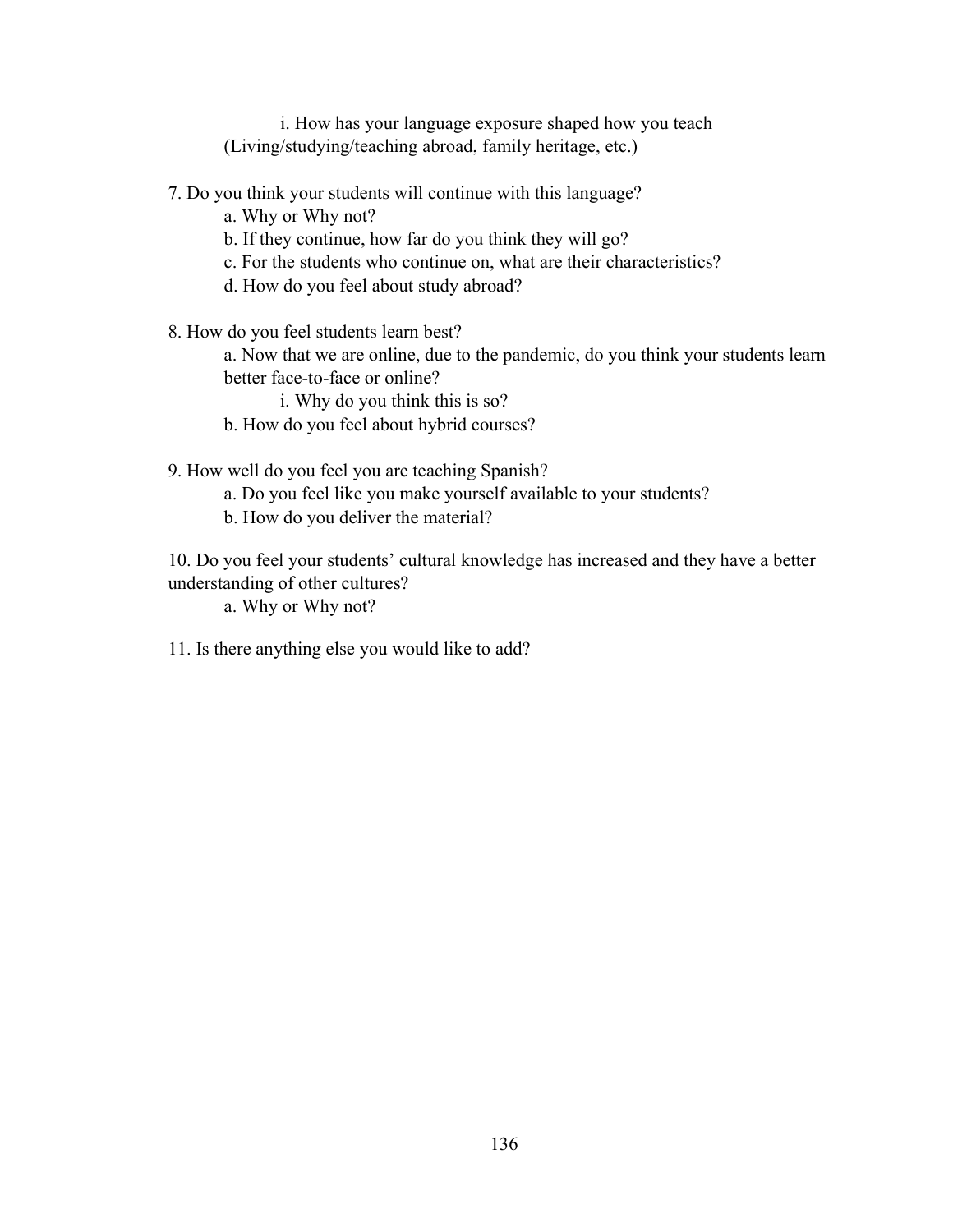### APPENDIX D

### Approval From Study Site

### Island Life Community College

#### Department of Foreign Languages/ ESL

November 20, 2020

Dear Dr. Parnther,

The present letter is to inform you that Professor Kristin Peters has been approved to conduct the research needed for her dissertation at our department. Professor Peters is an esteemed colleague, and we would like to support her efforts to complete her project any way we can.

Please do not hesitate to contact me if you have any further questions. Respectfully submitted,

Nieves Alonso-Almagro PhD Professor of Spanish. Academic Chair/ College Coordinator of Foreign Languages. Islip Arts 1N. Ammerman Campus.  $alongan(\widehat{a})$  edu  $(631)$  451-4727

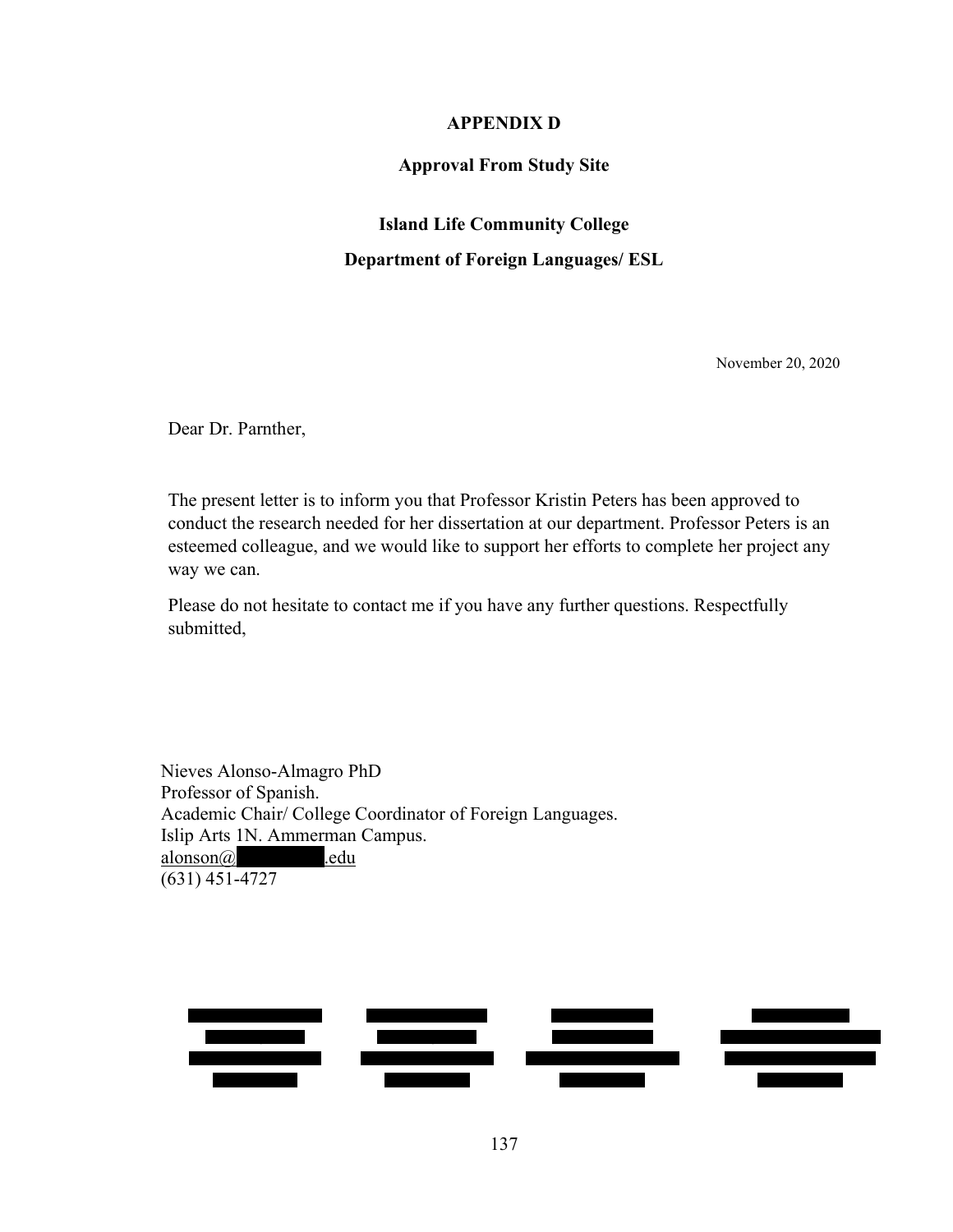# APPENDIX E

## Recruitment Email

To Whom it May Concern,

My name is Kristin Peters, and I am a doctoral candidate in the Doctor of Education program at St. John's University in Queens, New York. I am conducting research for my dissertation at St. John's to determine students' decisions to continue or not continue past the required study of foreign language at community colleges. I am looking for volunteers to participate in the Study who would be willing to be interviewed by me over zoom at your convenience. Interviews should last no more than 1 hour and will be recorded. Your identity will be kept confidential, and you will be given a pseudonym. Your participation is important to improve foreign language programs, so they reflect the needs of community college students. Participation is voluntary, and you must be at least 18 years old to participate. Please feel free to contact me at

if you have any questions about this study or would like to participate.

Thank you for your time. I look forward to hearing from you.

Sincerely,

Kristin Peters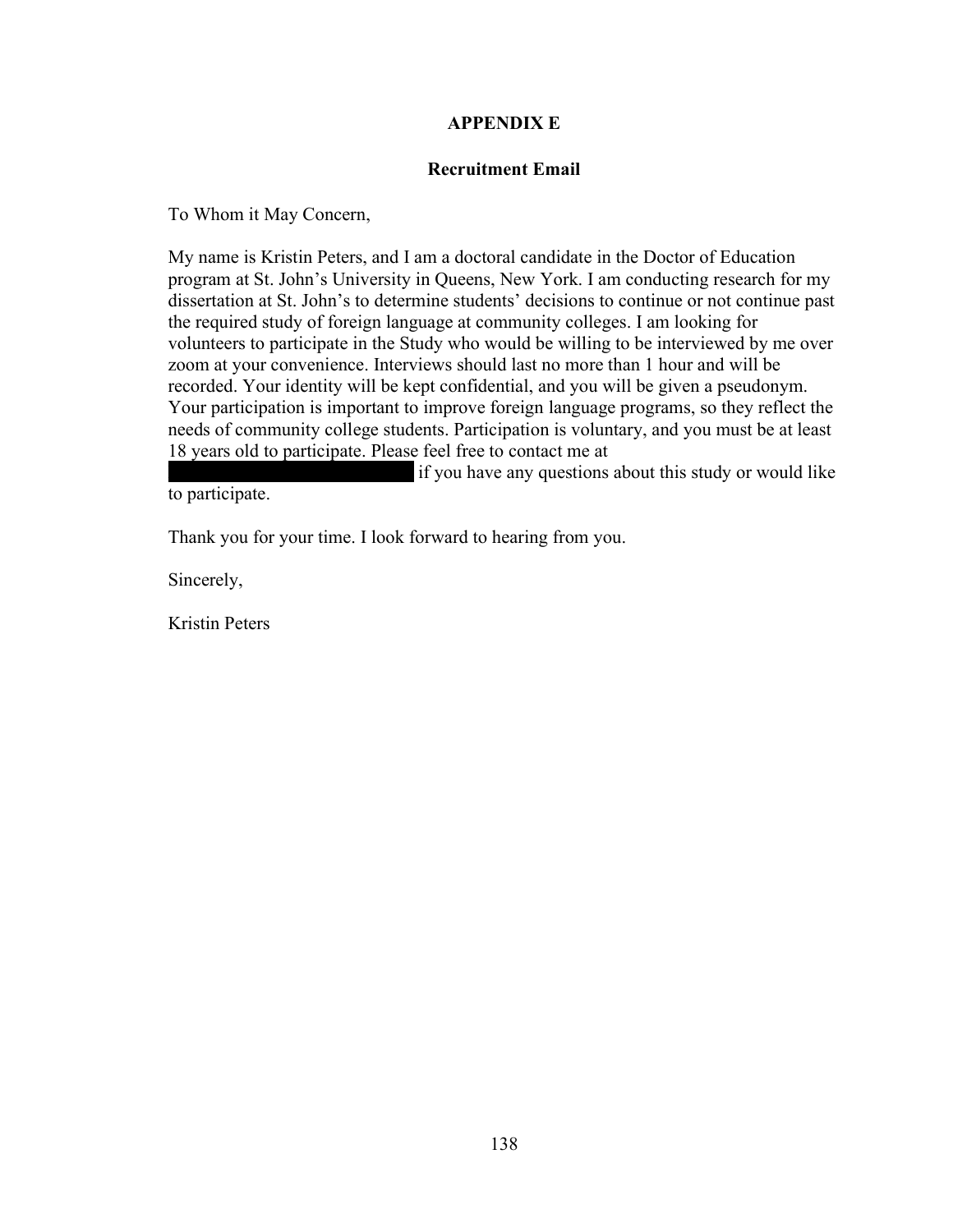#### **REFERENCES**

- Acheson, K., & Schneider-Bean, S. (2019). Representing the intercultural development continuum as a pendulum: Addressing the lived experiences of intercultural competence development and maintenance. European J. Cross-Cultural Competence and Management, 5(1), 42–61. From http://creativecommons.org/licenses/by-nc-nd/4.0/
- Adams, C. (2012). Community colleges rethink placement tests. *Education Week*, 32(8), 9–12. https://www.edweek.org/ew/articles/2012/10/17/08placement.h32.html
- Amadasi, S., & Holliday, A. (2018). "I already have a culture." Negotiating competing grand and personal narratives in interview conversations with new study abroad arrivals. Language and Intercultural Communication, 18(2), 241–256. https://doi.org/10.1080/14708477.2017.1357727
- Bachman, L. F. (2005). Building and supporting a case for test use. *Language Assessment* Quarterly, 2(1), 1–34. https://doi.org/10.1207/s15434311laq0201\_1
- Barnett, E. A., & Reddy, V. (2017). College placement strategies: Evolving considerations and practices. Center for the Analysis of Postsecondary Readiness working paper.

https://eric.ed.gov/contentdelivery/servlet/ERICServlet?accno=ED583509

- Baxter, P. E., & Jack, S. M. (2008). Qualitative case study methodology: Study design and implementation for novice researchers. The Qualitative Report, 13(4), 544– 559. http://www.nova.edu/ssss/QR/QR13-4/baxter.pdf
- Belfield, C. R., & Crosta, P. M. (2012). Predicting success in college: The importance of placement tests and high school transcripts. CCRC working paper no. 42.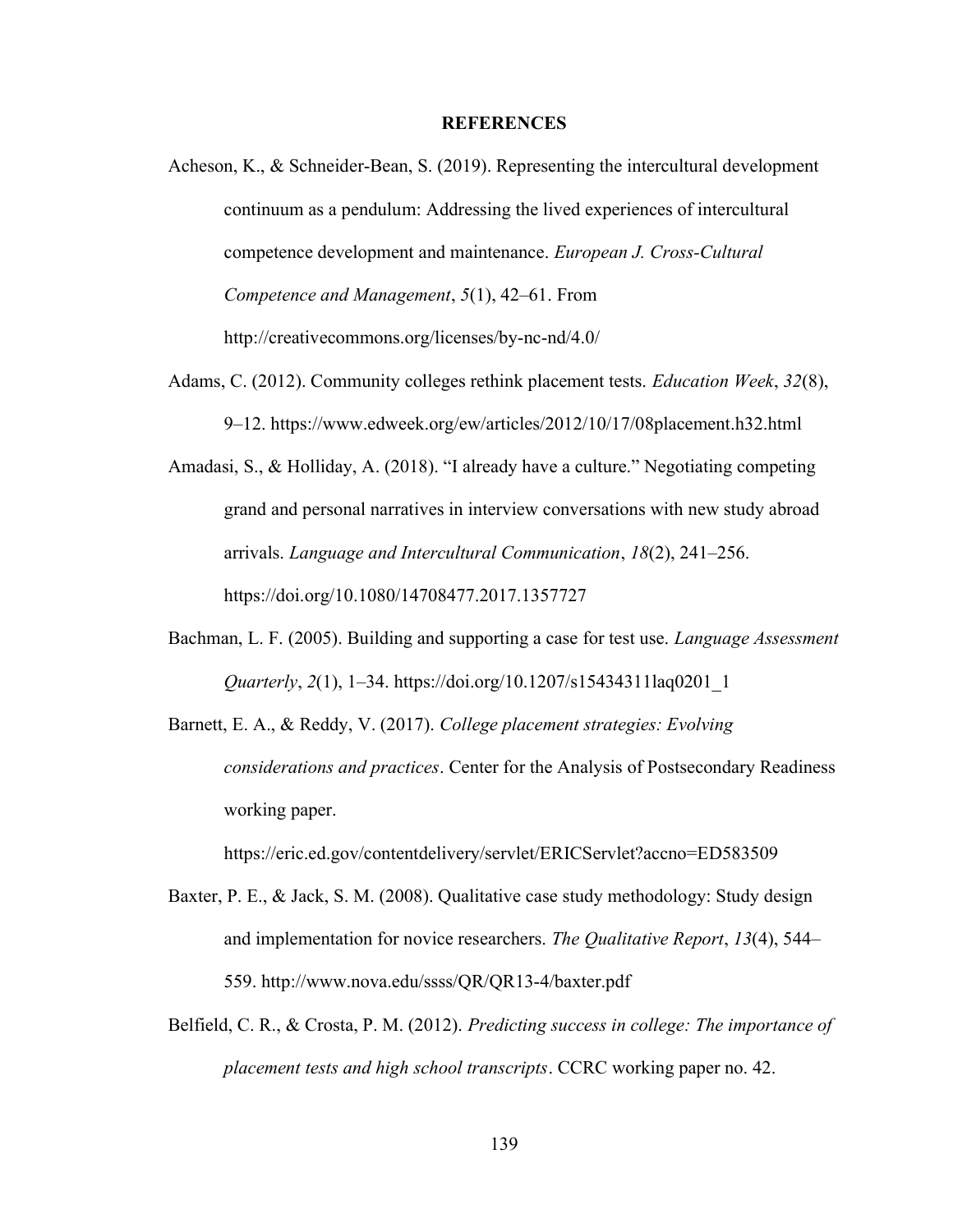Community College Research Center, Columbia University.

https://eric.ed.gov/contentdelivery/servlet/ERICServlet?accno=ED529827

- Bernhardt, E. B., Rivera, R. J., & Kamil, M. L. (2004). The practicality and efficiency of web-based testing for college-level language programs. Foreign Language Annals, 37(3), 356–366. http://jerome.stjohns.edu:81/login?url=https://searchproquestcom.jerome.stjohns.edu/docview/216005485?accountid=14068
- Bowen, G. A. (2009). Document analysis as a qualitative research method. *Qualitative* Research Journal, 9(2) 27–40. https://doi.org/10.3316/QRJ0902027
- Campbell, L. B., & Comenale, R. (2013). Intercultural competence from theory to practice. Learning Languages, 18(2), 34–37. https://files.eric.ed.gov/fulltext/EJ1091261.pdf
- Creswell, J. W. (2015). Educational research: Planning, conducting, and evaluating quantitative and qualitative research (6th ed.). Pearson.
- Creswell, J. W., & Poth, C. N. (2018). Qualitative inquiry and research design: Choosing among five approaches (4th ed.) [Kindle]. Sage.

Czerwionka, L., Artamonova, T., & Barbosa, M., (2015). Intercultural knowledge development: Evidence from student interviews during short-term study abroad. International Journal of Intercultural Relations, 49, 80–99. https://doi.org/10.1016/j.ijintrel.2015.06.012

Dulabaum, N. L. (2011). A pedagogy for global understanding – intercultural dialogue: From theory to practice. *Policy Futures in Education*, 9(1), 104–108. https://doi.org/10.2304/pfie.2011.9.1.104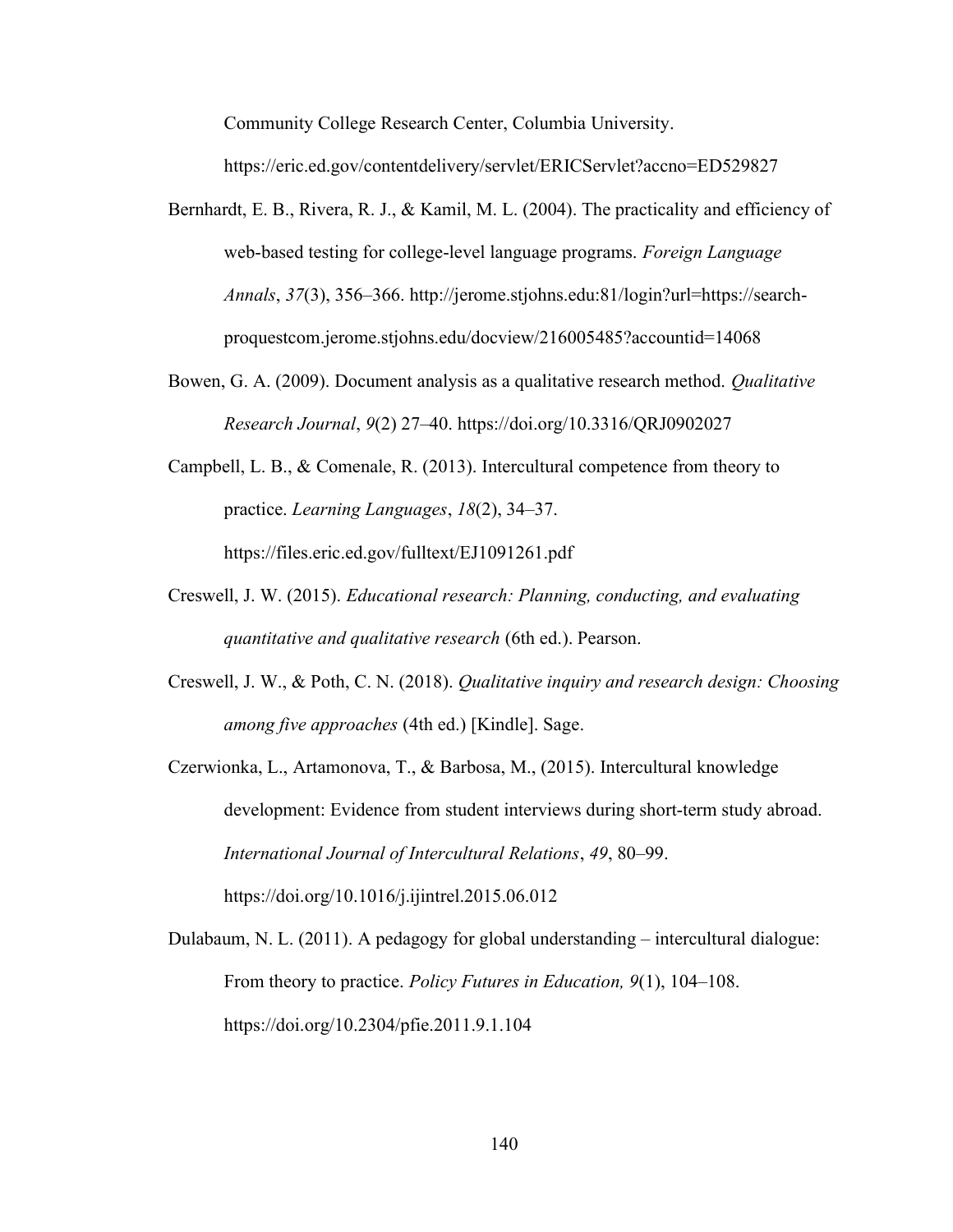- Elisha-Primo, I., Sandler, S., & Goldfrad, K. (2015). Listening to more voices: Why being heard matters. The Electronic Journal for English as a Second Language, 19(3). http://www.tesl-ej.org/pdf/ej75/a4.pdf
- Ellis, R. (1991, April 22–28). The interaction hypothesis: A critical evaluation [Paper presentation]. The Regional Language Center Seminar, Singapore.
- Fox, R., Corretjer, O., & Webb, K. (2019). Benefits of foreign language learning and bilingualism: An analysis of published empirical research 2012–2019. Foreign Language Annals, 52(4), 699–726. https://doi.org/10.1111/flan.12424
- Fraenkel, J. R., Wallen, N. E., & Hyun, H. H. (2019). How to design and evaluate research in education (10th ed.). McGraw Hill.
- Friðriksdóttir, K., & Arnbjörnsdóttir, B. (2015). Tracking student retention in open online language courses. In Critical CALL – Proceedings of the 2015 EUROCALL Conference. Padova, Italy. https://doi.org/10.14705/rpnet.2015.000332
- Guilherme, M. (2017). Freire's philosophical contribution for a theory of intercultural ethics: A deductive analysis of his work. Journal of Moral Education, 46(4), 422– 434. https://doi.org/10.1080/03057240.2017.1363600
- Hernández, T. (2016). Short-term study abroad: Perspectives on speaking gains and Language contact. Applied Language Learning, 26(1) 39–64. https://core.ac.uk/download/pdf/213074271.pdf

Island Life Community College. (2019). Factbook.

https://www3. edu/gallery/Annual-College-Factbook/

Island Life Community College. (n.d.). Class Schedule.

https://lighthouse. edu/pls/prod/bwckschd.p\_disp\_dyn\_sched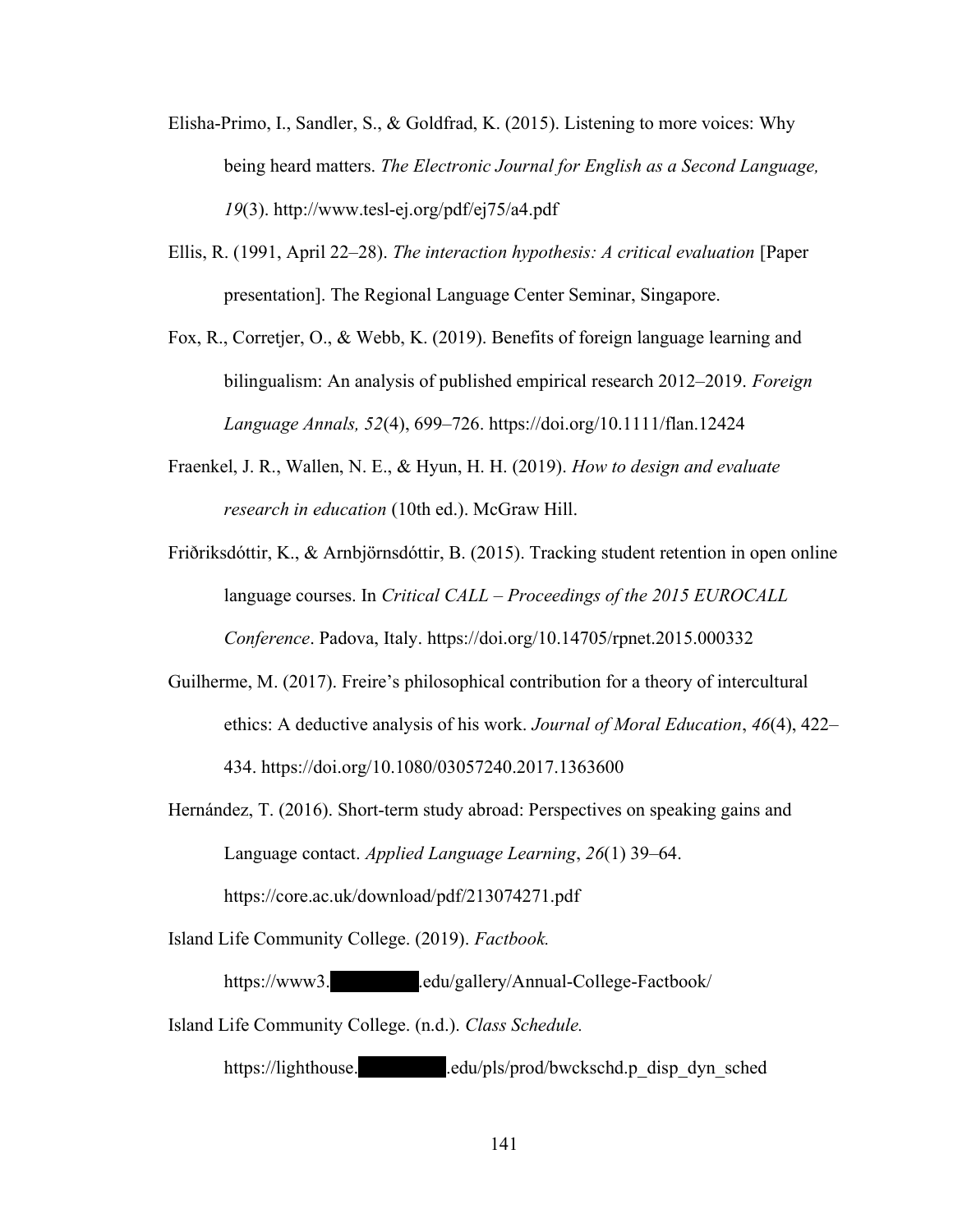- Kato, F., Spring, R., & Mori, C. (2016). Mutually beneficial foreign language learning: Creating meaningful interactions through video-synchronous computer-mediated communication. Foreign Language Annals, 49(2), 355–366. https://doi.org/10.1111/flan.12195
- Kim, Y. Y. (2008). Intercultural personhood: Globalization and a way of being. International Journal of Intercultural Relations, 32(2008), 359–368. https://doi.org/10.1016/j.ijintrel.2008.04.005
- Kim, Y. Y. (2015). Finding a "home" beyond culture: The emergence of intercultural personhood in the globalizing world. International Journal of Intercultural Relations, 46(2015), 3–12. https://doi.org/10.1016/j.ijintrel.2015.03.018
- Lansing, J., & Farnum, R. L. (2017). Statecraft and study abroad: Imagining, narrating and reproducing the state. International Journal of Development Education and Global Learning, 9(1), 3–17. https://doi.org/10.18546/IJDEGL9.1.02.
- Latterall, C. M., & Regal, R. R. (2003). Are placement tests for incoming undergraduate mathematics students worth the expense of administration? Primus, 13(2), 152– 164. https://doi.org/10.1080/10511970308984054
- Lee, Y. J., & Greene, J. (2007). The predictive validity of an ESL placement test: A mixed methods approach. Journal of Mixed Methods Research, 1(4), 366–389. https://doi.org/81/10.1177/1558689807306148
- Liu, J. H. (2013). Intercultural theory. In G. Mazzolini, K. Barnhurst, K. Ikeda, R. Maia, & H. Wessler (Eds.), The International Encyclopedia of Political Communication. https://doi.org/10.1002/9781118541555.wbiepc179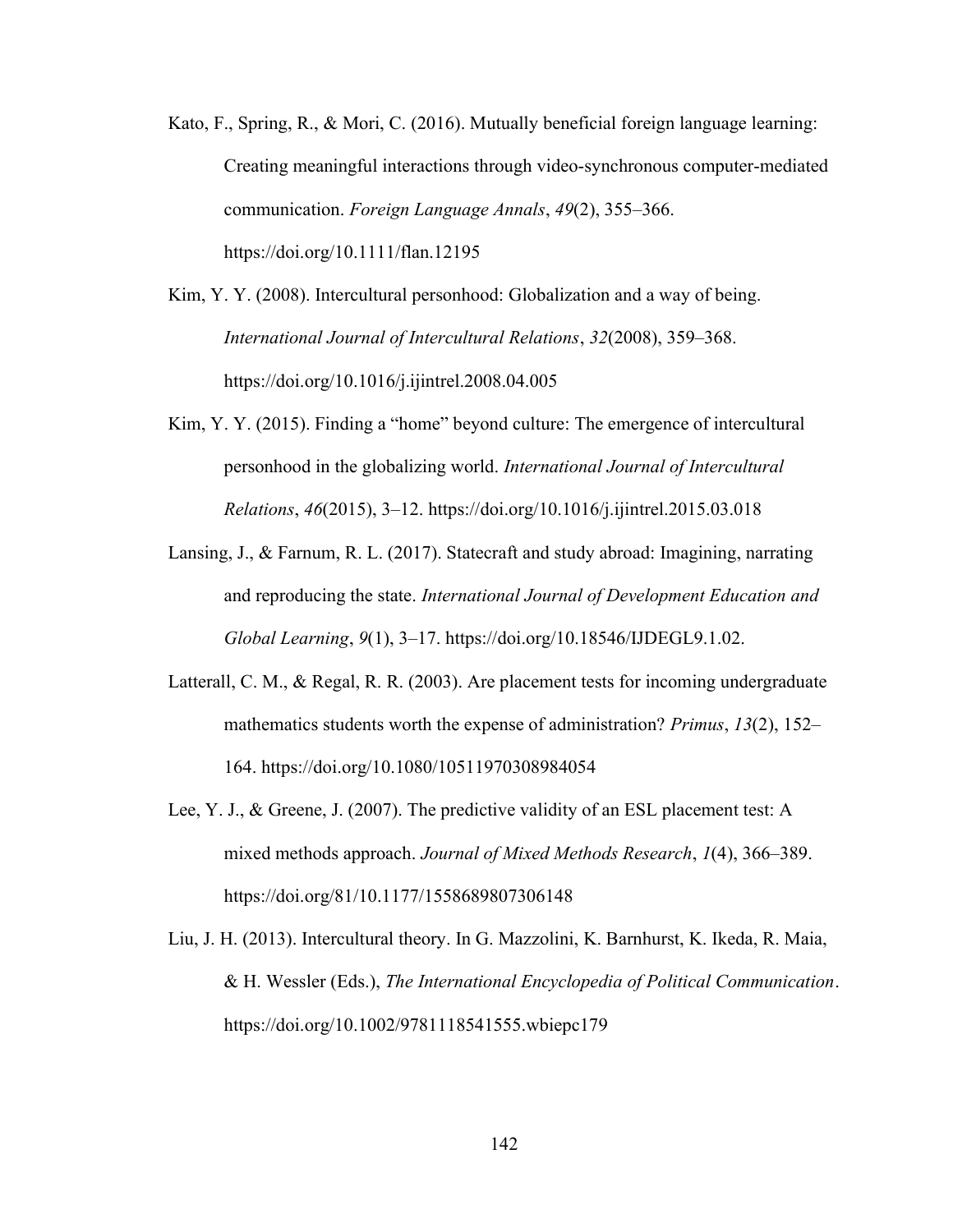- Long, A. Y., Shin, S.-Y., Geeslin, K., & Willis, E. W. (2018). Does the test work? Evaluating a web-based language placement test. Language Learning & Technology, 22(1), 137–156. https://doi.org/10125/44585
- Maguire, J. & Butler, L. (2008).  $EM=C^2$ : A new formula for enrollment management. Trafford Publishing.
- Mitchell, R., Myles, F., & Marsden, E. (2013). Second language learning theories (3rd ed.). Routledge.
- Modern Language Association. (n.d.) Surveys, reports, and other documents. https://www.mla.org/Resources/Research/Surveys-Reports-and-Other-Documents
- Moreno-López, I., Ramos-Sellman, A., Miranda-Aldaco, C., & Gomis Quinto, M. (2017). Transforming ways of enhancing acquisition in the Spanish classroom: Experiential learning approaches. Foreign Language Annals, 50(2) 398–409. https://doi.org/10.1111/flan.12267
- Morrison, B. R., & Navarro, D. (2012). Shifting roles: From language teachers to learning advisors. System, 40(3), 349–359. https://doi.org/10.1016/j.system.2012.07.004
- Nagano, T., Funk, A., & Ketcham, E. (2017) Modern language instruction at community college: A survey-based study of modern language instructors. Foreign Language Annals, 50(3) 621–631. https://doi.org/10.1111/flan.12284
- Ordem, E. (2017). A longitudinal study of motivation in foreign and second language learning context. Journal of Education and Learning, 6(2) 334–341. https://eric.ed.gov/contentdelivery/servlet/ERICServlet?accno=EJ1145524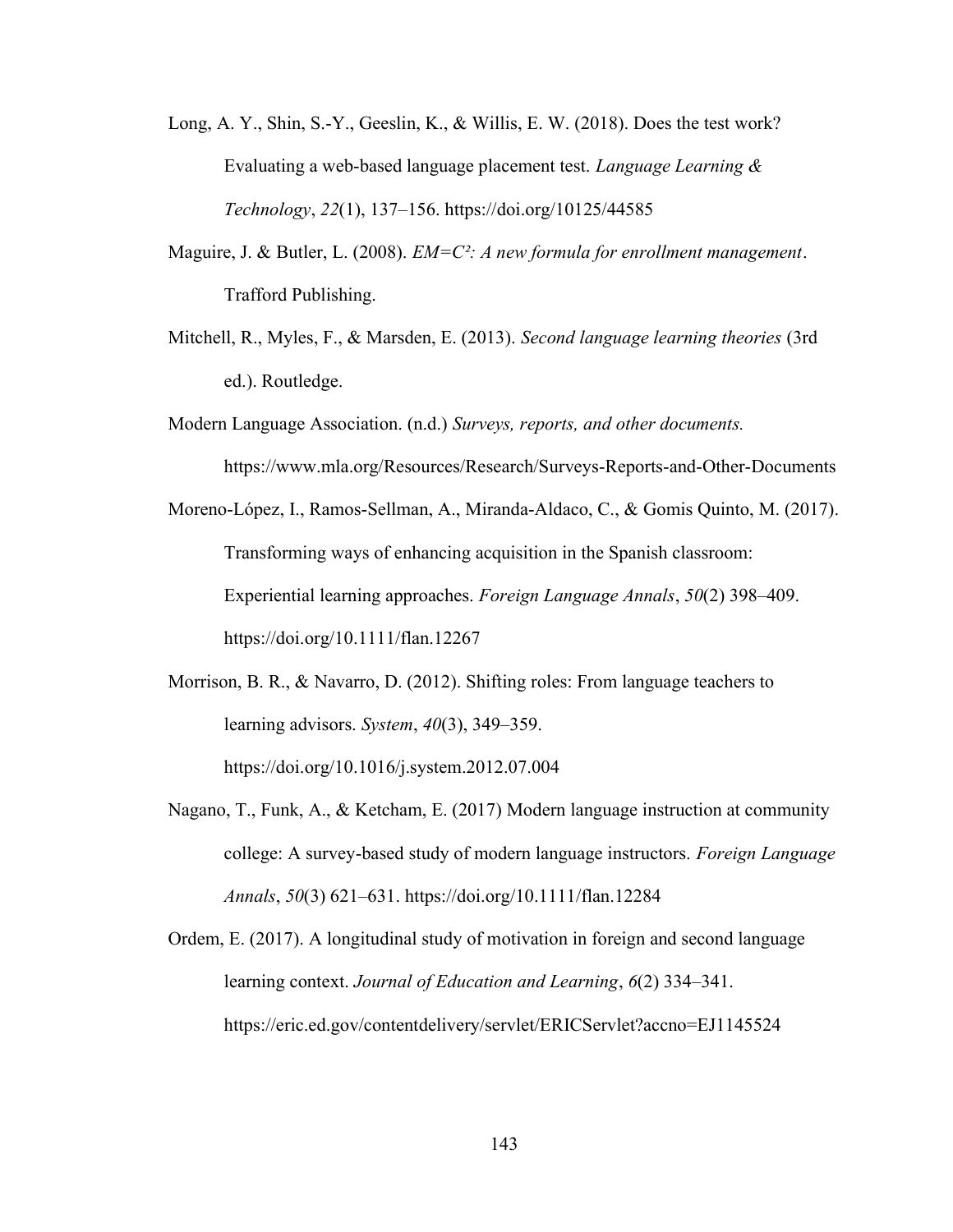- Özsen, T., & Özbek, A.,  $(2016)$ . A sociolinguistic and sociocultural approach to attitudinal dispositions of graduated students toward the business Japanese language. Journal of Language and Linguistic Studies, 12(1), 32–41. https://files.eric.ed.gov/fulltext/EJ1105181.pdf
- Pipitone, J. M. (2018). Place as pedagogy: Toward study abroad for social change. Journal of Experiential Education, 4(1) 54–74. https://doi.org/10.1177/1053825917751509
- Porto, M. (2018). Affordances, complexities, and challenges of intercultural citizenship for foreign language teachers. Foreign Language Annals, 52(1) 141–164. https://doi.org/10.1111/flan.12375
- Romaine, S. (2000). Language in society an introduction to sociolinguistics (2nd ed.). Oxford.
- Saldaña, J. (2015). The coding manual for qualitative researchers (3rd ed.) [Kindle]. Sage.
- Salyers, V., Carston, C. S., Dean, Y., & London, C. (2015) Exploring the motivations, expectations, and experiences of students who study in global settings. Journal of International Students, 5(4) 368–382. https://doi.org/10.32674/jis.v5i4.401
- Sanchez-Sanchez, G., & Krawiec, M. (2018). Mediating in intercultural communicative challenges issued in the language classroom: A new objective in training programs for new teachers. Lingua Posnaniensis, 60(1), 95–105. https://doi.org/10.2478/linpo-2018-0007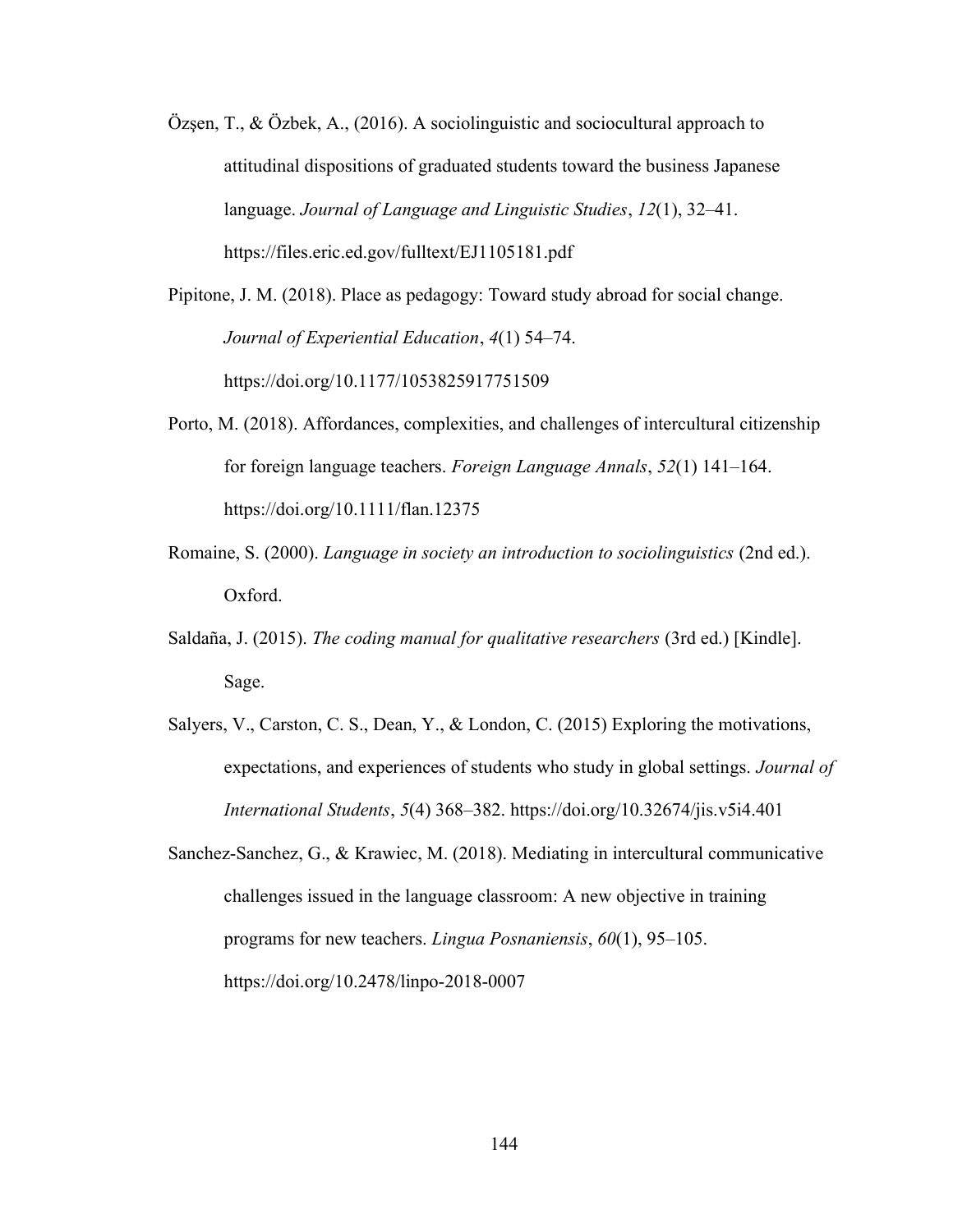- Schneider, C. (2013). Promoting independent language learning cross-campus at the University of Leeds through a self-access area. Studies in Self-Access Learning, 4(4), 367–371. http://sisaljournal.org/archives/dec13/schneider
- Smith, A. A. (2018, September 20). New report encourages use of multiple measurements for student placement. Inside Higher Ed. https://www.insidehighered.com/print/news/2018/09/20/new-report-encouragesuse-multiple-measurements-student-placement
- Tarrant, M. A., Rubin, D. L. & Stoner, L. (2015). The effects of studying abroad and studying sustainability on students' global perspectives. Frontiers: The Interdisciplinary Journal of Study Abroad, 26, 68–82. Retrieved from https://doi.org/10.36366/frontiers.v26i1.358
- Thompson, R. J., Jr., Walther, I., Tufts, C., Lee, K.C., Paredes, L., Fellin, L., Andrews, A., Serra, M., Hill, J. L., Tate, E. B., & Schlosberg, L. (2014). Development and assessment of the effectiveness of an undergraduate general education foreign language requirement. Foreign Language Annals, 47(4), 653–668. https://doi.org/10.1111/flan.12112
- Tran, T. H. (2009). Education resources information center. From http://files.eric.ed.gov/fulltext/ED507194.pdf

USA Study Abroad. (n.d.). https://studyabroad.state.gov/

van Compernolle, R. A. (2019). Constructing a second language sociolinguistic repertoire: A sociocultural usage-based perspective. Applied Linguistics, 40(6), 871–893. https://doi.org/10.1093/applin/amy033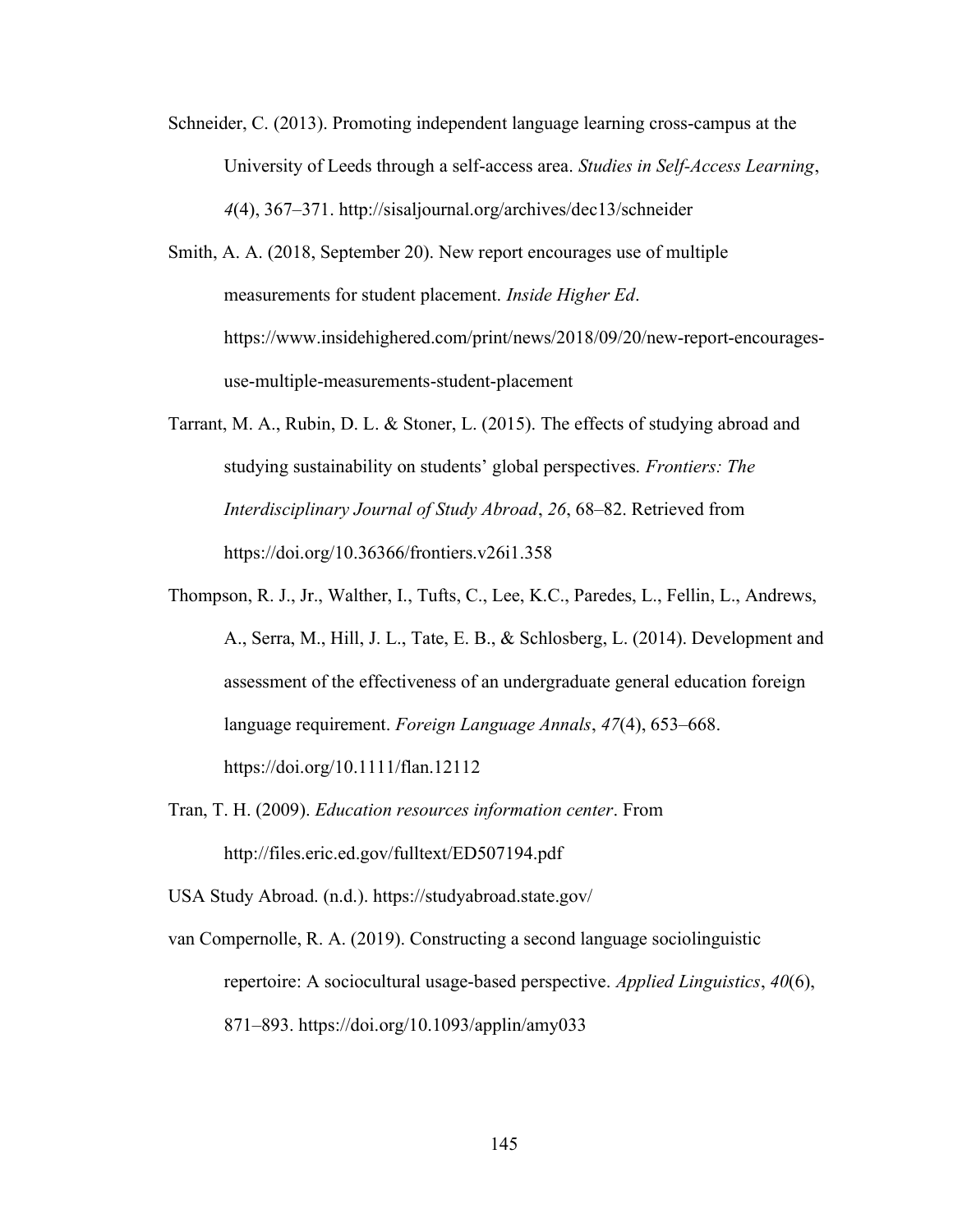- Walters, C., Charles, J., & Bingham, S. (2017). Impact of short-term study abroad experiences on transformative learning: A comparison of programs at 6 weeks. Journal of Transformative Education, 15(2) 103–121. https://doi.org/10.1177/1541344616670034
- Whitt, E. J. (2001). Document analysis. In C. Conrad, J. G. Haworth, & L. R. Lattuca (Eds.), Qualitative Research in Higher Ed: Expanding perspectives (pp. 447– 454).
- Windham, S. (2017). Culture first: Boosting program strength through cultural interaction. Die Unterrichtspraxis/Teaching German, 50(1). 79–90. https://doi.org/10.1111/tger.12023

Yin, R. K., (2008). Case study research design and methods (4th ed.). Sage.